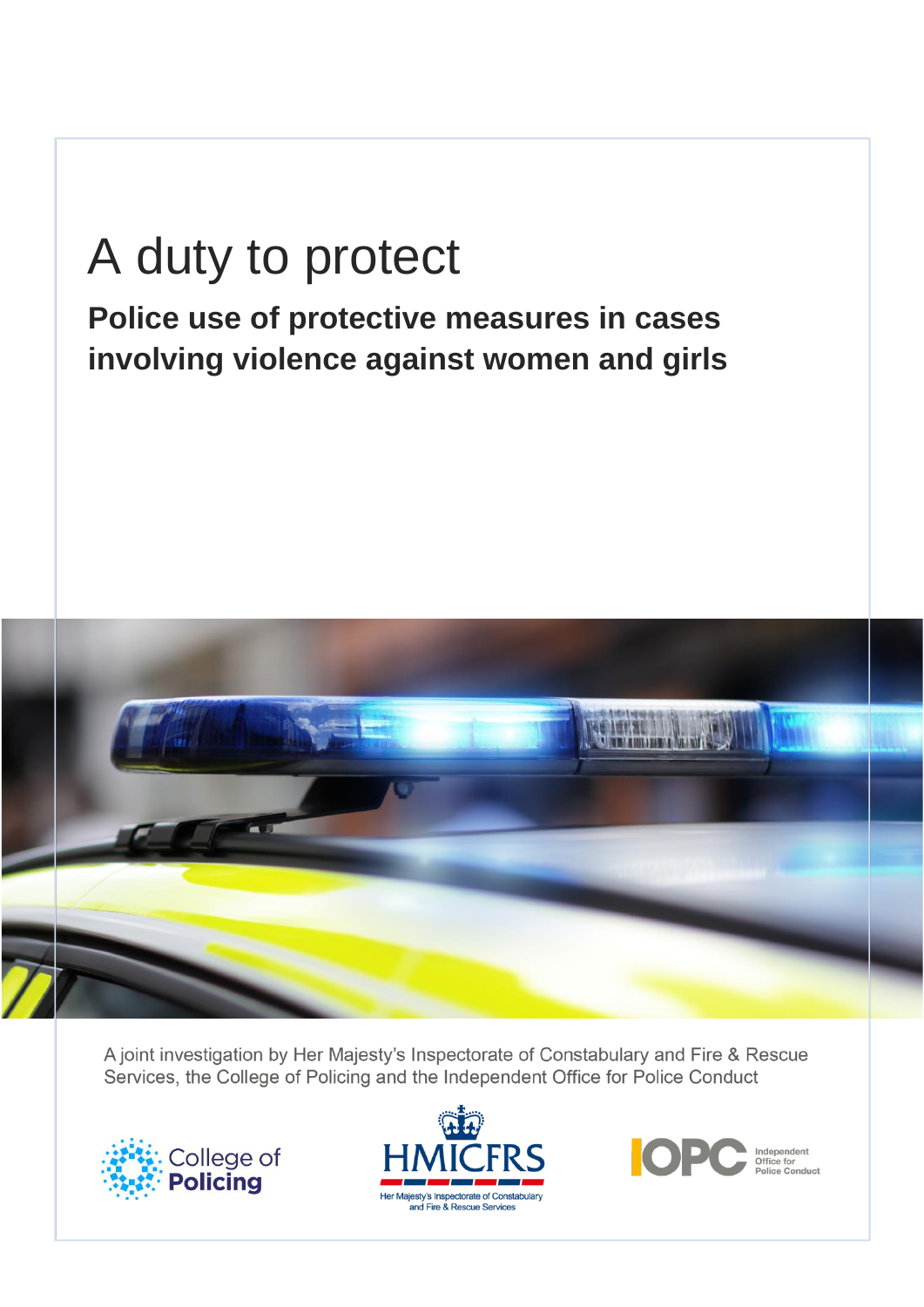## **Contents**

| The Policing and Crime Act 2017 and changes to the use of pre-charge bail 17 |  |
|------------------------------------------------------------------------------|--|
|                                                                              |  |
|                                                                              |  |
|                                                                              |  |
|                                                                              |  |
|                                                                              |  |
|                                                                              |  |
|                                                                              |  |
|                                                                              |  |
|                                                                              |  |
|                                                                              |  |
|                                                                              |  |
|                                                                              |  |
|                                                                              |  |
|                                                                              |  |
|                                                                              |  |
|                                                                              |  |
|                                                                              |  |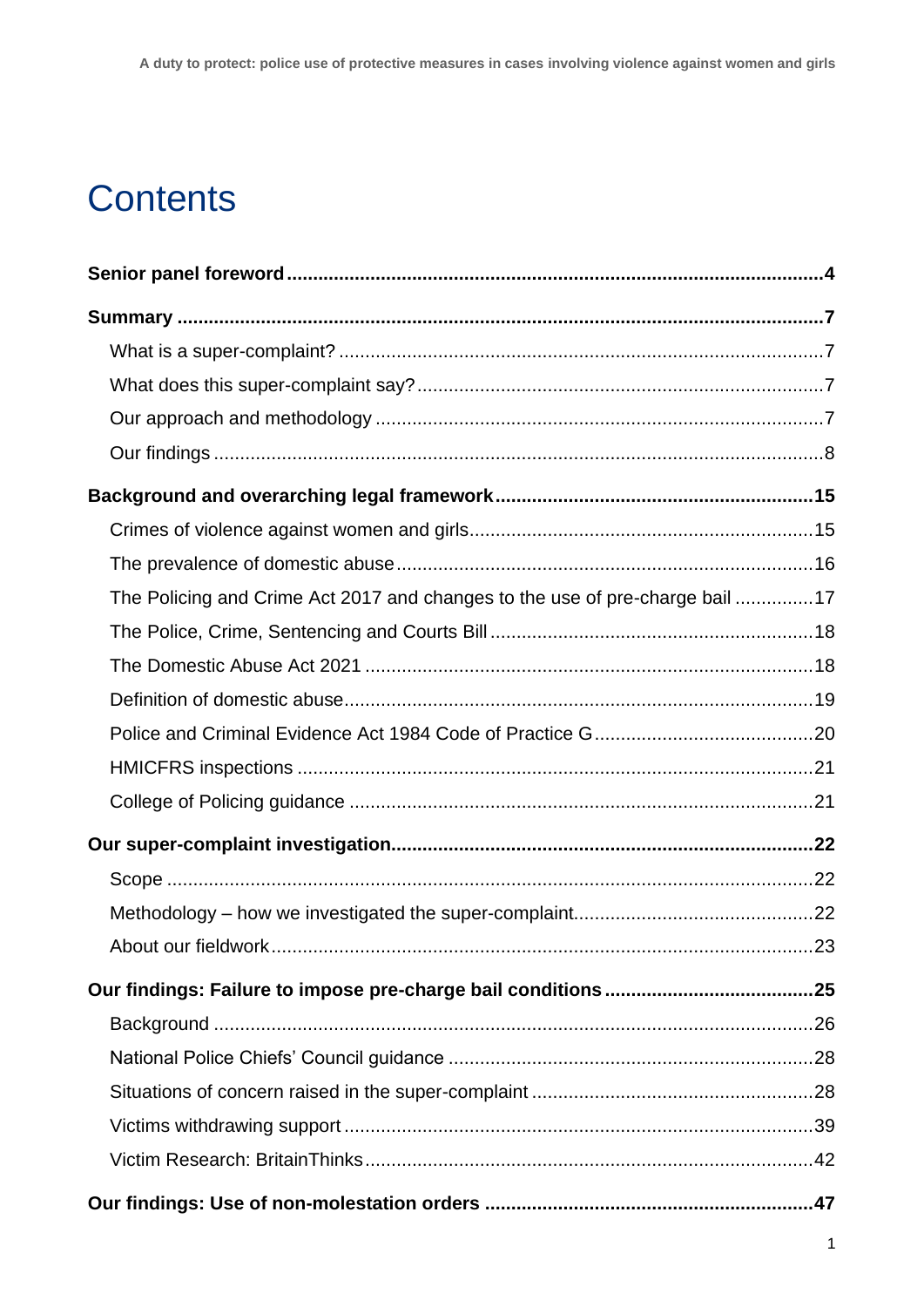| Our findings: Failure to use Domestic Violence Protection Notices and Domestic |  |
|--------------------------------------------------------------------------------|--|
|                                                                                |  |
|                                                                                |  |
|                                                                                |  |
|                                                                                |  |
|                                                                                |  |
|                                                                                |  |
|                                                                                |  |
|                                                                                |  |
|                                                                                |  |
|                                                                                |  |
|                                                                                |  |
| Victims who don't have legal representation may not know the courts can make a |  |
|                                                                                |  |
|                                                                                |  |
|                                                                                |  |
|                                                                                |  |
|                                                                                |  |
|                                                                                |  |
|                                                                                |  |
|                                                                                |  |
|                                                                                |  |
|                                                                                |  |
|                                                                                |  |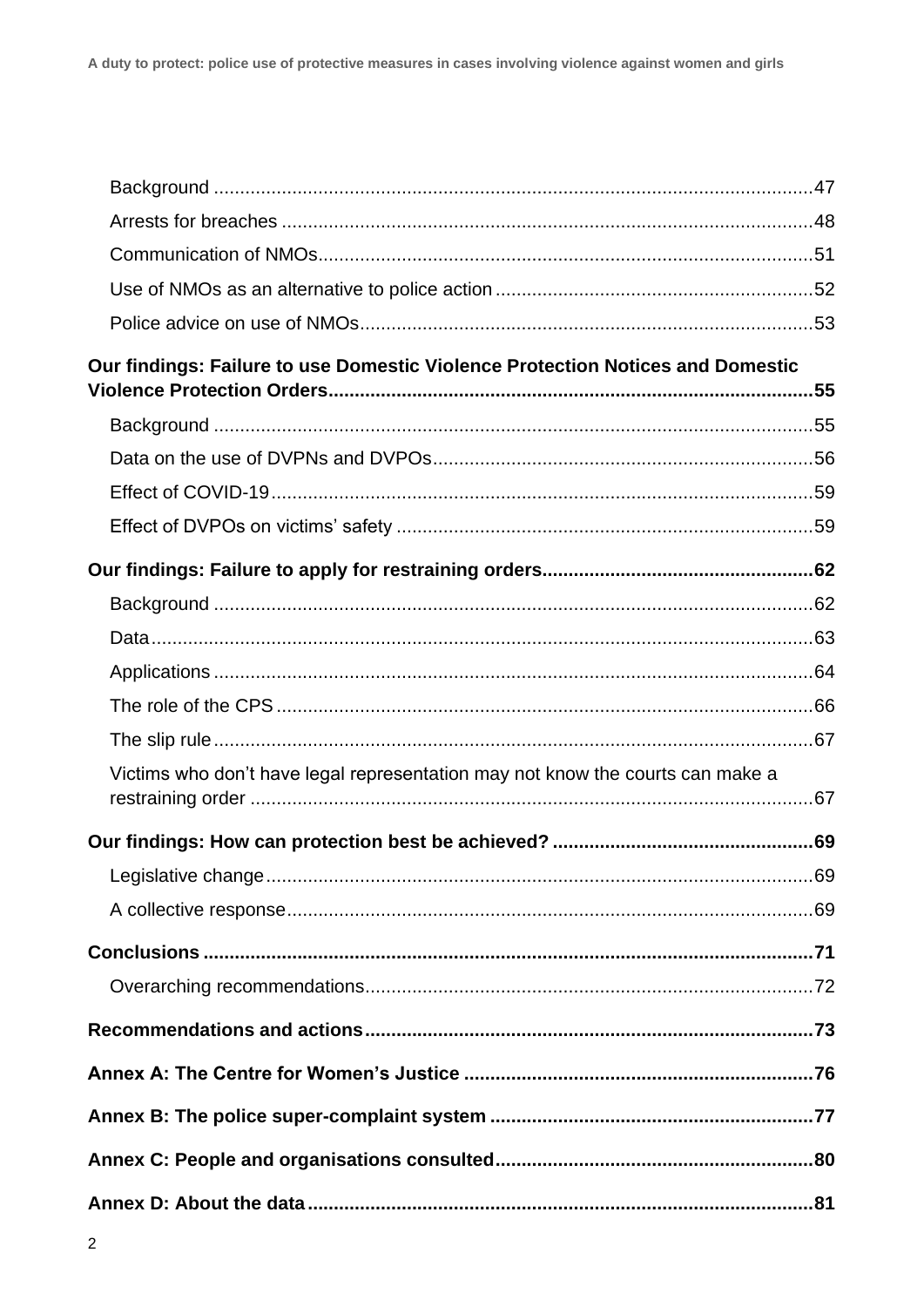| Annex E: Recommendations from Pre-charge bail and released under investigation: |  |
|---------------------------------------------------------------------------------|--|
| Annex F: Letter from the NPCC Lead for Bail Management Portfolio dated 29       |  |
|                                                                                 |  |
|                                                                                 |  |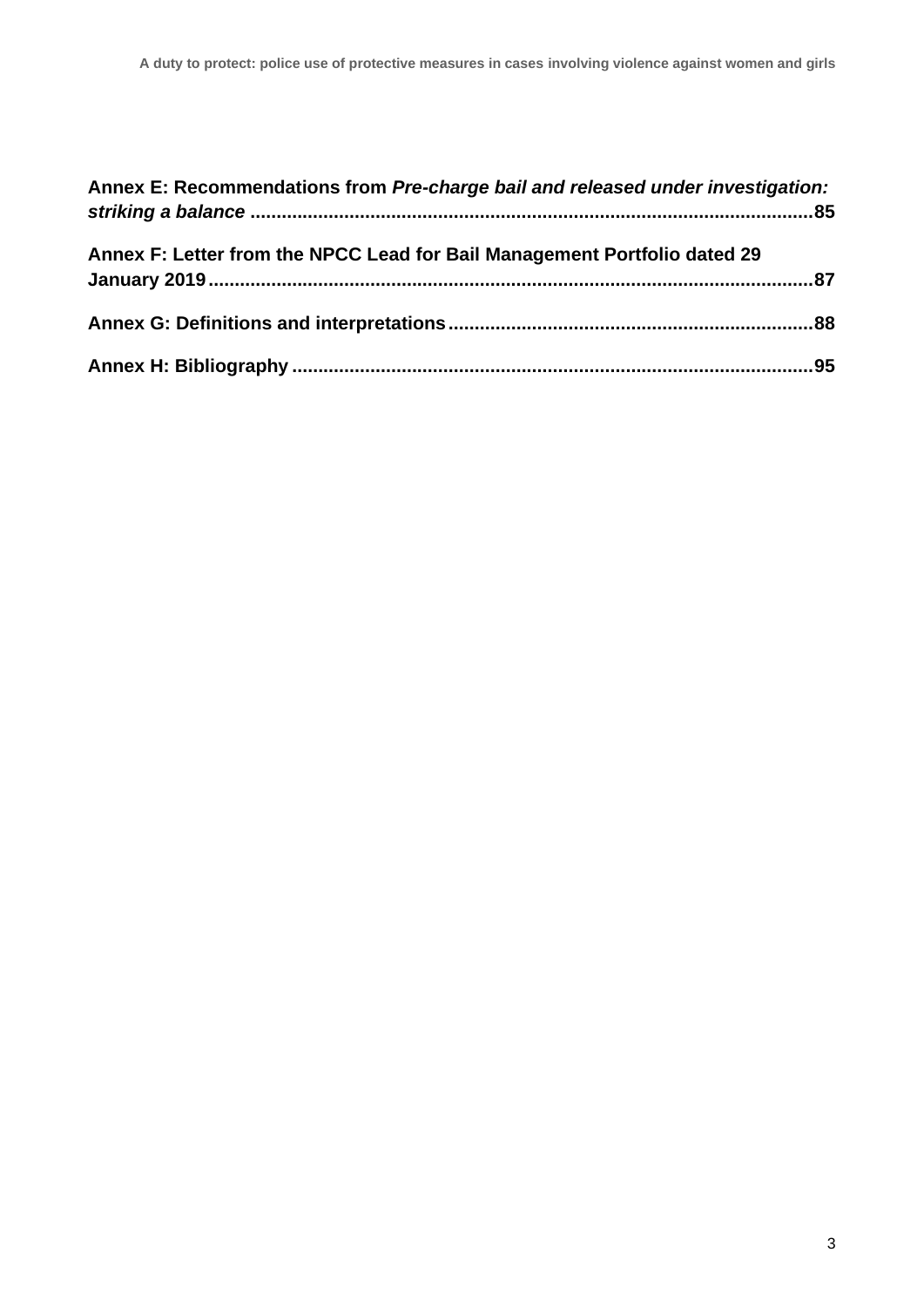## <span id="page-4-0"></span>Senior panel foreword

Protecting the vulnerable and bringing offenders to justice are among the police's principal legal and moral responsibilities. The recent case of the murder of Sarah Everard has spurred a public debate about violence, the safety of women and the police's role in that respect.

Domestic abuse-related crime accounts for 1 in 6 (15 percent) of all crime recorded by the police in England and Wales, and over a third (35 percent) of all recorded violence against the person crimes<sup>1</sup>. Each year, more than 100,000 people<sup>2</sup> in the UK are assessed as being at a high and imminent risk of being murdered or seriously injured as a result of domestic abuse. Women are much more likely than men to be the victims of high risk or severe domestic abuse. In England and Wales, seven women a month are killed by a current or former partner. It is estimated that well over a million women suffer from domestic abuse each year.<sup>3</sup> These figures include violence, sexual assault and stalking by family members and current or former partners.

And yet the level of confidence in the police among female victims is worryingly low. Almost half (49 percent) of victims who have experienced sexual assault by rape or penetration (including attempts) since the age of 16 had been a victim more than once. Fewer than one in six reported the assault to the police.<sup>4</sup>

Behind these figures are the women and girls who are often suffering terrible abuse.

The Centre for Women's Justice has made a super-complaint because it is concerned that the police are failing to use protective measures, namely bail, non-molestation orders, Domestic Violence Protection Notices and Domestic Violence Protection Orders and restraining orders, to protect women and girls. It is worried that highly vulnerable people are not being safeguarded.

HMICFRS, the College of Policing and the Independent Office for Police Conduct (IOPC) are responsible for assessing, investigating and reporting on police super-complaints. We have worked together on this investigation and have jointly agreed our conclusions.

<sup>1</sup> *[Domestic abuse prevalence and victim characteristics –](https://www.ons.gov.uk/peoplepopulationandcommunity/crimeandjustice/datasets/domesticabuseprevalenceandvictimcharacteristicsappendixtables) Appendix tables*, Tables 9 and 11, Office for National Statistics, 2020.

<sup>2</sup> *[Getting it right first time](https://safelives.org.uk/policy-evidence/getting-it-right-first-time)*, SafeLives, 2015.

<sup>3</sup> *[Domestic abuse prevalence and victim characteristics –](https://www.ons.gov.uk/peoplepopulationandcommunity/crimeandjustice/datasets/domesticabuseprevalenceandvictimcharacteristicsappendixtables) Appendix tables*, Table 5a, Office for National Statistics, 2020.

<sup>4</sup> *[Nature of sexual assault by rape or penetration, England and Wales: year ending March 2020](https://www.ons.gov.uk/peoplepopulationandcommunity/crimeandjustice/articles/natureofsexualassaultbyrapeorpenetrationenglandandwales/yearendingmarch2020)*, Office for National Statistics, 2021.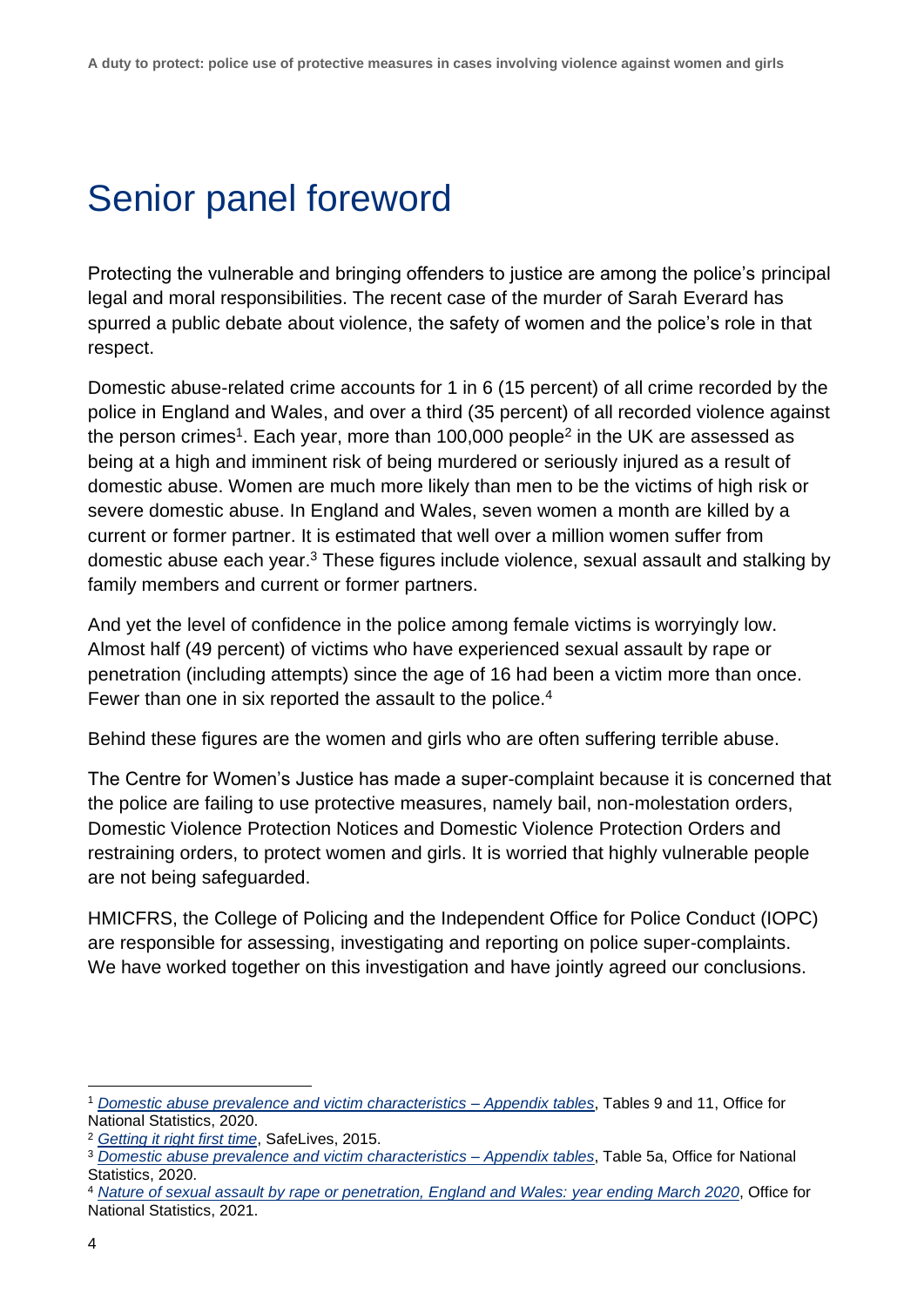## **What we found**

Protecting female victims isn't carried out by the police in isolation: they work with many other organisations, including criminal justice partners, such as the Crown Prosecution Service, the courts, Probation Service and the voluntary sector.

Our investigation in response to this super-complaint found examples of dedicated officers working well – both with victims and potential victims and with the Crown Prosecution Service – to put in place the best possible protection for vulnerable women and girls. Effective police work to protect women and girls can make material change beyond the individual case, including preventing further offences from being committed.

However, we also found instances where this didn't happen. And when victims don't feel well supported by the police, this can have significant and long-lasting consequences. The emotional effects can be devastating, and victims – and the people around them – who feel that the police didn't take the case seriously may be less likely to report crime in future.

The reasons why police support for victims is sometimes not good enough are complex and varied. Sometimes officers are not aware of the powers available to them. Sometimes the processes are confusing. And sometimes officers don't take the safety of vulnerable women and girls as seriously as they should.

## **Ensuring better protection**

The Government's new *[Tackling violence against women and girls strategy](https://www.gov.uk/government/publications/tackling-violence-against-women-and-girls-strategy/tackling-violence-against-women-and-girls-strategy)* commits to reducing the prevalence of violence against women and girls and improving the support and response for victims and survivors. The previous strategy, *[Ending violence against](https://www.gov.uk/government/publications/strategy-to-end-violence-against-women-and-girls-2016-to-2020)  [women and girls: strategy 2016–2020](https://www.gov.uk/government/publications/strategy-to-end-violence-against-women-and-girls-2016-to-2020)*, committed to making more tools available to the police to protect women and girls.

Providing powers to the police does not automatically mean that these powers will be used effectively. They must be fully understood before they are introduced and applied properly when they are introduced. There must also be careful data gathering and evaluation to make sure that these powers are having the intended results; the extent of many of the powers' ability to protect is unknown. And, crucially, the powers must be embedded within broader law enforcement work.

We have made recommendations in relation to each of the protective measures in the super-complaint. These include recommendations that forces change and monitor their approaches in respect of these measures and to make sure that police officers are better equipped to understand the full suite of measures available. We have also made recommendations to the Home Office, the National Police Chiefs' Council and the Ministry of Justice to do more to help make sure all measures are used as efficiently and effectively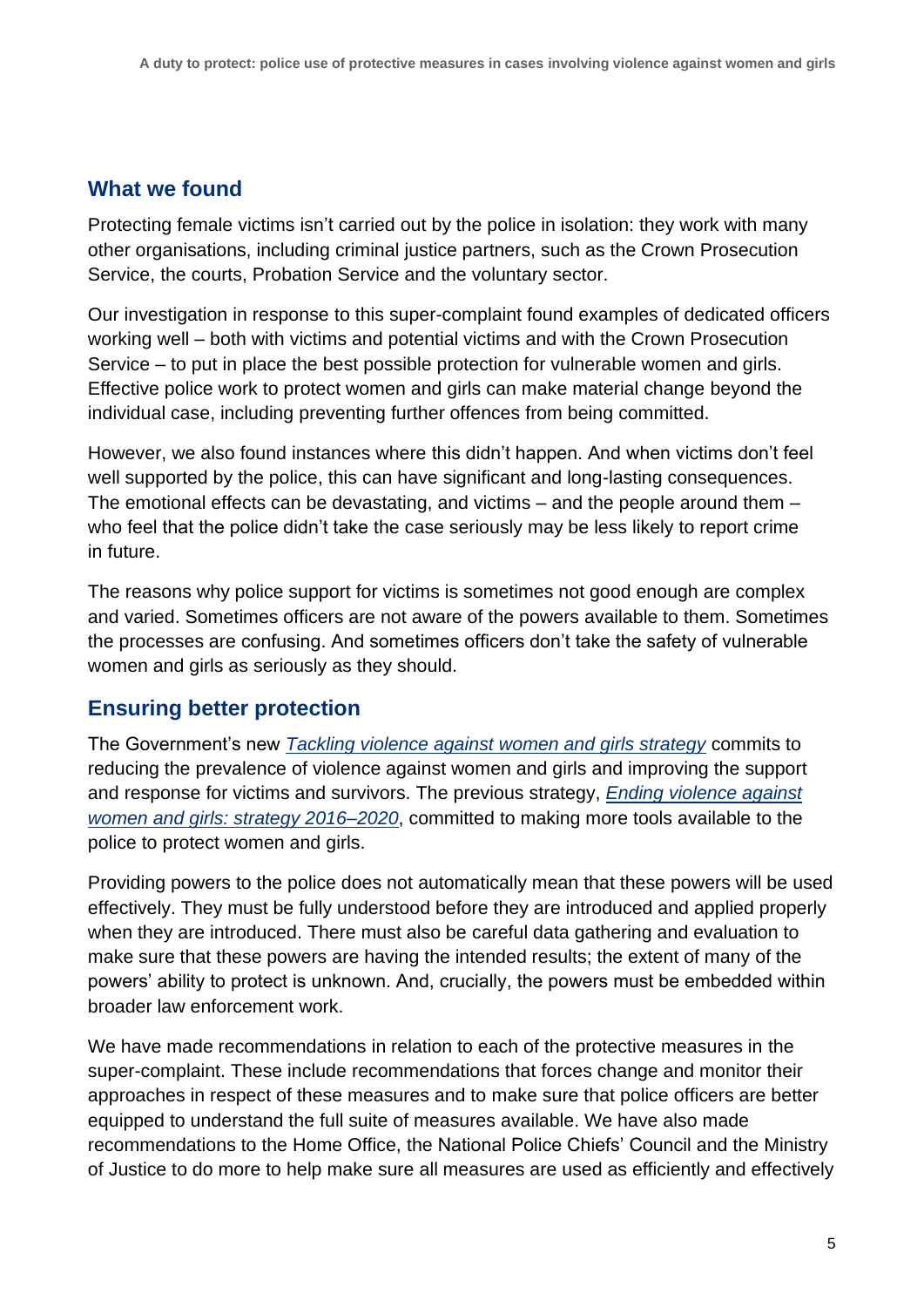as possible. HMICFRS will also change its inspection activity to enhance its scrutiny of the use of these measures.

We believe these recommendations will help to support and drive policing to improve the response to domestic abuse aligned with the Government's aim, set out in *[Tackling](https://www.gov.uk/government/publications/tackling-violence-against-women-and-girls-strategy/tackling-violence-against-women-and-girls-strategy)  [violence against women and girls strategy](https://www.gov.uk/government/publications/tackling-violence-against-women-and-girls-strategy/tackling-violence-against-women-and-girls-strategy)* that no woman should live in fear of violence, and every girl should grow up knowing she is safe, so that she can have the best start in life.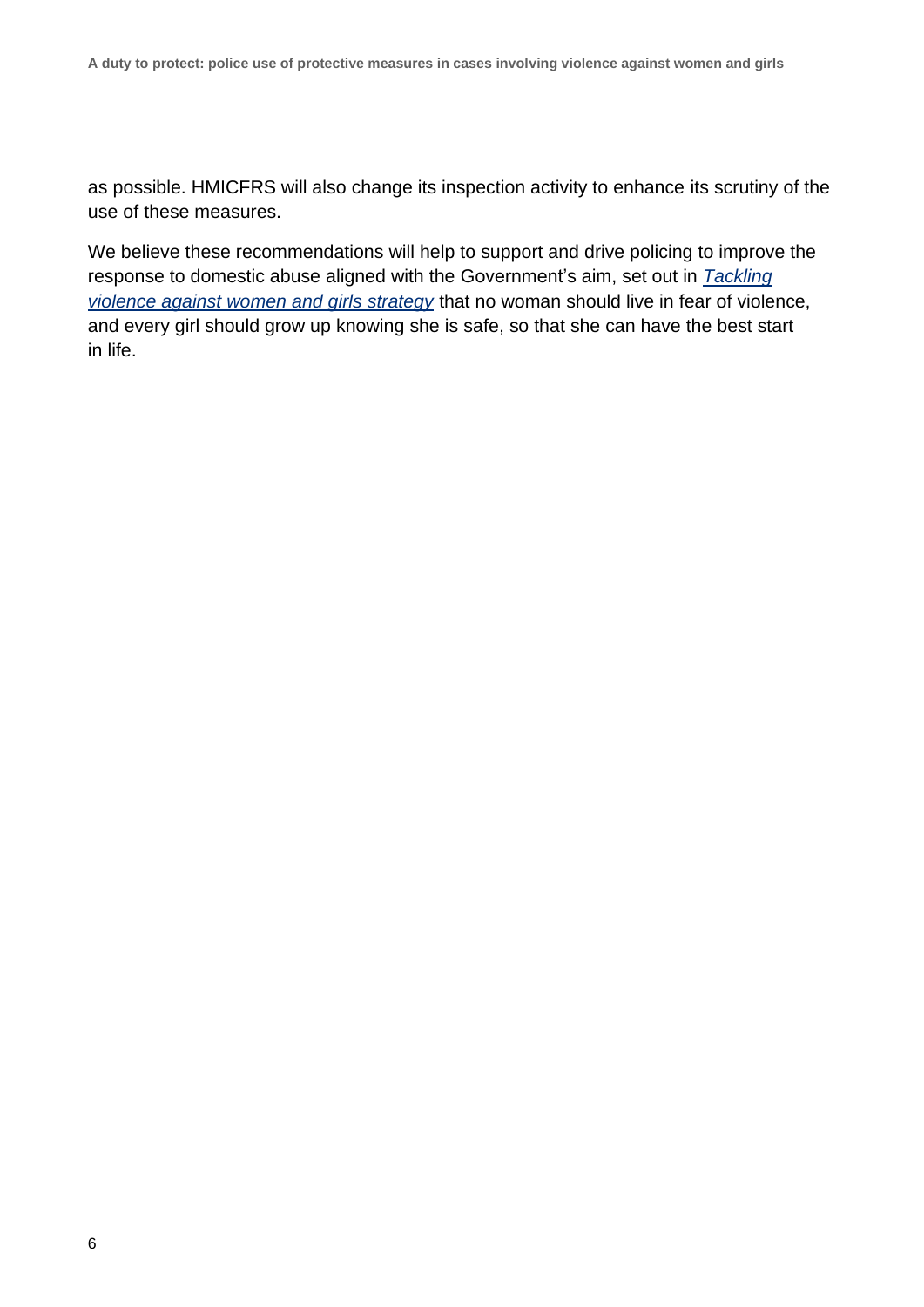## <span id="page-7-0"></span>**Summary**

## <span id="page-7-1"></span>**What is a super-complaint?**

A super-complaint is a complaint that "a feature, or combination of features, of policing in England and Wales by one or more than one police force is, or appears to be, significantly harming the interests of the public" (section 29A, Police Reform Act 2002).

The system is designed to examine problems of local, regional or national significance that may not be addressed by existing complaints systems. The process for making and considering super-complaints is set out in the Police Super-complaints (Designation and Procedure) Regulations 2018 (the regulations).

For more information on super-complaints, see Annex B.

## <span id="page-7-2"></span>**What does this super-complaint say?**

The Centre for Women's Justice is concerned that the police are failing to use the protective measures available to them in cases involving violence against women and girls. The super-complaint addresses in detail four legal powers available to the police and explores the extent to which they are being used.

These powers are:

- 1. pre-charge bail conditions;
- 2. non-molestation orders;
- 3. domestic violence protection notices and orders; and
- 4. restraining orders.

The Centre for Women's Justice believes that, when all these failures are taken cumulatively, there is a systemic failure to meet the state's duty to safeguard a highly vulnerable section of the population.

In compiling its super-complaint, the Centre for Women's Justice asked for information from a range of frontline organisations. The super-complaint and evidence from these organisations is available in *[Police super-complaints: police use of protective measures in](https://www.gov.uk/government/publications/police-use-of-protective-measures-in-cases-of-violence-against-women-and-girls)  [cases of violence against women and girls](https://www.gov.uk/government/publications/police-use-of-protective-measures-in-cases-of-violence-against-women-and-girls)*.

## <span id="page-7-3"></span>**Our approach and methodology**

In our investigation into this super-complaint, we examined whether there is evidence that the concerns set out by the Centre for Women's Justice are features of policing. We then considered whether there is evidence that they are, or appear to be, causing significant harm to the public interest.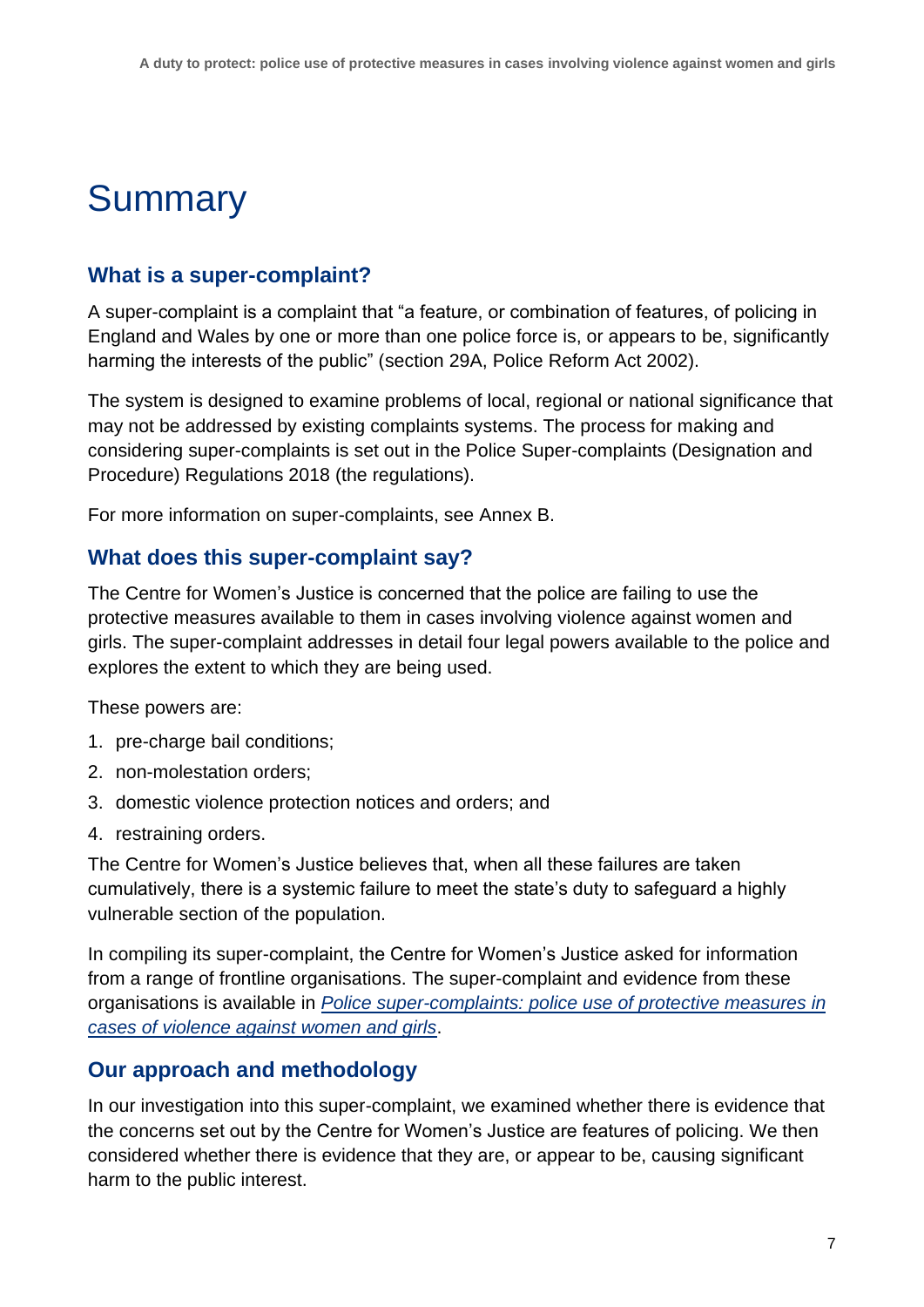To achieve this, we carried out a range of activities, including conducting fieldwork in 37 forces, discussions with experts and organisations with extensive knowledge of the use of protective measures, and a review of information held by the investigating bodies and provided by police forces and other public bodies.

## <span id="page-8-0"></span>**Our findings**

Our findings are grouped under the four areas of concern, and the collective use of these protective measures.

### **Failure to impose and extend bail conditions**

Following the introduction of changes to pre-charge bail legislation in April 2017, there has been a dramatic fall in the use of bail in rape, domestic abuse and harassment and stalking cases, and a corresponding increase in use of 'released under investigation' (RUI).

The super-complaint raises the concern that fewer bail conditions are being imposed on released suspects – even basic conditions such as not contacting the victim – and that this is making vulnerable women more at risk.

As we noted in HMICFRS's report *[Pre-charge bail and released under investigation:](https://www.justiceinspectorates.gov.uk/hmicfrs/publications/pre-charge-bail-and-released-under-investigation-striking-a-balance/)  [striking a balance](https://www.justiceinspectorates.gov.uk/hmicfrs/publications/pre-charge-bail-and-released-under-investigation-striking-a-balance/)* (2020), the data available is limited as a result of the police's increased use of RUI instead of pre-charge bail. The report makes several recommendations about data collection, but it is too early for these to have had any significant effect. The Home Office's response to the consultation on the 2017 changes, *[Police powers: Pre-charge bail](https://www.gov.uk/government/consultations/police-powers-pre-charge-bail)*, suggests it recognises there's potential for harm. It says: "Since the reforms came into force, the use of pre-charge bail has fallen, mirrored by an increasing number of individuals 'released under investigation' or RUI. This change has raised concerns that bail is not always being used when appropriate, including to prevent individuals from committing an offence whilst on bail or interfering with victims and witnesses" (page 16).

There is evidence that imposing pre-charge bail on a suspected perpetrator, and the conditions attached to it, are linked with victims' feelings of safety. Victims who don't feel well supported by the police reported experiencing significant and long-lasting consequences. In several cases, victims who were dissatisfied with the police response felt they would be less likely to report a crime in the future.

There has been only limited research on the question of whether imposing pre-charge bail increases either the actual or perceived safety of victims. The qualitative research available suggested that bail can have tangible effects for the victim, including in the ways that people and organisations respond to their situation. In the research we conducted with victims, we found that some victims felt more reassured when the suspected perpetrator had bail conditions imposed on them. When it is lawful for police officers to do so, imposing bail with conditions can communicate to victims, suspected perpetrators and support organisations that the matter is being taken seriously. In some cases, a failure to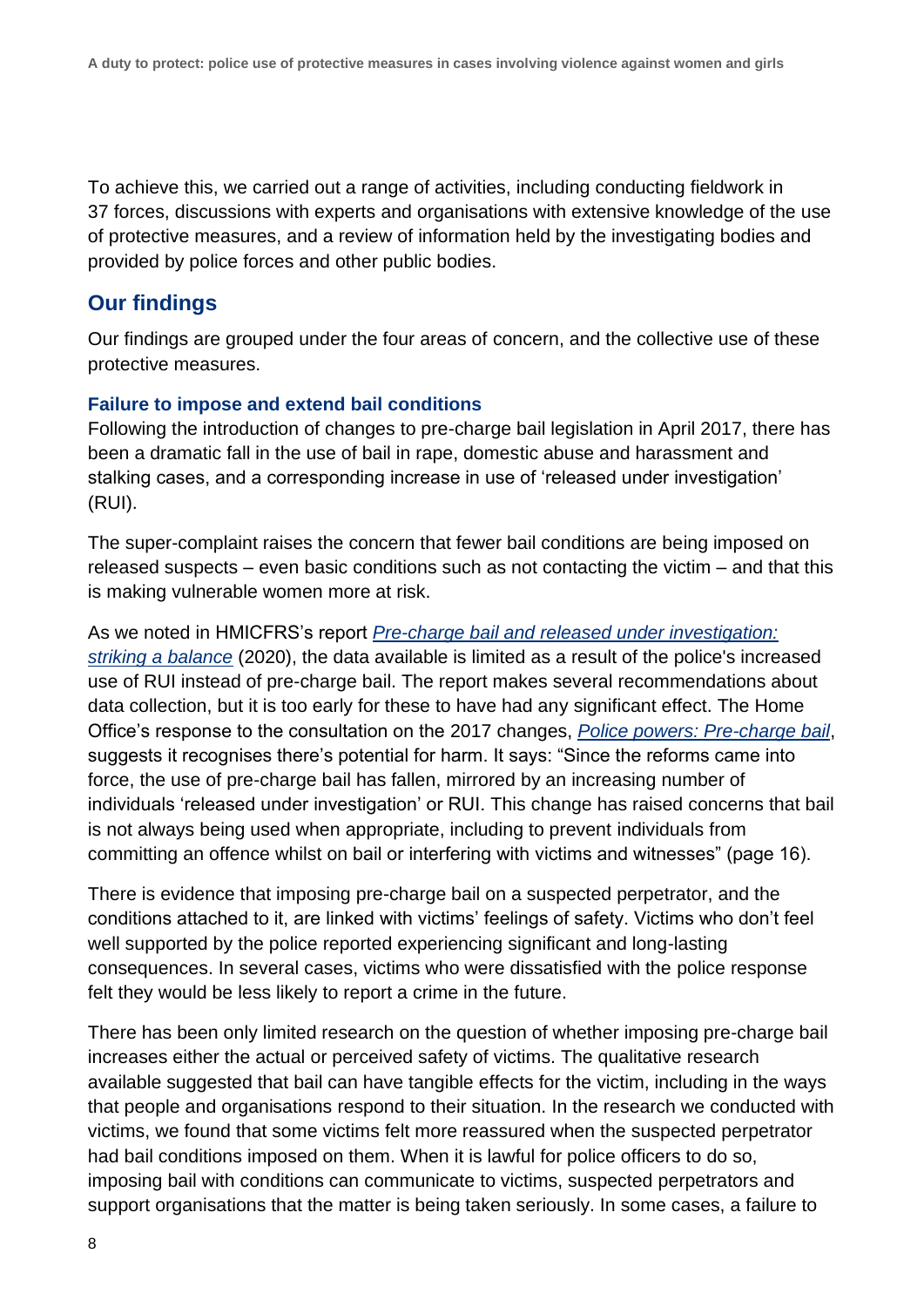impose bail may limit the victim's ability to gain access to other services such as support and housing options and civil orders.

We know from HMICFRS inspection findings that the reduction of the use of pre-charge bail was as a direct result of the changes to the relevant legislation. We agree with the Centre for Women's Justice that the absence of bail conditions (in circumstances in which pre-charge bail can be used lawfully) can cause significant harm to victims. For instance, we found evidence that a lack of bail conditions can cause victims to feel unsafe, and prevent them from receiving support from some third-party organisations. We also found a notable lack of research evidence on how well bail conditions protect victims by reducing reoffending (and so preventing further harm). We have made a recommendation to the Home Office to commission research on this.

The super-complaint suggests that there has been a large increase in suspects being invited to attend police interviews on a voluntary basis, rather than being arrested. Data is collected from forces on arrests and voluntary attendance as part of HMICFRS's regular inspection programme. However, the data on voluntary attendance is limited and not all forces are currently able to provide it. And for those who do, it only goes back three years.

The 2017 changes to legislation introduced a more rigorous process for imposing bail on a suspect. A sample study from 30 forces showed that the use of bail for those arrested (for all crimes) had decreased from approximately 26 percent before the legislation was introduced to 3 percent immediately after its introduction. It is likely that a similar pattern may hold for domestic abuse and violence against women and girls, although limitations in the way that different forces record their data (particularly for RUI) and any differences in approach for these offences mean it is difficult to know for sure. The Government has announced changes to the legislation since the super-complaint was made, which will be implemented via the Police, Crime, Sentencing and Courts Bill. We anticipate these changes will, to some extent, help address the concerns raised by the Centre for Women's Justice. However, we think the Home Office and Ministry of Justice should revisit whether to create a bespoke offence of breaching pre-charge bail, which has been described as a 'toothless tiger'.

### **Use of non-molestation orders**

Non-molestation orders (NMOs) are designed to protect victims and are issued by the courts. They prohibit the abuser from certain types of activity, such as threatening or being violent towards one or more individuals in their family, including children, or going within a certain distance of an individual's home.

The super-complaint raises the concern that the police often fail to arrest people who breach their NMO. It also raises concerns that some officers suggest that victims obtain NMOs as an alternative to other police action such as making an arrest.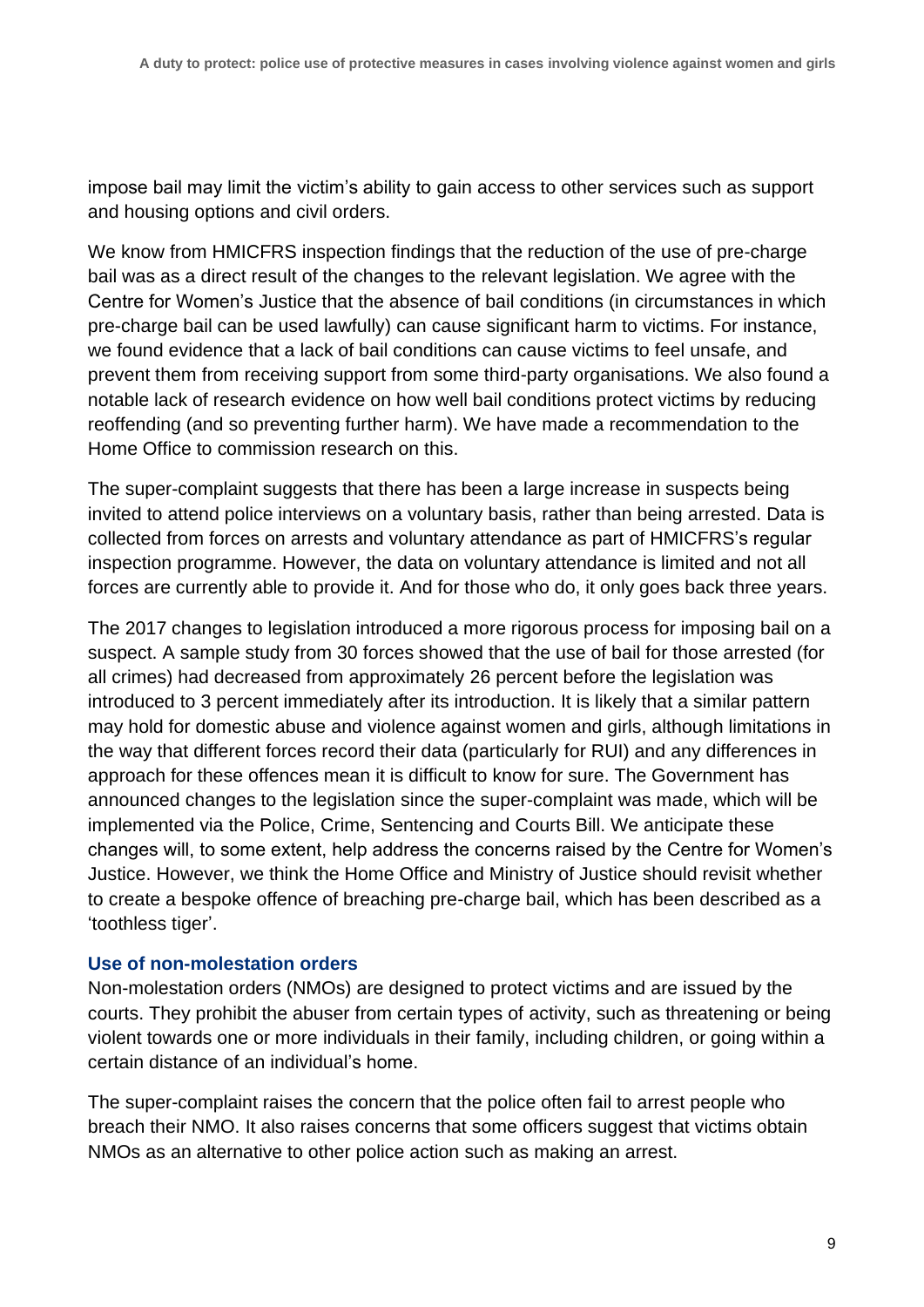We agree with the Centre for Women's Justice that failure to arrest for breach of an NMO has the potential to cause significant harm. Ministry of Justice data shows that the number of NMOs granted has been increasing since 2012 and Home Office data shows that while reports of breaches of non-molestation orders recorded by the police have increased, the number of NMO breach cases which are not proceeding has increased significantly. Additionally, Ministry of Justice data shows that the number of offenders sentenced for breaching NMOs has been going down since 2014.

Our fieldwork for this report found that nearly every force had a good overall understanding of NMOs and when it is appropriate to arrest someone for breaching an NMO. However, officers sometimes have trouble gaining access to NMOs as a result of inconsistent or slow recording in records systems. And when they can gain access to them, many officers found that NMOs issued by the civil courts were not clear enough in their wording, making a decision about arrest difficult.

The super-complaint also raises the question of whether the police are advising victims to apply for NMOs as an alternative to police action. The officers we spoke to didn't believe this to be the case on the basis of their experience, and told us that they provided information about options for victims but did not routinely advise victims to get NMOs.

## **Failure to use Domestic Violence Protection Notices and Domestic Violence Protection Orders**

Domestic Violence Protection Notices (DVPNs) and Domestic Violence Protection Orders (DVPOs) are designed to give short-term protection to a victim in the immediate aftermath of domestic abuse by preventing the suspected perpetrator from contacting the victim or returning to a residence for up to 28 days. They can be issued by the police without the co-operation of the victim. While DVPNs and DVPOs are currently in use, they will be repealed and replaced by new Domestic Abuse Protection Notices (DAPNs) and Domestic Abuse Protection Orders (DAPOs) when the Domestic Abuse Act 2021 enters into force.

Once again, the limited data currently available makes it difficult to draw firm conclusions about the use of DVPNs and DVPOs and whether they are being underused. Although the total number of DVPNs issued between 2018 and 2020 increased by more than a third, DVPNs and DVPOs are still being issued in only a small proportion of domestic abuse cases. This strongly suggests that they are being underused.

The fact that different forces are using these at substantially different rates also suggests at the very least that they aren't being used consistently and may mean that forces issuing fewer notices and orders aren't using them in cases when they should be. This has the potential to cause harm.

We asked officers from 37 forces why they think the number of DVPNs and DVPOs issued is so low. More than half reported finding DVPNs time-consuming, complicated, bureaucratic and difficult. These tended to be staff from forces where DVPN use is falling.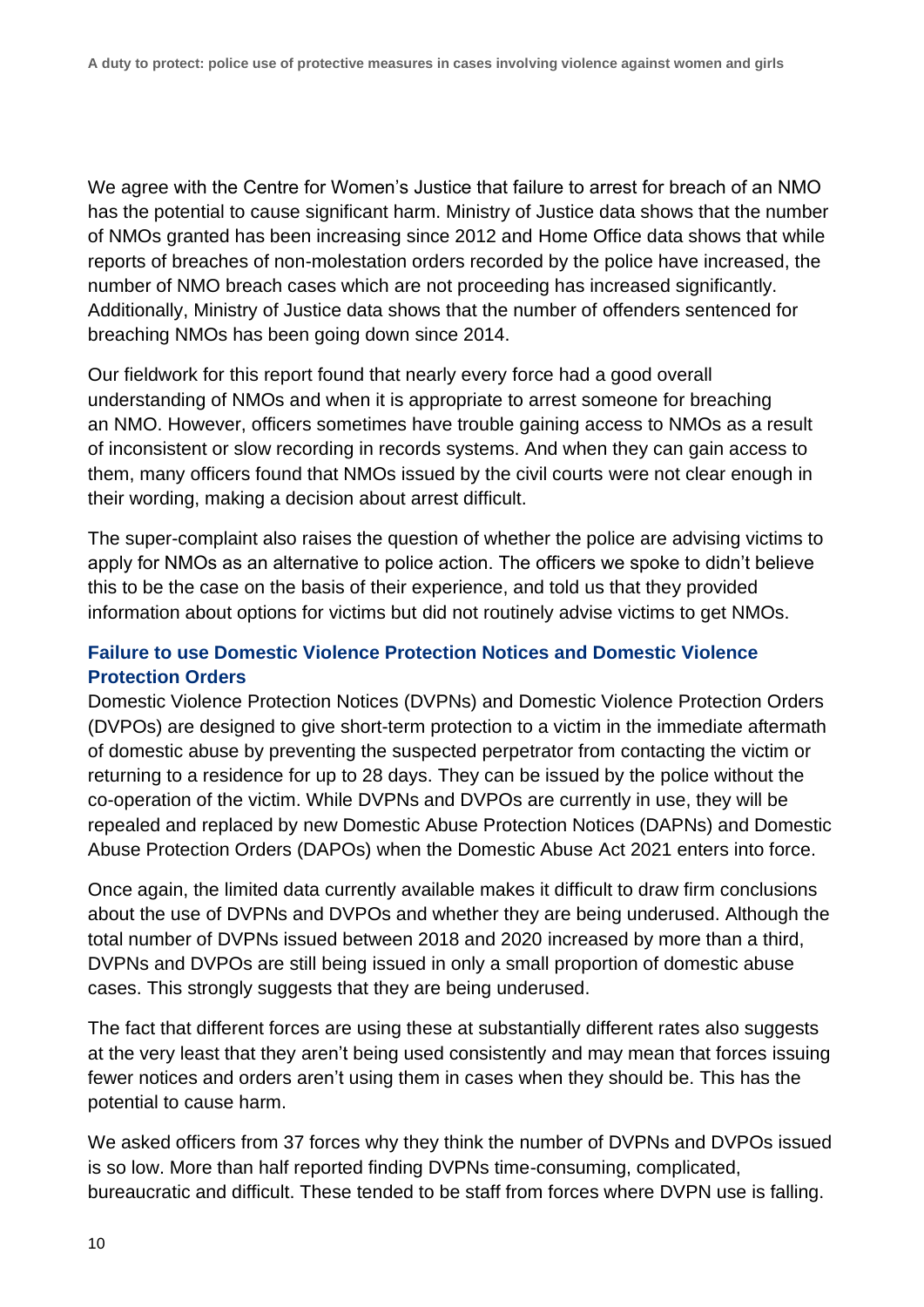In forces where their use is high, we found that DVPNs tend to be widely understood, embedded in processes and supported by a legal team.

There is little published research on how effective DVPNs and DVPOs are at increasing victims' safety. The evidence available suggests that they result in a modest reduction in victimisation. This effect is strongest in chronic cases (three or more incidents) rather than first-time incidents.

### **Failure to apply for restraining orders**

Restraining orders are issued by a judge in criminal proceedings to protect the victim, for example in cases of domestic abuse or stalking. They put restrictions on the offender, for example to stop them from contacting the victim or to prevent them from going to certain areas.

The super-complaint suggests that restraining orders could be used more effectively, and raises many concerns, including that applications are being overlooked. Data from the Ministry of Justice shows a reduction in the number of restraining orders granted from 2016 to 2018, which mirrors a fall in prosecutions for domestic abuse cases. Additionally, HMIC's 2017 report *Living in fear – [the police and CPS response to](https://www.justiceinspectorates.gov.uk/hmicfrs/publications/living-in-fear-the-police-and-cps-response-to-harassment-and-stalking/#report)  [harassment and stalking](https://www.justiceinspectorates.gov.uk/hmicfrs/publications/living-in-fear-the-police-and-cps-response-to-harassment-and-stalking/#report)* noted that the police and Crown Prosecution Service (CPS) sometimes fail to request restraining orders and recommended that paperwork be changed and clear guidance provided.

When conducting our fieldwork, we did not find clear evidence that the police are consistently underutilising restraining orders. For example, 32 out of the 37 forces we assessed told us that they routinely considered and asked the CPS to apply for restraining orders in domestic abuse cases.

The super-complaint argues that, when a restraining order has not been made by the time the sentencing hearing is over, the magistrates' court should be able to grant one later under the slip rule, which allows mistakes to be corrected. However, the CPS does not view the failure to request a restraining order as the kind of error that the slip rule is able to correct.

### **Collective use of protective measures**

Making sure women and girls are properly protected isn't a matter for the police alone. The police, Government, criminal justice system and those who provide support to victims all need to work together.

We will not know if the changes introduced by the Domestic Abuse Act 2021 and Police, Crime, Sentencing and Courts Bill (when enacted and brought into force) have improved victims' experiences unless there are systems in place to measure this and assemble data consistently across England and Wales. Without this, it will not be possible to monitor the different protective measures. Recording this data will ultimately allow forces to determine which protective measures are most effective in different scenarios.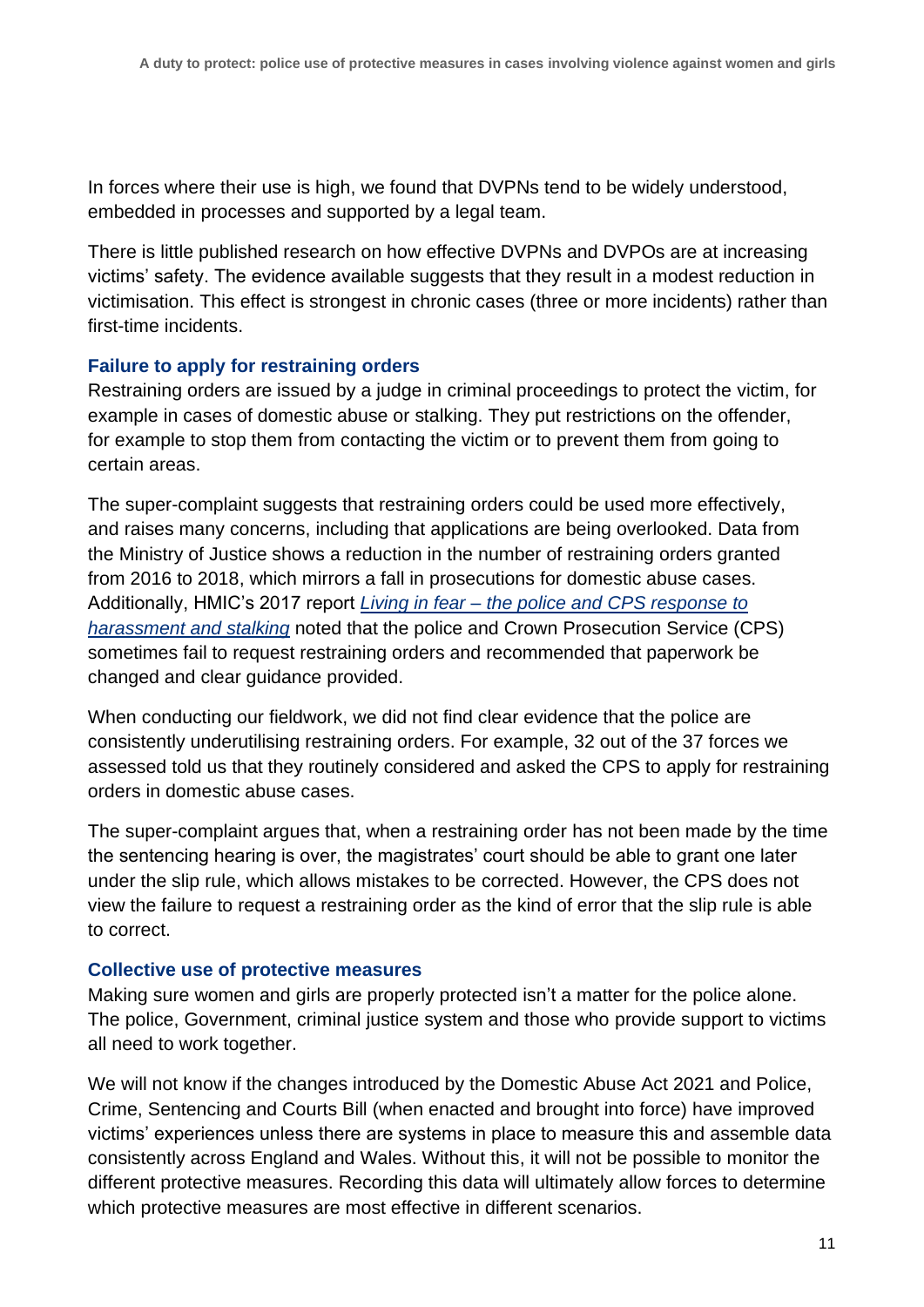Changes need to be made to the way the police and civil and criminal courts co-ordinate their work so important information, and consequently victims' safety, doesn't fall through the gaps that currently exist in the system.

Similarly, while our investigation has made recommendations for improving the policing of protective measures, making sure there is a multi-agency, community response, tailored by forces and local authorities is, in our view, the best way of giving better protection for women and girls.

### **Recommendations and actions**

#### **Recommendations**

- 1. Chief constables, in conjunction with the NPCC lead for bail, should implement processes for managing RUI in line with the letter from the NPCC Lead for Bail Management Portfolio dated 29 January 2019 (Annex F). This is to ensure, as far as is possible, that investigations are conducted efficiently and effectively, thereby supporting both victims of crime and unconvicted suspects.
- 2. Chief constables should ensure data is gathered on the use of voluntary attendance to enable the identification of patterns of its use, particularly in relation to the types of cases, so that voluntary attendance is only used in those cases where it would be an appropriate case management tactic.
- 3. Chief constables should introduce processes to ensure that in all pre-charge bail cases where bail lapses, the investigator in charge of the case carries out an assessment of the need for pre bail-charge to continue. In those cases where the suspect has not been charged, the decision to extend or terminate bail should be recorded with a rationale.
- 4. The Home Office should commission research on whether bail reduces re-offending and protects victims, and publish the findings of any such research.
- 5. The Home Office and Ministry of Justice should intensify and accelerate their consideration of the creation of a bespoke offence of breaching pre-charge bail.
- 6. The Ministry of Justice and the Home Office should review the mechanism for informing the police of NMOs and propose remedies for improvement.
- 7. Chief constables should review and if necessary refresh their policy on how the force processes notifications of NMOs, so officers can easily identify if an NMO exists.
- 8. The Ministry of Justice should review a sample of NMOs to consider whether the wording of these are ambiguous and could cause problems for enforcement and propose a remedy to prevent ambiguity in NMO wording, if it is identified.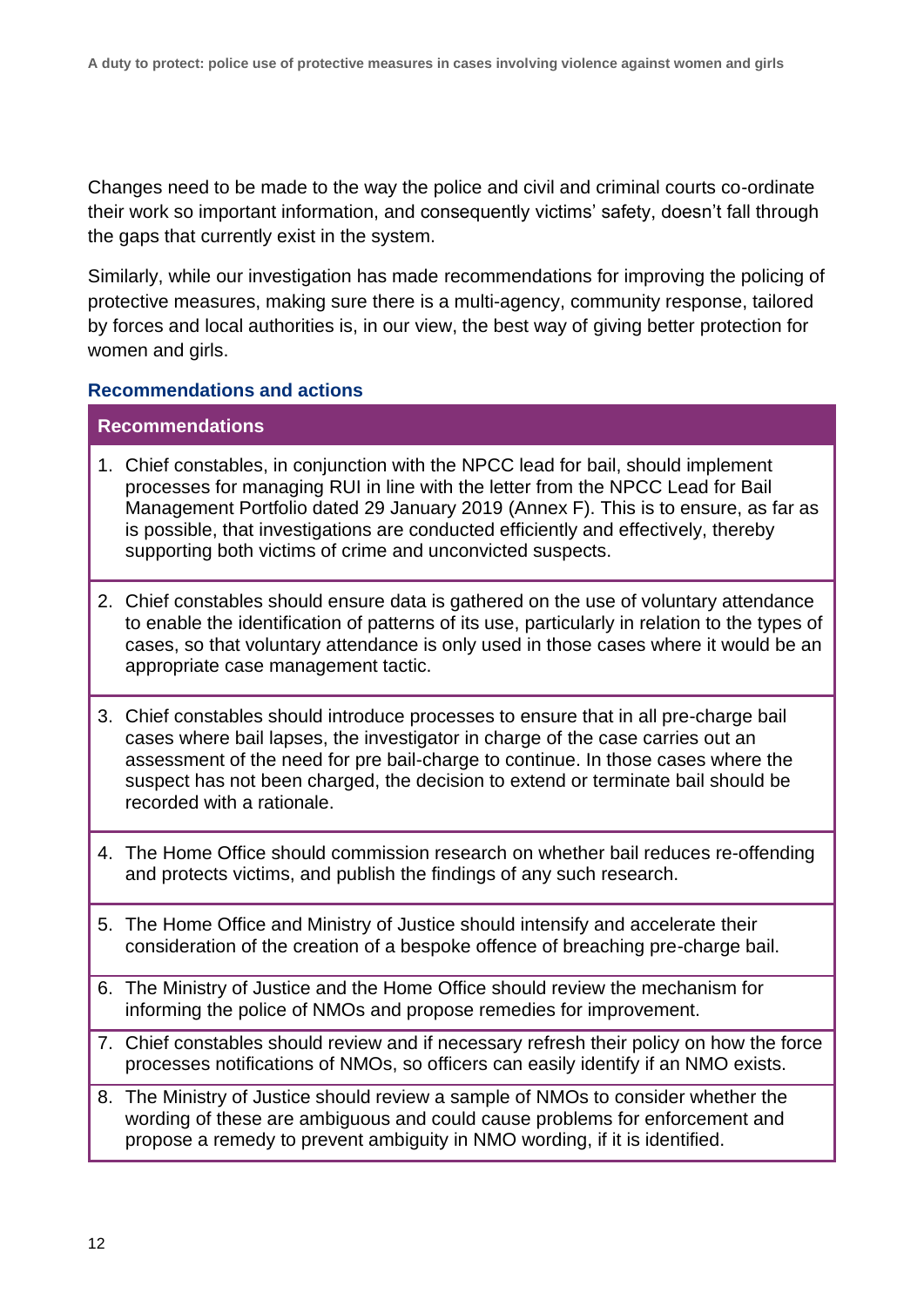### **Recommendations**

- 9. The Home Office should publish data on the number of reported breaches of NMOs. This should form part of the annual data collection on the applications for and granting of NMOs.
- 10.The NPCC lead for domestic abuse should consider Home Office data on the number of reported breaches of NMOs, and provide a report to HMICFRS within six months on national actions and guidance required as a result.
- 11.Chief constables should, until DAPOs replace DVPNs and DVPOs in their force:
	- a. review, and if necessary refresh their policy on DVPNs and DVPOs, and in line with the overarching recommendation:
		- i. ensure that there is clear governance and communication to prioritise the effective use of DVPNs and DVPOs, when these are the most appropriate tools to use;
		- ii. monitor their use to ensure they are being used effectively; and
	- b. ensure experience and lessons learned on using DVPN/DVPOs informs the use of DAPOs.
- 12.The NPCC should formulate a robust process, working with the CPS, to clearly define roles to ensure restraining orders are applied for in all suitable cases and that the victim's consent is obtained. This process should ensure prosecutors are made aware of what conditions are appropriate to protect the victim and that victims are consulted on the proposed conditions.
- 13.Chief constables should assure themselves that:
	- a. their officers are fully supported in carrying out their duties to protect all vulnerable domestic abuse victims by:
		- i. ensuring their officers understand the suite of protective measures available (including new measures such as DAPOs);
		- ii. ensuring officers are aware of referral pathways to third-party support organisations which are available to protect vulnerable domestic abuse victims; and
		- iii. ensuring their officers have guidance and support on how to choose the most appropriate response for the situation; and
	- b. governance is in place to monitor the use of all protection orders and to evaluate their effectiveness, including by seeking the views of victims.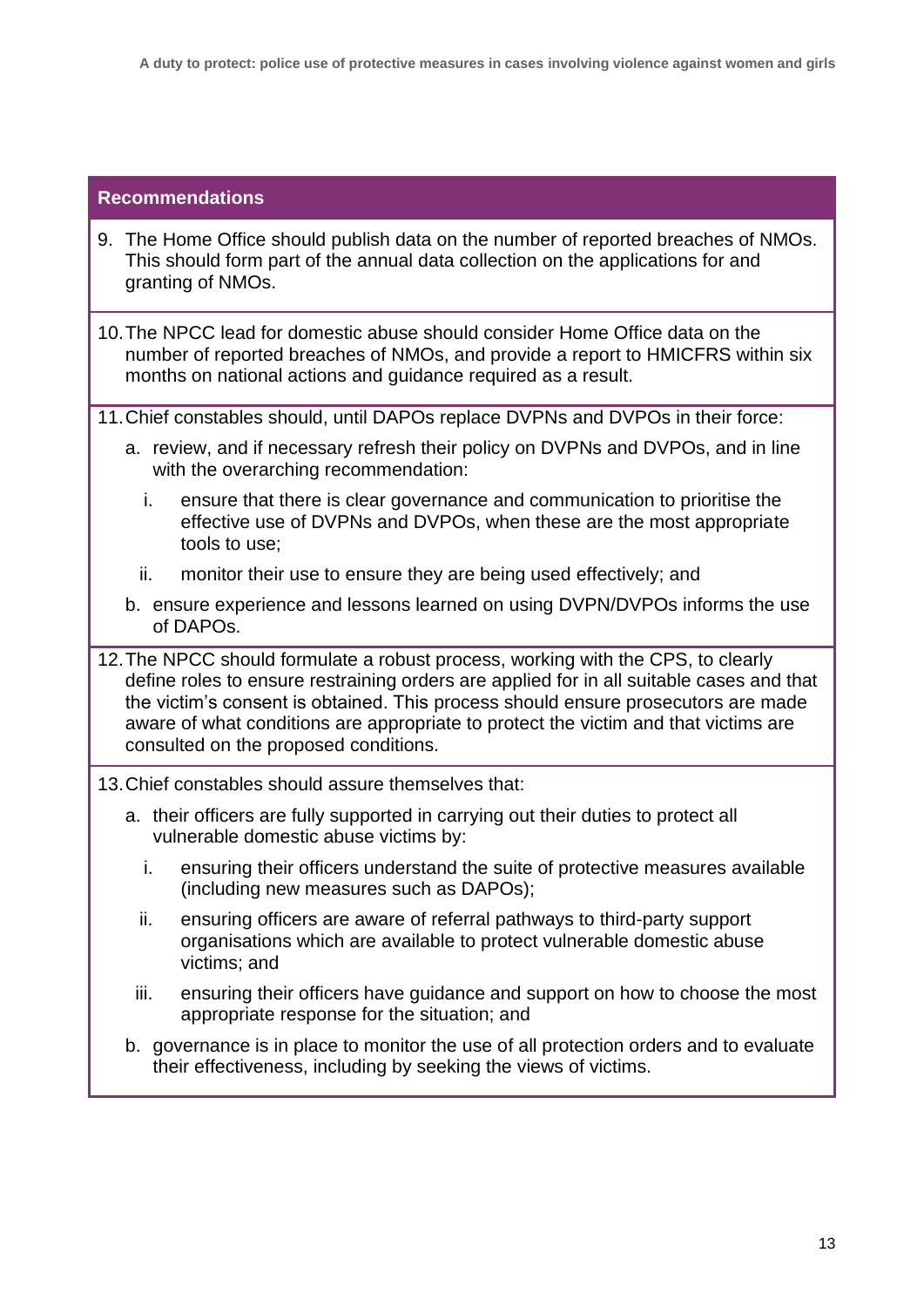### **Recommendations**

- 14.Chief constables should consider what legal support they need to use protective measures (if they don't already have this) and secure this support. The NPCC should consider whether regional or national legal (or other) expertise could be made available, so forces can easily access specialist support and can maximise efficiency and consistency.
- 15.Monitoring of recommendations
	- a. Home Office and Ministry of Justice to each provide a report to Her Majesty's Chief Inspector of Constabulary on progress in implementing HMICFRS's recommendations within six months of the date of publication of this report.
	- b. NPCC to collate chief constables' progress in reviewing and, where applicable, implementing their recommendations and report these to Her Majesty's Chief Inspector of Constabulary within six months of the date of publication of this report.

#### **Actions**

- 1. In light of changes to pre-charge bail, we propose that HMICFRS should consider future inspection activity to review the impact of the changes.
- 2. The College of Policing will update its guidance to reflect changes needed on the implementation of the Police, Crime, Sentencing and Courts Bill and to clarify that officers may consider that if a suspect were to be released from police detention on bail with lawfully imposed conditions, the need for those conditions may well fulfil the 'necessity test' for arrest.
- 3. HMICFRS to continue to assess use of DVPN/DVPOs and any new domestic abuse orders through its wider inspection activity.
- 4. HMICFRS should consider future inspection activity in respect of restraining orders, including supervision and monitoring use of these by police forces. After a suitable period when more data is available from the inspection activity, HMICFRS and Her Majesty's Crown Prosecution Service Inspectorate (HMCPSI) should consider undertaking a review to assess how effective the police and CPS are at applying for restraining orders, and if there is any point of failure within the process that needs to be addressed.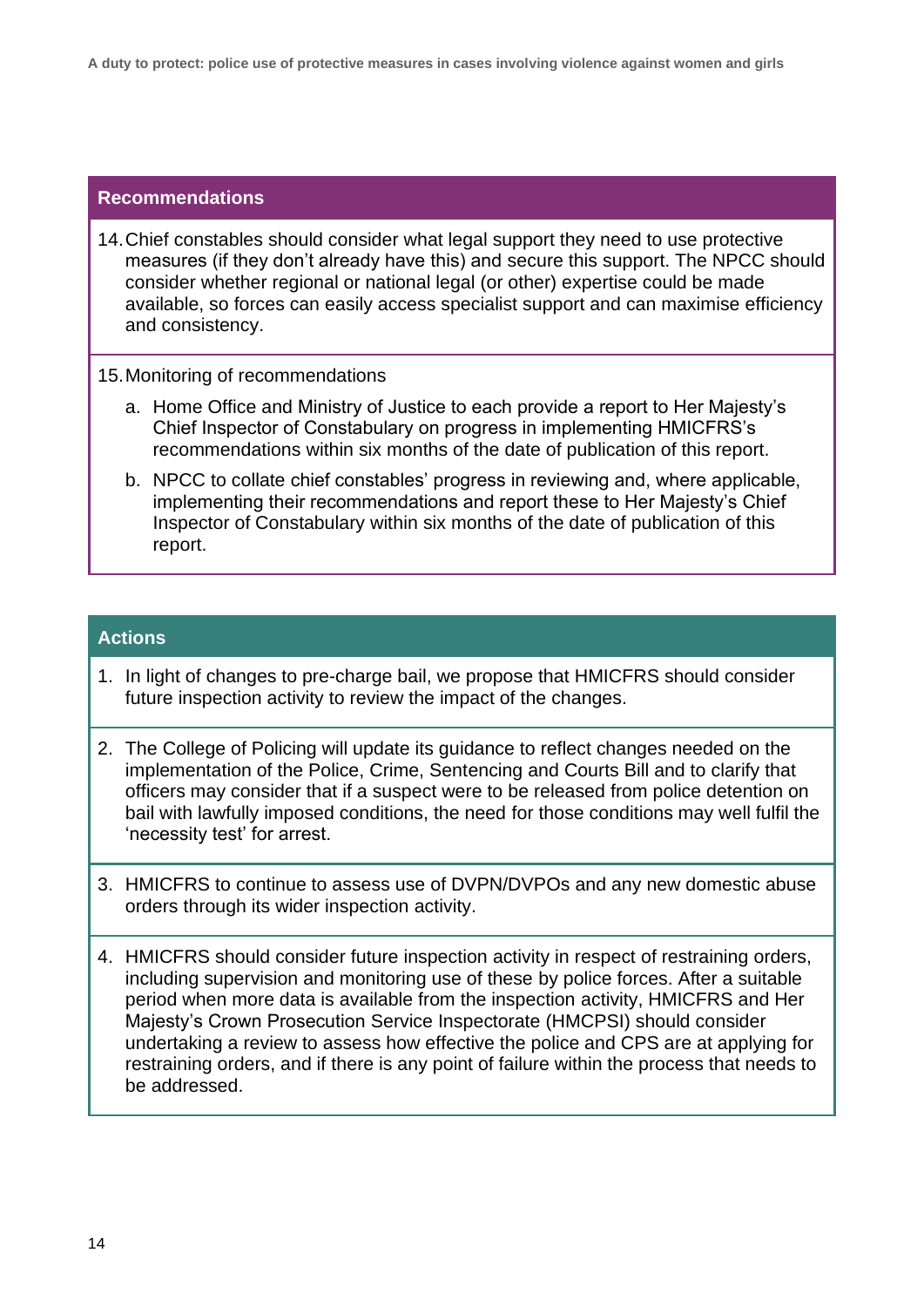## <span id="page-15-0"></span>Background and overarching legal framework

## <span id="page-15-1"></span>**Crimes of violence against women and girls**

Crimes of violence against women and girls involve a broad range of offences, including:

- assault;
- rape;
- sexual offences;
- stalking;
- harassment;
- so-called 'honour-based' violence, including forced marriage;
- female genital mutilation;
- child abuse;
- human trafficking focusing on sexual exploitation; and
- prostitution.

The Government's aim is that no woman should live in fear of violence, and every girl should grow up knowing she is safe, so that she can have the best start in life. This was set out in the Government's *[Ending violence against women and girls: strategy](https://www.gov.uk/government/publications/strategy-to-end-violence-against-women-and-girls-2016-to-2020)  [2016–2020](https://www.gov.uk/government/publications/strategy-to-end-violence-against-women-and-girls-2016-to-2020)*. Since then, in July 2021, the Home Office has published its new *[Tackling](https://www.gov.uk/government/publications/tackling-violence-against-women-and-girls-strategy/tackling-violence-against-women-and-girls-strategy)  [violence against women and girls strategy](https://www.gov.uk/government/publications/tackling-violence-against-women-and-girls-strategy/tackling-violence-against-women-and-girls-strategy)*. This commits to reducing the prevalence of violence against women and girls and to improving the support and response for victims and survivors.

In April 2021, following the national debate which took place after the murder of Sarah Everard, the Home Secretary commissioned HMICFRS to undertake a bespoke thematic inspection into police handling of female victims of crime and engagement with women and girls. While some elements of the inspection (for example the enforcement of non-molestation orders (NMOs), and use of Domestic Violence Protection Notices (DVPNs) and Domestic Violence Protection Orders (DVPOs)) are relevant to our super-complaint investigation, the scope of the inspection is much wider. It focuses on the quality and effectiveness of interactions between the police and women (whether as victims, offenders or witnesses), with a focus on the lived experiences of women and girls. A report summarising the findings of this inspection is due to be published later this year.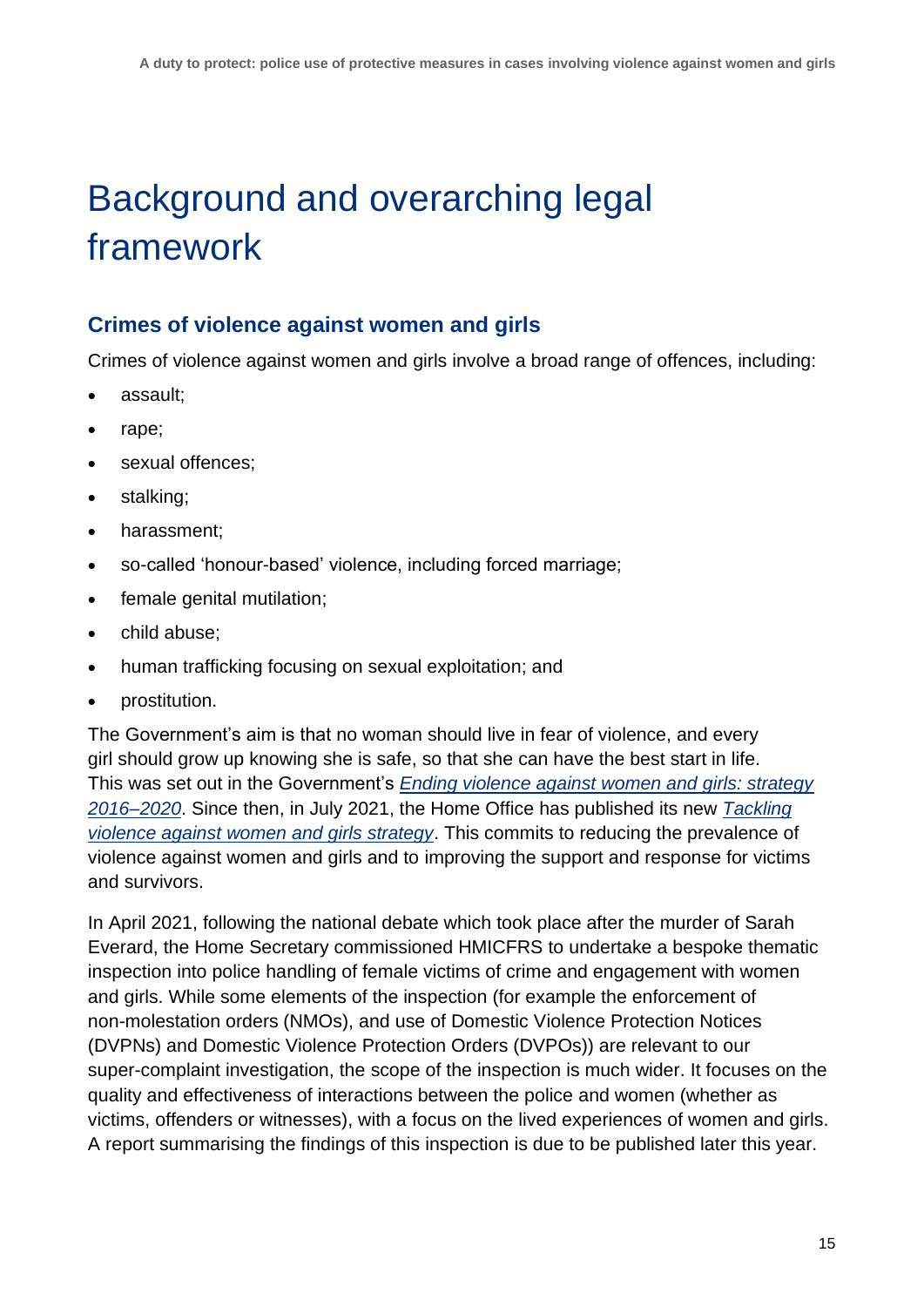## <span id="page-16-0"></span>**The prevalence of domestic abuse**

Domestic abuse remains a hidden crime, with much of it going unreported to police or specialist services. The [Crime Survey for England and Wales](https://www.ons.gov.uk/peoplepopulationandcommunity/crimeandjustice/articles/domesticabuseprevalenceandtrendsenglandandwales/yearendingmarch2020) showed that an estimated 2.0 million adults (aged 16 to 59 years) experienced domestic abuse in the year to March 2020. This number has been falling over time. An estimated 2.7 million adults (aged 16 to 59 years) experienced domestic abuse in the year to March 2005.

However, the police in England and Wales (excluding Greater Manchester Police) recorded only 759,000 domestic abuse-related crimes in England and Wales, an increase of 9 percent from the previous year. This continues a trend that may reflect improved recording by the police alongside increased reporting by victims.

HMICFRS data shows that there has been an increase of 27 percent in the volume of domestic abuse crimes recorded between 2017/18 and 2019/20 in England and Wales (excluding Greater Manchester Police). Arrests per 100 domestic abuse crimes have decreased by 7 percentage points over the same period. Use of voluntary attendance increased by 0.2 percentage points in that time.





### **Source: HMICFRS data collection**

**Note: Greater Manchester Police hasn't been included in 2019/20 figures as a result of problems with the implementation of new ICT systems**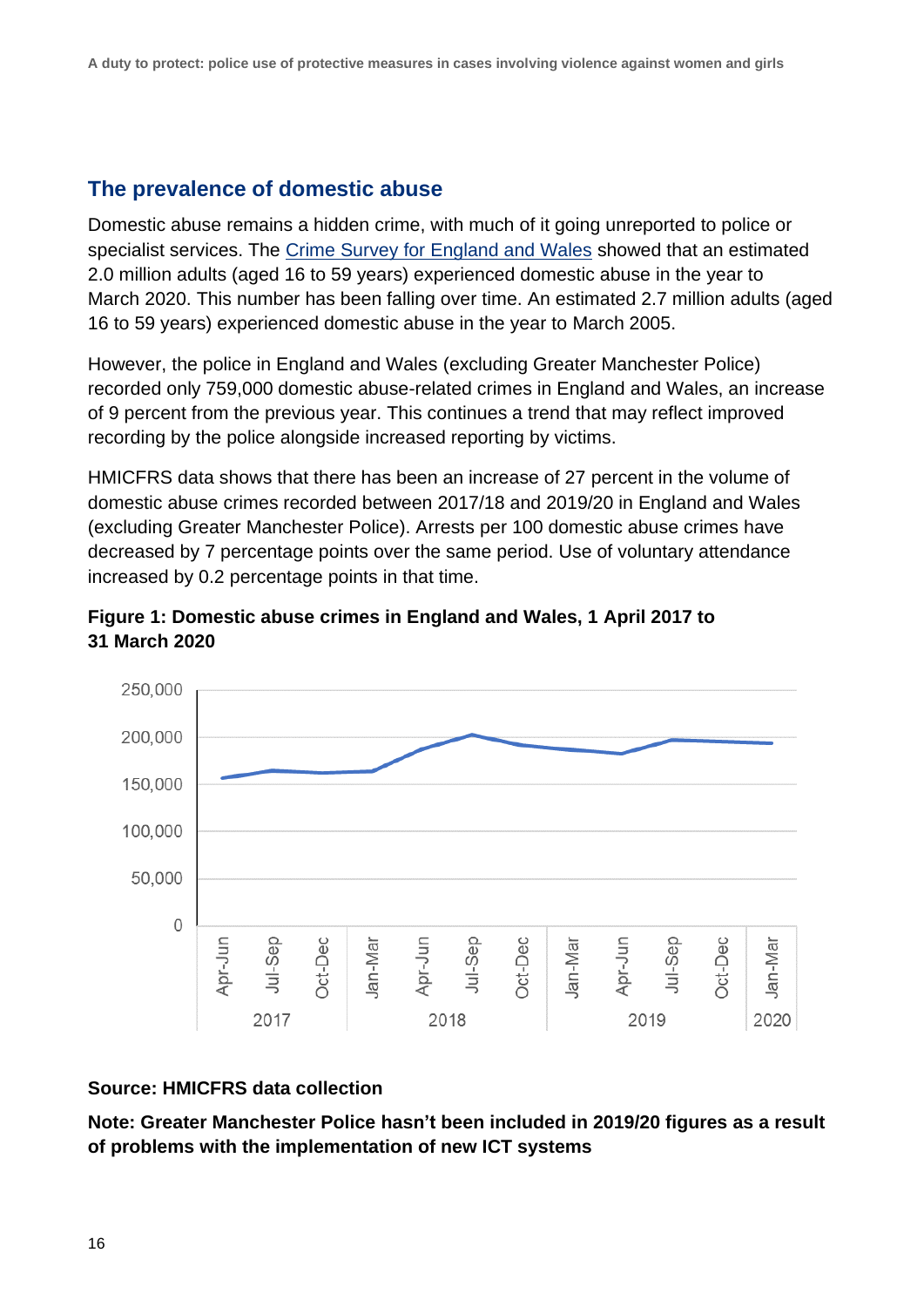Since the publication of the HMIC report *[Everyone's business](https://www.justiceinspectorates.gov.uk/hmicfrs/publications/improving-the-police-response-to-domestic-abuse/)* in 2014, there has been a continued increase in domestic abuse crimes recorded by police forces in England and Wales. Some of this rise can be attributed to the continued focus of all police forces on the domestic abuse agenda, including engagement in national campaigns such as No Excuse,<sup>5</sup> alongside improvements in identifying incidents of domestic abuse and accuracy of crime-recording.

Between April 2016 and February 2020, as part of the rolling programme of Crime Data Integrity inspections, HMICFRS reviewed representative samples of reports of crime to police forces in England and Wales. Patterns in crime-recording changed in this period with the national trend showing a substantial improvement in crime-recording standards, in particular for violent and sexual offences.

These improvements in recording violent and sexual offences in general, along with improvement in crime-recording as part of vulnerable victim cases, means more domestic abuse-related offences are accurately identified and recorded by the police. This also likely influenced the increased upwards trend in the volume of domestic abuse-related offences recorded by police forces in England and Wales.

Even though crime-recording standards have improved, there is scope for further improvement. In a minority of forces, substantial improvements are still required to make sure victims' reports are recorded and victims receive the service and support they deserve.

## <span id="page-17-0"></span>**The Policing and Crime Act 2017 and changes to the use of pre-charge bail**

The Policing and Crime Act 2017 introduced several changes to policing. One of the main elements of the legislation made changes to pre-charge [bail.](https://www.justiceinspectorates.gov.uk/hmicfrs/glossary/bail/) The changes were intended to remedy the problem of suspects being on pre-charge bail for long periods of time, which caused concerns and uncertainty for both victims and suspects. In particular, the Act introduced a presumption against the use of pre-charge bail, changed the timescales for pre-charge bail periods and required pre-charge bail to be authorised by a more senior officer than was previously the case. These changes made the use of pre-charge bail less likely and made it more likely that suspects would be released under investigation (RUI).

<sup>5</sup> [No excuse](https://www.westmidlands-pcc.gov.uk/police-say-noexcuseforabuse-as-new-campaign-launched-to-prevent-domestic-violence/) is a multi-agency campaign led by the West Midlands Police and Crime Commissioner, West Midlands Police and victims' services to give information to the public around what services are available to victims of domestic abuse and to emphasise that support is available to those in need while coronavirus continues to present new challenges.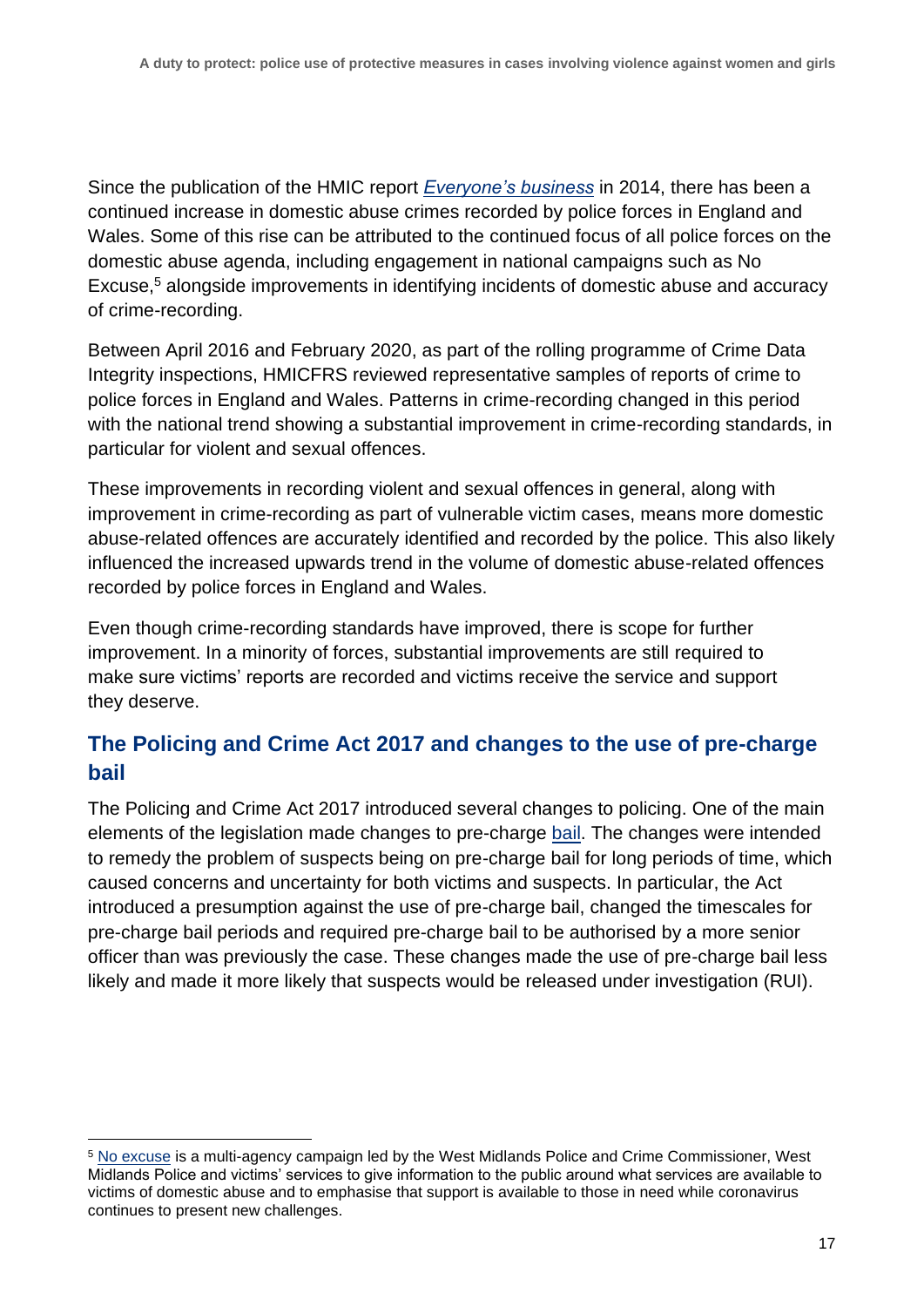## <span id="page-18-0"></span>**The Police, Crime, Sentencing and Courts Bill**

In its January 2021 response to a consultation on the 2017 changes *[Police powers:](https://www.gov.uk/government/consultations/police-powers-pre-charge-bail)  [Pre-charge bail](https://www.gov.uk/government/consultations/police-powers-pre-charge-bail)*, the Home Office said:

"Since the reforms came into force, the use of pre-charge bail has fallen, mirrored by an increasing number of individuals 'released under investigation' or RUI. This change has raised concerns that bail is not always being used when appropriate, including to prevent individuals from committing an offence whilst on bail or interfering with victims and witnesses. Other concerns focus on the potential for longer investigations in cases where bail is not used and the adverse impact on the courts. The Government committed to reviewing this process to consider whether further change is needed to ensure that bail is being used where appropriate and to support the police in the timely progression of investigations. As a result of the consultation process, a number of proposals will be taken forward to ensure the bail regime is proportionate and effective. Where legislation is required to give effect to these proposals, as set out in this document, this will be taken forward in the current parliamentary sitting."

This Government response, which was announced after the super-complaint was submitted, established new measures to create a more proportionate system where people are not held on pre-charge bail for unreasonable lengths of time. It also gave the police the power to impose conditions on more suspects in alleged high-harm cases, including cases of domestic abuse and sexual violence. These new measures will be brought in via the [Police, Crime, Sentencing and Courts Bill.](https://www.gov.uk/government/publications/police-crime-sentencing-and-courts-bill-2021-factsheets/police-crime-sentencing-and-courts-bill-2021-pre-charge-bail-factsheet)

## <span id="page-18-1"></span>**The Domestic Abuse Act 2021**

The Domestic Abuse Bill was presented to Parliament in July 2019 following a period of consultation and received Royal Assent in April 2021. The Domestic Abuse Act 2021 contains provisions on many aspects of the management of domestic abuse, including defining domestic abuse, the introduction of new Domestic Abuse Protection Notices (DAPNs) and Domestic Abuse Protection Orders (DAPOs), and changes to the way domestic abuse is dealt with in the criminal justice system.

The Act will repeal the current DVPNs and DVPOs that form part of the Centre for Women's Justice's super-complaint.

DAPNs, like the current DVPNs, are intended to give victims immediate protection following an incident. A DAPN would be issued by the police and could, for example, require a suspected perpetrator to leave the victim's home for up to 48 hours.

DAPOs are designed to provide longer-term protection for victims. As with the current DVPO, the police will make an application for a DAPO to a magistrates' court. However, the Government will introduce alternative application routes so that victims and specified third parties can apply for a DAPO directly to the family court. It will also give criminal, family and civil courts the power to make a DAPO during existing court proceedings, which don't have to be domestic abuse-related.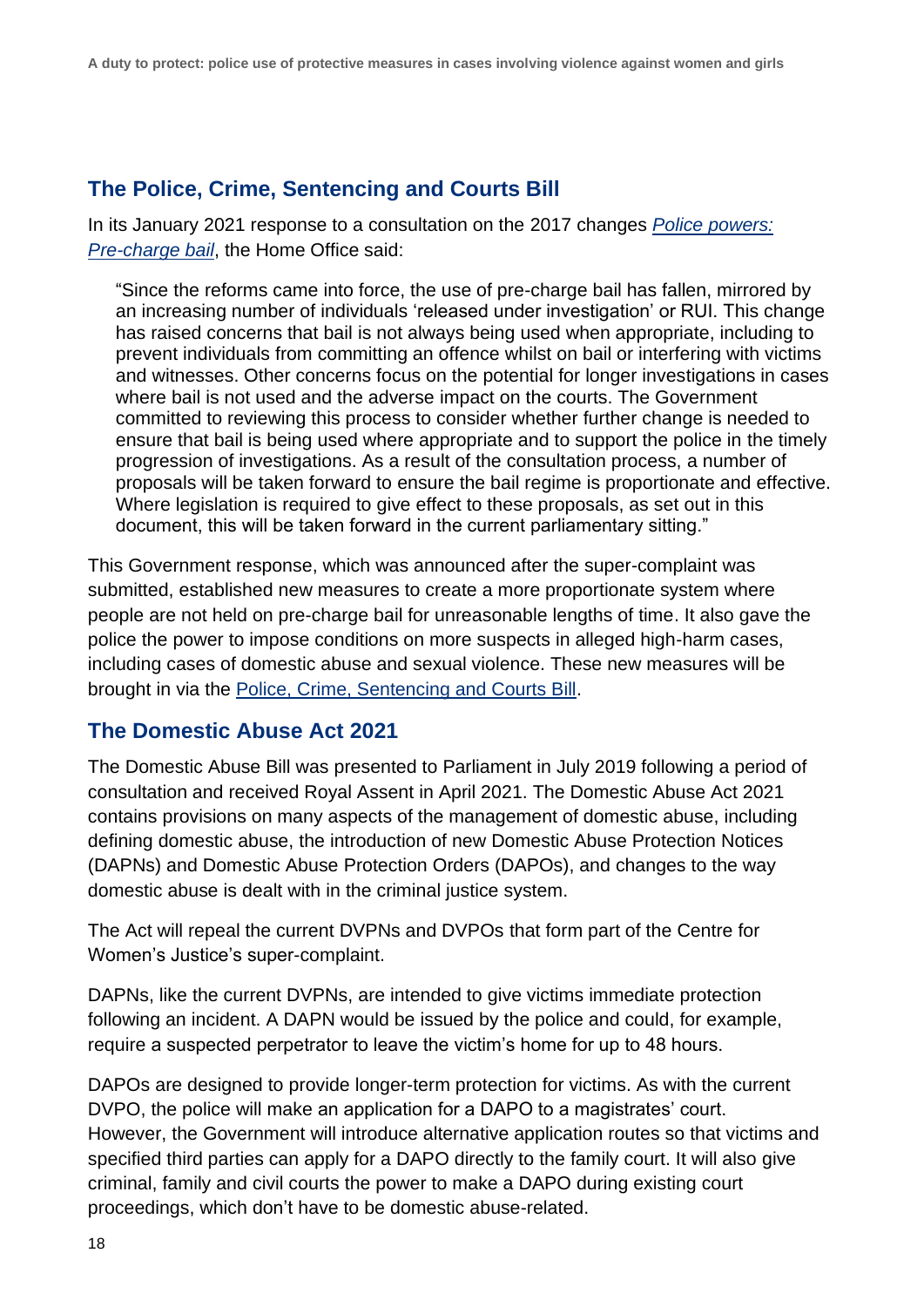DAPOs may impose both prohibitions and positive requirements on suspected perpetrators. These could include prohibiting the suspected perpetrator from coming within a specified distance of the victim's home and/or any other specified premises, such as the victim's workplace, alongside requiring the suspected perpetrator to attend a behaviour change programme, an alcohol or substance misuse programme or a mental health assessment.

The courts will be able to vary the requirements imposed by a DAPO so that they can respond to changes over time in the suspected perpetrator's behaviour and the level of risk they pose. The legislation will also give courts the express power to use electronic monitoring ('tagging') to monitor a suspected perpetrator's compliance with certain requirements imposed by a DAPO.

All DAPOs will include notification requirements, which will require suspected perpetrators to notify the police of their name and address and of any changes to this information. The Act also includes the power for additional notification requirements to be specified in regulations, which courts may impose on a case-by-case basis as appropriate.

Breach of a DAPO will be a criminal offence, carrying a maximum penalty of up to five years' imprisonment, or a fine, or both. Breaches will be dealt with as a civil contempt of court.

The Government plans to pilot DAPNs and DAPOs in a small number of areas across the UK to assess the effectiveness of the new model before it is brought in nationally.

It is expected that most of the provisions in the Act will come into force during 2021/22.

## <span id="page-19-0"></span>**Definition of domestic abuse**

From March 2013 until the implementation of the Domestic Abuse Act 2021, the definition [of domestic abuse](https://www.gov.uk/government/publications/new-government-domestic-violence-and-abuse-definition/circular-0032013-new-government-domestic-violence-and-abuse-definition) for the purposes of crime-recording was "Any incidents or pattern of incidents of controlling, coercive or threatening behaviour, violence or abuse between those aged 16 or over who are or have been intimate partners or family members regardless of gender or sexuality".

This meant that any crime involving a family member aged 16 or over who behaved in a threatening or violent way against another family member aged 16 or over (for example their parent or sibling) should have been recorded as domestic abuse. For example, this could have included a threat made through Facebook from one sibling to another, even when they live miles apart.

The Domestic Abuse Act 2021 changed the definition of domestic abuse. Section 1 defines it as: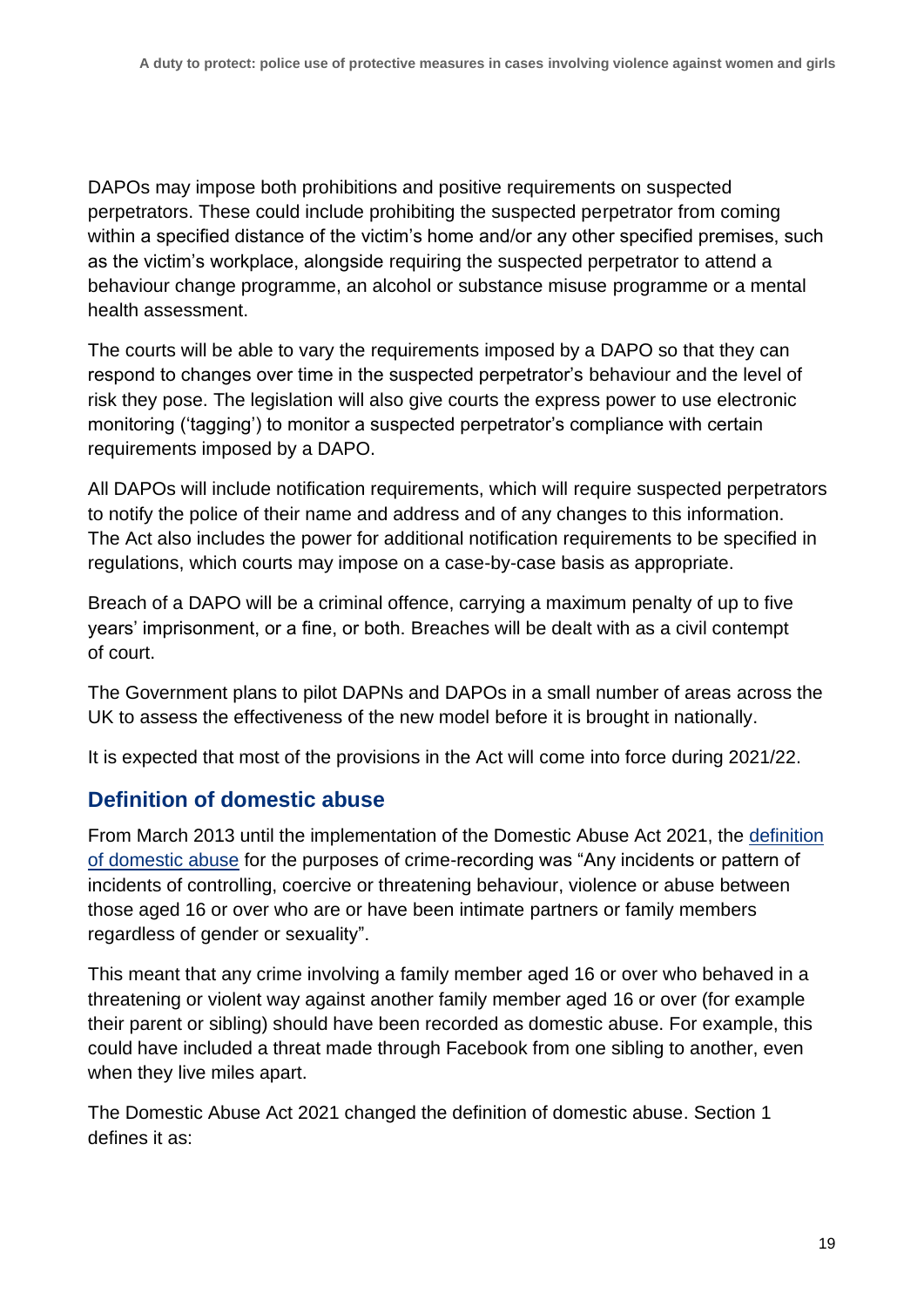### (2) Behaviour of a person ("A") towards another person ("B") is "domestic abuse" if—

- (a) A and B are each aged 16 or over and are personally connected to each other, and
- (b) the behaviour is abusive.
- (3) Behaviour is "abusive" if it consists of any of the following—
- (a) physical or sexual abuse;
- (b) violent or threatening behaviour;
- (c) controlling or coercive behaviour;
- (d) economic abuse (see subsection (4));
- (e) psychological, emotional or other abuse;

and it does not matter whether the behaviour consists of a single incident or a course of conduct.

(4) "Economic abuse" means any behaviour that has a substantial adverse effect on B's ability to—

- (a) acquire, use or maintain money or other property, or
- (b) obtain goods or services.

(5) For the purposes of this Act A's behaviour may be behaviour "towards" B despite the fact that it consists of conduct directed at another person (for example, B's child).

## <span id="page-20-0"></span>**Police and Criminal Evidence Act 1984 Code of Practice G**

This Code of Practice states a lawful arrest requires two elements, namely (1) a person's involvement or suspected involvement or attempted involvement in the commission of a criminal offence and (2) reasonable grounds for believing that the person's arrest is necessary.

The Centre for Women's Justice makes the point in their super-complaint that the law allows for arrest on the grounds of a need for bail conditions to protect the complainant. The super-complaint refers to a High Court judgment in January 2017 $6$  in which the judge expressed the view that the need for bail conditions can make an arrest necessary on either one of two grounds under section 24 of the Police and Criminal Evidence Act 1984, namely to allow the prompt and effective investigation of the offence or to protect a vulnerable person from the accused.

<sup>6</sup> *R (TL) v Chief Constable of Surrey Police* [2017] EWHC 129 (Admin), [2017] 1 Cr.App.R.29.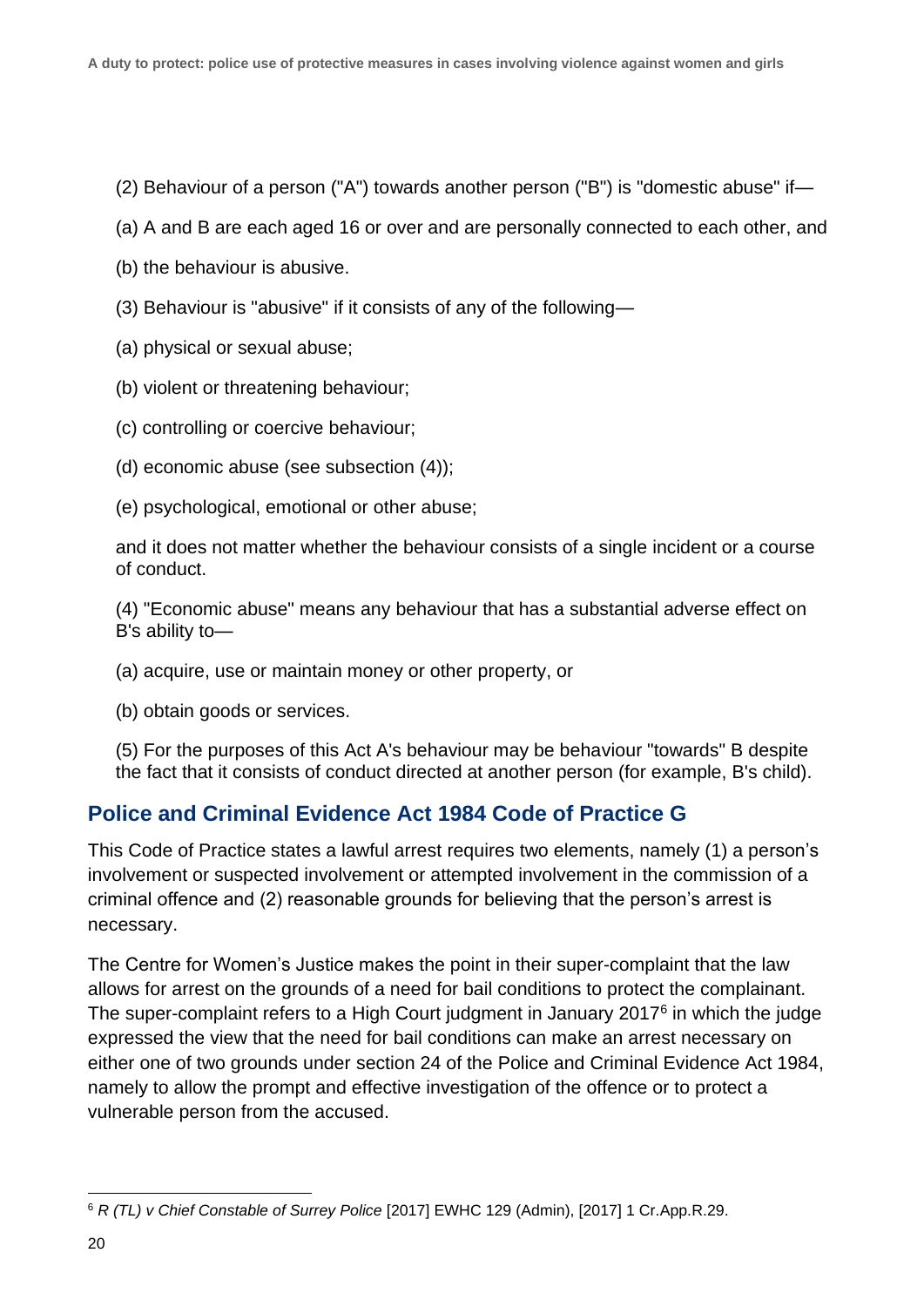The College of Policing will amend its guidance to reflect when an arrest may be lawful, to remove any confusion among officers.

## <span id="page-21-0"></span>**HMICFRS inspections**

HMICFRS has undertaken a number of inspections which are relevant to this supercomplaint.

Between October 2019 and February 2020, HMICFRS and Her Majesty's Crown Prosecution Service Inspectorate (HMCPSI) jointly inspected police and CPS responses to the pre-charge [bail](https://www.justiceinspectorates.gov.uk/hmicfrs/glossary/bail/) changes and the use of [released under investigation \(RUI\).](https://www.justiceinspectorates.gov.uk/hmicfrs/glossary/released-under-investigation/)

The findings of this inspection are set out in the report *[Pre-charge bail and released under](https://www.justiceinspectorates.gov.uk/hmicfrs/publications/pre-charge-bail-and-released-under-investigation-striking-a-balance/)  [investigation: striking a balance](https://www.justiceinspectorates.gov.uk/hmicfrs/publications/pre-charge-bail-and-released-under-investigation-striking-a-balance/)*. The recommendations of this report are included at Annex E for information.

Other HMIC/HMICFRS reports relevant to this super-complaint include:

- *[Everyone's business: Improving the police response to domestic abuse](https://www.justiceinspectorates.gov.uk/hmicfrs/publications/improving-the-police-response-to-domestic-abuse/)* (March 2014).
- *[Increasingly everyone's business: A progress report on the police response to](https://www.justiceinspectorates.gov.uk/hmicfrs/publications/increasingly-everyones-business-a-progress-report-on-the-police-response-to-domestic-abuse/)  [domestic abuse](https://www.justiceinspectorates.gov.uk/hmicfrs/publications/increasingly-everyones-business-a-progress-report-on-the-police-response-to-domestic-abuse/)* (December 2015).
- *[A progress report on the police response to domestic abuse](https://www.justiceinspectorates.gov.uk/hmicfrs/publications/a-progress-report-on-the-police-response-to-domestic-abuse/)* (November 2017).
- *[The police response to domestic abuse: An update report](https://www.justiceinspectorates.gov.uk/hmicfrs/publications/the-police-response-to-domestic-abuse-an-update-report/)* (February 2019).
- *Living in fear – [the police and CPS response to harassment and stalking](https://www.justiceinspectorates.gov.uk/hmicfrs/publications/living-in-fear-the-police-and-cps-response-to-harassment-and-stalking/#report)* (A joint inspection by HMIC and HMCPSI; July 2017).
- *Stalking and harassment – [An inspection of Sussex Police commissioned by the police](https://www.justiceinspectorates.gov.uk/hmicfrs/publications/sussex-police-response-to-stalking-and-harassment/)  [and crime commissioner, and an update on national recommendations in HMICFRS's](https://www.justiceinspectorates.gov.uk/hmicfrs/publications/sussex-police-response-to-stalking-and-harassment/)  [2017 report](https://www.justiceinspectorates.gov.uk/hmicfrs/publications/sussex-police-response-to-stalking-and-harassment/)* (April 2019).
- *[Evidence led domestic abuse prosecutions](https://www.justiceinspectorates.gov.uk/hmicfrs/publications/evidence-led-domestic-abuse-prosecutions/)* (a joint inspection by HMIC and HMCPSI; January 2020).

Most recently, and since the investigation into this super-complaint has concluded, HMICFRS has published *[Review of policing domestic abuse during the pandemic –](https://www.justiceinspectorates.gov.uk/hmicfrs/publications/review-of-policing-domestic-abuse-during-pandemic/) 2021*, its *[Interim report: Inspection into how effectively the police engage with women and girls](https://www.justiceinspectorates.gov.uk/hmicfrs/publications/interim-report-inspection-into-how-effectively-the-police-engage-with-women-and-girls/)* and *[A joint thematic inspection of the police and Crown Prosecution Service's response to](https://www.justiceinspectorates.gov.uk/hmicfrs/publications/a-joint-thematic-inspection-of-the-police-and-crown-prosecution-services-response-to-rape/)  [rape](https://www.justiceinspectorates.gov.uk/hmicfrs/publications/a-joint-thematic-inspection-of-the-police-and-crown-prosecution-services-response-to-rape/)* (A joint inspection by HMICFRS and HMCPSI; July 2021).

## <span id="page-21-1"></span>**College of Policing guidance**

The College of Policing has four published Authorised Professional Practice (APP) documents relevant to this super-complaint. These are on [domestic abuse,](https://www.app.college.police.uk/app-content/major-investigation-and-public-protection/domestic-abuse/) on [investigation,](https://www.app.college.police.uk/app-content/investigations/?s=) on [arrest and other positive approaches](https://www.app.college.police.uk/app-content/major-investigation-and-public-protection/domestic-abuse/arrest-and-other-positive-approaches/?highlight=positive%20action?s=positive+action) and on [post-arrest management of](https://www.app.college.police.uk/app-content/major-investigation-and-public-protection/domestic-abuse/post-arrest-management-of-suspect-and-casefile/)  [suspect and case file.](https://www.app.college.police.uk/app-content/major-investigation-and-public-protection/domestic-abuse/post-arrest-management-of-suspect-and-casefile/)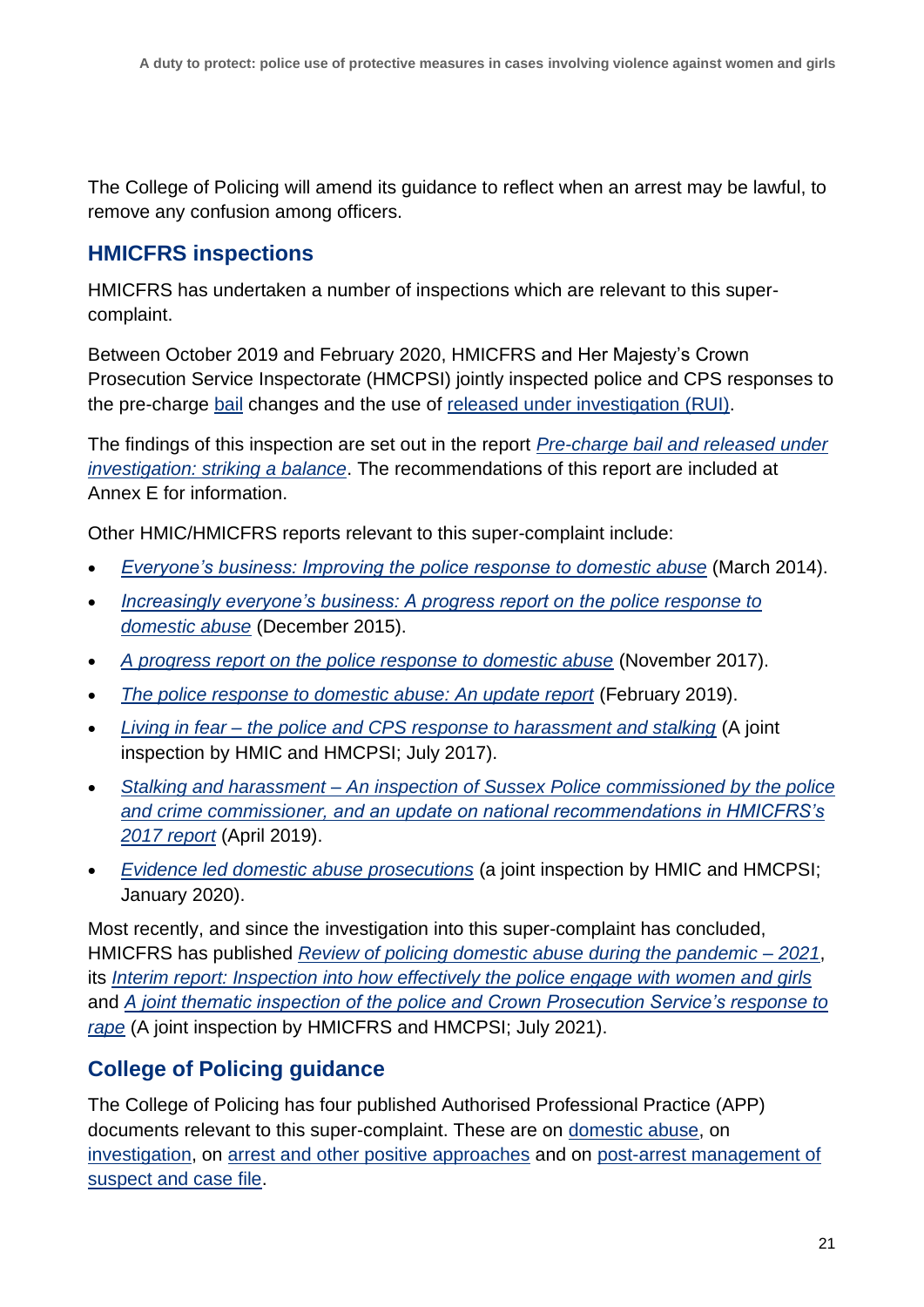## <span id="page-22-0"></span>Our super-complaint investigation

## <span id="page-22-1"></span>**Scope**

Our investigation considered whether there is evidence that the concerns set out by the Centre of Women's Justice are features of policing. We then considered whether there is evidence that they are, or appear to be, causing significant harm to the public interest.

## <span id="page-22-2"></span>**Methodology – how we investigated the super-complaint**

We established the following lines of enquiry to structure an investigation of current police practice, examine its rationale and assess evidence of harm. The investigation examined:

- the extent to which the legal powers the super-complaint focuses on are used and understood by both frontline officers and supervisors;
- training available to officers about the legal powers, as well as other connected themes such as vulnerability, and to what extent training is being accessed;
- an understanding of any effect the 2017 changes to pre-charge bail have had on officers' decision-making;
- what other factors affect officers' decision-making; and
- the risks of harm to the public arising from forces not adequately using or enforcing the four legal powers mentioned in the super-complaint.

To fulfil these lines of enquiry, the investigation team:

- reviewed evidence submitted by the Centre for Women's Justice as part of its supercomplaint;
- submitted a request to all 43 territorial forces in England and Wales for information on current relevant practices;
- considered findings from previous inspection reports;
- reviewed existing data and sought new data from outside parties (mainly focusing on data related to domestic abuse cases, as the most common crime reported against women);
- consulted interested parties, including members of HMICFRS's Domestic Abuse Expert Reference Group;<sup>7</sup>
- examined submissions and documents provided by public bodies and other agencies in response to our enquiries;

<sup>&</sup>lt;sup>7</sup> This group includes representatives from the police service, police and crime commissioners, the College of Policing, the Home Office and the voluntary sector.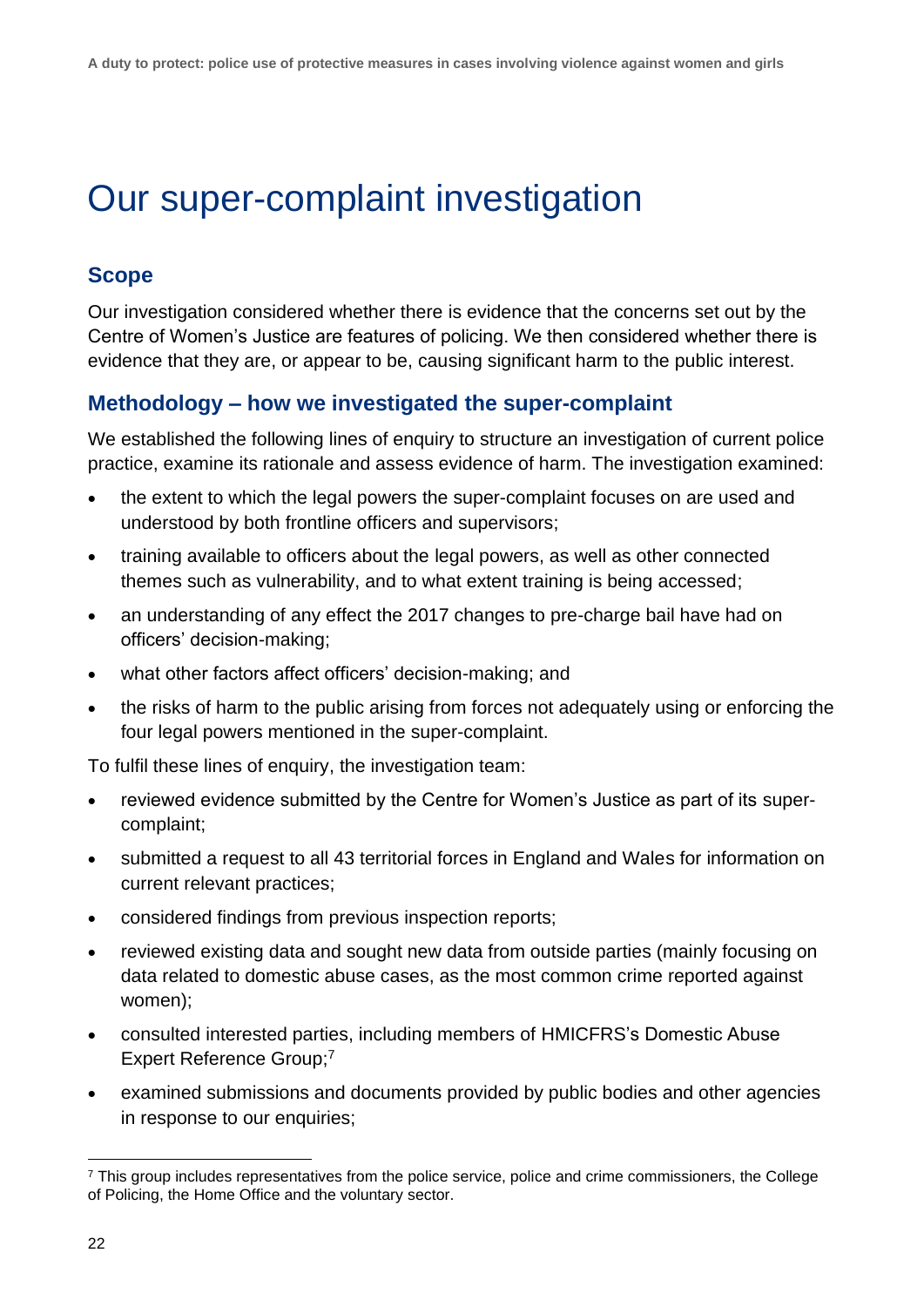- conducted an exercise to identify the points when decisions are made about protective measures;
- conducted a review of relevant national policy, guidance and research;
- reviewed Independent Office for Police Conduct (IOPC) cases (and those of the Independent Police Complaints Commission, or IPCC) to identify relevant investigations and whether any learning was relevant to inform this super-complaint investigation; and
- conducted fieldwork in 37 forces across England and Wales.

Separately, HMICFRS commissioned research consultancy BritainThinks to conduct qualitative research (first-hand observations and interviews) to explore victim and suspect experiences of changes made as a result of the Policing and Crime Act 2017.

## <span id="page-23-0"></span>**About our fieldwork**

Police officers and staff working on the front line take initial decisions to use (or not use) the powers discussed in this super-complaint. We spoke to custody sergeants, public protection officers, domestic abuse specialists and response officers either individually or together in a focus group.

The discussion leaders were trained force liaison leads or inspection officers experienced in obtaining evidence for HMICFRS force inspections.

### **Data from IOPC and IPCC cases**

The IOPC investigates the most serious and sensitive incidents and allegations involving the police. These independent investigations are conducted by IOPC investigators. Before January 2018, the IOPC's predecessor, the IPCC, carried out independent investigations. To help with the investigation of this super-complaint, a search of relevant IOPC and IPCC independent investigations was carried out, focusing on investigations completed between April 2014 and October 2019.<sup>8</sup>

Due to the nature of the IOPC's/IPCC's work and the criteria for referral, the IOPC doesn't see every case, and so information from independent investigations is not necessarily representative of what is happening or has happened across all forces. In some cases, no issues are identified with the way in which police have dealt with matters. However, this review focused on whether there was any evidence in IOPC/IPCC independent investigations of harm being caused by the way in which police were using, or failing to use, protective measures in cases involving violence against women and girls.

See Annex D for more information about the data sources used in this investigation.

<sup>&</sup>lt;sup>8</sup> To identify relevant cases, case descriptions were searched for key words or phrases. The search terms used were: bail condition(s), molestation, protection notice, protection order, restraining order, DVPO and DVPN.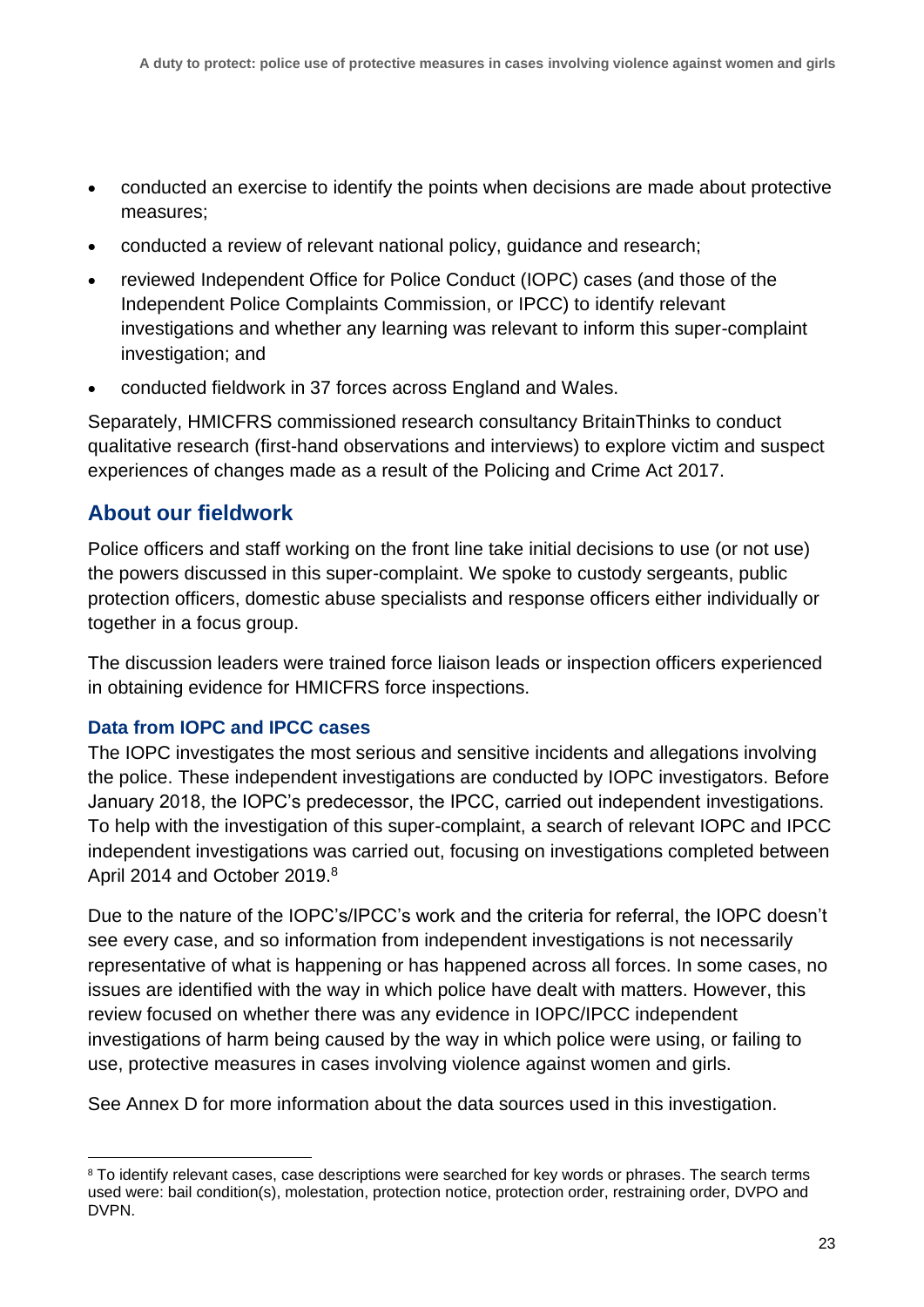We identified a variety of people and organisations with knowledge of, and expertise in, the matters raised in the super-complaint and approached them for their views. As the investigation progressed, documents were given to us by some of those approached and each was reviewed. These included policy documents (given by 15 forces), academic research, and published reports and documents.

The following sections set out our assessment of each of the four powers referred to in the super-complaint in turn (bail conditions, non-molestation orders (NMOs), Domestic Violence Protection Notices (DVPNs), Domestic Violence Protection Orders (DVPOs) and restraining orders).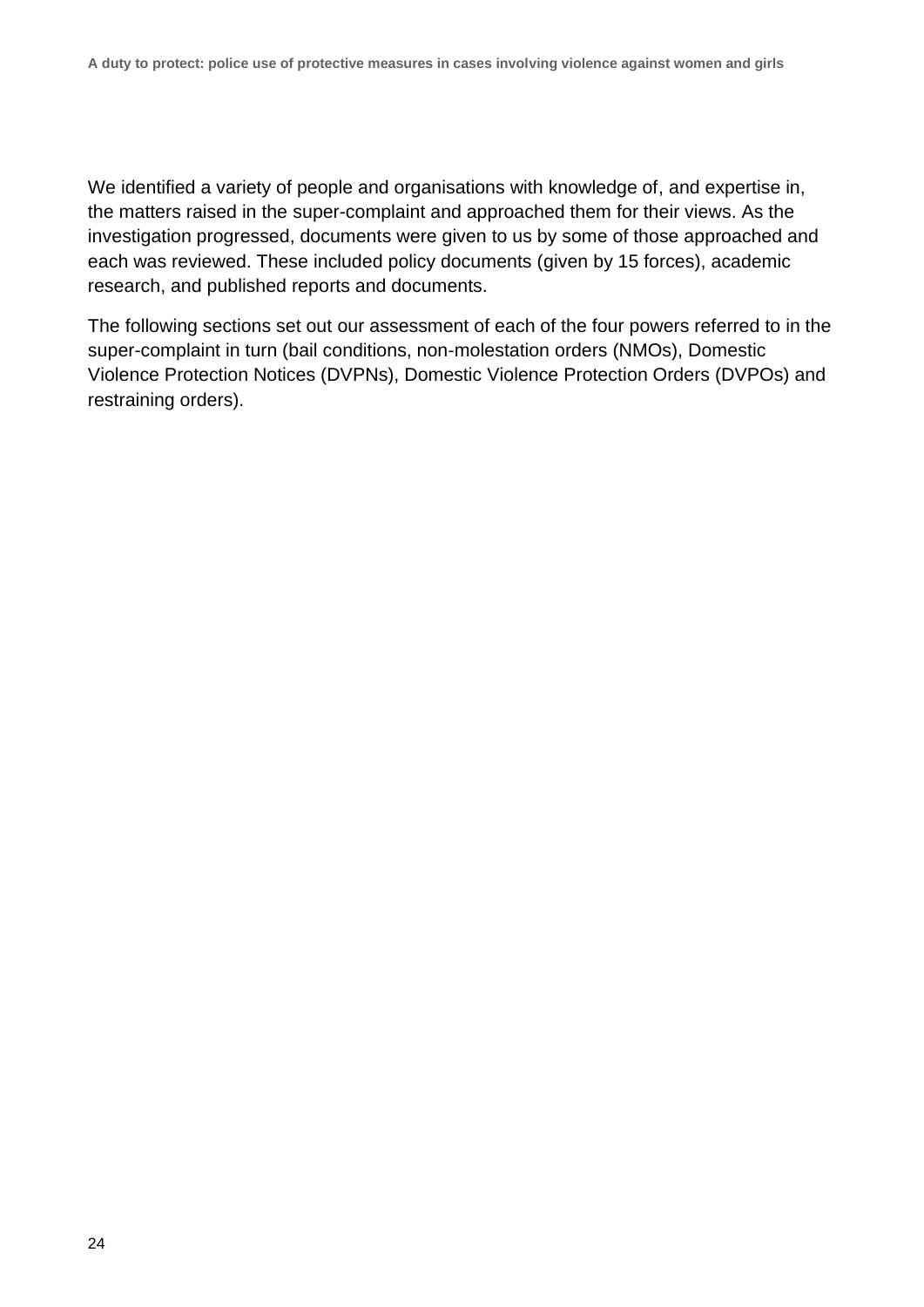## <span id="page-25-0"></span>Our findings: Failure to impose pre-charge bail conditions

The Centre for Women's Justice expressed concerns that the failure to impose pre-charge bail in three situations is leaving victims potentially unprotected. These are:

- where suspects are interviewed following voluntary attendance and pre-charge bail can't be used;
- where suspects are interviewed under arrest, released under investigation (RUI) without bail, or released on pre-charge bail without bail conditions; and
- where pre-charge bail isn't extended beyond 28 days.

## **"A dramatic fall in the use of bail"**

The Centre for Women's Justice is concerned that, following the introduction of the changes to pre-charge bail legislation in April 2017, there has been a dramatic fall in the use of pre-charge bail in rape, domestic abuse, and harassment and stalking cases.

The Centre for Women's Justice says that many suspects are released without any pre-charge bail conditions. It says that previously it was standard practice to release suspects on pre-charge bail with conditions. Frontline organisations contacted by the Centre for Women's Justice (for more detail, see *[Police super-complaints: police use of](https://www.gov.uk/government/publications/police-use-of-protective-measures-in-cases-of-violence-against-women-and-girls)  [protective measures in cases of violence against women and girls](https://www.gov.uk/government/publications/police-use-of-protective-measures-in-cases-of-violence-against-women-and-girls)*) reported a widespread lack of pre-charge bail conditions (where they thought conditions should have been applied) in cases involving domestic abuse, harassment and stalking, and rape.

The Centre for Women's Justice considers this as surprising, given "the first three of these behaviours invariably involve repeat victimisation and in the majority of rape cases the parties know each other. Many, if not most, such cases involve vulnerable women. Frontline organisations report that women are living in fear, exposed to persistent and dangerous men".

The Centre for Women's Justice also explains that "Whilst … [victims] may be in fear even if bail conditions were used, and in some cases conditions may have been breached, bail conditions at least represent an attempt by the authorities to provide protection during the critical period following a report to police."

The Centre for Women's Justice also says that the failure to impose pre-charge bail conditions has had other wider consequences, such as making it more difficult for victims to access other services.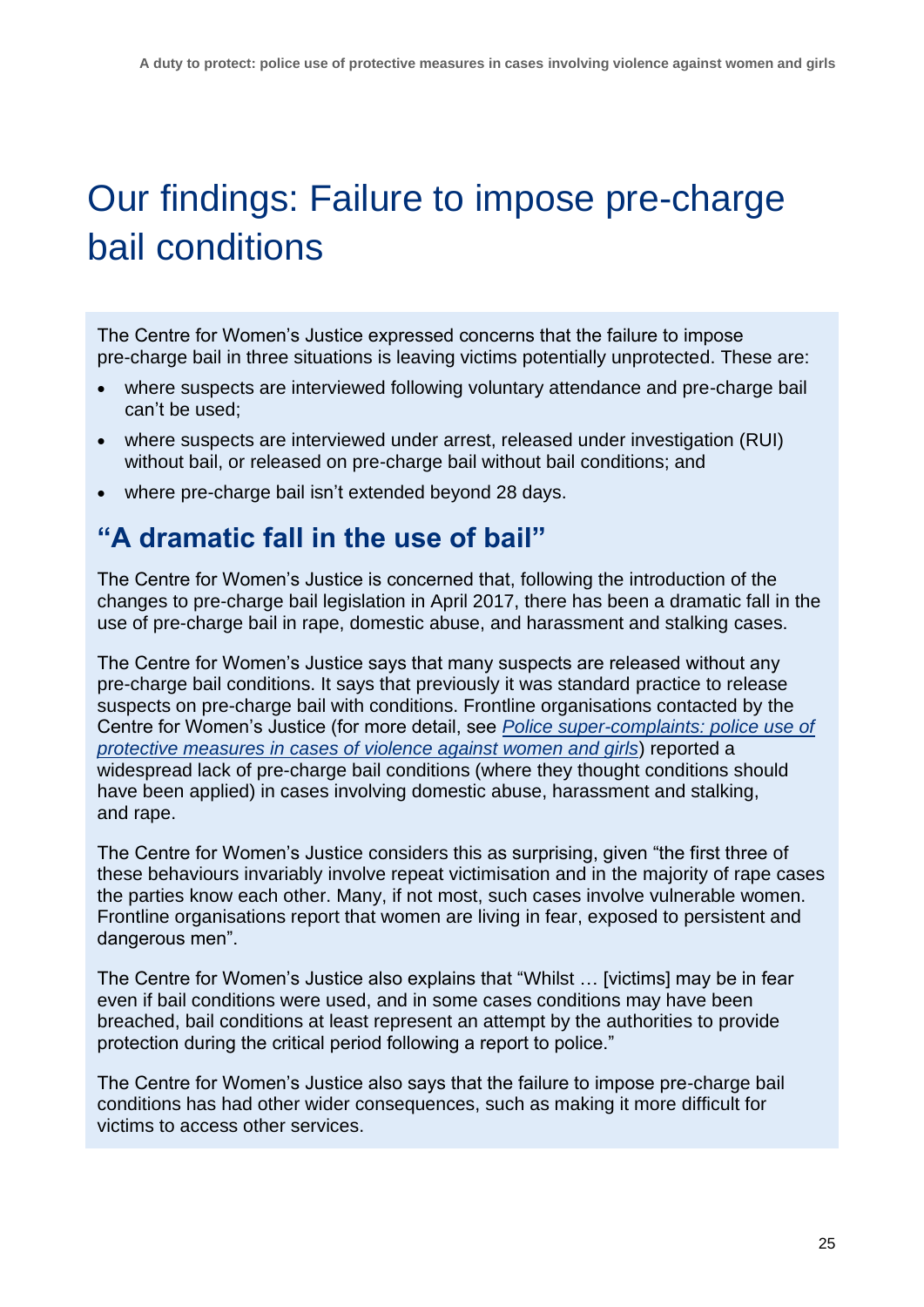## <span id="page-26-0"></span>**Background**

Granting a suspected perpetrator pre-charge bail is an alternative to them being in custody.

Following an arrest, a decision to bail a suspected perpetrator can be made by:

- the police, when there isn't sufficient evidence to charge the person this is also known as pre-charge bail and sometimes called police bail;
- the police, when a suspected perpetrator has been charged with an offence this is also known as post-charge bail; and
- by the courts when a person has been charged this is also known as court bail.

Our investigation focused on pre-charge bail. The police powers relating to the use of pre-charge bail are set out in the Police and Criminal Evidence Act 1984 (PACE).

Pre-charge bail allows for police officers and staff to continue investigations without suspects being detained. It can be imposed with or without conditions. Bail conditions can only be applied to suspects who have been arrested and where pre-charge bail is applied. As a result, they can't be applied to suspects who are RUI or interviewed after voluntary attendance.

Bail conditions can be imposed under section 3OA(3B) of the Police and Criminal Evidence Act 1984 if the custody officer considers them necessary:

- to prevent the person from failing to surrender;
- to prevent the person from committing an offence while on bail;
- to prevent the person from interfering with witnesses or otherwise obstructing the course of justice; or
- for the person's own protection or welfare.

Examples of pre-charge bail conditions could include:

- not to contact the victim directly or indirectly where there are child contact problems, this may be modified to allow contact through a third party (solicitor/social services/mutually acceptable family member) to arrange child contact;
- not to attend the home address of the victim/not to enter the victim's street or a specific area marked out on a map – specified distances may also be used but can be difficult to enforce;
- not to go to the victim's place of work;
- not to go to a named school or other place the victim or victim's children attend regularly, such as shopping areas, leisure or social facilities, child minders, family and friends;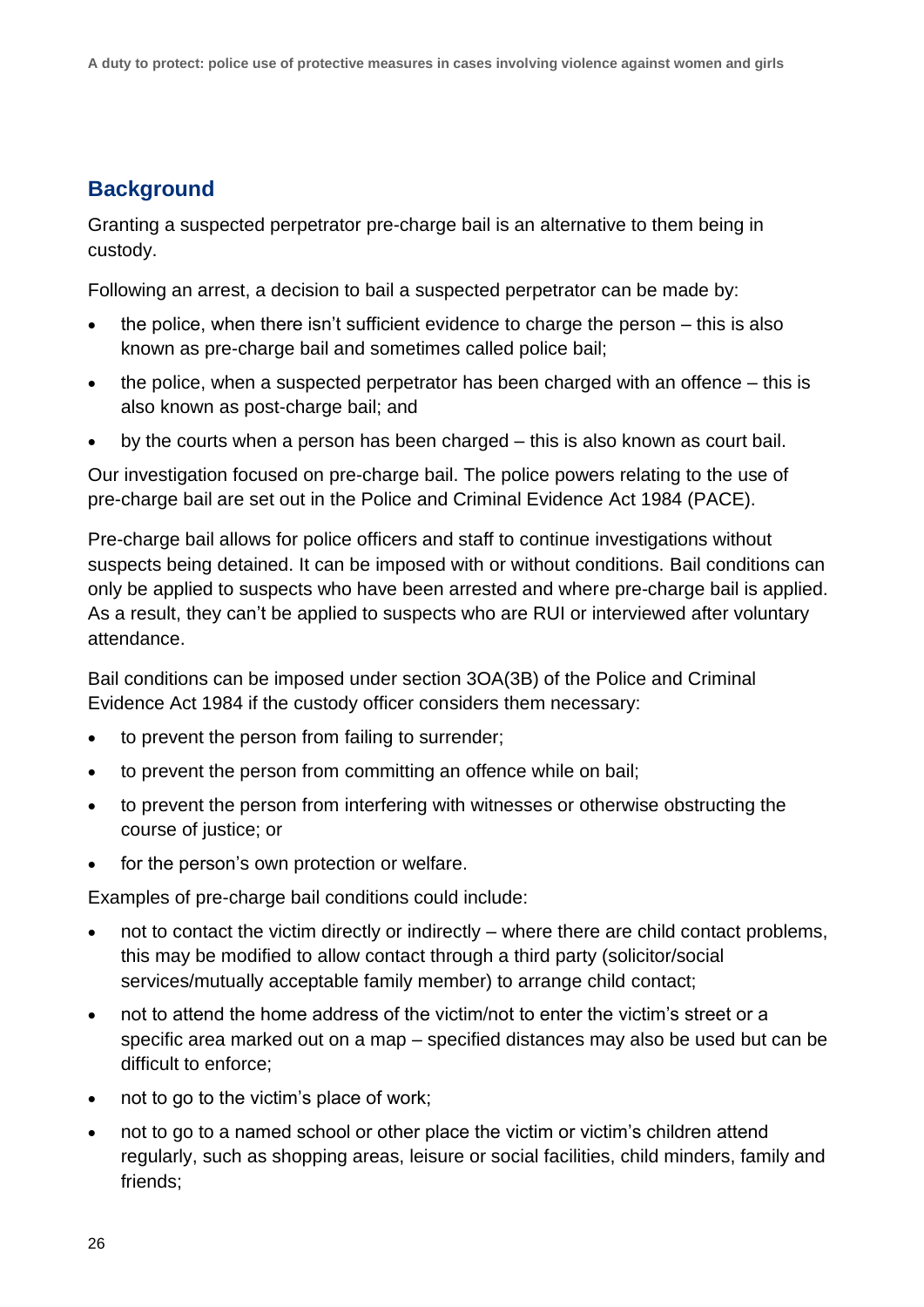- to live and sleep at a specified address this should never be that of the victim, whether or not the suspected perpetrator owns the house or is named on the tenancy agreement;
- to report to a named police station on specific days of the week at specified times; and
- to obey a curfew within specified times (the curfew address must not be that of the victim).

PACE establishes that pre-charge bail conditions are necessary to manage risks posed by the suspect to the victim or wider community. There is a presumption in law that unless imposing pre-charge bail satisfies the necessity and proportionality criteria and is subject to authorisation by an officer of the rank specified, that a suspect will be RUI.

Whether bail is considered necessary and proportionate in the circumstances is judged in accordance with Article 8(2) of the European Convention on Human Rights (the right to respect for private and family life) and case law arising from it. The terms 'necessary' and 'proportionate' are refined and defined below.

### **Necessary**

Bail authorisation is permitted under Article 8(2) of the European Convention on Human Rights (the right to respect for private and family life), if it is necessary in a democratic society for one of the following reasons:

- in the interests of national security;
- in the interests of public safety;
- in the interests of the economic wellbeing of the United Kingdom;
- for the prevention of disorder or crime;
- for the protection of health or morals; or
- for the protection of the rights and freedoms of others.

### **Proportionate**

Authorisation is proportionate if:

- what is being done is not arbitrary or unfair:
- the restriction is strictly limited to what is required to achieve a legitimate public policy; or
- the severity of the effect of the restriction does not outweigh the benefit to the community that is being sought by the restriction.

Any restriction must be proportionate to the legitimate aim being pursued.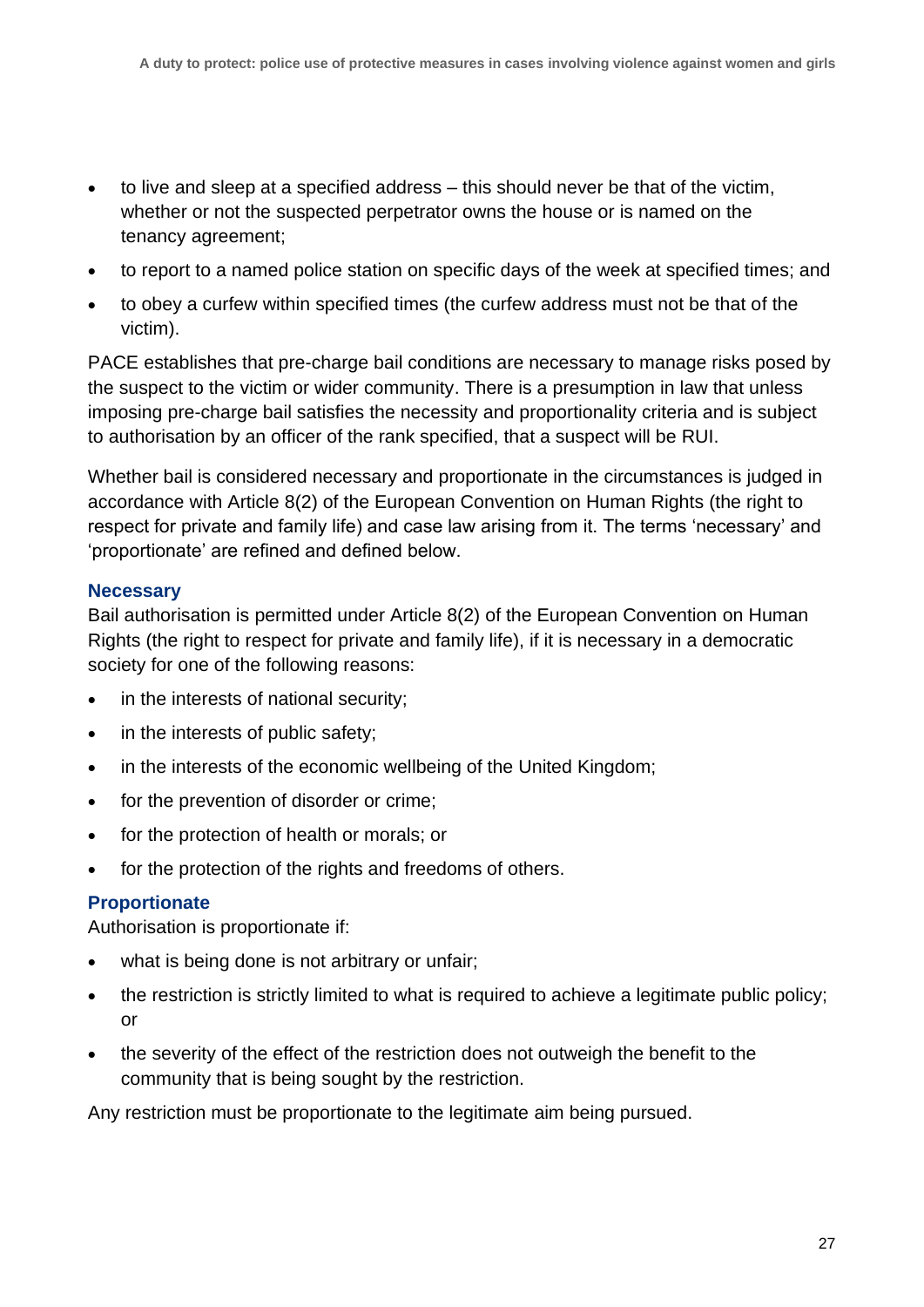## <span id="page-28-0"></span>**National Police Chiefs' Council guidance**

In January 2019, the National Police Chiefs' Council (NPCC) published updated *[Operational Guidance for Pre-Charge Bail](https://news.npcc.police.uk/releases/police-chiefs-guide-officers-to-impose-bail-conditions-protecting-victims-and-vulnerable-people#:~:text=New%20operational%20guidance%20has%20been%20issued%20to%20officers,public%20following%20a%20decrease%20its%20use%20since%202017.) and Released Under Investigation*.

## <span id="page-28-1"></span>**Situations of concern raised in the super-complaint**

The three situations of concern to the Centre for Women's Justice are examined in detail below.

### **Situation 1: When suspects are interviewed following voluntary attendance and pre-charge bail can't be used**

The super-complaint suggests there has been a large increase in suspects being invited to attend police interviews on a voluntary basis, rather than under arrest.

The discretion to arrest or not arrest a suspect rests with the investigator, who is usually a police officer.

The Police and Criminal Evidence Act 1984 Code of Practice G states:

"The use of the power [of arrest] must be fully justified and officers exercising the power should consider if the necessary objectives can be met by other, less intrusive means. Absence of justification for exercising the power of arrest may lead to challenges should the case proceed to court. It could also lead to civil claims against police for unlawful arrest and false imprisonment."

A lawful arrest requires two elements:

- a person's involvement, suspected involvement or attempted involvement in the commission of a criminal offence; and
- reasonable grounds for believing the arrest is 'necessary'.

There are a number of statutory criteria set out in Code G of the Police and Criminal Evidence Act 1984 regarding what may constitute 'necessity'. These criteria are exhaustive, and if none are met then the officer has no lawful power to arrest the suspect. It remains an operational decision at the discretion of the officer to decide what circumstances may satisfy those criteria. A police officer cannot be instructed to exercise their power of arrest. Each time the power of arrest is exercised, the person exercising it must have sufficient information available to them to inform their decision.

### **Analysing the data**

HMICFRS collects data on arrests and voluntary attendance in cases of domestic abuse from forces as part of its regular data collections to support PEEL inspections. The available data on voluntary attendance is limited and has only been collected in the past three years. Currently, not all forces record this data. Only 33 of 43 forces gave this data to HMICFRS in 2019/20.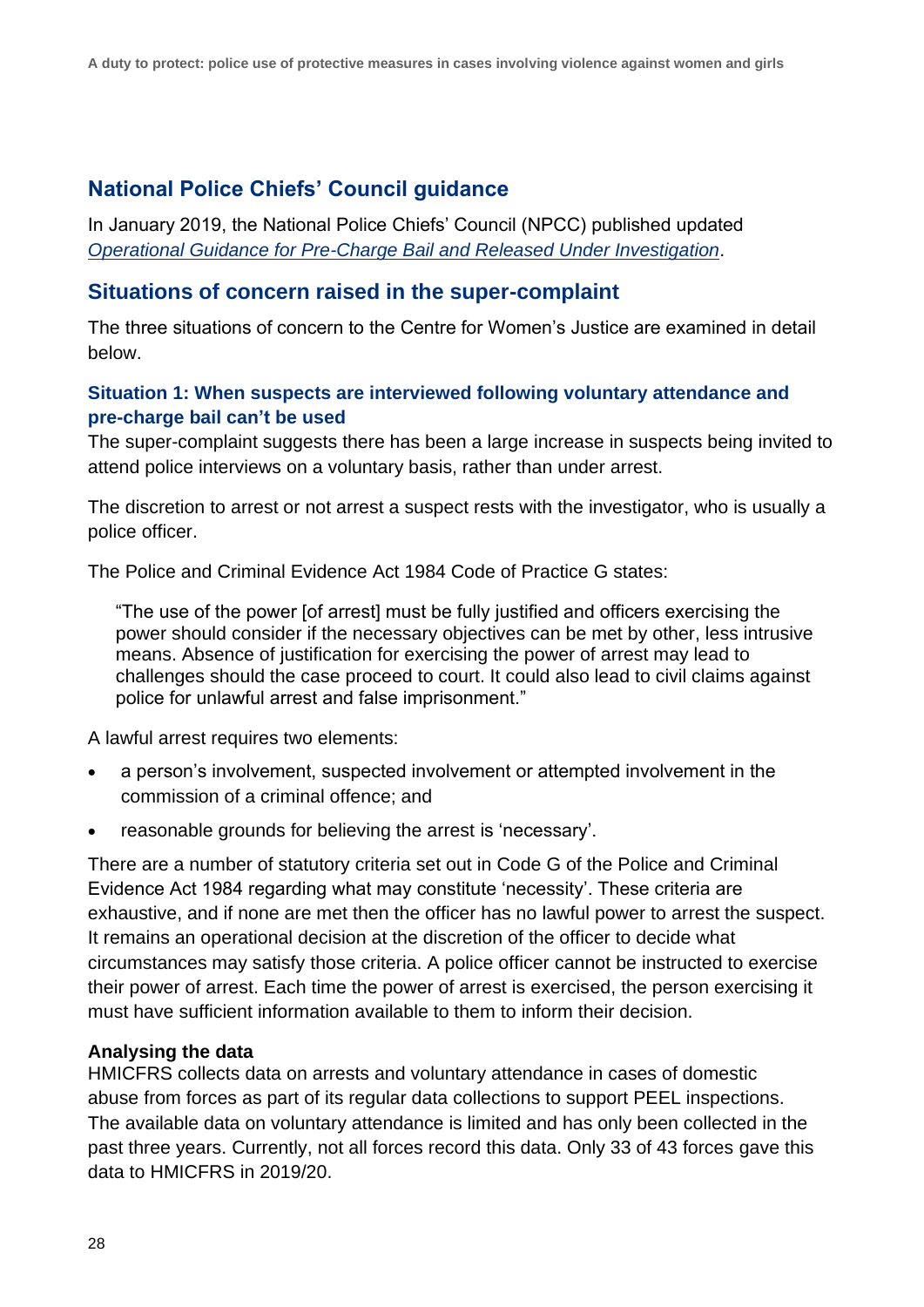The inability of some forces to report this data raises serious questions about how they are monitoring their own use of voluntary attendance for domestic abuse cases. It also means they are unable to assure themselves or the public that the incidents of apparently inappropriate use of voluntary attendance cited in the super-complaint are isolated.

The police recorded a total of 1,288,000 domestic abuse-related incidents and crimes in the year ending March 2020 (excluding Greater Manchester Police as a result of issues associated with a new crime-recording system). Of these, 758,900 were recorded as domestic abuse-related crimes, an increase of 9 percent from the previous year. However, the Crime Survey for England and Wales saw no significant change in the prevalence of domestic abuse experienced in the year ending March 2020 compared with the year ending March 2019.<sup>9</sup> The Office for National Statistics suggests that the increase in police-recorded crime may reflect improved recording by the police and increased reporting by victims.

The picture for arrests for domestic abuse shows a similar downward trend to that of arrests for all offences. It is likely that the downward trend began before 2017 as the data for all arrests shown above began to decline from 2008 (this data isn't available for domestic abuse offences before 2017 because it wasn't recorded).

### **Figure 2: Domestic abuse arrests per 100 domestic abuse crimes and voluntary attendances per 100 domestic abuse crimes, in England and Wales, 1 April 2017 to 31 March 2020**



### **Source: HMICFRS data collection**

<sup>9</sup> *[Domestic abuse in England and Wales overview: November 2020](https://www.ons.gov.uk/peoplepopulationandcommunity/crimeandjustice/bulletins/domesticabuseinenglandandwalesoverview/november2020)*, Office for National Statistics, 2020.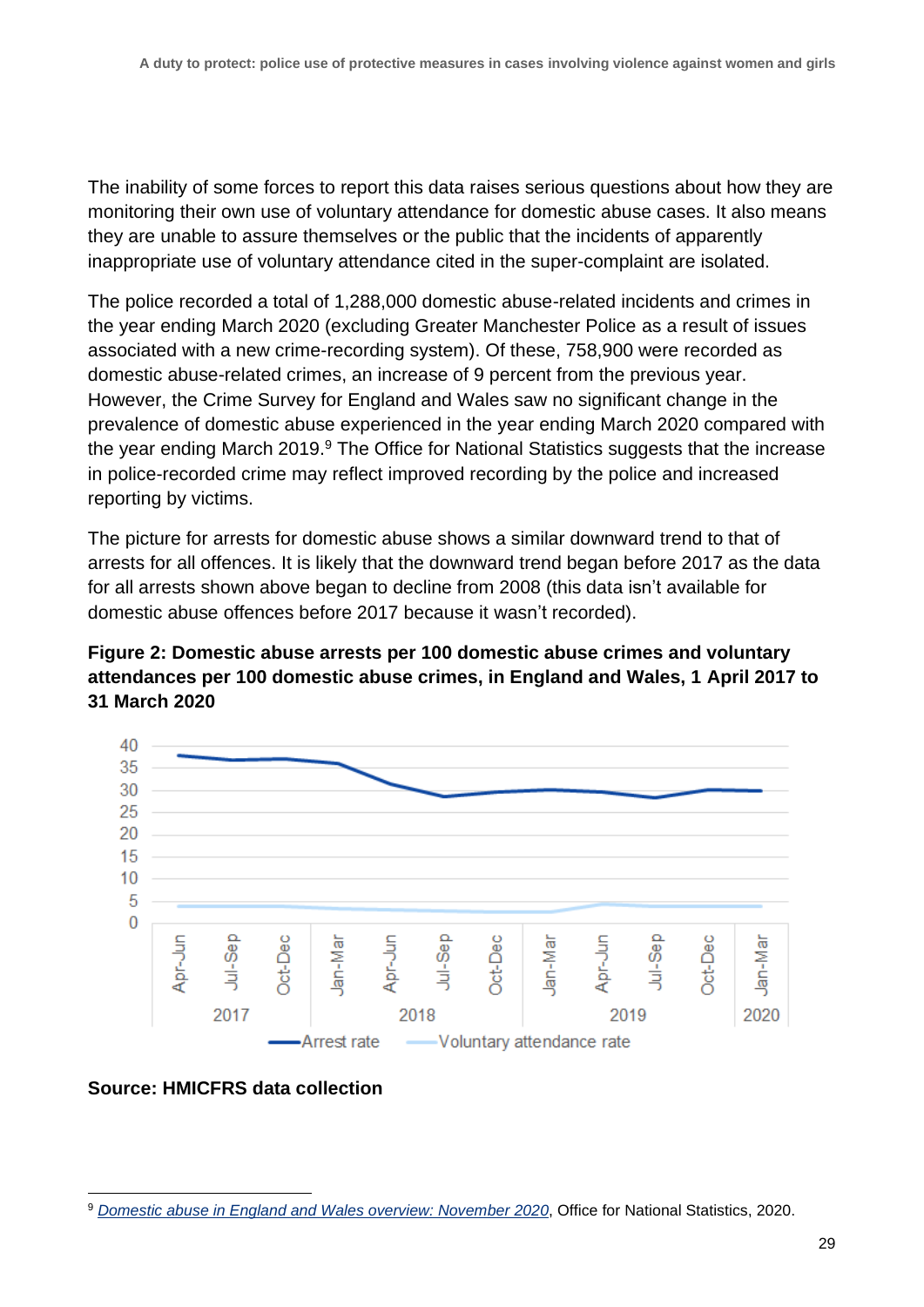From 2017/18 to 2019/20, domestic abuse arrests per 100 domestic abuse crimes decreased from 37 arrests per 100 domestic abuse crimes to 30 arrests per 100 domestic abuse crimes in England and Wales.

#### **The wider context**

The pattern shown here for domestic abuse data must be understood in context.

There is a wider trend showing an increase in recorded crime alongside a decline in arrests. In 2017, HMIC considered this trend in *[PEEL: Police effectiveness 2016:](https://www.justiceinspectorates.gov.uk/hmicfrs/publications/peel-police-effectiveness-2016/)  A [national overview](https://www.justiceinspectorates.gov.uk/hmicfrs/publications/peel-police-effectiveness-2016/)*. It didn't establish one single cause but pointed to a range of possible factors. One possible factor was resourcing pressures. The centralisation of custody suites (meaning officers may have to travel greater distances to take someone to custody and may be less likely to do this on a busy shift) might also have played a part. Another possible factor was increased use of voluntary attendance.

HMICFRS suggested that the use of voluntary attendance had increased as a result of a more stringent application of the 'necessity test' introduced in 2012. According to the test, for an arrest to be lawful there must be reasonable grounds for believing that it is necessary (this is covered in PACE Code G).

In its report of February 2019, entitled *[The police response to domestic](https://www.justiceinspectorates.gov.uk/hmicfrs/publications/the-police-response-to-domestic-abuse-an-update-report/) abuse: An update [report](https://www.justiceinspectorates.gov.uk/hmicfrs/publications/the-police-response-to-domestic-abuse-an-update-report/)*, HMICFRS documented a reduction of 65 percent in pre-charge bail granted in domestic abuse cases within the first three months of the new bail regime in 2017 compared to the same period in 2016. Annex D explains why this data is unreliable.

### **Positive action policy**

In *[A progress report on the police response to domestic abuse](https://www.justiceinspectorates.gov.uk/hmicfrs/publications/a-progress-report-on-the-police-response-to-domestic-abuse/)* (2017), HMICFRS expressed concerns about the falling levels of arrests in domestic abuse cases. Most forces have a positive action policy, which means that, in general, the force supports the arrest of a suspect. Any officer deciding not to arrest a suspect would need to justify that decision to a supervisor.

Police officers have a duty to take positive action when dealing with domestic abuse incidents. Often this means making an arrest, provided that the grounds exist, and it is a necessary and proportionate response. Despite clear guidance in the College of Policing Authorised Professional Practice on arrest and other [positive approaches,](https://www.app.college.police.uk/app-content/major-investigation-and-public-protection/domestic-abuse/arrest-and-other-positive-approaches/?highlight=positive%20action?s=positive+action) some officers we spoke with felt there was confusion about what positive action involves.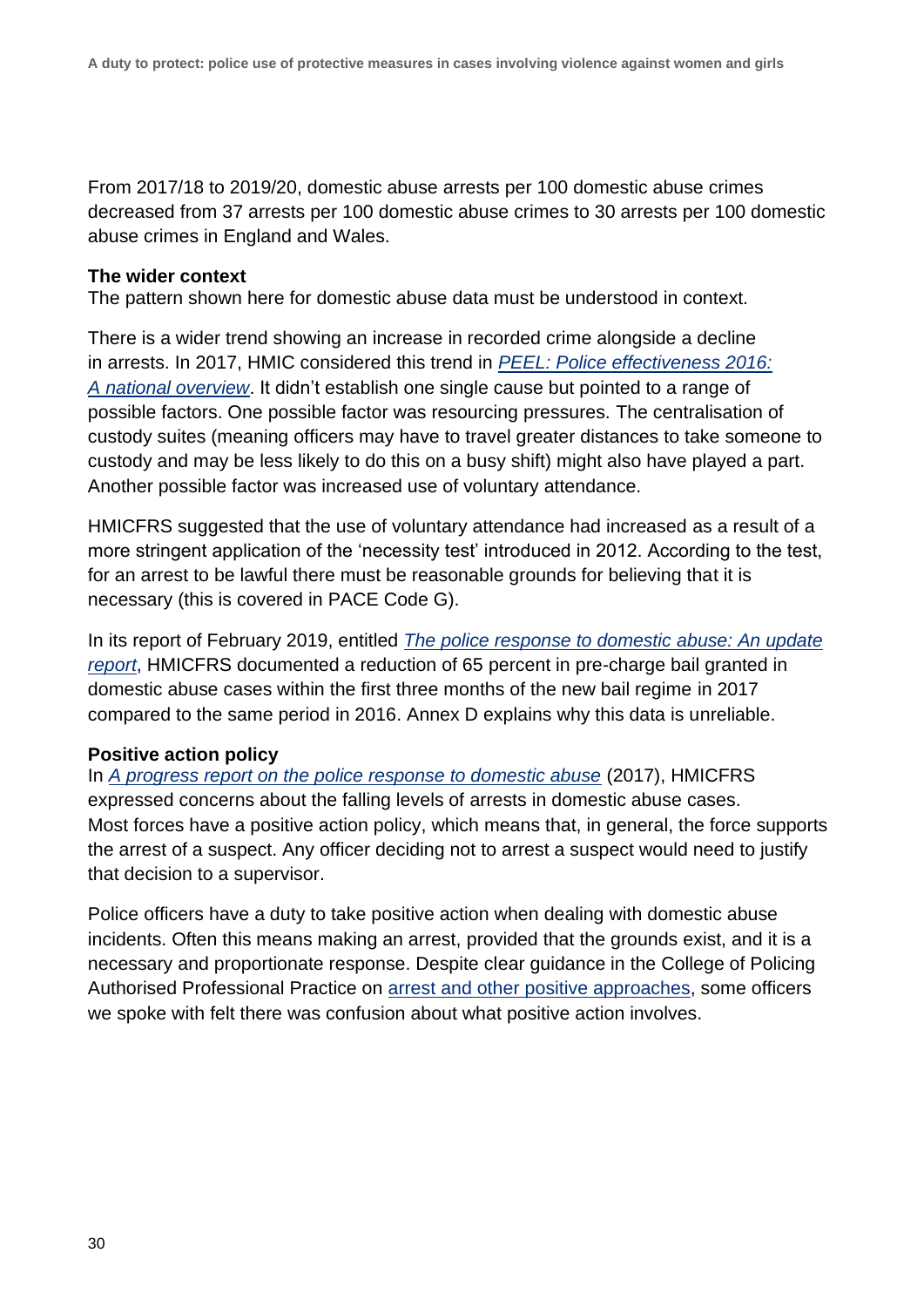## **"A decision not to arrest can have symbolic value"**

Rights of Women is a charity which specialises in providing legal advice to women who are experiencing, or are at risk of experiencing, violence against women and girls offences, including domestic and sexual violence. It suggested that voluntary interviews give the impression that an offence is not serious. It said: "in our experience, victim-survivors are very sensitive to actions by the police which suggest that they are not believed or taken seriously. A decision not to arrest can have symbolic value."

In contrast, some research literature states that some victims don't want their partner to be arrested or prosecuted (see, for example, Hoyle and Sanders, 2000<sup>10</sup>). There is no consensus in the literature on whether positive arrest and evidence-led prosecution is empowering or disempowering individual victims.

Neither perceptions of the importance of a case nor increasing victim anxiety are on their own acceptable reasons for exercising the legal powers of arrest or use of pre-charge bail. However, Rights of Women believes that a lack of bail conditions causes victims anxiety and that a lack of bail places women at risk.

In situations where a power to arrest exists, police officers must balance multiple considerations. These include the expectation to take positive action and arrest the suspect (and to have the ability to impose pre-charge bail conditions). But the police also need to consider both the necessity to arrest and the victim's wishes as regards their short and long-term strategies for managing the abuse.

### **Confusion over proportionality**

There are likely to be many contributing factors to the decrease in arrest rates for domestic abuse. One factor highlighted in fieldwork by HMICFRS when investigating the super-complaint was confusion over what constituted necessity and proportionality according to Code G of PACE.

Some frontline officers suggested that if a suspect was not arrested at the time of the offence, the custody officer would be less likely to authorise detention. They explained this was because it is more difficult to show an arrest made (some time) after the offence was necessary and proportionate.

In its super-complaint, the Centre for Women's Justice states "Police officers may also be applying the law on necessity to arrest incorrectly, falsely believing that where a suspect is willing to attend voluntarily an arrest cannot be carried out". Our fieldwork showed that most officers were confident that they could arrest someone who had attended voluntarily

<sup>&</sup>lt;sup>10</sup> Police response to domestic violence: From victim choice to victim empowerment? Hoyle, C. and Sanders, A. *British Journal of Criminology* 2000. 40(1), 14–36.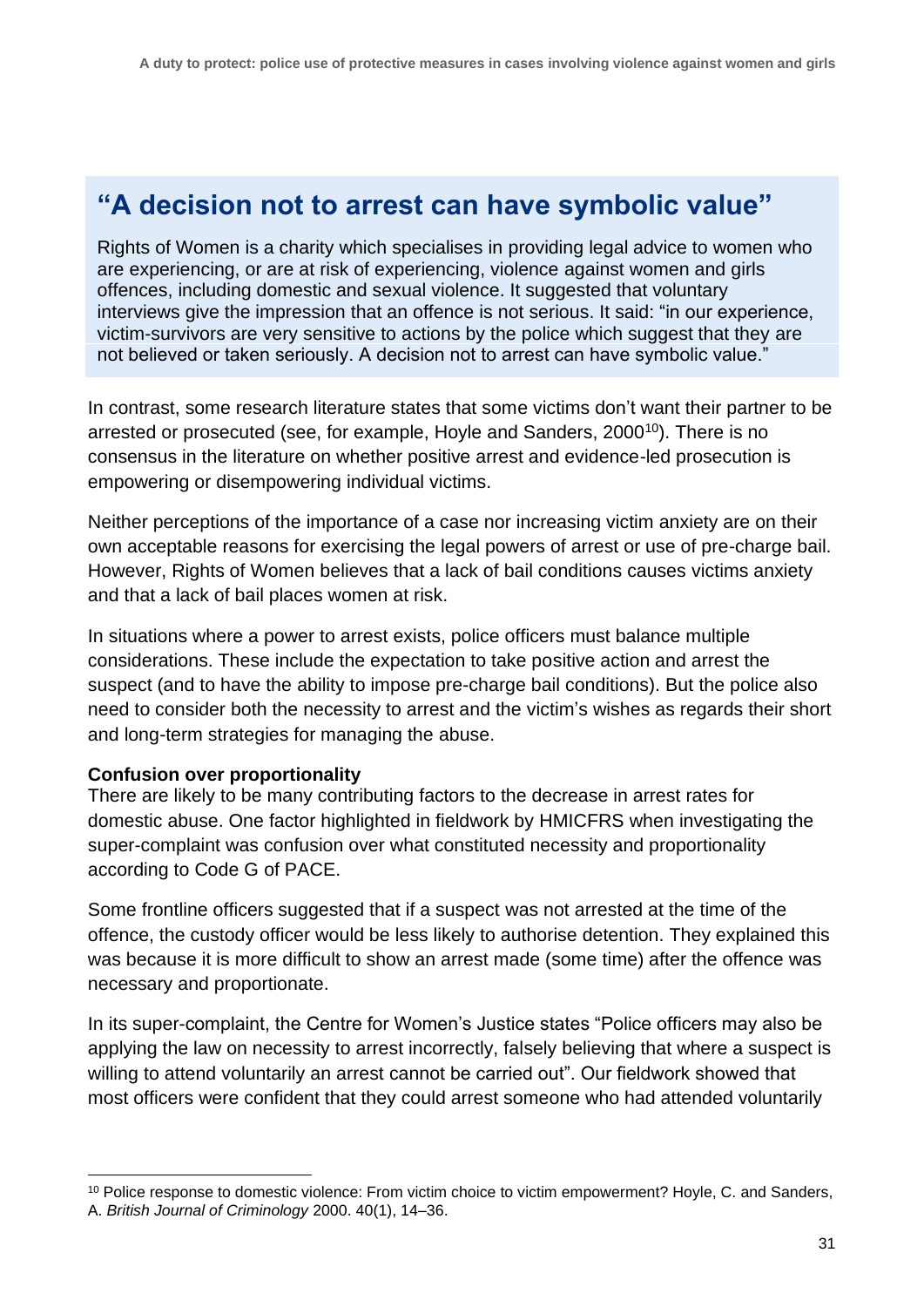for interview. But some officers thought they could only meet the necessity test if new evidence had come to light.

The College of Policing has produced eLearning on managing Pre-charge bail and risk on its Managed Learning Environment. It recognises that the decision whether or not to arrest and grant pre-charge bail can influence how risk is managed throughout the rest of the investigation, and sometimes on into court proceedings after a suspected perpetrator has been charged. The learning makes officers aware of how this crucial decision may have a permanent effect on a case.

## **Situation 2: When suspects are interviewed under arrest, released under investigation without pre-charge bail, or released on pre-charge bail without bail conditions**

### **Decision to apply pre-charge bail**

The 2017 changes to legislation on pre-charge bail mean that the police need to go through a more rigorous authorisation process to impose bail on a suspect. Since 2017, there has been a presumption toward RUI unless imposing bail satisfies the 'necessity' and 'proportionality' criteria. When a person is RUI, they are not (at that time) given any pre-charge bail conditions.

The use of pre-charge bail decreased from approximately 26 percent for those arrested in March 2017 (before the changes to legislation) to 3 percent for those arrested between April and June 2017. This is based on data of a sample of 30 forces provided to the College of Policing. The vast majority of suspects in all cases were RUI.

It is likely that similar patterns have been seen for domestic abuse cases, but national data isn't available to confirm this.

Additionally, before the legislation change in April 2017, [Hucklesby](https://essl.leeds.ac.uk/download/downloads/id/636/the_future_of_pre-charge_police_bail_an_introduction.pdf) (2015) found that bail conditions were applied in approximately two-thirds of the cases involving bail, but this proportion varied widely between forces. Our investigation hasn't identified or reviewed the detail of these cases, but we anticipate it is likely that conditions were applied in all or a majority of these cases because of their seriousness.

Before the Policing and Crime Act 2017, the police measured and reported on the number of custody records involving a suspect released on pre-charge bail (including unconditional bail). Since 2017, there hasn't been any reliable nationally published police data on the numbers of suspects RUI.

There are several reasons why the data isn't accurate. Forces measure pre-charge bail and RUI cases in different ways. For example, some forces count one offender RUI as one, while other forces count each offence RUI. This makes it difficult to aggregate and analyse the data. Some forces can't identify cases involving RUI because their IT systems can't flag these cases.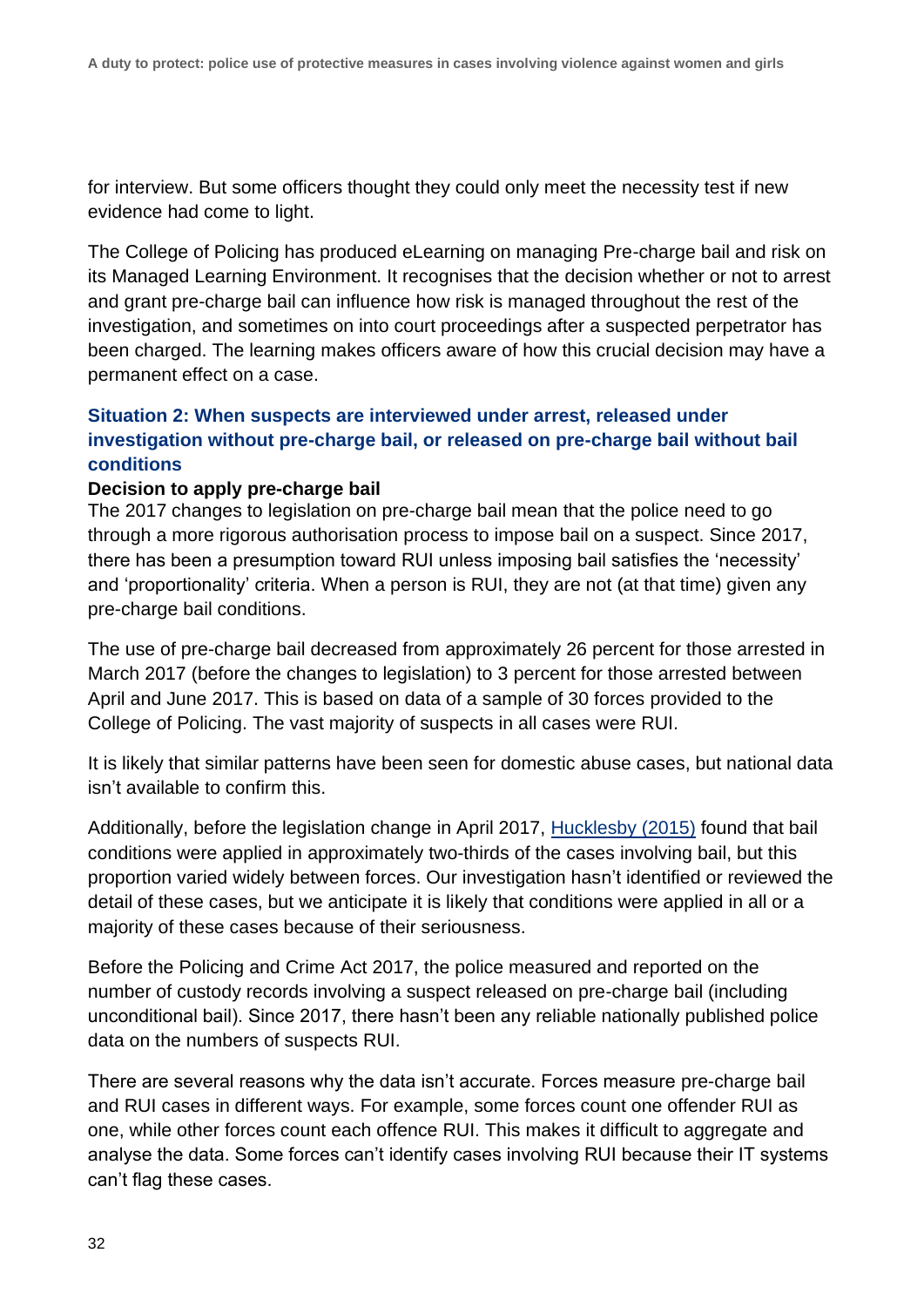HMICFRS's 2020 inspection on the use of pre-charge bail and RUI, *[Striking a balance](https://www.justiceinspectorates.gov.uk/hmicfrs/publications/pre-charge-bail-and-released-under-investigation-striking-a-balance/)*, found that most forces have well-established recording systems for bail and have a clearer picture of the number of people on bail compared with RUI. However, it found that the systems for recording RUI in most forces are underdeveloped and some forces have no accurate information on RUI cases at all. So not all forces knew for certain how many people are RUI, nor do they have systems in place to identify any emerging trends and patterns.

While HMICFRS saw that some forces are now starting to develop better recording systems to measure and report on RUI and pre-charge bail, these systems have only recently been introduced. Forces were unable to judge how effective these systems were because it was too early to measure this. In one force, a new system had been introduced to record RUI the day before the inspection started in early 2020 – three years after the legislation had been introduced. It wasn't clear why it had taken so long to introduce this. Annex D contains more information.

This lack of data on the use of RUI is a serious concern. Consequently, one of the recommendations of the *[Striking a balance](https://www.justiceinspectorates.gov.uk/hmicfrs/publications/pre-charge-bail-and-released-under-investigation-striking-a-balance/)* report is "the Home Office and the National Police Chiefs' Council (NPCC) should work together to develop and put in place data collection processes to give an accurate national picture of RUI and pre-charge bail".

### **Effect of imposing pre-charge bail conditions on victim safety**

There is limited available research on the effect of imposing bail conditions on the actual and perceived safety of victims. However, Anthea Hucklesby, in her [2016 evidence](https://publications.parliament.uk/pa/cm201516/cmpublic/policingandcrime/memo/pcb40.htm) to the Home Affairs Select Committee, stated that for the victim applying conditional bail not only went some way towards affirming their value and credibility, but also influenced responses from other agencies, family, friends and communities.

One IOPC/IPCC case was identified that featured issues about imposing pre-charge bail.

## **Case one**

This related to the police investigation of offences committed by a man against his expartner, whom he subsequently murdered. The investigation highlighted that although bail conditions were in place, they were arguably not good enough to protect the victim. It found that an officer's decision to release the man on conditional bail, with stipulation that he should live at his home address (eight doors away from his ex-partner), failed to provide adequate protection for the woman. This case also featured a failure to arrest for breach of bail conditions.

The investigation concluded there was learning for the force around (i) formalising the process between the custody sergeant and the force's domestic abuse investigation and safeguarding unit in relation to deciding whether to bail a suspect; and (ii) implementing mandatory risk assessments for domestic abuse victims when the suspected perpetrator breaches their bail conditions.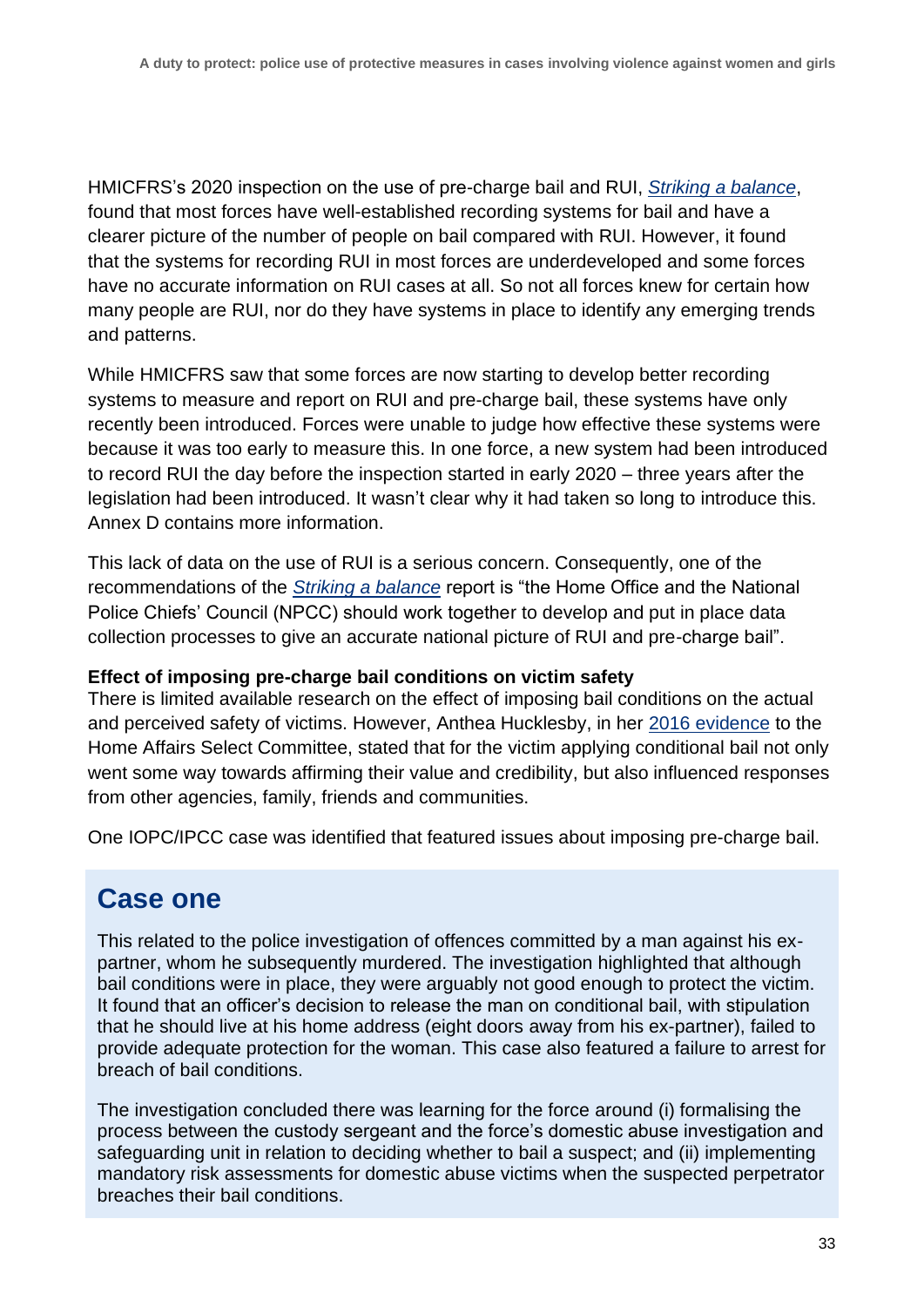### **Examples of how failures to impose pre-charge bail can have wide-ranging effects on victims**

In its super-complaint, the Centre for Women's Justice states "A Rape Crisis service reports that it can be more difficult for women to obtain assistance from statutory services such as local authority housing departments because bail is treated as an indication of the seriousness of an offence."

The super-complaint describes how a woman was advised by several family law solicitors that she wouldn't be able to obtain legal aid for a family law case because the suspect had not been arrested and put on bail. This was supported by Rights of Women. It agreed that a victim's ability to obtain statutory services is affected by bail.

In her research on rape victims and their experience of the criminal justice system entitled *[A system to keep me safe: An exploratory study of bail use in rape cases](https://assets.publishing.service.gov.uk/government/uploads/system/uploads/attachment_data/file/797416/Sarah_Learmonth_Masters_dissertation.pdf)* (2018), which examined both pre and post charge bail, Sarah Learmonth argues that the application and conditions of bail form an important part of procedural justice. She says they're a social indicator of the validity of the allegation (showing others that the case is valid).

The Home Office completed a literature review on this subject as part of its consultation on pre-charge bail in 2019. It found very little robust evaluative evidence research looking at the extent to which pre-charge bail with conditions affects suspects' behaviour, increases victims' sense of security or encourages victims to support investigations. It found some small-scale qualitative research with victims, which suggested bail conditions may help victims feel safer and that there were secondary benefits of bail conditions.

The available qualitative research suggests that victims value bail as an affirmation of their credibility and the validity of their allegation. Sarah Learmonth's study suggests that the application of bail can influence responses from other agencies, family, friends and communities.<sup>11</sup> The same study also suggested that the arrangements in place before 2017 reform could sometimes leave victims feeling unsupported in cases where breaches were reported but not acted on.

### **Government proposals to reform pre-charge bail**

In January 2021, the Government published a response to its consultation on pre-charge bail. New measures, which will be introduced via the Police, Crime, Sentencing and Courts Bill will create a more proportionate system where suspected perpetrators aren't held on pre-charge bail for unreasonable lengths of time, while enabling police to impose conditions on more suspects in high-harm cases, including cases of domestic abuse and sexual violence.

<sup>&</sup>lt;sup>11</sup> These are not included in the statutory criteria for which a suspect may be arrested, or bail imposed.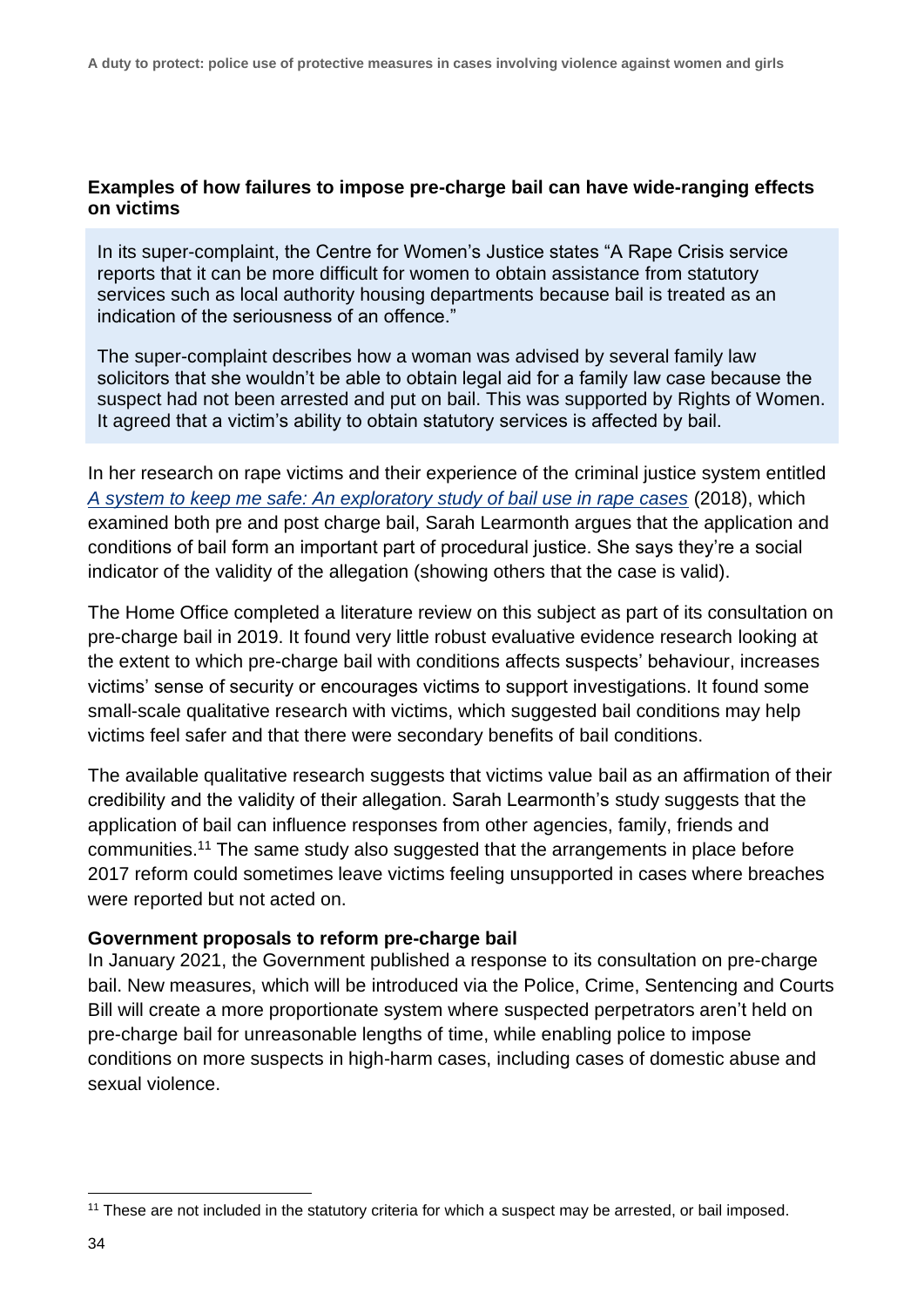The Home Office has informed us these measures seek to (i) end the presumption against pre-charge bail, instead requiring pre-charge bail to be used where it is necessary and proportionate and (ii) to add a requirement that a constable must have regard to the following factors when considering whether application of pre-charge bail is necessary and proportionate:

- The need to secure that the person surrenders to custody;
- The need to prevent offending by the person;
- The need to safeguard victims of crime and witnesses, taking into account any vulnerabilities of any alleged victim of, or alleged witness to, the offence for which the person was arrested where these vulnerabilities have been identified by the custody officer;
- The need to safeguard the person, taking into account any vulnerabilities of the person where these vulnerabilities have been identified by the custody officer; and
- The need to manage risks to the public.

Reforms included within the Bill will also establish a new duty to inform victims of changes to pre-charge bail conditions and to seek views from victims on what the conditions concerning their safeguarding should be, making sure that victims are more involved and informed in the process. Officers can then take into account any safeguarding concerns that are raised to make sure that appropriate measures are in place.

There will also be a new power for the College of Policing to issue statutory guidance on pre-charge bail to establish consistent practice across all forces.

### **Breaching pre-charge bail conditions**

There are very limited consequences for breaching pre-charge bail, to the extent that it has been referred to as a "toothless tiger" (see for instance Hillier and Kodz's 2012 research findings, *[The police use of pre-charge bail](https://whatworks.college.police.uk/Research/Documents/Pre_charge_bail.pdf)*). The only action that the police can take when a suspect breaches pre-charge bail conditions is to arrest them again. In most cases, a person can't be detained in police custody for more than 24 hours without being charged. Being re-arrested for a breach of bail uses up time on the 24-hour PACE clock, which could instead be used for strengthening the primary case against the suspect.

In our fieldwork, some police officers we spoke with told us they have experience of suspects admitting that they don't take pre-charge bail with conditions seriously. Some officers said this influenced their decision-making on whether to arrest someone, ask them to voluntarily attend for interview, or apply bail conditions if they do make an arrest.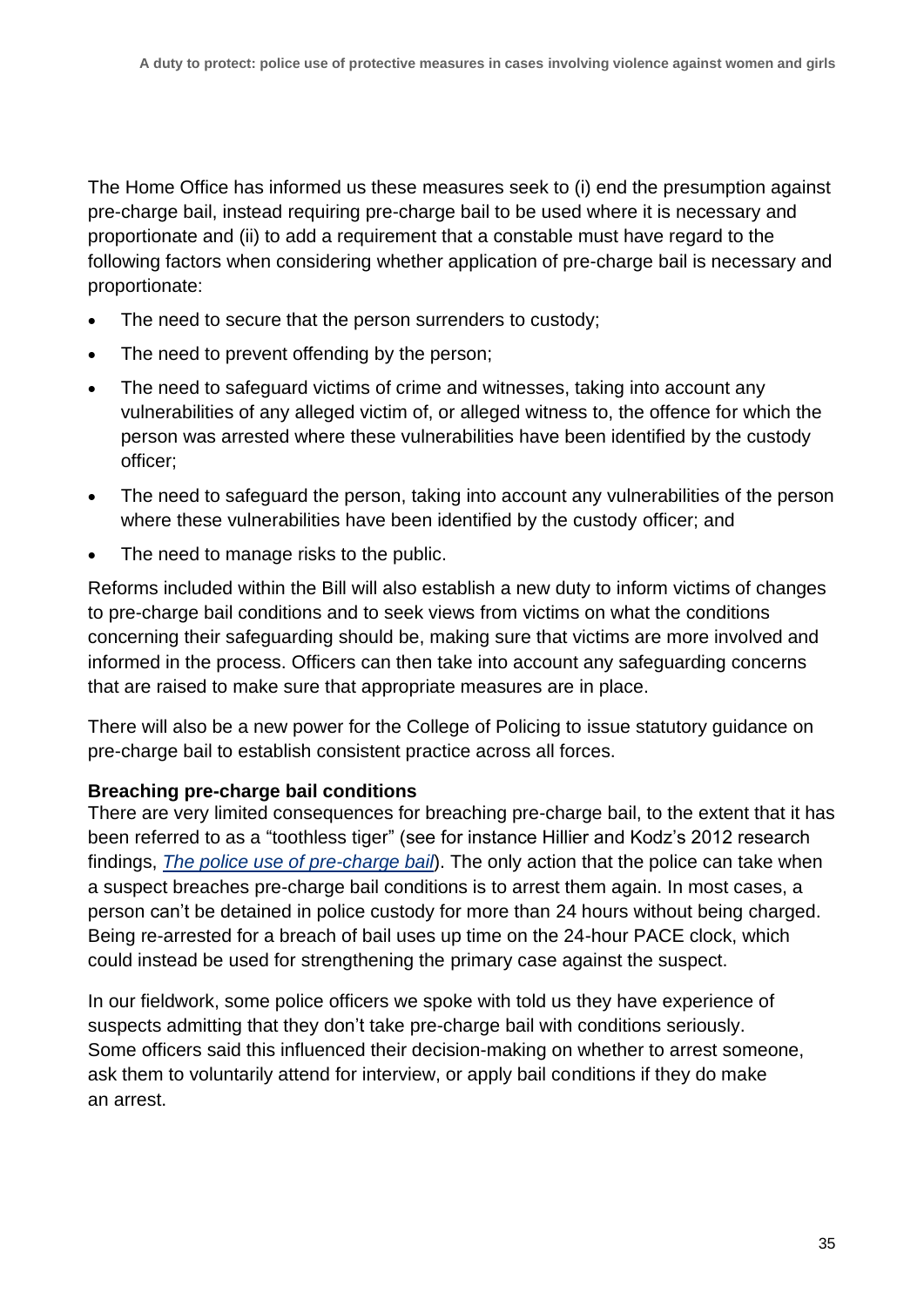# **IOPC and IPCC cases**

Thirteen IOPC/IPCC cases were identified that featured a failure to arrest for breach of bail conditions. Although this problem isn't explicitly specified as one of the situations of concern in the super-complaint, these cases are included in this report as they are relevant to the overall subject matter.

There is no single, overarching theme for these cases; however, various problems were identified, including:

- unclear force procedures for progressing actions in relation to breaches of bail;
- confusion around roles in progressing enquiries; and
- lack of relevant training for officers.

In one of the cases identified, a man called the police stating that he was at his partner's address and needed to be arrested. The man's first language was not English and he appeared intoxicated, which led to some communication difficulties with the call handler. The call handler sent the incident log to dispatchers and continued to try to gather additional information from the man and his partner. An entry was added to the incident log six minutes later that the man was subject to pre-charge bail conditions. These prohibited him from contacting his partner or visiting her address. The call handler did not add this information to the main section of the incident log and this information was not communicated to the attending officers.

When officers arrived, the man and the woman said that they could not remember calling the police and did not know why they were there. The officers waited outside the property, spoke with neighbours who raised no concerns, and then left the address. In the early hours of the next morning, the police received a report of a disturbance at the same address. On entering the property, the man was found on top of the woman, applying pressure to her neck. The man said that he was trying to kill his partner and he was arrested on suspicion of attempted murder. The man later pleaded guilty to causing grievous bodily harm with intent and assault occasioning actual bodily harm.

The key area highlighted in the investigation was around the call being sent to the dispatcher prior to the call handler obtaining all the information. When the call handler discovered pre-charge bail conditions, they added these to the log, but this did not alert the dispatcher that new information had been added, so the information was not passed onto the police who initially attended. No learning recommendations were made in the investigation because the force had already identified that there was an issue when the log was created – specifically, that new information didn't show on the main section of the log, meaning that it could be easily missed – and took steps to address this. This was corrected by the force prior to conclusion of the IOPC/IPCC investigation.

#### **Effect of being released under investigation**

When a suspect is RUI, there is no statutory timetable for reviewing the investigation and managing them. There is some evidence that this has led to longer investigations in RUI cases. This potentially puts victims at risk of further offences.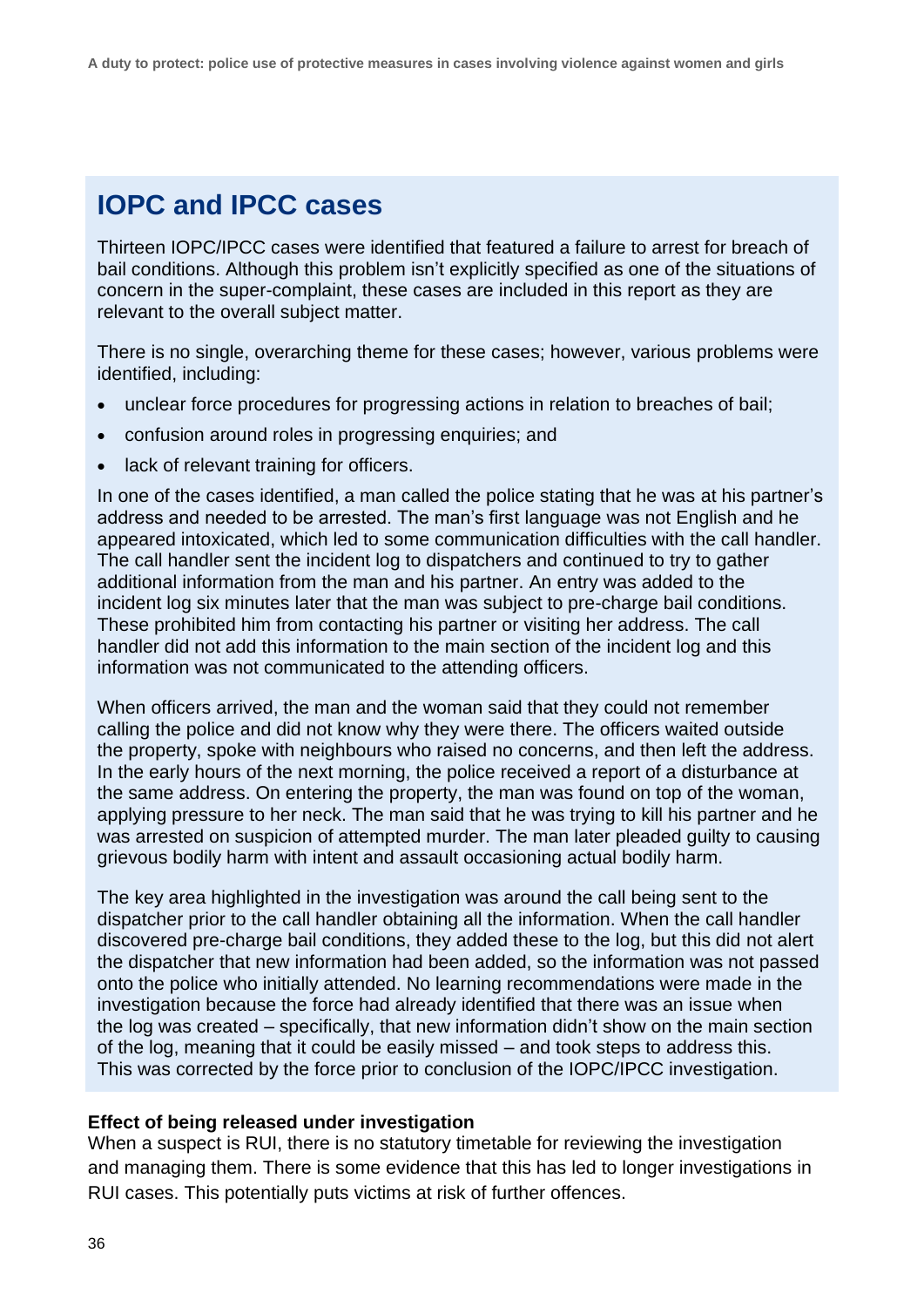HMICFRS's inspection into pre-charge bail and RUI found that, on average, in the cases assessed the time between arrest and charge was 128 days for pre-charge bail and 201 days for RUI.

HMICFRS also found<sup>12</sup> that forces don't have adequate data systems in place to monitor the number of suspects on bail versus RUI, or the number of cases which move from bail to RUI. This means that the management of suspects under investigation isn't always monitored as closely as it should be.

The available national data on investigation lengths shows that investigation times for some categories of offence is getting longer. But this is not consistent across all offences. However, for domestic abuse offences, in the years following the change in the bail legislation, there was a noticeable decrease in the proportion of offences where the investigation was finalised within five days.

#### **Figure 3a: Proportion of domestic abuse-related offences assigned an outcome within a certain timeframe (years ending March 2017 to March 2020)**

| Time taken (days)  | 2017 | 2018 | 2019       | 2020 |
|--------------------|------|------|------------|------|
| Same day to 5 days | 28%  | 32%  | 28%        | 28%  |
| 6 to 30 days       | 34%  | 31%  | 33%        | 28%  |
| 31 to 100 days     | 28%  | 26%  | <b>27%</b> | 28%  |
| More than 100 days | 9%   | 11%  | 13%        | 17%  |

**Source: [ONS Domestic abuse in England and Wales](https://www.ons.gov.uk/file?uri=/peoplepopulationandcommunity/crimeandjustice/datasets/domesticabuseandthecriminaljusticesystemappendixtables/november2020/appendixtablesdaandthecjs2020corrected.xlsx)**

**Figure 3b: Proportion of non-domestic abuse-related offences assigned an outcome within a certain timeframe (years ending March 2017 to March 2020)**

| Time taken (days)  | 2017 | 2018 | 2019 | 2020 |
|--------------------|------|------|------|------|
| Same day to 5 days | 43%  | 49%  | 48%  | 46%  |
| 6 to 30 days       | 26%  | 24%  | 23%  | 26%  |
| 31 to 100 days     | 22%  | 19%  | 19%  | 18%  |
| More than 100 days | 9%   | 8%   | 9%   | 10%  |

**Source: [ONS Domestic abuse in England and Wales](https://www.ons.gov.uk/file?uri=/peoplepopulationandcommunity/crimeandjustice/datasets/domesticabuseandthecriminaljusticesystemappendixtables/november2020/appendixtablesdaandthecjs2020corrected.xlsx)**

<sup>12</sup> *[Pre-charge bail and released under investigation: striking a balance](https://www.justiceinspectorates.gov.uk/hmicfrs/publications/pre-charge-bail-and-released-under-investigation-striking-a-balance/)*, HMICFRS, 2020.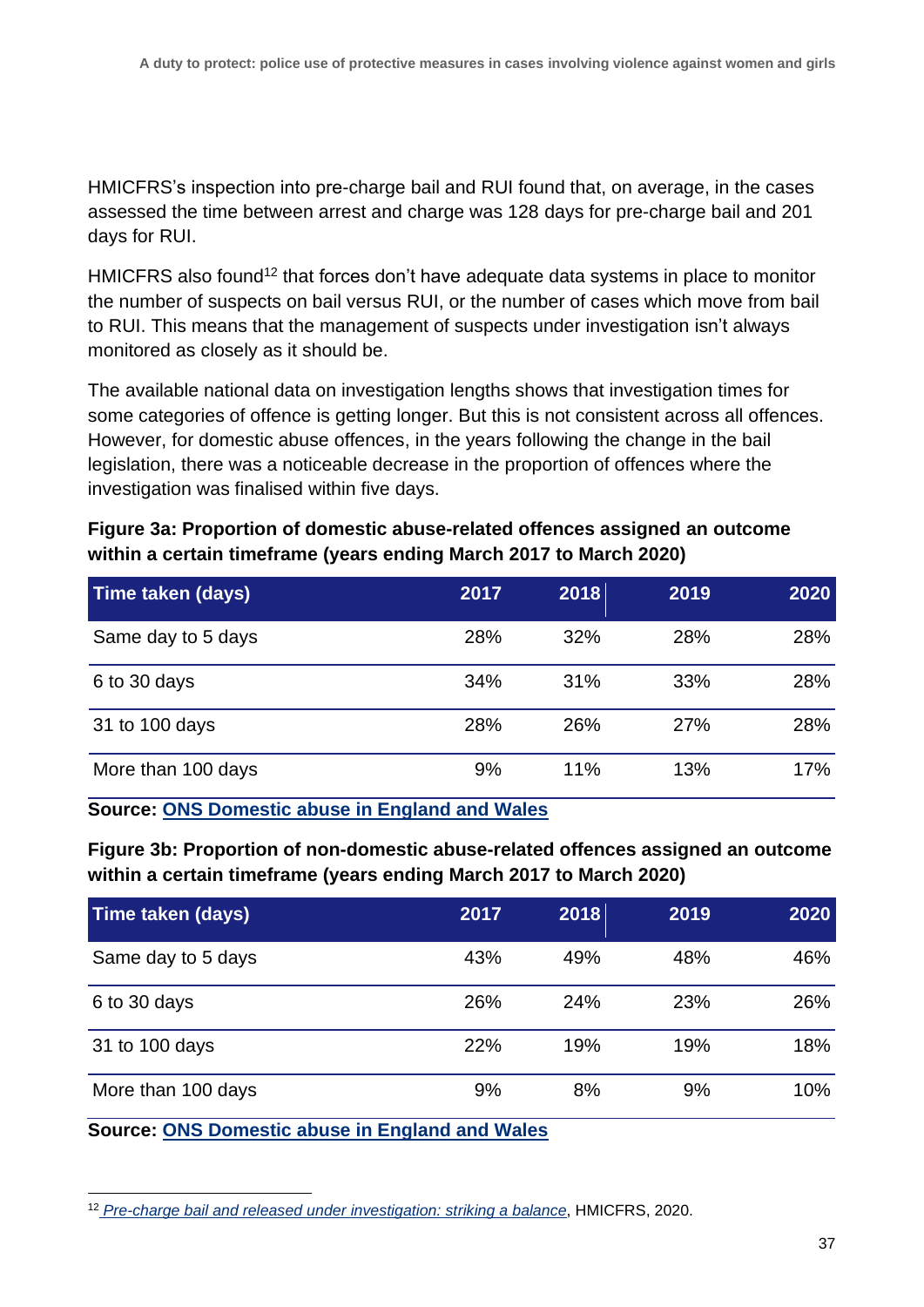#### **Note for figures 3a and 3b: figures for 2020 are based on returns to the Home Office datahub by 29 forces, for 2019 37 forces, for 2018 29 forces, and for 2017 24 forces**

In its literature review for the pre-charge bail consultation, the Home Office found that for all offences the average (median) time taken to charge suspects has gradually increased from 14 days in 2015/16 to 23 days in 2018/19 [\(Home Office, 2019\)](https://assets.publishing.service.gov.uk/government/uploads/system/uploads/attachment_data/file/879759/20191127_ConDoc_PCB_May.pdf).

However, the Home Office said that: "we cannot infer that the increase in durations is simply the result of the greater use of RUI and the reduction in the use of PCB [pre-charge bail]. Generally average investigation durations, where suspects have been identified, have been increasing in recent years. This is thought to be partly in response to increased levels of demand on the police, including more reporting of complex crimes and the increased need to examine digital evidence."

According to [Crime outcomes in England and Wales 2019 to 2020,](https://assets.publishing.service.gov.uk/government/uploads/system/uploads/attachment_data/file/901028/crime-outcomes-1920-hosb1720.pdf) the time taken to charge someone in the year ending March 2020 has increased further to 33 days.

#### **No time to investigate**

Our super-complaint investigation found that not all officers are being given the time to progress investigations when a suspect is RUI for an offence. Some officers we spoke to reported that releasing a suspect under investigation could adversely affect an investigation as there was no time limit to enquiries. Some officers told us there was "always something more important" to prioritise when a suspect was RUI, so investigations are not dealt with as quickly as they should be. Conversely, supervisors would make sure that officers had time to progress investigations with a bail date.

#### **Legislative changes**

The pre-charge bail reforms in 2017 had the primary aim of addressing concerns regarding people being held on pre-charge bail for long periods of time. The RUI process was created as a direct consequence of these reforms. In its subsequent consultation after bringing in these reforms, the Home Office recognised that the "2017 reforms disincentivised the use of pre-charge bail which has led to the fall in the use of bail and the subsequent rise in the use of RUI and other non-bail investigations".

The Police, Crime, Sentencing and Courts Bill is designed to create a more proportionate system, encouraging the police to use pre-charge bail in all cases where it is necessary and proportionate. It will also adjust applicable bail periods for suspects, which will be more balanced and operationally workable.

As part of these reforms, the College of Policing is to have the power to issue statutory guidance to help establish consistency on the new pre-charge bail regime across all forces in England and Wales. This guidance will also give advice on how forces should manage the RUI process.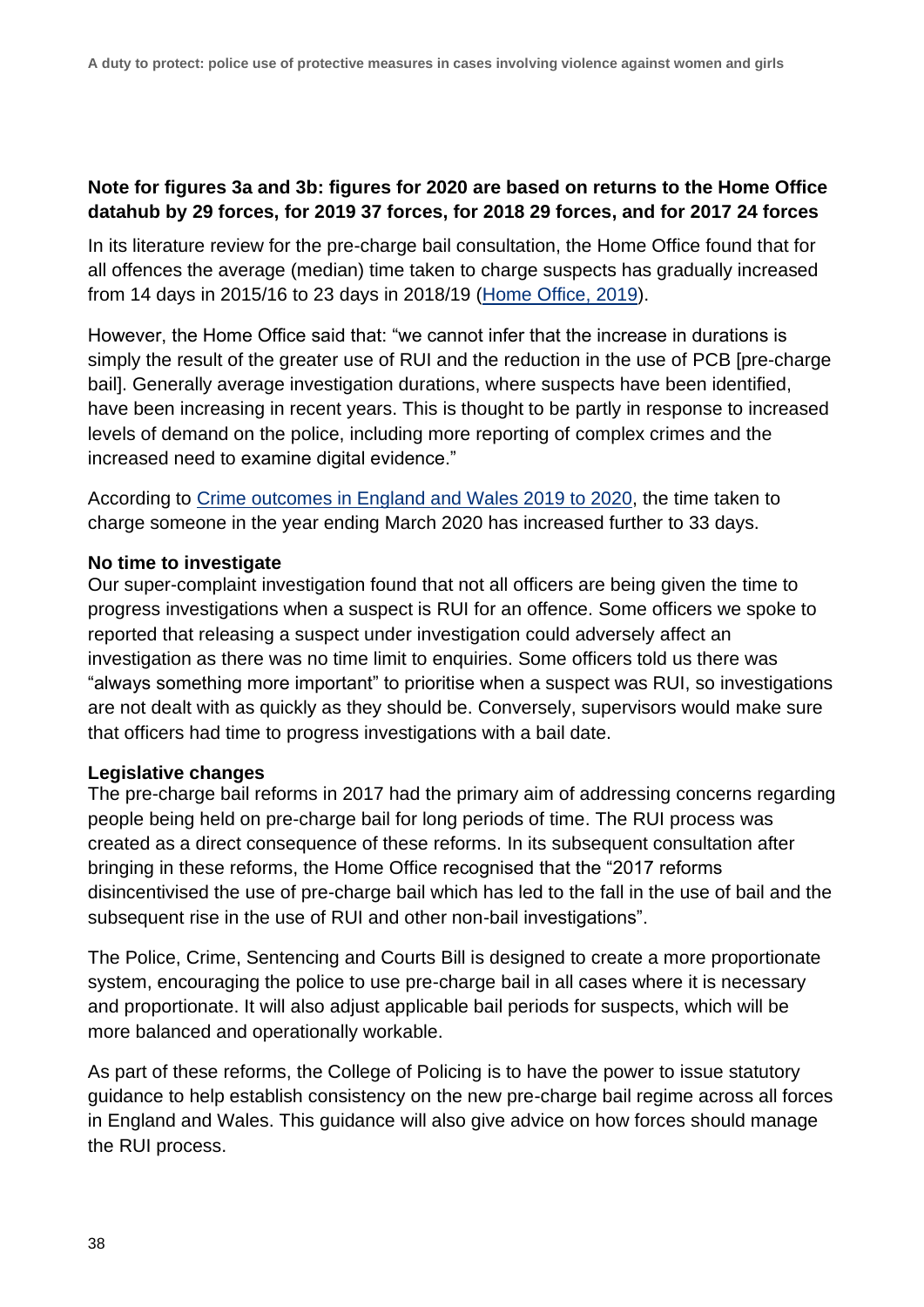It is anticipated that levels of RUI will reduce and there will be more parity between cases involving pre-charge bail and RUI once the new measures set out in the Police, Crime, Sentencing and Courts Bill are in place. However, further research would need to be done to determine whether these reforms address the problems raised in the super-complaint.

#### **Situation 3: Extending pre-charge bail conditions**

The super-complaint suggests that after the initial period of bail (28 days), which is authorised by an inspector, bail conditions are often removed. Then the suspect is RUI without conditions for the remainder of the investigation period.

The Centre for Women's Justice includes the following as an example:

"A woman in London reported attempted rape, sexual assault, revenge porn and false imprisonment perpetrated by her ex-partner. The perpetrator was arrested and released on bail with bail conditions not to contact her. The bail conditions were then lifted after 28 days. The police did not notify her of this and did not put any other safety measures in place. On the same day that the bail conditions were lifted the perpetrator made multiple attempts to make contact with her. This was reported to the Sexual Offences Investigations Trained officer (SOIT) but no actions have been taken to safeguard her as the SOIT stated the attempts to contact her did not have any 'malicious intent'. The officer did not consider putting any other safeguards in place or advise her of any alternative safety options (such as applying for a civil protection order). Since then she has been petrified of leaving her home and is unable to continue leading her everyday life as she is scared that the perpetrator will try to contact her again."

Some officers we spoke with told us that suspects were often RUI after the initial 28-day bail period. While we don't know the specifics of these cases, we know from HMICFRS's RUI inspection work that this can happen for a number of reasons.

HMICFRS's *[Striking a Balance](https://www.justiceinspectorates.gov.uk/hmicfrs/wp-content/uploads/pre-charge-bail-and-released-under-investigation-striking-a-balance-1.pdf)* found that in most forces, a suspect's status defaults to RUI after the 28-day initial bail period ends. In some cases, this was due to an oversight that resulted in bail not being extended. In other cases, the police decided not to extend bail conditions because they expected long delays in forensic analysis. But, most worryingly, it found some cases with no recorded rationale to explain why the bail conditions were no longer considered necessary.

#### **Victims withdrawing support**

Home Office Crime Outcomes Data shows that there has been a steady increase in the number of domestic abuse victims withdrawing support for police action in recent years. However, this data wasn't collected before 2015/16. So it isn't possible to identify if this is a continuation of a longer-term trend or has been influenced by the change in legislation on pre-charge bail. Other factors such as the increased reporting of domestic abuse may also be affecting the figures.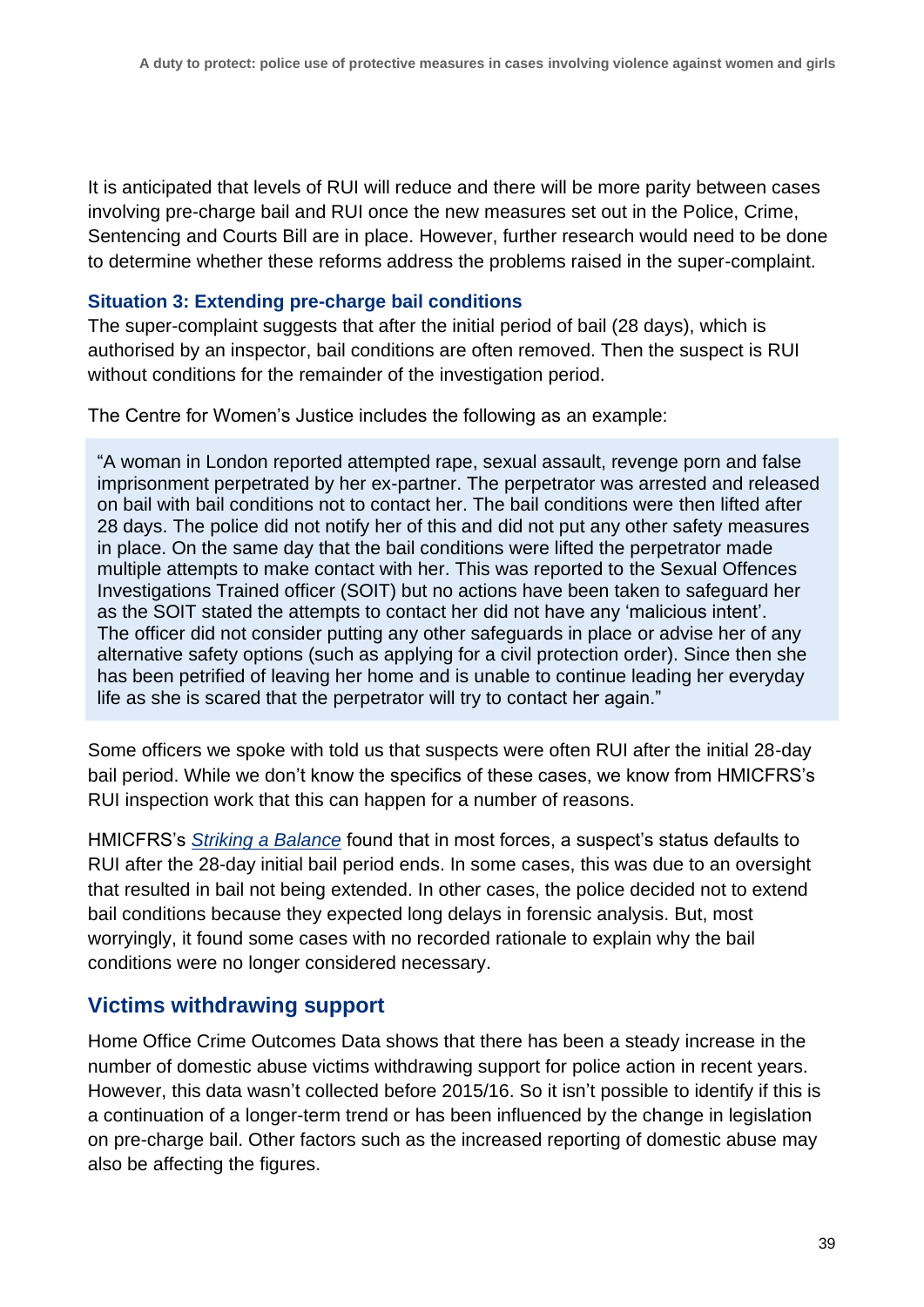#### **Figure 4a: Outcomes assigned to domestic abuse-related crimes recorded in the years ending March 2017 – March 2020**

| <b>Outcome</b>                                                          | 2017 | 2018 | 2019 | 2020 |
|-------------------------------------------------------------------------|------|------|------|------|
| Charged/Summonsed                                                       | 18%  | 15%  | 11%  | 9%   |
| Out-of-court (formal and informal)                                      | 5%   | 4%   | 3%   | 2%   |
| Evidential difficulties (suspect identified; victim<br>supports action) | 25%  | 22%  | 23%  | 23%  |
| Evidential difficulties (victim does not support action)                | 42%  | 48%  | 53%  | 54%  |
| Investigation complete – no suspect identified                          | 2%   | 2%   | 2%   | 2%   |
| Other                                                                   | 3%   | 4%   | 4%   | 3%   |
| Total crimes assigned an outcome (type 1–18, 20, 21)                    | 96%  | 94%  | 96%  | 93%  |
| Crimes not yet assigned an outcome                                      | 4%   | 6%   | 4%   | 7%   |

**Source: ONS Domestic [abuse in England and Wales](https://www.ons.gov.uk/file?uri=/peoplepopulationandcommunity/crimeandjustice/datasets/domesticabuseandthecriminaljusticesystemappendixtables/november2020/appendixtablesdaandthecjs2020corrected.xlsx)**

**Figure 4b: Outcomes assigned to non-domestic abuse-related crimes recorded in the years ending March 2017 – March 2020**

| <b>Outcome</b>                                                          | 2017 | 2018 | 2019 | 2020 |
|-------------------------------------------------------------------------|------|------|------|------|
| Charged/Summonsed                                                       | 10%  | 8%   | 8%   | 7%   |
| Out-of-court (formal and informal)                                      | 6%   | 5%   | 4%   | 4%   |
| Evidential difficulties (suspect identified; victim<br>supports action) | 8%   | 8%   | 9%   | 9%   |
| Evidential difficulties (victim does not support action)                | 15%  | 16%  | 18%  | 19%  |
| Investigation complete – no suspect identified                          | 54%  | 54%  | 53%  | 51%  |
| Other                                                                   | 3%   | 4%   | 4%   | 4%   |
| Total crimes assigned an outcome (type 1-18, 20, 21)                    | 97%  | 94%  | 96%  | 95%  |
| Crimes not yet assigned an outcome                                      | 3%   | 6%   | 4%   | 5%   |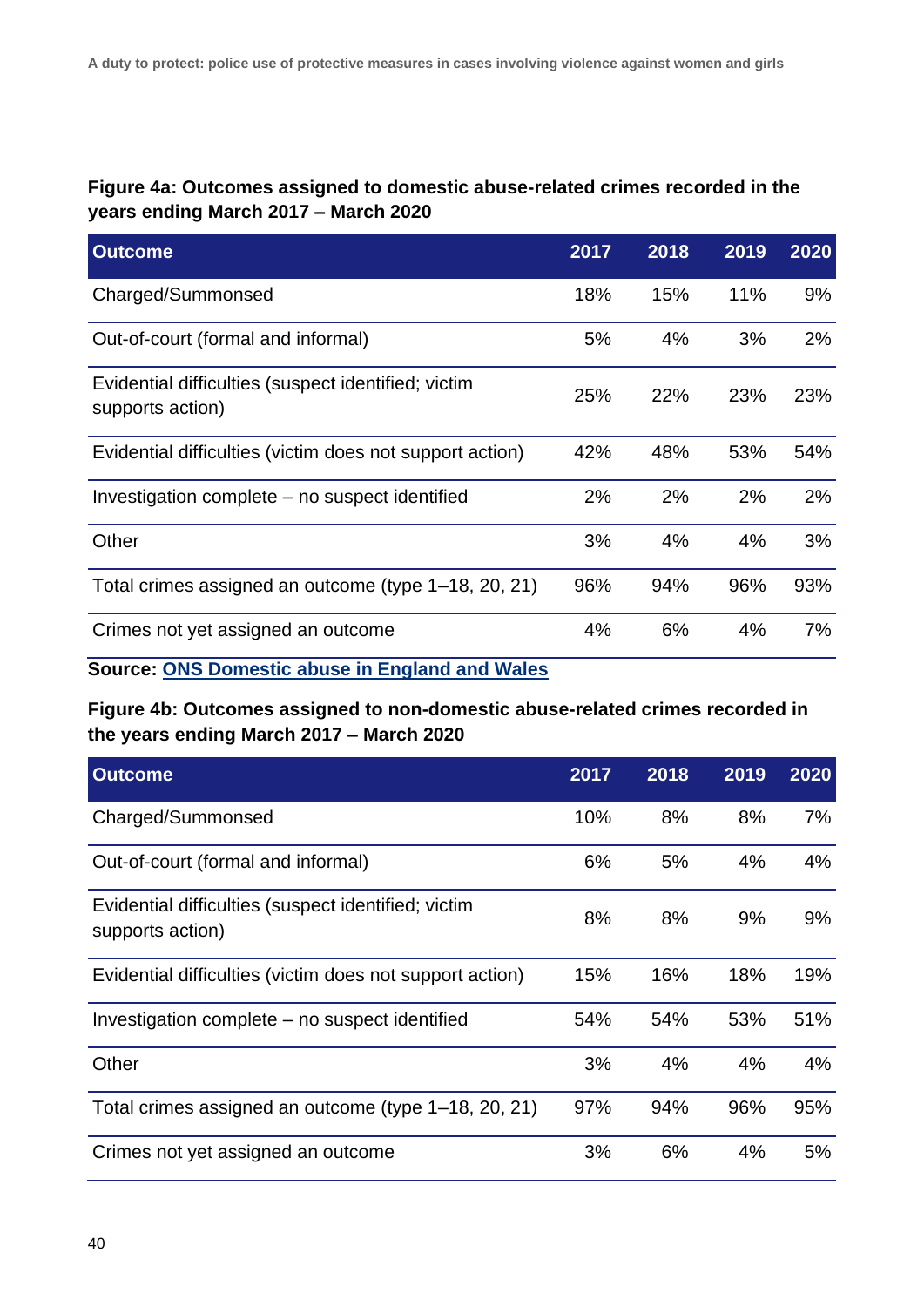#### **Note for figures 4a and 4b: figures for 2020 are based on returns to the Home Office datahub by 29 forces, for 2019 37 forces, for 2018 29 forces, and for 2017 24 forces**

When investigating the super-complaint, many officers told us that they believed that the increase in victims withdrawing support was more likely to be as a result of the increasingly extended length of time that a case takes to get through the criminal justice system.

Given the evidence we found that the lack of management of the investigation of RUI is contributing to the increase in the length of investigations, it follows that the changes made by the Policing and Crime Act 2017 could ultimately be an underlying factor.

However, it is important to note that victims decide to withdraw support for police action for a number of different reasons, including, for example, their experience of their interactions with the police and delays in cases coming to court. These and other contributory factors mean it is not possible to assess the true impact of any failure to extend bail conditions in respect of victims withdrawing support.

HMICFRS's *[Review of policing domestic abuse during the pandemic –](https://www.justiceinspectorates.gov.uk/hmicfrs/publications/review-of-policing-domestic-abuse-during-pandemic/) 2021* reported that victims withdrawing support continues to be a significant problem. In the 12-month rolling period up to March 2020, HMICFRS found that on average 54.8 percent of domestic abuse cases were discontinued because the victim no longer supports the prosecution. Consequently, the report made a recommendation as below:

#### **Recommendation 3 in** *[Review of policing domestic abuse during the pandemic –](https://www.justiceinspectorates.gov.uk/hmicfrs/publications/review-of-policing-domestic-abuse-during-pandemic/) [2021](https://www.justiceinspectorates.gov.uk/hmicfrs/publications/review-of-policing-domestic-abuse-during-pandemic/)*

We recommend that all forces immediately review their use of outcome 15, outcome 16 and evidence-led prosecutions. This is to ensure that:

- domestic abuse investigations guarantee all attempts to engage victims are explored, and that all possible lines of evidence are considered so that in all cases the best possible outcomes for victims are achieved;
- there is regular and effective supervision of investigations that supports the above point to be achieved; and
- the use of outcomes 15 and 16 is appropriate, and the reasons for using them, including auditable evidence of victim engagement, are clearly recorded.

An outcome code allows every crime recorded by the police to be given an outcome, showing how the police deal with all crimes (including crimes that are still under investigation).

Outcome 15 is where a victim supports the prosecution but there are evidential difficulties, which could be a lack of evidence collected, and the case is not continued. Outcome 16 is where a suspect has been identified but the victim no longer supports the prosecution.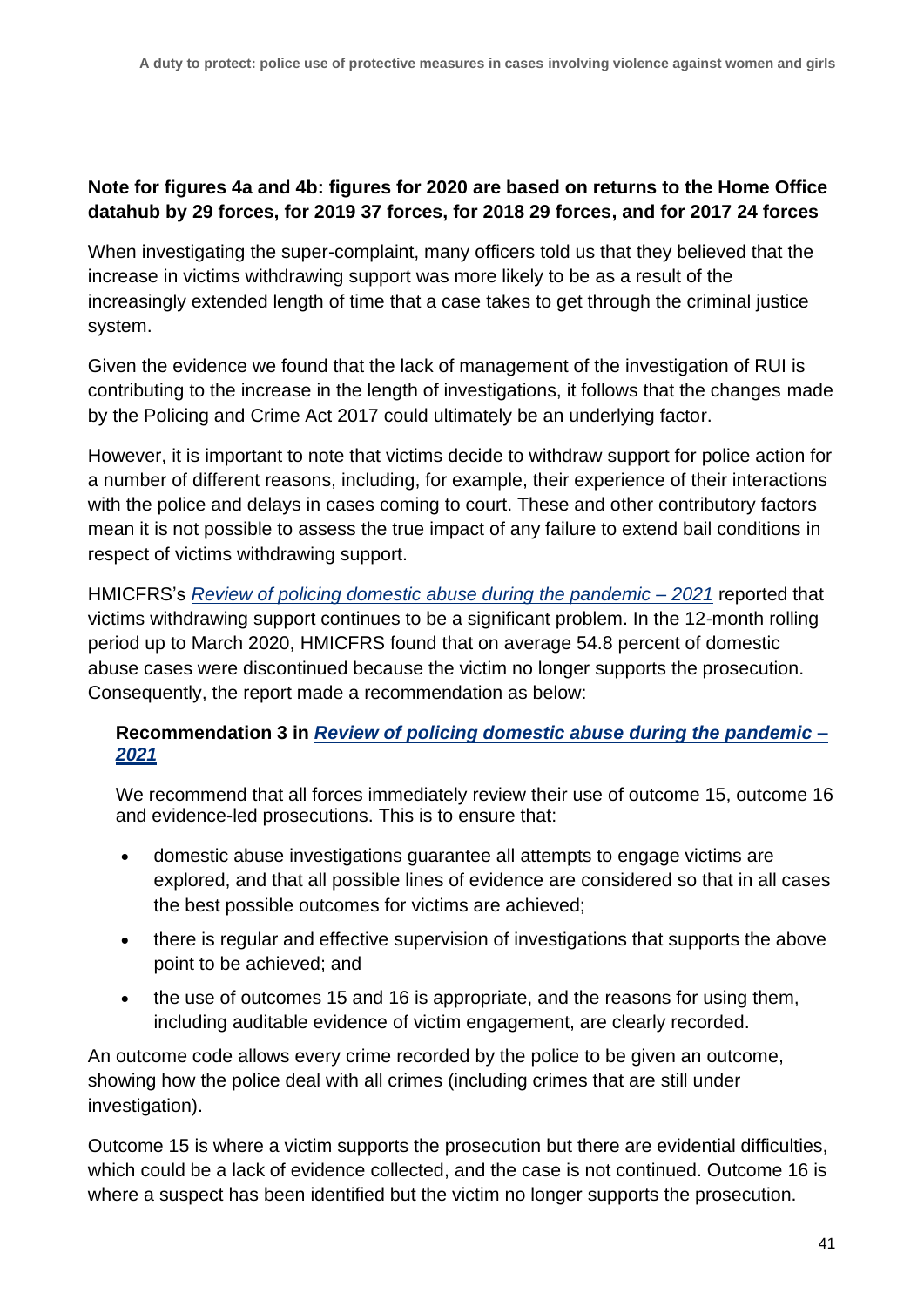Additionally, *[A joint thematic inspection of the police and Crown Prosecution Service's](https://www.justiceinspectorates.gov.uk/hmicfrs/publications/a-joint-thematic-inspection-of-the-police-and-crown-prosecution-services-response-to-rape/)  [response to rape](https://www.justiceinspectorates.gov.uk/hmicfrs/publications/a-joint-thematic-inspection-of-the-police-and-crown-prosecution-services-response-to-rape/)* reported that in more than a third of the cases reviewed (120 cases), the victim didn't support the investigation from the outset. The report concluded that much better information was required on why victims either don't support the case from the start, or do, but then withdraw this support. It made a recommendation as below:

#### **Recommendation 3 of** *[A joint thematic inspection of the police and Crown](https://www.justiceinspectorates.gov.uk/hmicfrs/publications/a-joint-thematic-inspection-of-the-police-and-crown-prosecution-services-response-to-rape/)  [Prosecution Service's response to rape](https://www.justiceinspectorates.gov.uk/hmicfrs/publications/a-joint-thematic-inspection-of-the-police-and-crown-prosecution-services-response-to-rape/)*

Police forces should collect data to record the different stages when, and reasons why, a victim may withdraw support for a case. The Home Office should review the available outcome codes so that the data gathered can help target necessary remedial action and improve victim care.

HMICFRS is assessing this evidence on the use of outcome codes across violence against women and girls offences as part of its police engagement with women and girls inspection, due to be published in September 2021. This is likely to make further recommendations in this area.

### **Victim Research: BritainThinks**

We asked BritainThinks to undertake additional work on a research project it was already doing for HMICFRS. The sample sizes are very small and we are careful about drawing conclusions from such limited sample sizes. However, we find that the views and experiences reflected in the BritainThinks research supports evidence we have found in our other lines of enquiry. We feel able, therefore, to report these findings here.

HMICFRS commissioned research consultancy BritainThinks to conduct qualitative research to explore victim and suspect experiences of changes implemented as a result of the Policing and Crime Act 2017. The findings of this qualitative research were published in a [joint report.](https://www.justiceinspectorates.gov.uk/hmicfrs/publications/research-into-victim-and-suspect-experiences-of-changes-to-the-police-and-crime-act-2017/) This research is based on the responses of victims of crime and professionals. Of the 27 victims of crime interviewed, 9 were victims of domestic abuse and 8 were victims of stalking and harassment. The group of 20 professionals included solicitors or defence legal representatives working on behalf of suspects, representatives of third-sector agencies supporting those with criminal convictions (including agencies operating nationally and those providing support at a local level) and representatives of third-sector agencies supporting victims of crime. More detailed information can be accessed in the report.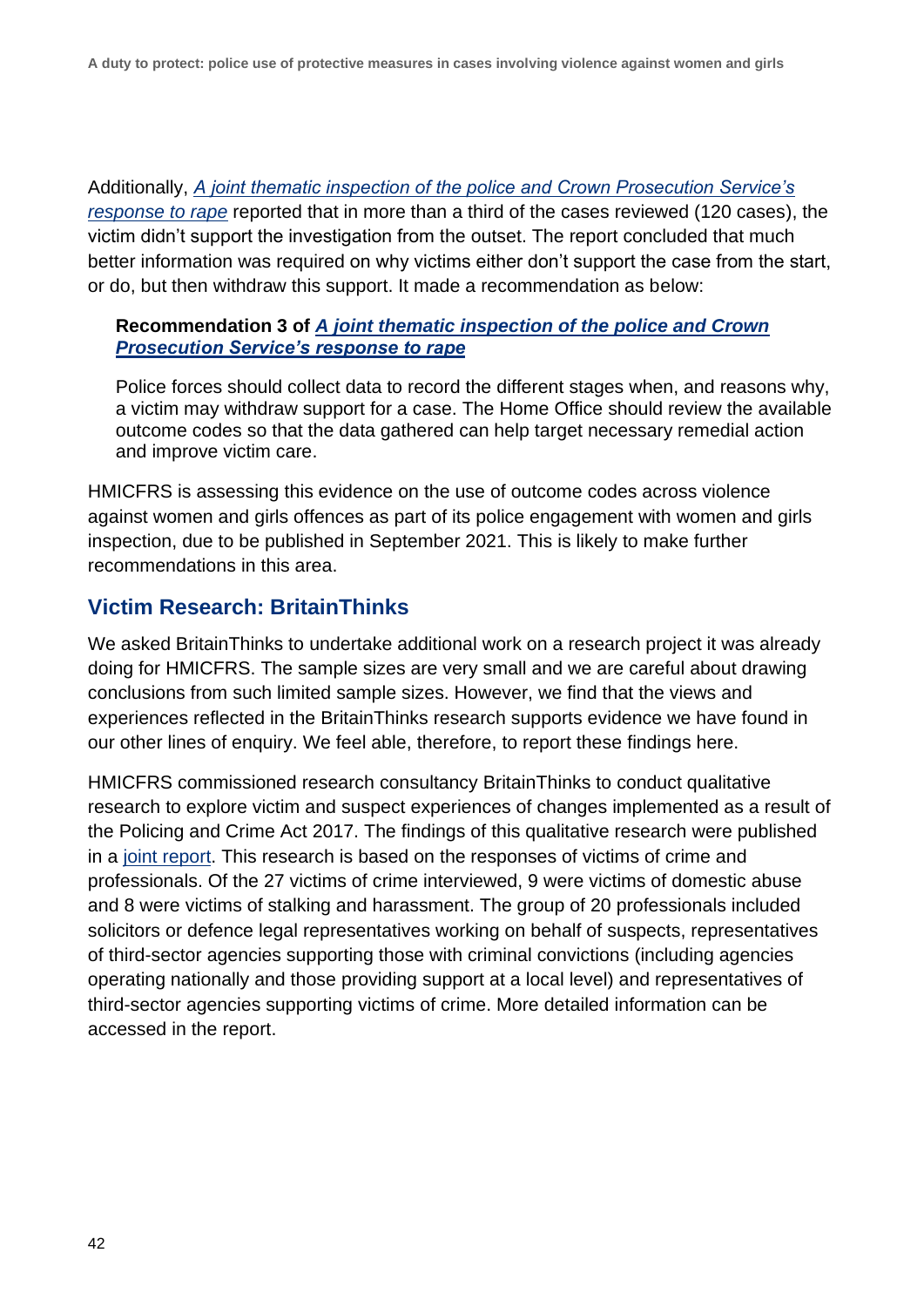These are the five key insights from the research findings:

- 1. Awareness of the application of bail or RUI was low among the victims interviewed. Victims did not understand the difference between RUI and bail but they did understand when they were told a suspect could not do something. The application of bail conditions can increase victims' feelings of safety. For some participants, there was a sense that bail and RUI have a similar outcome – that the suspect is ultimately released. However, in the context where a suspect has been released, application of bail conditions can be reassuring and increase victims' feelings of safety.
- 2. Professionals suggested that the impact of changes to the use of pre-charge bail have been far-reaching and overwhelmingly negative – for suspects and especially for victims. They described their experiences of RUI being applied as a 'default' instead of bail, meaning that they see the challenges associated with these changes as being widespread and deeply rooted. While some did point to problems, including length of investigations, existing prior to the introduction of the Policing and Crime Act 2017, they felt that changes to the use of pre-charge bail had caused a negative impact overall. Negative impacts include an increased length of time to conclude cases, links to rates of reoffending and increasing strain on the criminal justice sector.
- 3. Compared with RUI, the application of pre-charge bail can make victims feel safer and better supported by police (although it should be noted that victims also frequently were unsure if bail was applied, and if it had been, whether it was pre or post charge). However, the application of bail is only one part of their experience. Some victims interpreted the application of any bail conditions as the police taking them more seriously, making them feel listened to and supported (in comparison to cases where RUI is applied). However, even in cases where bail conditions were applied, some victims acknowledged that this alone was not enough to make them feel safe and supported by the police.
- 4. Where victims do not feel well supported by the police at any one stage of the process, regardless of whether pre-charge bail or RUI is applied, this can have a large and longlasting impact on them. In several cases, victims who were dissatisfied with the police response they received felt they would be less likely to report a crime in the future.
- 5. The research analysis points to victims who experience specific types of crime as requiring a particularly tailored and supportive police response. In the sample of nine victims of domestic abuse, the majority felt that they had had a negative experience with the police. These participants did not feel they were taken seriously when reporting the crime or during the investigation. This was heightened in cases where RUI was applied, or the suspect attended voluntarily. The eight victims of stalking and harassment interviewed described feeling a heightened sense of immediate danger, particularly where the suspect was unknown to them. These participants described feeling particularly unsafe in cases where RUI was applied, as they felt there was nothing to disincentivise or prevent the suspect from re-offending. These participants stressed the importance of a supportive response from officers responding to their initial report and investigating officers to ensure they feel their cases are taken seriously.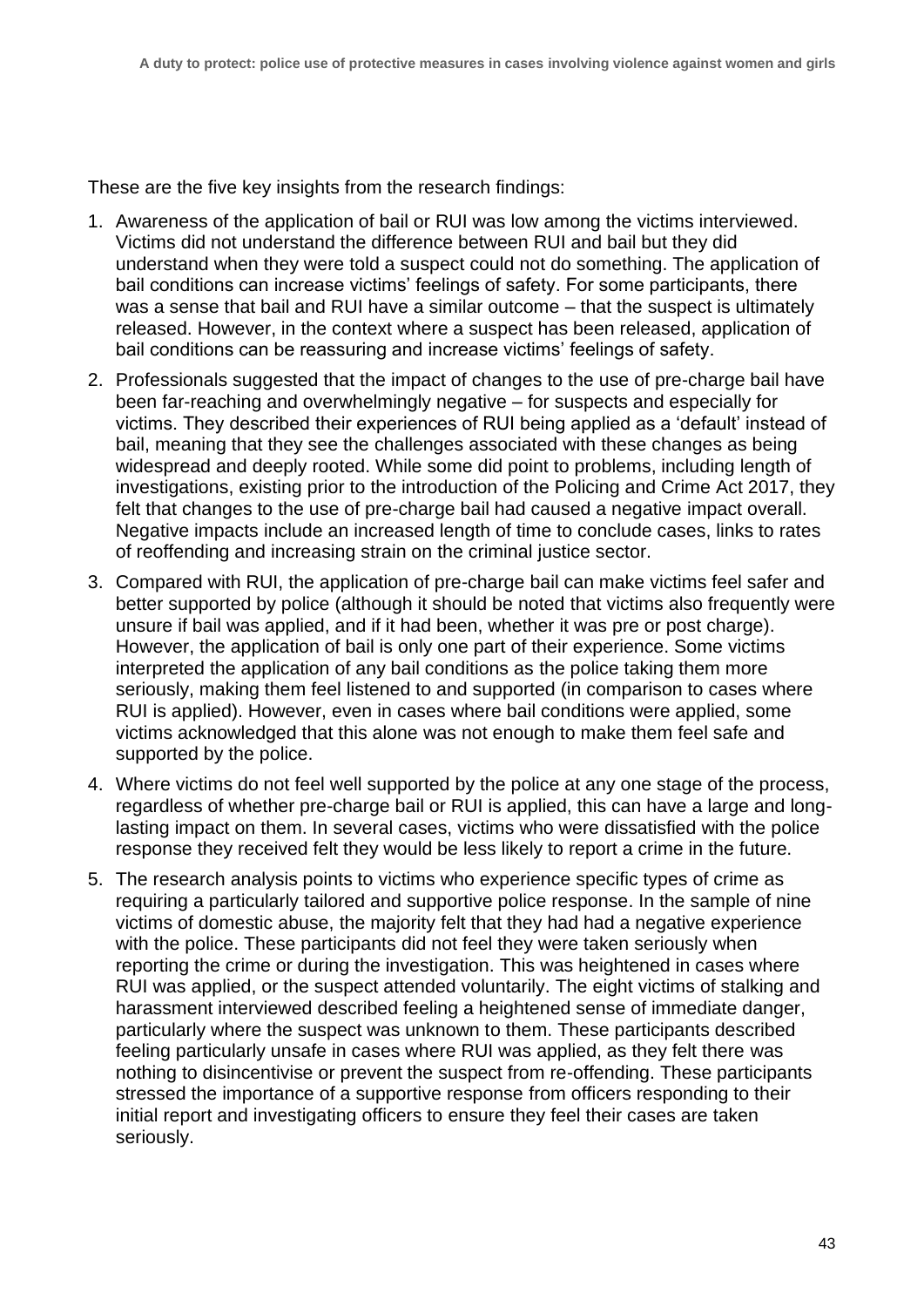# **Summary – Failure to impose and extend pre-charge bail conditions**

The change in the bail legislation in 2017 produced a significant decrease in the use of pre-charge bail for all offences, including domestic abuse, and a move to the presumption of RUI.

We remain concerned about the limited data collected by and therefore available to some forces to manage suspects, and note that HMICFRS made several recommendations in its report *[Pre-charge bail and released under investigation: striking](https://www.justiceinspectorates.gov.uk/hmicfrs/publications/pre-charge-bail-and-released-under-investigation-striking-a-balance/)  [a balance](https://www.justiceinspectorates.gov.uk/hmicfrs/publications/pre-charge-bail-and-released-under-investigation-striking-a-balance/)* to improve data collection and monitoring of suspects.

In respect of extending bail conditions, the evidence available, including that set out in the *Striking a balance* report, identifies cases where the police did not extend bail conditions when that would have been the most appropriate option, and that a suspect's status defaulted to RUI after the 28-day initial bail period ended. That report made a number of recommendations to address this and other concerns about the use of bail (see Annex E). Following our super-complaint investigation, we think additional measures are needed in respect of RUI and also consider more data needs to be gathered on the use of voluntary attendance, as set out in recommendations below.

The BritainThinks research found that some victims were reassured by the imposition of bail conditions. Research and third-party evidence indicate that using bail shows victims, and some agencies, that the police are treating the incident as a serious matter. Consequently, a failure to use pre-charge bail may have an impact on victims' ability to access other services or orders.

Pre-charge bail is an essential tool for the police to manage suspects. Bail conditions can be put in place to offer specific protection for victims and further reduce the risk of re-offending. We agree with the Centre for Women's Justice that the absence of pre-charge bail conditions to protect victims (when it can be lawfully used) can cause significant harm. For example, we found evidence that it causes victims to feel unsafe and can mean support is not available from third-party organisations.<sup>13</sup> We found limited evidence of research on whether bail in and of itself reduces re-offending, nor on whether as a tool it is effective in protecting victims. This seems a significant gap. We recommend the Home Office commissions research on this.

The increase in time between offence and court increases attrition of cases. This increase in investigation times can also cause harm to the public.

Bail with conditions has been described as a 'toothless tiger' because penalties for breaching them are inadequate. The Government has previously considered the likely impact of the creation of a separate offence for breach of pre-charge bail conditions and assessed that it is not currently a workable legislative option. However, the Government is keeping this issue under review. We think the Home Office and Ministry of Justice

<sup>&</sup>lt;sup>13</sup> The regime for conditional pre-charge bail at s.30A PACE does not allow bail to be imposed if it is only for those reasons.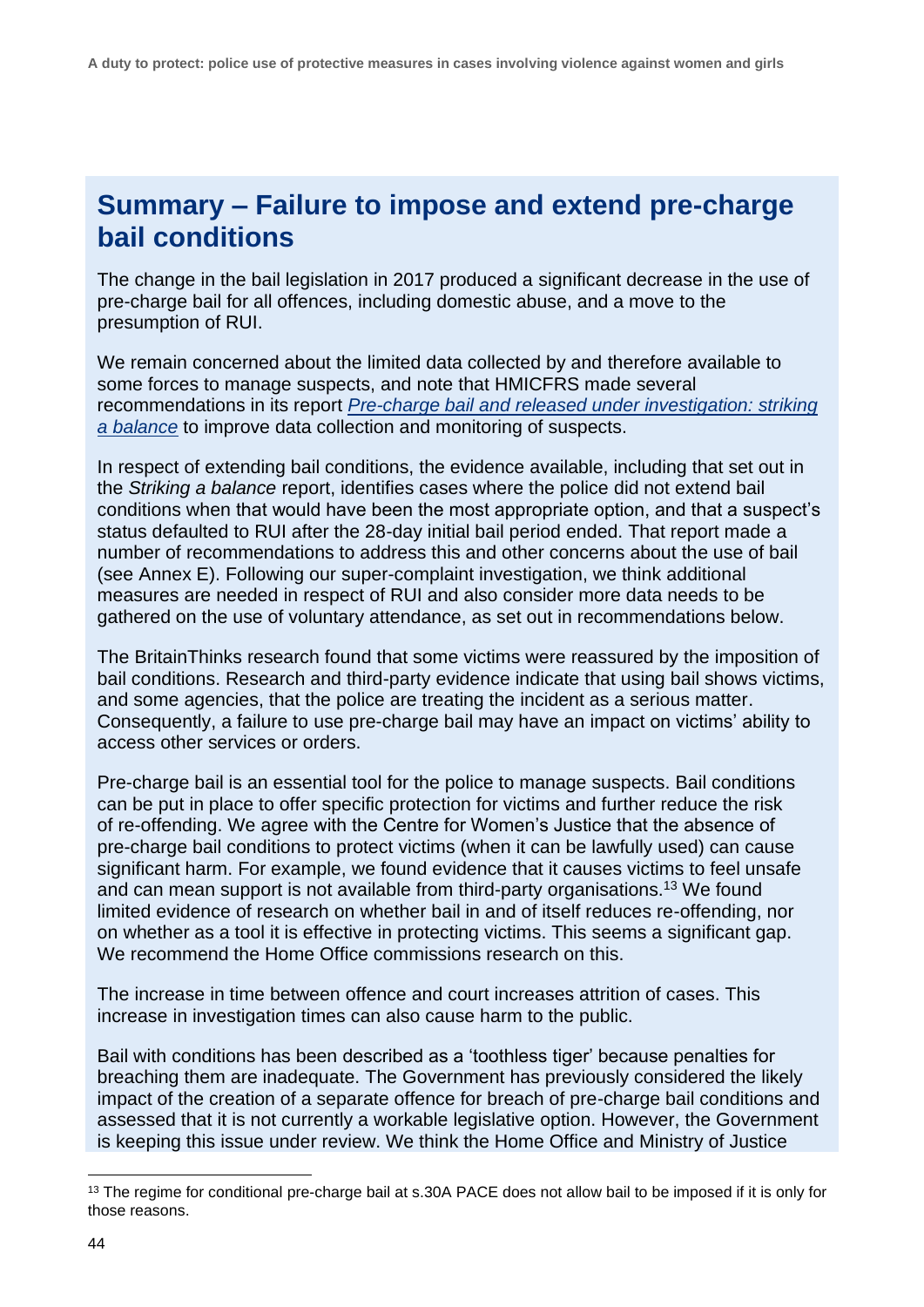should revisit whether to create a bespoke offence of breaching pre-charge bail, so that police officers do not have to strive to find another offence or reason to justify arresting a suspect who has breached their pre-charge bail conditions.

As set out in the 'Background and overarching legal framework' section above, the Government has announced changes to the legislation since the super-complaint was made.

This super-complaint has been helpful in setting out women's experiences and the Home Office has told us it took the super-complaint into account and considered what could be done to address the concerns raised by the Centre for Women's Justice as part of the overall review of pre-charge bail legislation. The Home Office has also told us that the Centre for Women's Justice fed comments in separately to the consultation on pre-charge bail which were also taken into account when developing policy proposals.

*[Striking a balance](https://www.justiceinspectorates.gov.uk/hmicfrs/publications/pre-charge-bail-and-released-under-investigation-striking-a-balance/)* recommended that: "The College of Policing and NPCC should work together to develop clear guidance for police forces so that all cases involving serious harm and risk, such as domestic abuse and stalking, are subject to bail with conditions to protect victims and require a new risk assessment before a suspect's bail status changes."

The College produced a training film setting out the value that pre-charge bail can contribute in assisting to manage the risk of harm in cases with vulnerable victims. The Police Crime Sentencing and Courts Bill contains clauses that will make substantial changes to the pre-charge bail system and a provision for the College to develop statutory guidance. As a result, there is currently advice available to policing regarding the value of pre-charge bail and there are plans for the College to produce specific statutory guidance for the new arrangements and update existing guidance.

In the light of the changes to pre-charge bail, we propose that HMICFRS should consider future inspection activity to review the impact of the changes.

#### **Actions and recommendations**

#### **Actions**

- 1. In light of changes to pre-charge bail, we propose that HMICFRS should consider future inspection activity to review the impact of the changes.
- 2. The College of Policing will update its guidance to reflect changes needed on the implementation of the Police, Crime, Sentencing and Courts Bill and to clarify that officers may consider that if a suspect were to be released from police detention on bail with lawfully imposed conditions, the need for those conditions may well fulfil the 'necessity test' for arrest.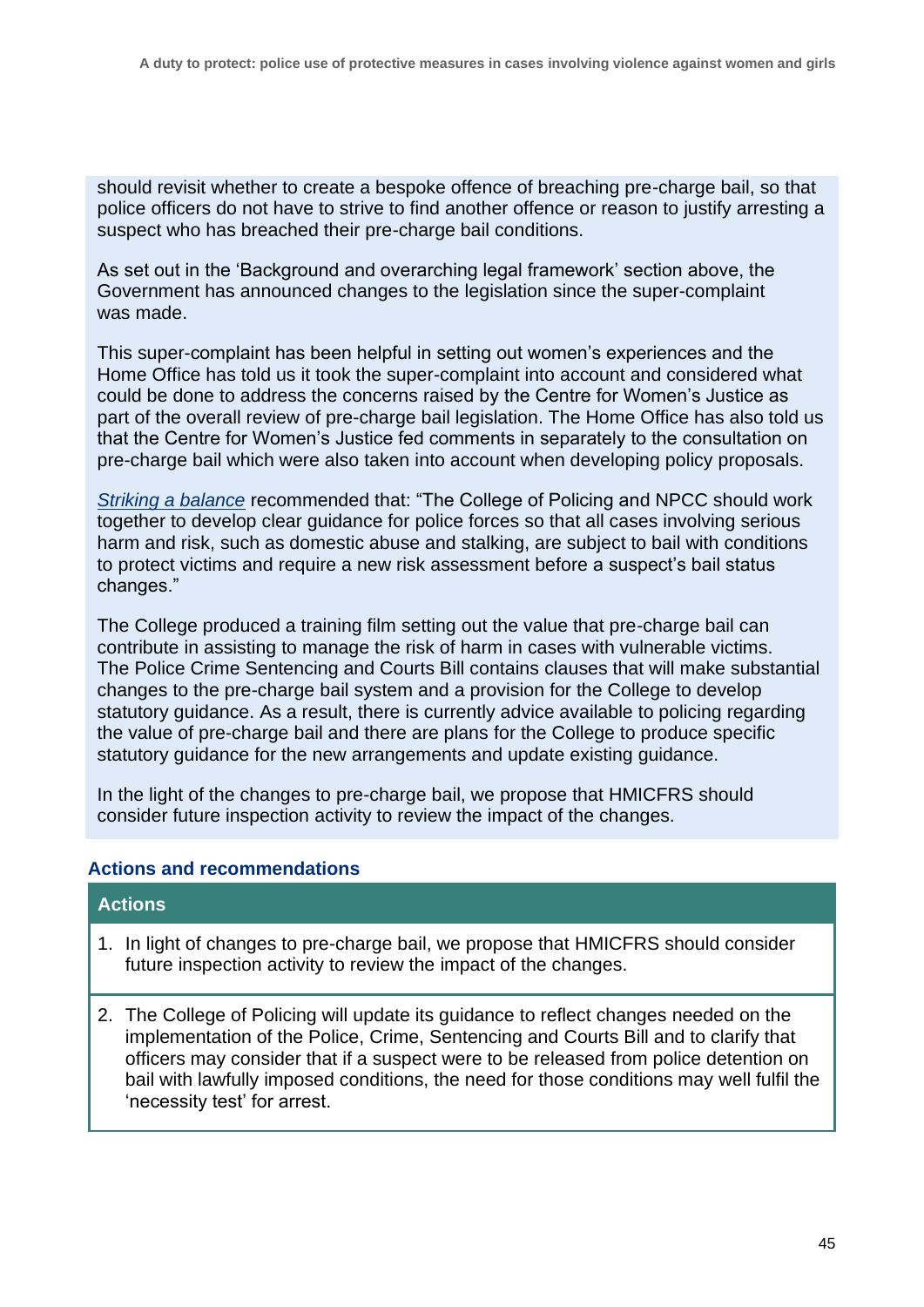**A duty to protect: police use of protective measures in cases involving violence against women and girls**

#### **Recommendations**

- 1. Chief constables, in conjunction with the NPCC lead for bail, should implement processes for managing RUI in line with the letter from the NPCC Lead for Bail Management Portfolio dated 29 January 2019 (Annex F). This is to ensure, as far as is possible, that investigations are conducted efficiently and effectively, thereby supporting both victims of crime and unconvicted suspects.
- 2. Chief constables should ensure data is gathered on the use of voluntary attendance to enable the identification of patterns of its use, particularly in relation to the types of cases, so that voluntary attendance is only used in those cases where it would be an appropriate case management tactic.
- 3. Chief constables should introduce processes to ensure that in all pre-charge bail cases where bail lapses, the investigator in charge of the case carries out an assessment of the need for pre bail-charge to continue. In those cases where the suspect has not been charged, the decision to extend or terminate bail should be recorded with a rationale.
- 4. The Home Office should commission research on whether bail reduces re-offending and protects victims, and publish the findings of any such research.
- 5. The Home Office and Ministry of Justice should intensify and accelerate their consideration of the creation of a bespoke offence of breaching pre-charge bail.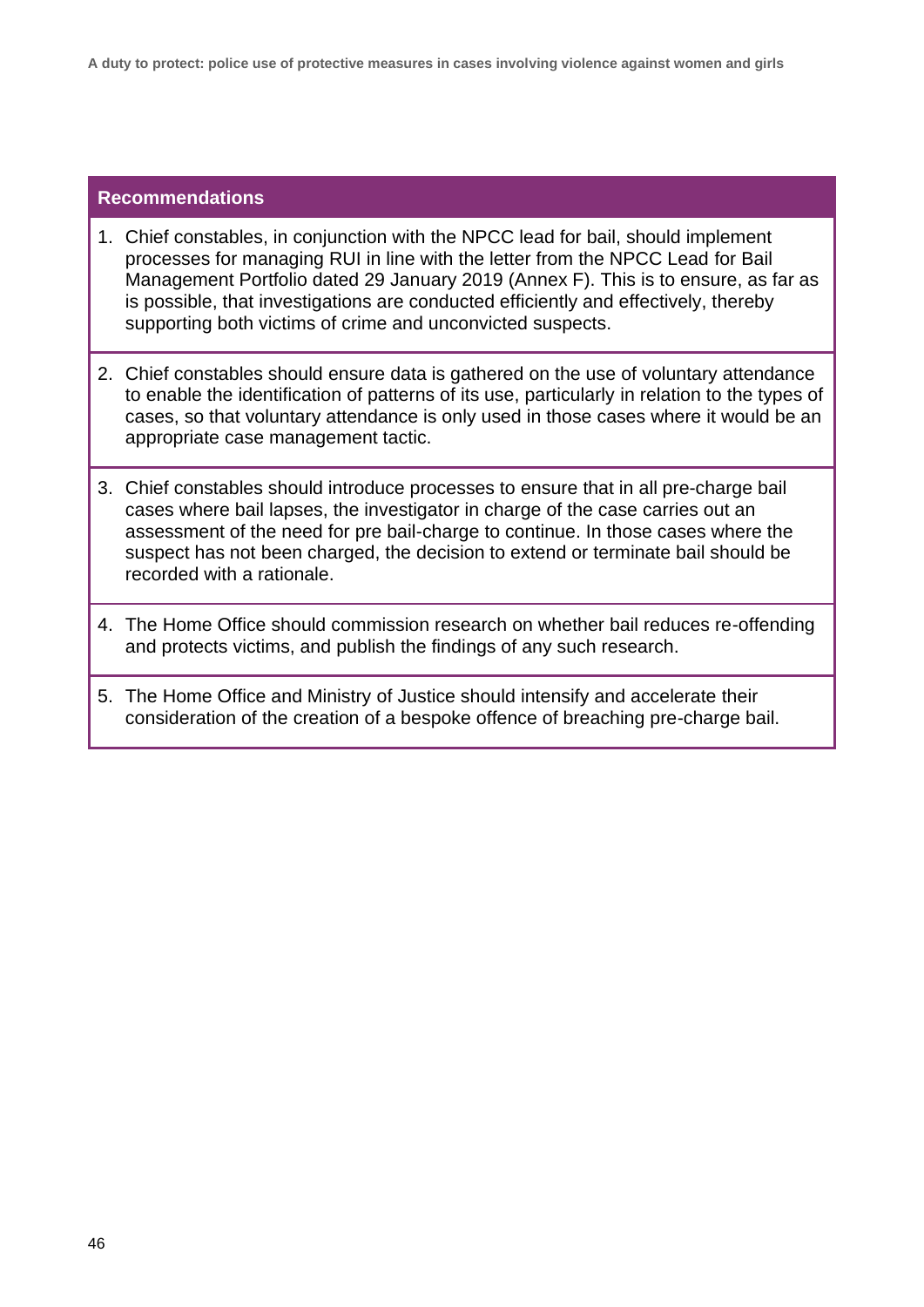# Our findings: Use of non-molestation orders

The Centre for Women's Justice's super-complaint sets out a number of concerns about policing practices relating to non-molestation orders (NMOs).

In particular, the Centre for Women's Justice is concerned that the police:

- often fail to arrest an individual who is in breach of an NMO;
- treat incidents in isolation, rather than as part of a pattern of behaviour, and also trivialise breaches;
- use NMOs as an alternative to taking police action; and
- sometimes advise victims to apply for NMOs in circumstances where it wouldn't be appropriate.

The super-complaint refers to the "devastating impact upon survivors of failures to enforce them" after they have been obtained by women at considerable effort, financial and emotional cost. The Centre for Women's Justice is concerned that when no action is taken by the police when an NMO is breached, women are put at risk, and the value of NMOs is undermined.

The Centre for Women's Justice's super-complaint refers to an (unnamed) frontline service which says:

"The main problem is that police do not view many types of breaches of orders as their paradigm idea of what constitutes a breach. Their idea of a breach is threats, assaults, a perpetrator turning up at a woman's house. Breaches such as repeat contact, for example sending repeat text messages, or approaching women in public places, are trivialized and not treated as breaches."

The super-complaint also says NMOs are often refused on grounds there is another form of protection available. The grounds for granting NMOs is out of scope of this investigation.

## **Background**

Non-molestation orders are orders available in the Family Courts (see [Part 10 of the](https://www.justice.gov.uk/courts/procedure-rules/family/parts/part_10)  [Family Procedure Rules\)](https://www.justice.gov.uk/courts/procedure-rules/family/parts/part_10) under the Family Law Act 1996, allowing victims of abuse to obtain protection. An NMO can prohibit a person associated with the applicant from molesting them and/or any relevant child. Breach of the order is a criminal offence, punishable by up to 5 years' imprisonment, a fine or both (on conviction on indictment) or up to 12 months' imprisonment, a fine or both (on summary conviction).

Repeat, especially persistent, breaches of orders can amount to a fresh offence of harassment and stalking.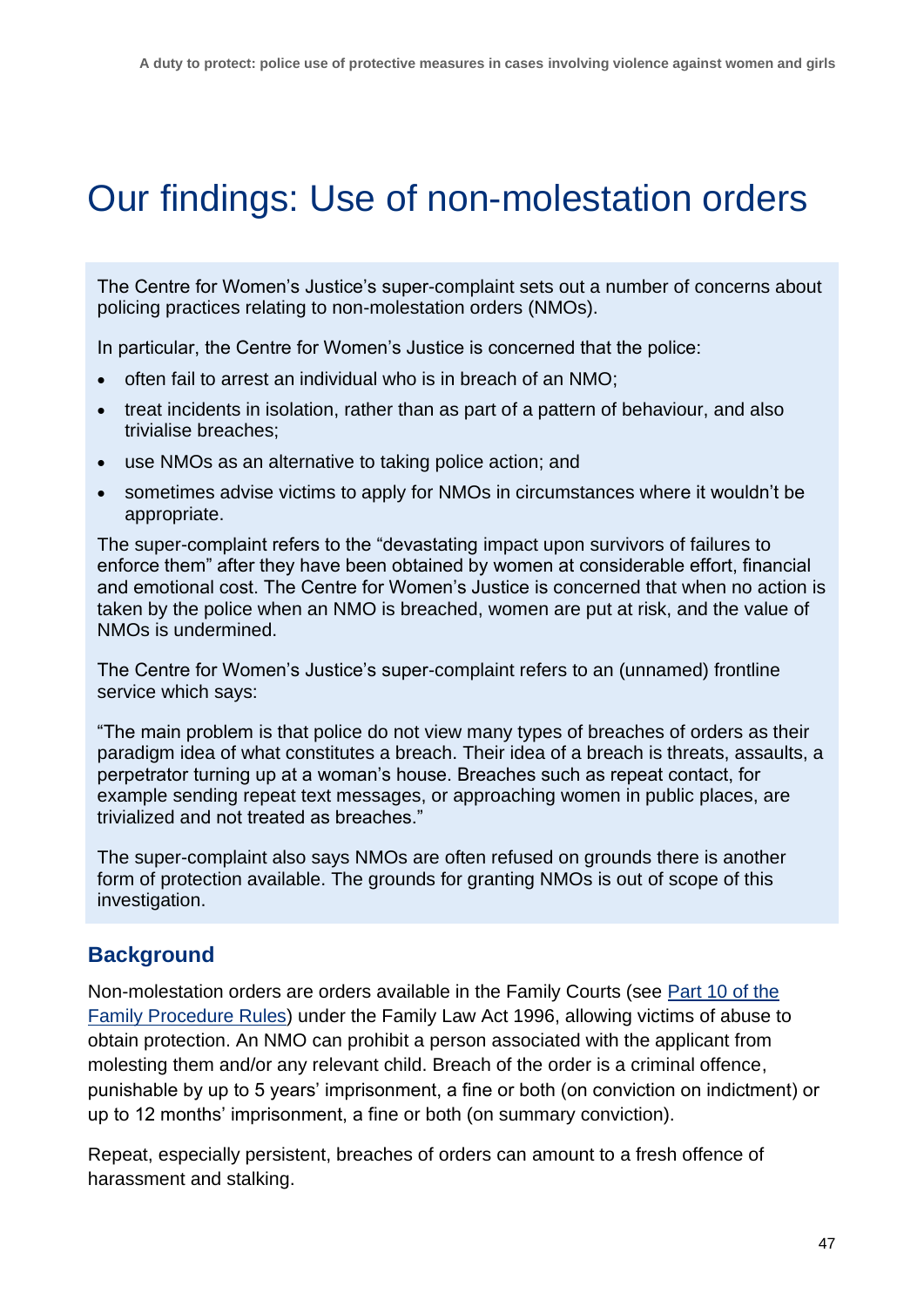In contrast to the other protective powers referenced in the super-complaint, an NMO is an order for which the police don't apply.

NMOs can be granted completely independently of the police. For example, they can be granted in the family court during child custody cases.

Alternatively, victims can take steps to obtain an NMO themselves, or with support after being signposted to services such as [FLOWS \(Finding Legal Options for Women](https://www.flows.org.uk/)  [Survivors\)](https://www.flows.org.uk/) which is provided by Royal Courts of Justice Advice in partnership with the charity Rights of Women.

An individual can apply for an NMO if they want to be protected from:

- someone they're having or have had a relationship with;
- a family member; or
- someone they're living or have lived with.

An NMO can state clearly that the abuser must not do certain things, for example:

- be violent or threaten violence towards an individual or any children in the individual's family;
- harass, pester or intimidate an individual in any other different ways (for example by text message);
- go within a certain distance of an individual's home; or
- damage or dispose of an individual's belongings.

NMOs provide a longer period of protection for victims than other protective measures. An NMO is usually granted for 6–12 months, although in certain circumstances it could be granted for a longer period. An order can also be extended.

#### **Arrests for breaches**

As the Centre for Women's Justice points out in the super-complaint, there is limited published data on NMOs. Ministry of Justice data shows that the number of NMOs granted have been increasing since 2012 and that the number of offenders sentenced for breaching NMOs has been going down since 2014. The number of NMOs granted rose 48 percent between 2010 and 2019. The number of offenders sentenced for breaching NMOs has not followed the same pattern as orders granted. The number of offenders sentenced for breaching an NMO in 2019 was 3 percent lower than in 2010.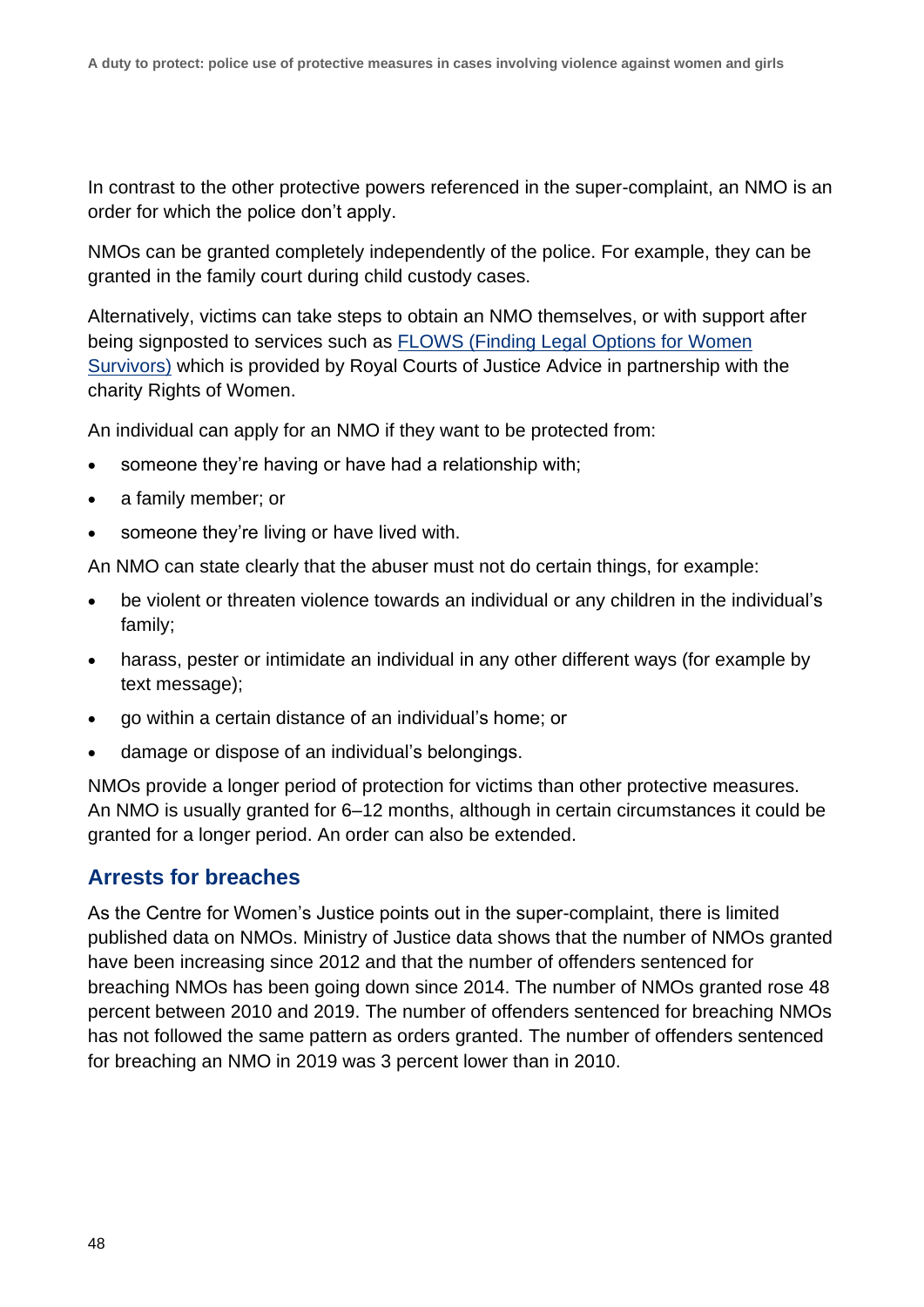



#### **Source: Ministry of Justice NMO data**

One of the Centre for Women's Justice's concerns is that the police fail to arrest individuals who breach NMOs.

To fully understand the extent of any failure by the police to arrest for breaches of NMOs, the number of reports of breaches, together with their outcomes, is needed. The Home Office started collating data on the number of arrests made for breaching NMOs in July 2019.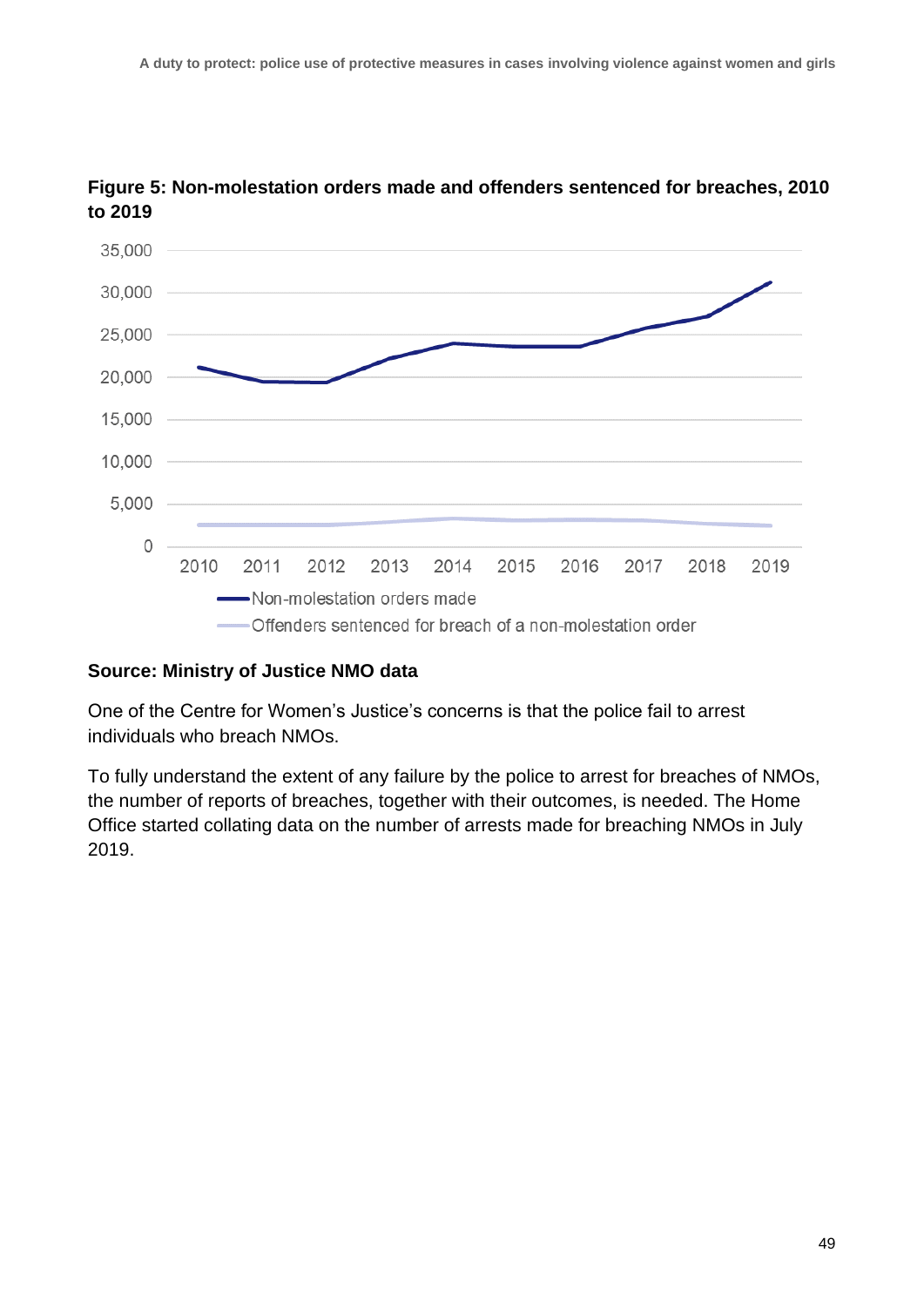

#### **Figure 6: Breaches of non-molestation orders recorded by the police and their outcome, 2017/18 to 2019/20**

- Evidential difficulties prevent further action; victim supports police action
- Charged/Summonsed

#### **Source: Home Office**

#### **Note: The Home Office data hub received data from 40 forces**

Data on breaches of non-molestation orders is not published but the Home Office collates this information as forces must tell the Home Office about all notifiable offences, including reports of breaches. Breaches of non-molestation orders have increased 37 percent from 2017/18 to 2019/20. The proportion of cases resulting in a suspect being charged is falling from around half in 2017/18 to a third in 2019/20. The number of cases that are not proceeding due to evidential difficulties, despite the victim supporting action, is increasing (from 34 percent in 2017/28 to 42 percent in 2019/20).

Research from [Bates and Hester](https://research-information.bris.ac.uk/explore/en/publications/no-longer-a-civil-matter-the-design-and-use-of-protection-orders-for-domestic-violence-in-england-and-wales(97d531d7-2394-4478-aa70-4c0c7a2e1fd5).html) found evidence of officers misunderstanding and/or 'trivialising'; and of not understanding threats and intimidation in the context of domestic abuse, especially in relation to stalking and harassment.

In contrast our overall assessment from our fieldwork is that officers in nearly every force had a good understanding of NMOs and when to arrest for a breach of an NMO. Some officers spoke of how they preferred to arrest for NMOs as it was considered an "easy" arrest. Several officers we spoke with were keen to emphasise they did not "trivialise" the use of NMOs. Most were aware of the importance of NMOs to safeguard victims and recognised that child contact or being sent a single text message would be a breach.

When asked about their understanding of what constitutes a breach, many officers said they were frustrated by ambiguous wording on NMOs provided by the civil courts, which they felt left NMOs open to interpretation, particularly in comparison with restraining orders made by criminal courts.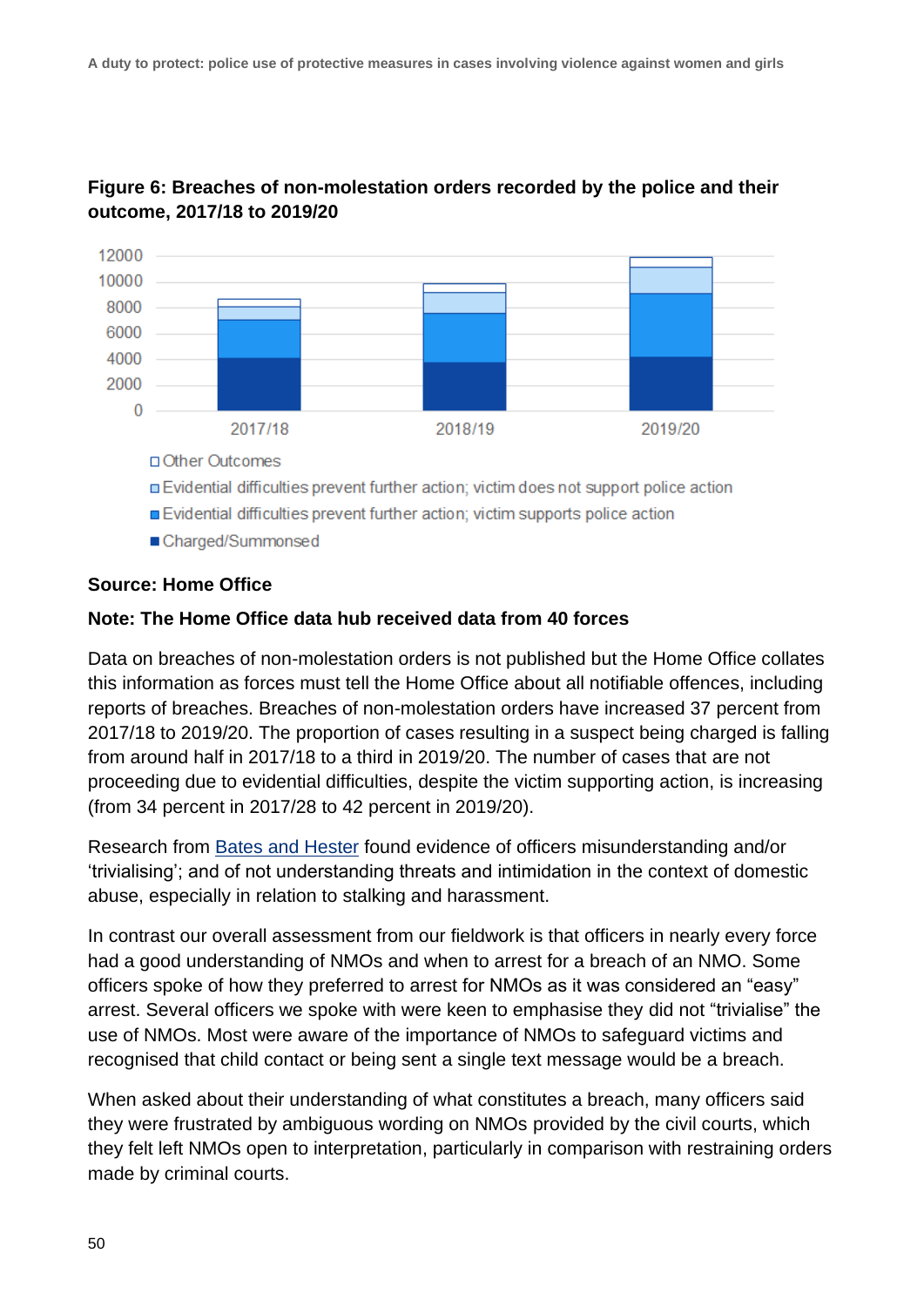While this in itself is not conclusive, this may explain the view that minor breaches are sometimes not acted on, or that officers treat incidents in isolation.

## **Communication of NMOs**

Our investigation found that police officers sometimes have problems accessing NMOs to check the provisions of the orders, including the power of arrest. Being able to access this information is essential to enabling officers to assess whether the provisions have been breached. They told us accessing the information was often time-consuming and involved "digging around in police computer records". We were also told that despite their efforts, there were occasions when some officers couldn't find information on the NMO.

Some officers also told us there were sometimes delays between the NMO being issued at court to it being recorded on the database. They added that they had experienced particular difficulties when dealing with suspects over a weekend when an NMO had been issued on a Friday. This was because the NMO was often not recorded until the following week.

This is supported by research by [Bates and Hester,](https://research-information.bris.ac.uk/explore/en/publications/no-longer-a-civil-matter-the-design-and-use-of-protection-orders-for-domestic-violence-in-england-and-wales(97d531d7-2394-4478-aa70-4c0c7a2e1fd5).html) who say the recording of NMOs is a problem. However, Bates and Hester argued that their evidence, from both victim reports and police data, suggests that there is still a lack of systematic communication of these NMOs to the police.

In the same article, Bates and Hester say that "in 307 out of 400 police domestic violence incidents (77 percent) analysed for the project, it was not known whether or not a protection order was in place. Given that at least a quarter of victims/survivors interviewed reported having one or more protection orders (26 percent), it is likely that police data is not capturing a swathe of cases where orders are in place. Forces do not seem to be systematically recording (especially civil) protection orders."

# **IOPC and IPCC cases**

Two IOPC/IPCC cases were identified that involved breaches of NMOs.

The first case related to the police's handling of reported breaches of a NMO and a non-occupation order. The orders were put in place to safeguard a woman who was believed to be at risk from her husband. The woman was later found dead, and her husband was convicted of her murder.

The investigation found that when copies of the NMO and non-occupation order were delivered to a police station, a breakdown within force processes had prevented them being placed on the police national computer (PNC). Subsequently, when officers were alerted to a breach of the orders, the absence of an entry on the PNC had caused confusion and an opportunity to arrest the man had been missed. A recommendation was made to the force around introducing a policy to give clear guidance on the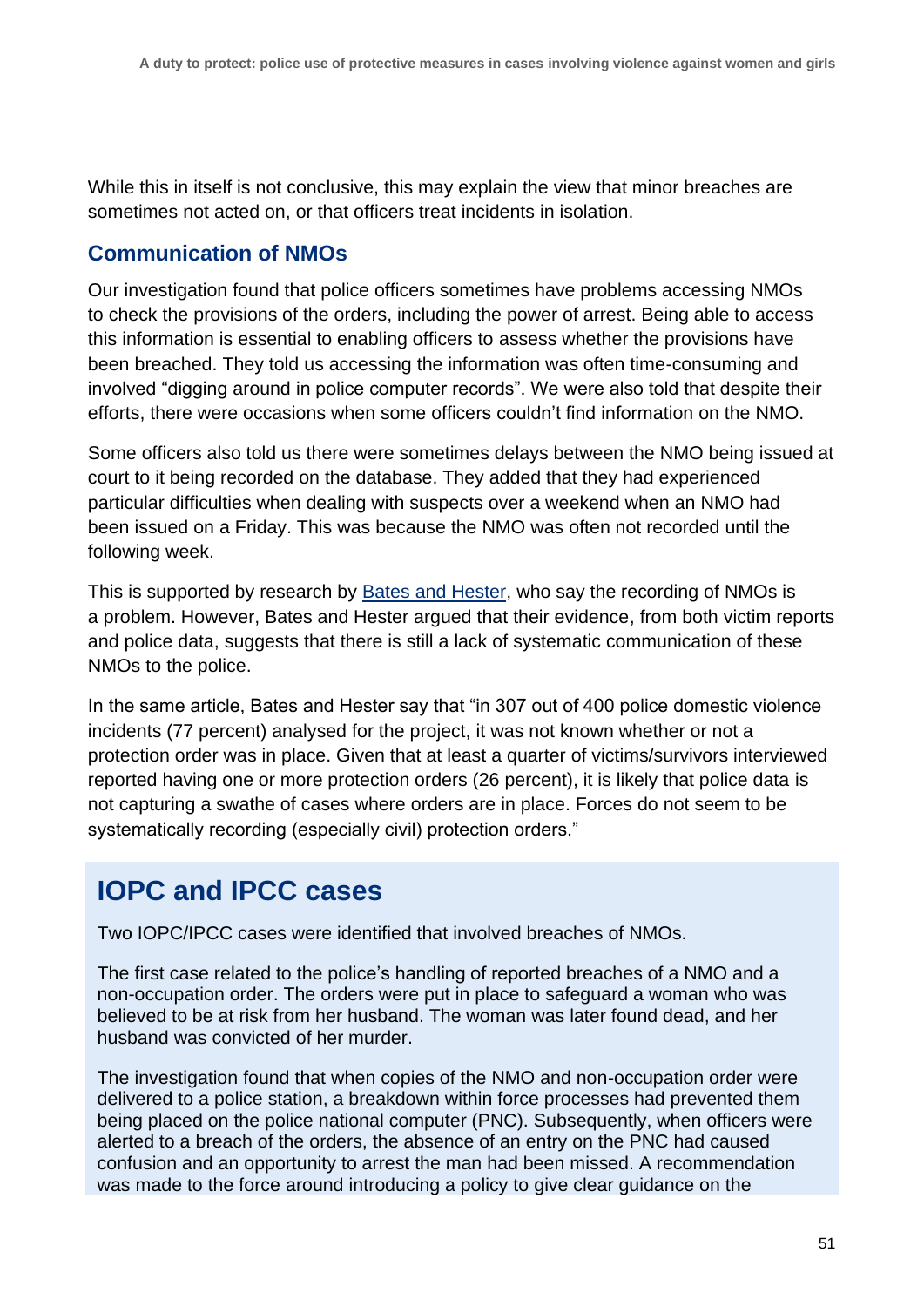recording of civil court orders and actions to be followed when these are delivered to the force.

The second case related to the police's handling of reported breaches of both a NMO and a restraining order. The victim was subsequently murdered by her estranged husband.

The investigation highlighted several failures in this case, including the time taken to respond to reported breaches and the removal of operational information from police systems, meaning the victim had to repeatedly provide the same information and officers did not have access to this when performing risk assessments. The investigation found that conditional bail was granted to the offender, despite there being evidence that he had, by this point, continued to make repeated unwanted contact with the victim, requiring police attendance. The investigation could not identify any force policies or guidance about when it may be necessary to remand a suspect in custody within a domestic violence setting where harassment is a feature and there has been a breach of a court order.

There were 12 recommendations made, which covered areas including:

- training for officers and call centre staff;
- improving how incidents were linked on force systems:
- ensuring operational information was recorded correctly and efficiently;
- reviewing force control room (FCR) procedures to ensure a consistent approach to risk assessment;
- ensuring adequate response in terms of safeguarding and victim support where crimes were reported other than through the FCR; and
- reviewing whether further guidance was needed in cases involving domestic abuse, harassment, threats to kill and breaches of NMOs/restraining orders.

#### **Use of NMOs as an alternative to police action**

The Centre for Women's Justice is concerned that police advise victims to apply for NMOs as an alternative to taking police action.

Its super-complaint includes a quote from the National Domestic Abuse Helpline:

"We receive many calls from women who say that they contacted the police to report conduct by a perpetrator such as harassment, stalking or other abuse and the police have not taken any action but advised them to obtain a civil injunction. These women were expecting some kind of policing response. Sometimes they are told that there were no witnesses or other evidence but often the police do not regard it as a criminal matter unless there are threats being made. This is despite the fact that repeated unwanted contact amounts to the criminal offence of harassment."

Some of the officers we spoke with told us they suggest victims obtain NMOs as part of a suite of measures available to them to safeguard victims from harm. However, from our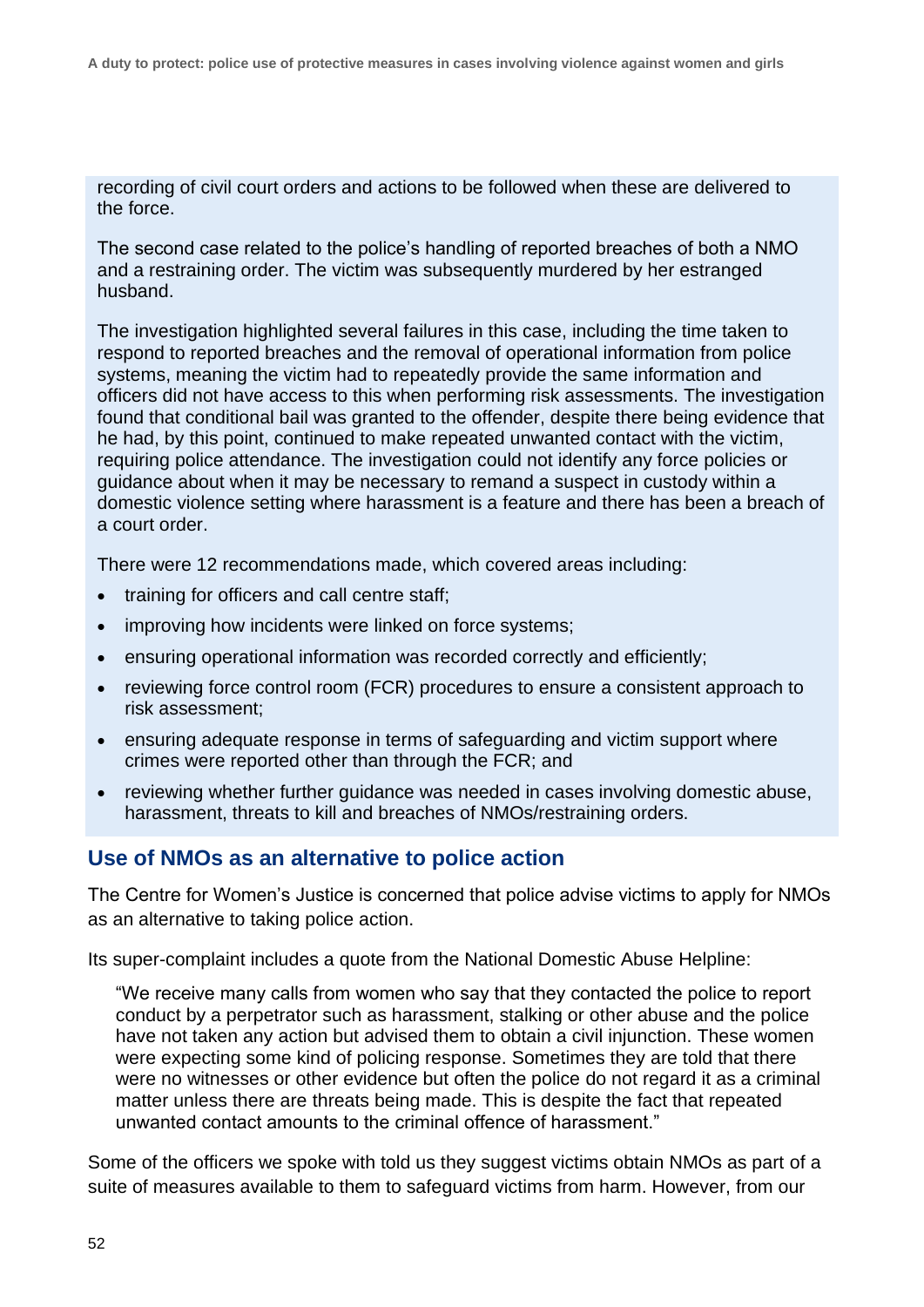discussions with frontline officers it was clear that many didn't fully understand the civil court process.

This is supported by some of the evidence submitted as part of the super-complaint.

A support worker for Women's Aid said:

"It seems that police officers have little understanding of what is required to obtain an NMO. This is quite a demanding process for a woman to go through. Firstly, she may have to apply for legal aid which means providing bank statements, mortgage details and other financial documents. Some women obtain legal aid but then have to pay a contribution, which can be quite large depending on their income. Those who cannot obtain legal aid either have to prepare the court application themselves or pay a solicitor. Many women represent themselves without solicitors. A detailed written statement must be prepared along with a court application form and these must be lodged with the court urgently. In many cases where an order is granted ex parte at the first hearing the perpetrator may challenge the order and the woman has to attend a second hearing where she must confront him in court. In some cases, such as those involving repeat e-mails and text messages it is unlikely that an order will be granted ex parte and she will have to face the perpetrator at a hearing."

The officers we spoke with in our fieldwork didn't believe that NMOs were used as a way of avoiding police action. In general, officers told us they would provide victims with information about different options but not routinely advise them to get an NMO.

## **Police advice on use of NMOs**

The Centre for Women's Justice's super-complaint also states that officers sometimes advise victims to apply for NMOs in circumstances where it wouldn't be appropriate for them to do so.

We asked officers what they advise victims as part of our fieldwork. We found that many officers suggested NMOs to victims as part of a suite of measures available to them in order to safeguard them from harm. However, some officers didn't know the application process as they were not involved with it themselves or hadn't been informed of the process. Officers stated they would provide options available to victims but would not tell them to get an NMO, and that commonly victims are signposted to third parties such as the National Centre for Domestic Violence, or Domestic Violence Assist to get an NMO when there are no available police powers to safeguard victims.

# **Summary – use of NMOs**

We recognise that failure to arrest for breach of an NMO has the potential to cause significant harm, as argued by the Centre for Women's Justice.

The data shows that the number of NMO breach cases that are not proceeding due to evidential difficulties despite the victim supporting action, is increasing (from 34 percent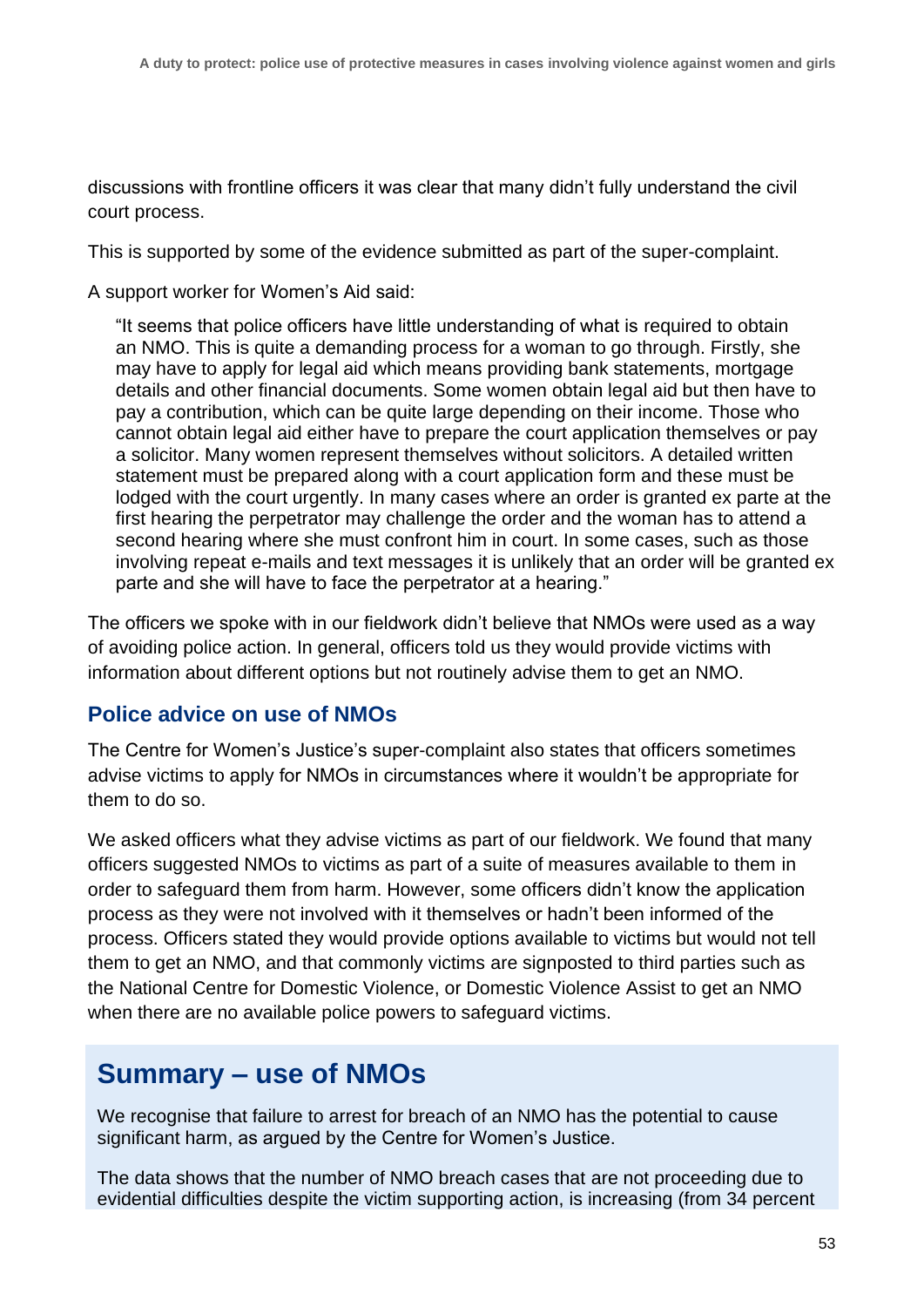in 2017/18 to 42 percent in 2019/20). This is worrying. It is being considered further in HMICFRS's Police Engagement with Women and Girls inspection which is due to be published in September 2021.

The police rely on the civil courts to approve clear and unambiguous orders and effectively communicate to the police that an NMO is in place.

Poor communication of NMOs to the police, including ambiguously worded conditions and poor or late recording of NMOs on police systems are creating an obstacle to the police doing their job effectively. We consider that the Home Office and Ministry of Justice should review the NMO processes and procedures to address this.

There is a lack of understanding about the civil court process by some officers. However, equipping officers with information on pathways for referral to third parties, rather than providing them with specialist knowledge on civil court applications, is likely to lead to better outcomes for victims because it would enable them to access specialist support directly.

Given we found evidence that officers did not know about the application process, and that the Centre for Women's Justice reported in its super-complaint instances where this can happen, we think chief constables should ensure officers are aware of all protective measures and referral pathways to support victims.

We did not find evidence that officers are advising victims to obtain NMOs in cases where it would be inappropriate to do so.

#### **Recommendations**

- 6. The Ministry of Justice and the Home Office should review the mechanism for informing the police of NMOs and propose remedies for improvement.
- 7. Chief constables should review and if necessary refresh their policy on how the force processes notifications of NMOs, so officers can easily identify if an NMO exists.
- 8. The Ministry of Justice should review a sample of NMOs to consider whether the wording of these are ambiguous and could cause problems for enforcement and propose a remedy to prevent ambiguity in NMO wording, if it is identified.
- 9. The Home Office should publish data on the number of reported breaches of NMOs. This should form part of the annual data collection on the applications for and granting of NMOs.
- 10.The NPCC lead for domestic abuse should consider Home Office data on the number of reported breaches of NMOs, and provide a report to HMICFRS within six months on national actions and guidance required as a result.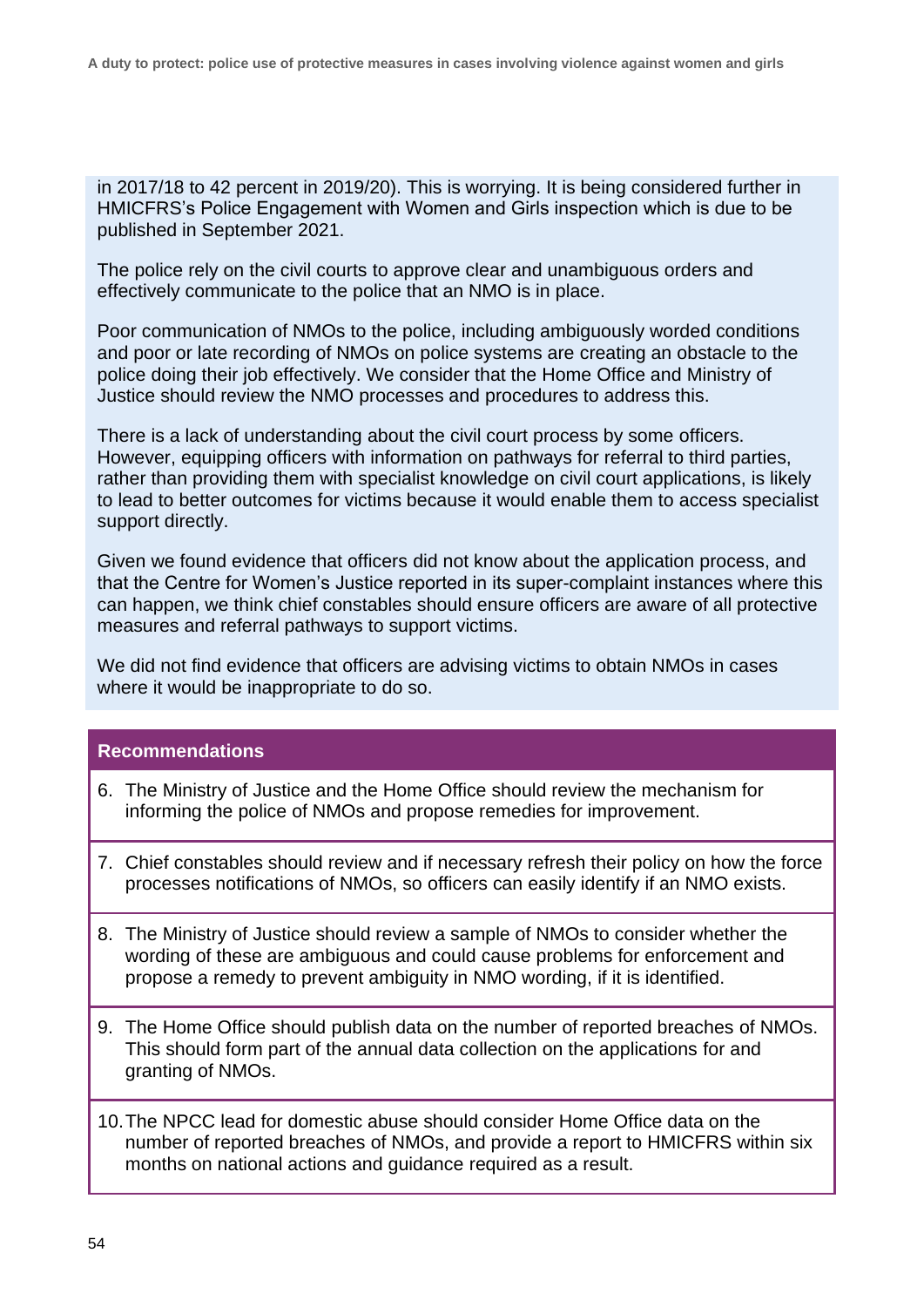# Our findings: Failure to use Domestic Violence Protection Notices and Domestic Violence Protection Orders

The Centre for Women's Justice is concerned that Domestic Violence Protection Notices (DVPNs) and Domestic Violence Protection Orders (DVPOs) are being under-used and that some police forces are not using them at all.

Additionally, the Centre for Women's Justice suggests that too much bureaucracy (as mentioned in HMIC's *[Increasingly everyone's business: a progress report on the police](https://www.justiceinspectorates.gov.uk/hmicfrs/publications/increasingly-everyones-business-a-progress-report-on-the-police-response-to-domestic-abuse/)  [response to domestic abuse](https://www.justiceinspectorates.gov.uk/hmicfrs/publications/increasingly-everyones-business-a-progress-report-on-the-police-response-to-domestic-abuse/)*) or the limited understanding of officers responsible for applying for DVPNs and DVPOs are factors which explain why the number of applications for these protective measures is low.

A quote from a representative of Aurora New Dawn, submitted as part of the supercomplaint, states: "I keep stats on whether the police have ever considered or applied for a DVPN/ O. In literally a handful of cases each quarter do the police actually use this measure. I know other forces use this regularly but it should be a consideration for every arrest in my view, intimate partner abuse or not."

# **Background**

DVPNs and DVPOs can be used following a domestic abuse incident to provide short-term protection to a victim in the immediate aftermath. They can prevent a suspected perpetrator from returning to a residence and from having contact with a victim for up to 28 days. The process is designed to give breathing space to victims by granting a temporary respite from their abuser. This allows them to consider their options and get support without interference. DVPNs and DVPOs can be used when an arrest has not been made but positive action is required. They can also be used where an arrest has taken place but the investigation is in progress. DVPNs and DVPOs could, for example, be used where a decision is made to caution the suspected perpetrator or take no further action, or when the suspect is bailed without conditions.

For a DVPN to be considered:

- the suspect must be over 18;
- there must be reasonable grounds for believing that the suspect has been violent or has threatened violence towards an associated person; and
- it must be necessary to protect the associated person from violence or threat of violence by the suspect.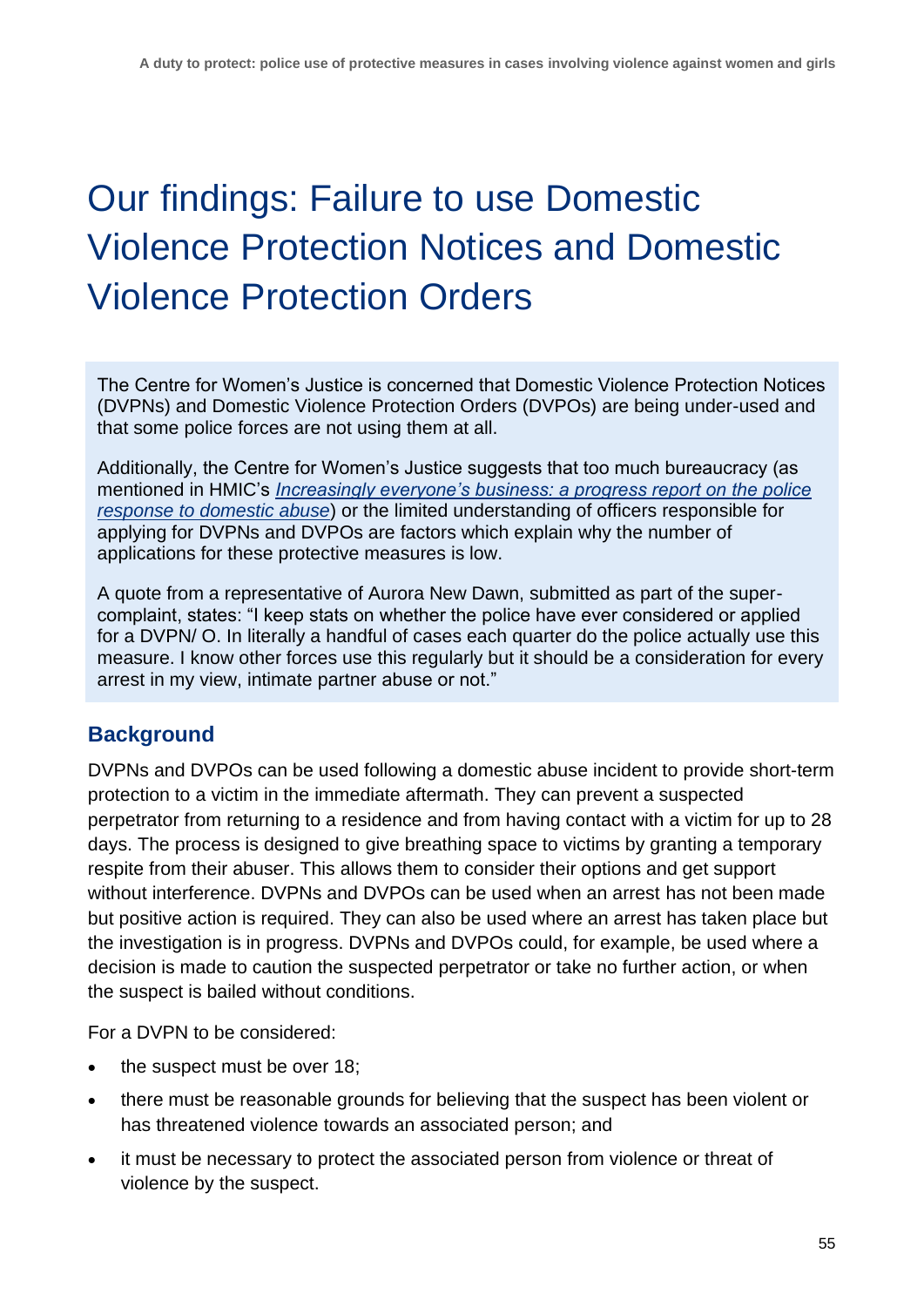A DVPN can be issued by the police for 48 hours and obtained regardless of whether the victim provides a statement or supports prosecution or the application of the order. Before a DVPN expires, the police can apply to the court to grant a DVPO which lasts for 14–28 days. Unlike an NMO, the responsibility for action in applying for a DVPN or DVPO is for the police rather than the victim.

### **Data on the use of DVPNs and DVPOs**

Data collected by HMICFRS from forces shows that forces are using DVPNs and DVPOs. The total number of DVPN applications authorised in the year to March 2020 increased by 34 percent when compared with the year to March 2018. There was an overall increase in domestic abuse crimes of 27 percent in the same period. Most forces don't record or can't identify the number of DVPN applications made to a superintendent before a DVPN is authorised.

There are a number of caveats around DVPN and DPVO data that are important to understand when interpreting it. These are outlined in the data annex (Annex D).





#### **Source: HMICFRS data collection**

**Note: Nine forces were unable to provide breach data for 2019/20. Two forces were unable to provide the number of DVPN applications authorised by the superintendent for 2019/20.**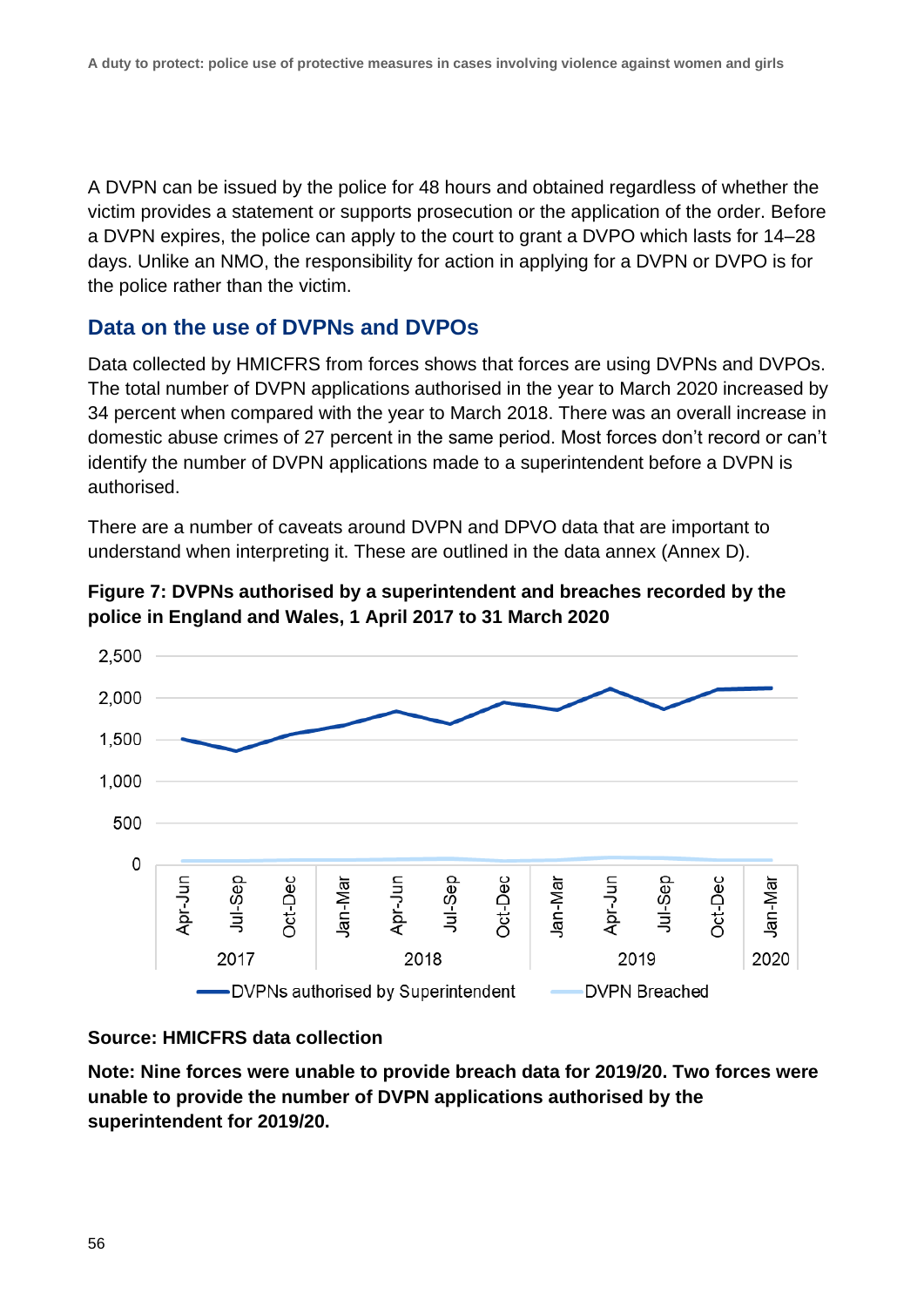The super-complaint focuses on the number of DVPNs/DVPOs applied for as a proportion of domestic abuse crimes, rather than the number applied for in total. We found that the ratio of DVPNs authorised to the total number of domestic abuse crimes 2018/19 was only one in 100.

One of the factors to consider in understanding the use of DVPNs and DVPOs is that not all victims are eligible for one. For example, a DVPN can only be applied for in cases where there has been a threat of violence or violence has occurred. Additionally, the suspect must also be over 18.

Existing data does not differentiate between incidents suitable for a DVPN application and incidents where a DVPN can't be considered. To accurately monitor the effectiveness of protective measures, and accurately provide a picture of domestic abuse, there needs to be a way of differentiating between the various types of abuse for recording purposes.

In the absence of this data, it is impossible to assess the rate of use of protective orders per crime type accurately when a proportion of the cases wouldn't be appropriate for the protective orders.

#### **Number of DVPN/DVPO applications**

We visited 37 forces and invited police officers and staff to consider the reasons for the low numbers of DVPN and DVPO applications. Over half reported that DVPNs were time-consuming, complicated, bureaucratic and difficult. These tended to be the forces where the numbers of DVPNs applied for per 1,000 domestic abuse crimes had fallen. Officers in one of the forces with the lowest rate we visited suggested that custody officers were reluctant to consider DVPNs due to concerns that they would be seen as influencing the investigation.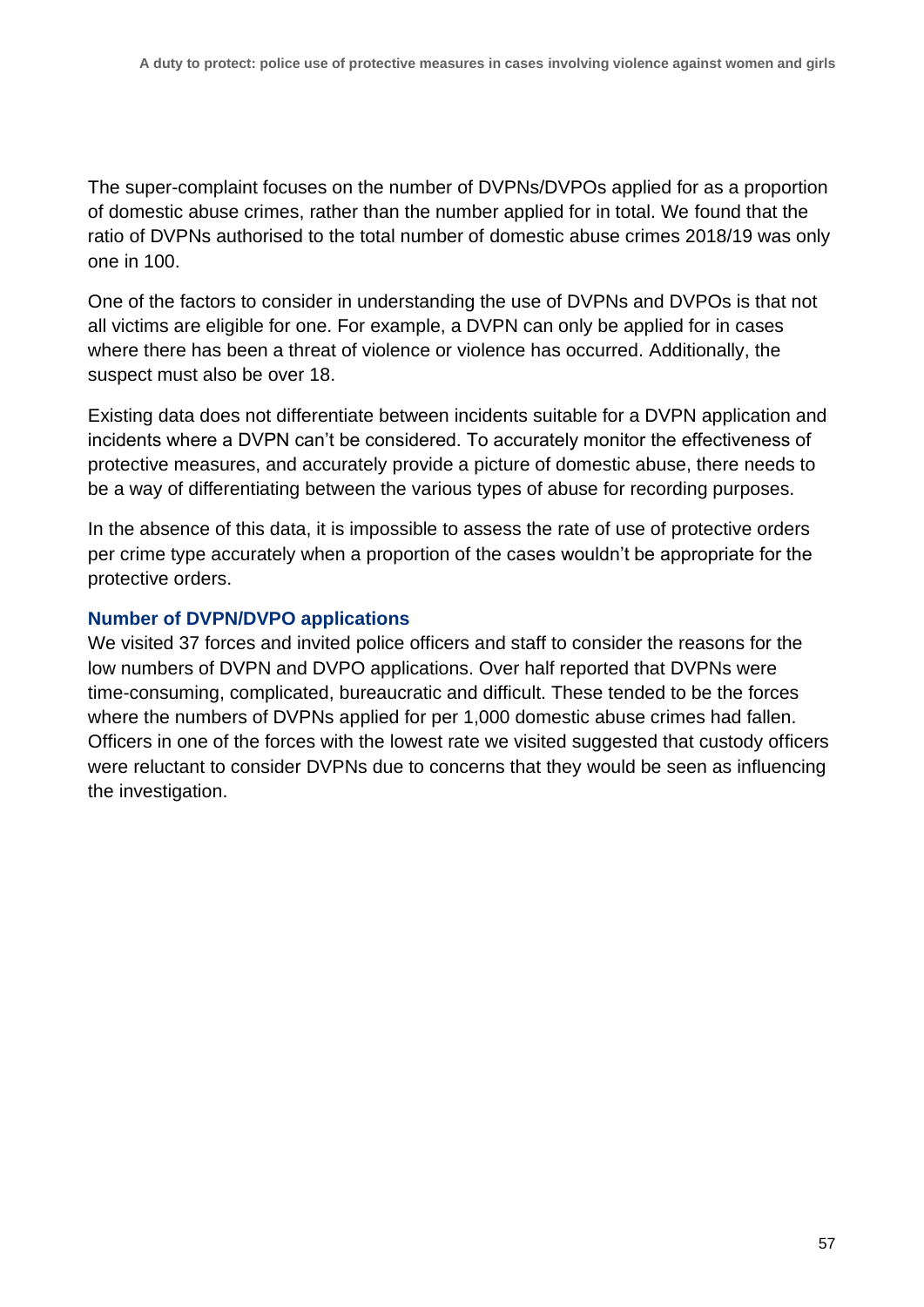

### **Figure 8: DVPNs authorised and DVPOs granted per 1,000 DA flagged crimes, 1 April 2018 to 31 March 2019**

#### **Source: HMICFRS data collection**

#### **Note: Norfolk Constabulary was unable to provide DVPN data**

#### **Variation in force use of DVPN/DVPOs**

The data available shows there is wide variation between forces in the use of DVPN and DVPOs.

#### HMICFRS's *[PEEL inspection report for North Wales Police](https://www.justiceinspectorates.gov.uk/hmicfrs/peel-assessments/peel-2018/north-wales/)* (2018/19) says:

"The importance of using DVPNs to protect victims is embedded at all levels in the force." This was supported by our fieldwork. In North Wales we found that officers consider DVPNs from the point of arrest and develop a parallel process alongside the investigation. There are also effective links between the custody team and authorising superintendent from an early stage.

A common theme from other forces where we have seen good practice (South Yorkshire Police, Humberside Police, and Devon and Cornwall Police) is support from a legal team in each force. Devon and Cornwall Police have employed specialist lawyers to help increase the number of DVPN/DVPO applications.

#### **Applications for DVPOs**

Our data shows that the majority of DVPO applications are granted by the courts.

From 2017/18 to 2019/20, DVPO applications, authorisations and breaches all increased. Applications increased by 27 percent, authorisations increased by 35 percent and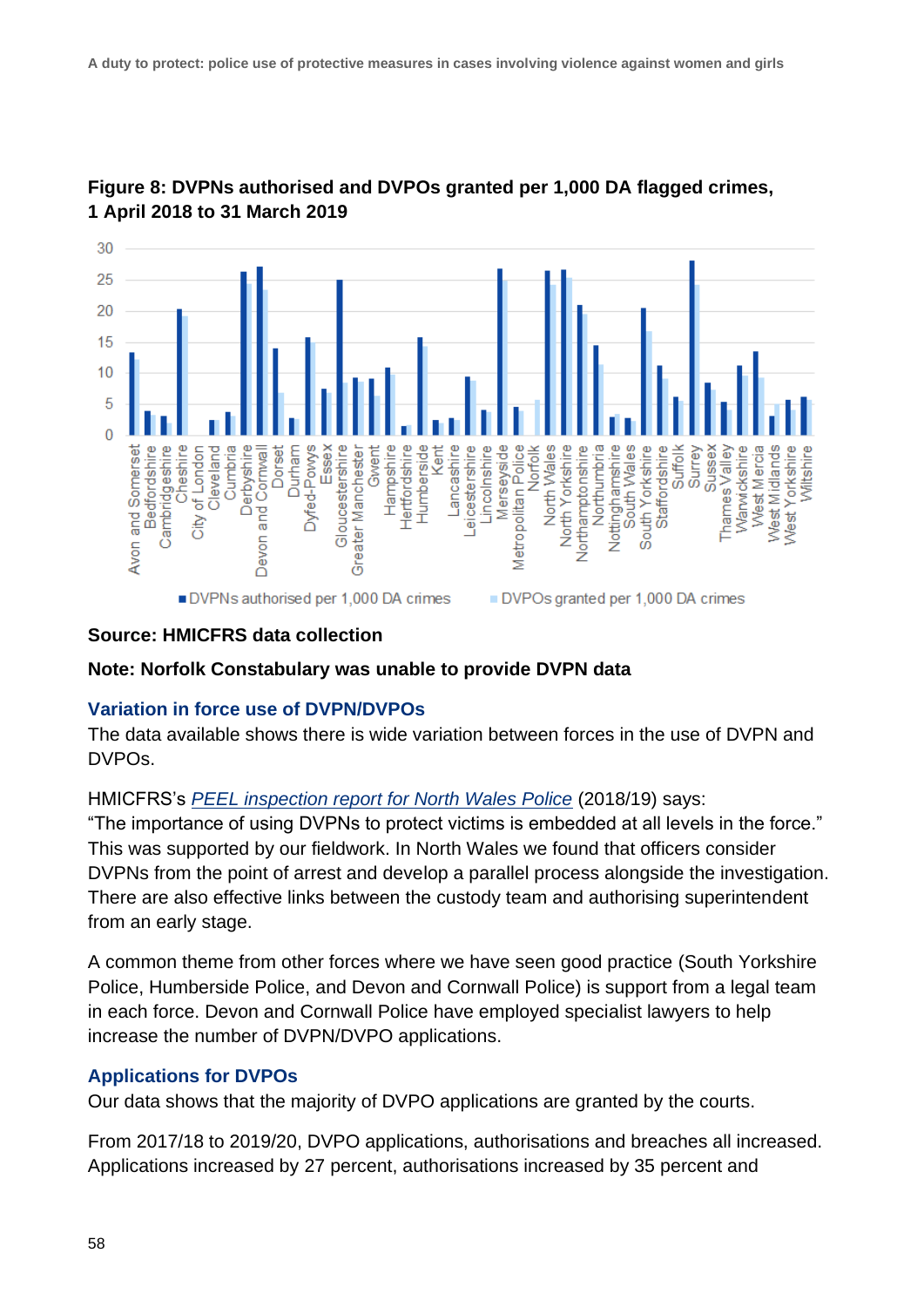breaches increased by 34 percent. There are substantially more recorded breaches of DVPOs than of DVPNs.



**Figure 9: DVPO applications, orders granted and breached in England and Wales, 1 April 2017 to 31 March 2020**

#### **Source: HMICFRS data collection**

**Note: Not all forces are able to provide or record the volume of DVPOs applied for. In Q3 and Q4 2019/20, six forces were unable to provide this data. For this reason, the number of DVPOs authorised by the court exceeds the number applied for in these periods.**

# **Effect of COVID-19**

In its report *[Review of policing domestic abuse during the pandemic –](https://www.justiceinspectorates.gov.uk/hmicfrs/publications/review-of-policing-domestic-abuse-during-pandemic/) 2021*, HMICFRS noted the effect of the pandemic on DVPO applications:

"During the first lockdown, most courts closed. However, Her Majesty's Courts and Tribunal Service (HMCTS) agreed that applications for DVPOs could continue virtually through the remand courts […] Many forces reported that making DVPO applications remotely was more efficient, and that they would continue to do this beyond the pandemic."

# **Effect of DVPOs on victims' safety**

There is very limited published research on how the orders have been implemented and their impact on victim safety.

An early Home Office-commissioned evaluation of DVPOs [\(Kelly et al., 2013\)](https://www.gov.uk/government/publications/evaluation-of-the-pilot-of-domestic-violence-protection-orders) found that although the process itself was implemented successfully, there were problems which prevented DVPOs being used regularly. These included differing levels of officer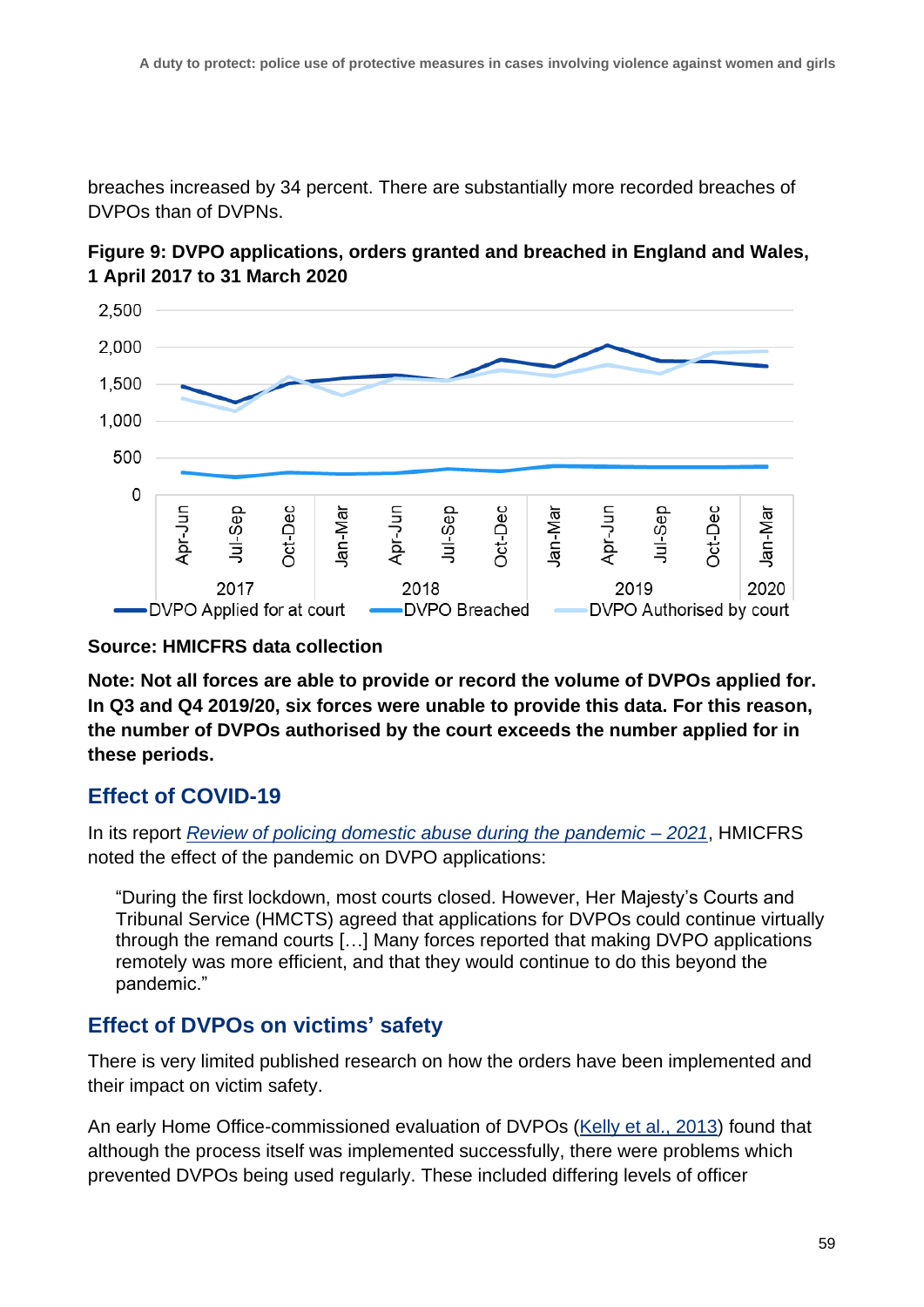understanding and support, the availability of senior officers to provide authorisation and the perceived burden of paperwork.

In terms of impact on victim safety, the evaluation found DVPOs were associated with modest overall reductions in victimisation: around 2.6 fewer repeat incidents per victim compared with around 1.6 fewer incidents for arrest followed by no further action. The positive effects on further victimisation were seen specifically for 'chronic' cases (defined as three or more previous incidents). There was no statistically significant change in re-victimisation if a DVPO was issued following the first or second report to police.

# **IOPC and IPCC cases**

Eight IOPC/IPCC cases were identified that involved failure to use DVPNs and DVPOs. The main recurring theme across the cases was a general confusion or misunderstanding around the process for obtaining DVPN/DVPOs and the situations in which they should be obtained.

Some of the specific issues identified included:

- failure to consider obtaining a DVPN/DVPO;
- officers holding the mistaken belief that DVPN/DVPOs should only be used where the two parties were living at the same address; and
- the absence of a clear process to authorise a DVPN, leading to miscommunications and ultimately no DVPN being issued.

In one of the cases identified, a female reported that her ex-partner would not leave her flat and had her keys. She was staying with a friend at the time of the call. The ex-partner was arrested the next day and an investigation was carried out into the allegations. The day after, no further action was taken against the ex-partner and he was released from custody. An officer requested a DVPN to be issued but this was not done. Four days later, the ex-partner approached and assaulted the female in the street, before taking her back to her flat where he continued to physically assault her. The next day she contacted the police and the ex-partner was arrested again.

During the IPCC investigation, an officer gave an account that they made a DVPN application and contacted a superintendent by phone for authorisation. The superintendent's account was that he understood the call was to consider the possibility of applying for a DVPN, not an actual application seeking authorisation. The investigation identified there was no clear policy or procedure in place by the force to clarify the correct process. In interviewing those involved, it was clear that a variety of perceptions of the DVPN process existed and, in this case, this led to miscommunications and misunderstandings, and ultimately no DVPN being issued. Two recommendations were made: (i) that the force should issue guidance on the DVPN process, and (ii) that the force should issue guidance to make it mandatory for officers to record a full rationale when a decision is made not to refer a matter to the Crown Prosecution Service, documenting all offences considered in cases involving domestic abuse.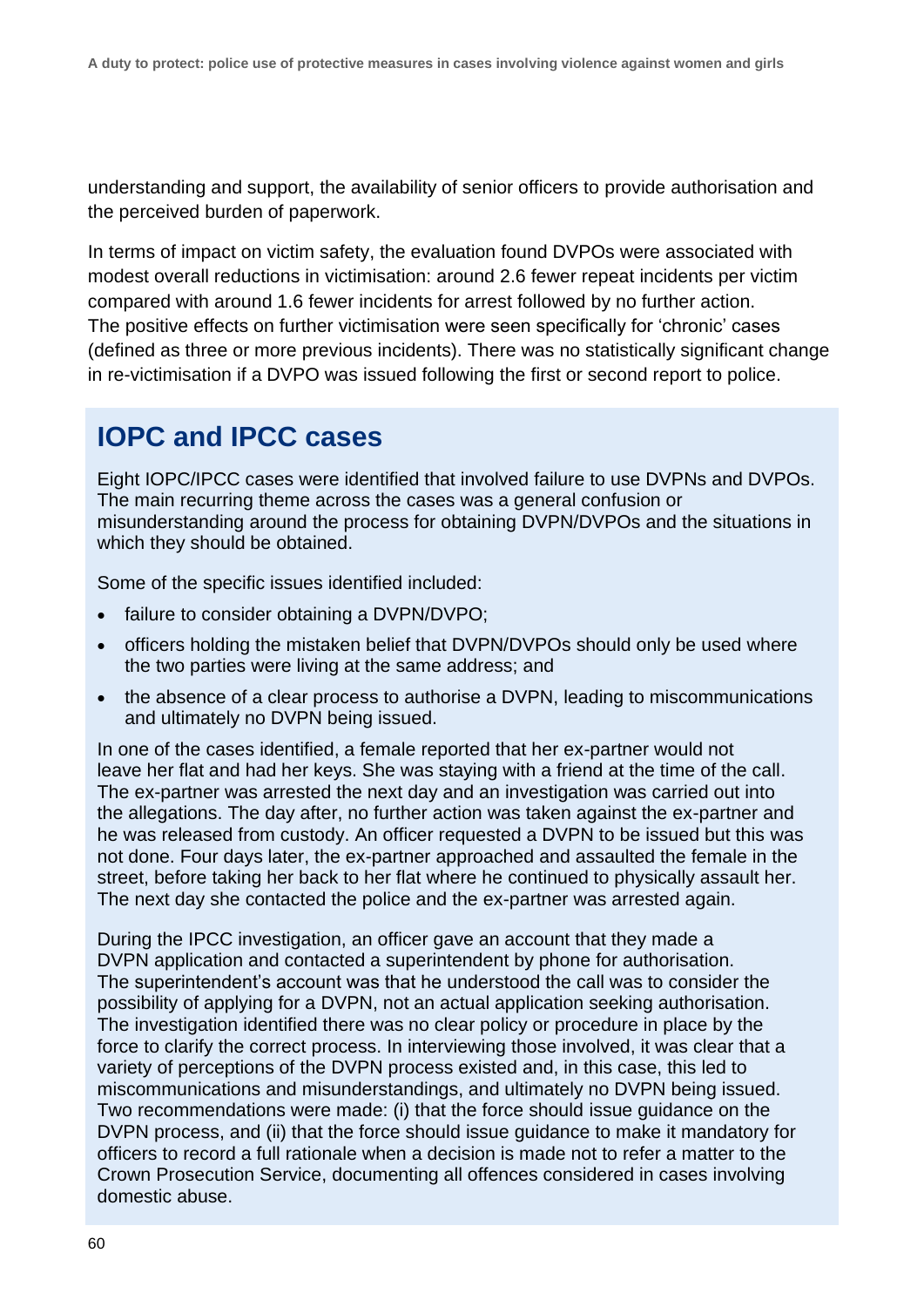# **Summary – A failure to use DVPNs and DVPOs**

The number of DVPN/DVPOs applied for is very low in relation to the number of domestic abuse incidents, and varies significantly across forces. While not all incidents are eligible for a DVPN or DVPO, this strongly suggests that some forces are underusing them. It is essential that forces understand this variance and are taking steps to ensure they are being used where appropriate.

Evidence gathered in our investigation shows there are instances of misunderstanding by officers around DVPN/DVPOs. This supports the Centre for Women's Justice's view that a lack of understanding may explain why some forces may be underusing DVPN/DVPOs. This has the potential to cause harm. There is room for improvement and we have made recommendations to achieve this.

The Domestic Abuse Act 2021 provides a revised framework for forces to safeguard victims of domestic abuse and an opportunity to change their approach. Forces using fewer DVPNs and DVPOs can improve by replicating the measures used by forces who use them more frequently, such as running DVPN/DVPO processes in parallel with investigations and drawing on the expertise of specialist staff for support. The efficiency of making DVPO applications remotely, identified during the pandemic, could also be beneficial. Forces could also apply all of this learning when creating new procedures for the new Domestic Abuse Protection Orders (DAPOs) to ensure there is a seamless transition to using the new DAPOs once the legislation is in force. We do not consider it appropriate to make a recommendation in relation to DAPOs at this stage, as their use will initially be piloted in some forces.

#### **Action**

3. HMICFRS to continue to assess use of DVPN/DVPOs and any new domestic abuse orders through its wider inspection activity.

#### **Recommendation**

11.Chief constables should, until DAPOs replace DVPNs and DVPOs in their force:

- a. review, and if necessary refresh their policy on DVPNs and DVPOs, and in line with the overarching recommendation:
	- i. ensure that there is clear governance and communication to prioritise the effective use of DVPNs and DVPOs, when these are the most appropriate tools to use;
	- ii. monitor their use to ensure they are being used effectively; and
- b. ensure experience and lessons learned on using DVPN/DVPOs informs the use of DAPOs.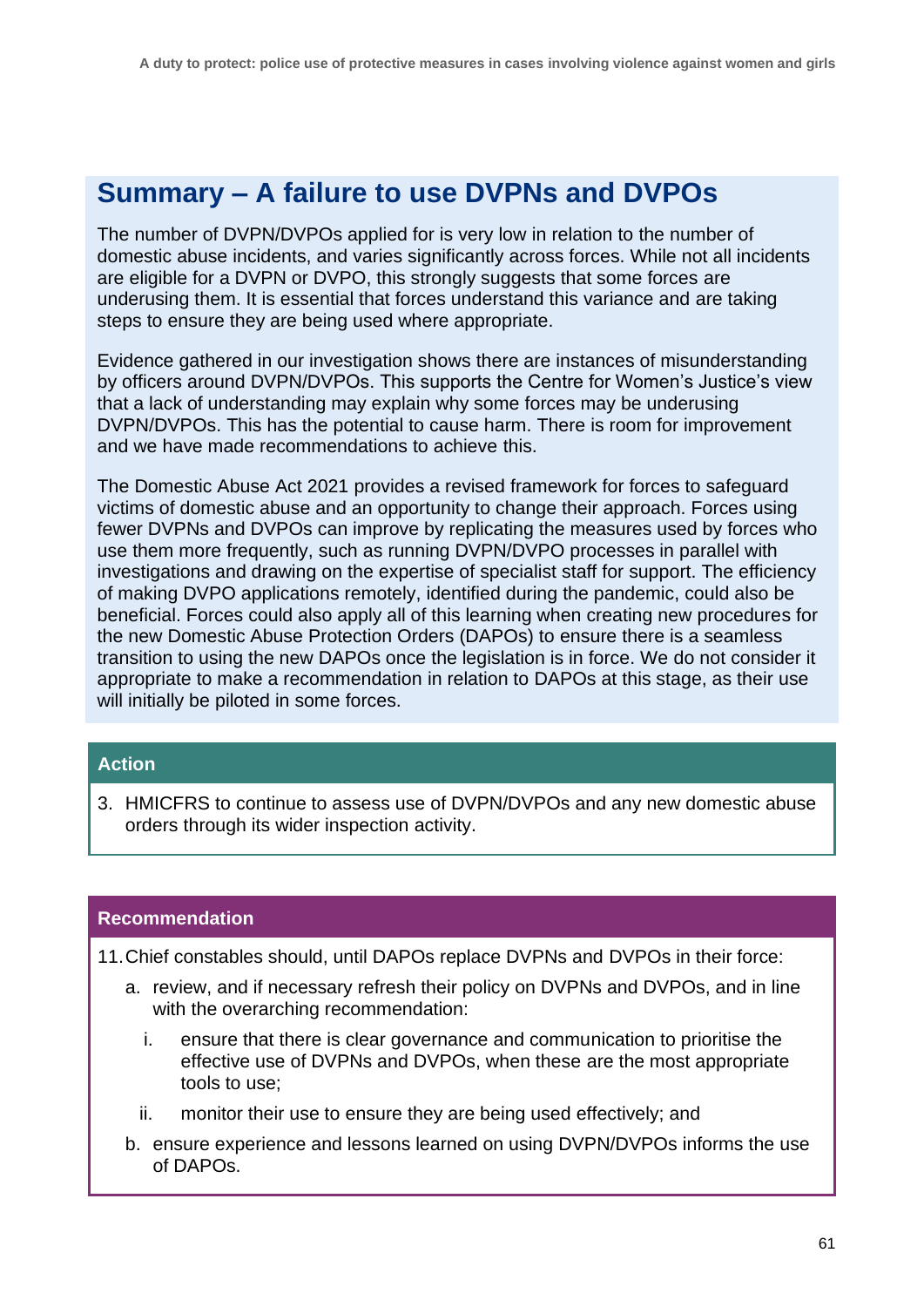# Our findings: Failure to apply for restraining orders

The Centre for Women's Justice has raised a number of concerns about restraining orders. These are that:

- applications for restraining orders can be overlooked by both the police and prosecutors;
- in the magistrates' court, if an application is overlooked, magistrates may not be empowered under the court rules to rectify that mistake and grant a restraining order after the sentencing hearing; and
- victims who don't have legal representation may not know the courts can make a restraining order.

### **Background**

A restraining order is a preventative and protective measure that is issued by the court at the end of criminal proceedings – either on conviction or on acquittal – but where the court considers that the victim remains in need of specific protection. The types of cases in which a restraining order may be necessary include:

- cases where the defendant and witness know each other or have been in a previous intimate relationship (such as in domestic violence cases);
- cases where the parties have ongoing contact (for example where the victim runs a local business); or
- cases where there is evidence that the victim has been targeted by the defendant in some way (for example by continued minor public order offences or criminal damage).

A restraining order could be issued to prevent someone from causing harm to someone else in situations involving domestic violence, harassment, stalking or sexual assault.

Restraining orders place prohibitions and/or restrictions on a suspected perpetrator, to stop them from causing fear or further harm to the victim.

When police officers or staff submit a case file to the CPS, they fill in a document called the MG5 form (which varies from force to force). This document is used to provide initial details of the case for the first hearing at court. The MG5 includes a section regarding special measures, compensation and orders. Section 8 of the MG5 form covers the application for restraining orders and states:

"In cases of Domestic Abuse, Restraining Orders MUST be considered and if applicable the reasons why one is required fully explained. If a Restraining Order is not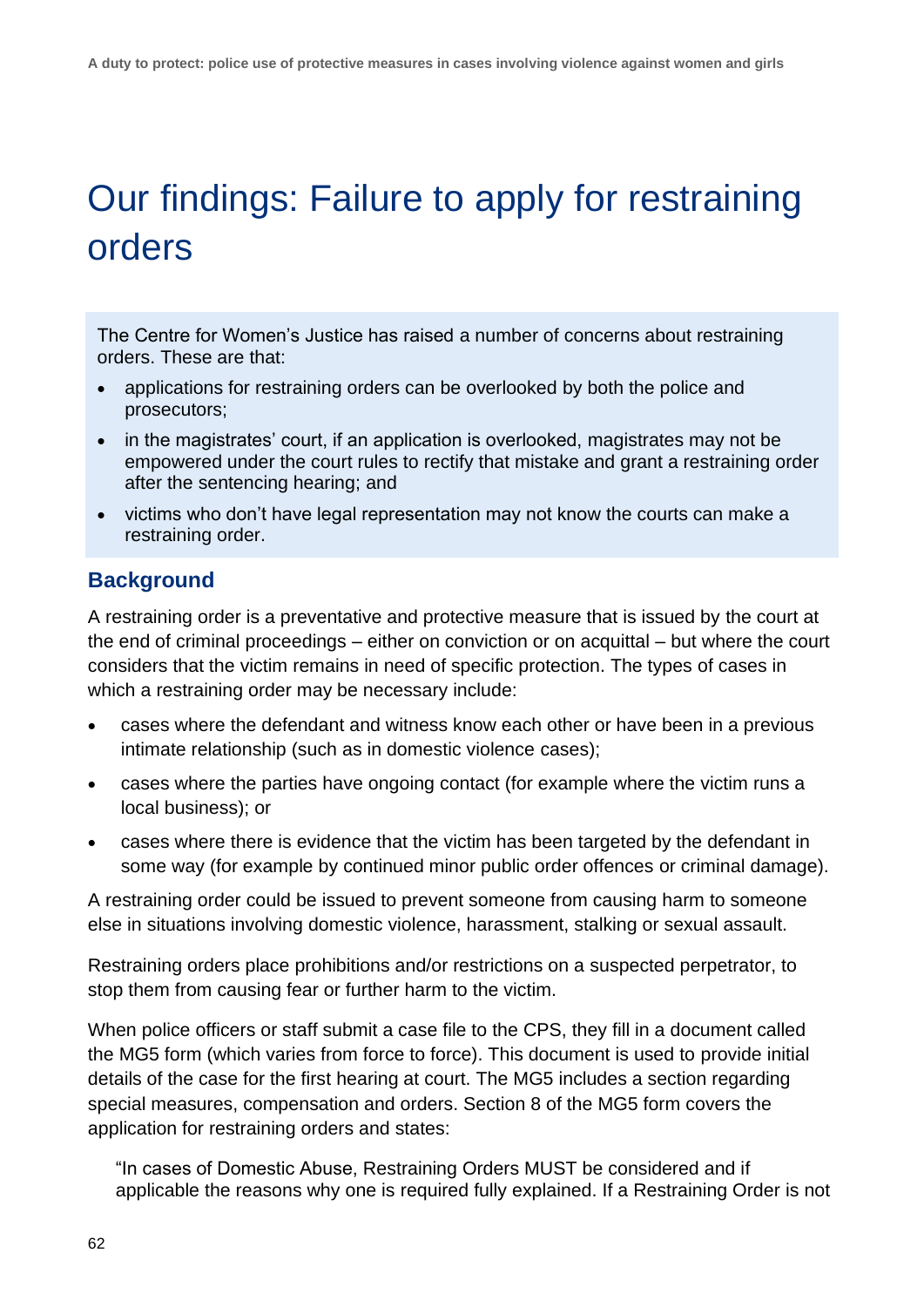required the Officer MUST specifically state this and explain the reasons why one is not required."

The police, prosecutors and the court have a collective responsibility to ensure that restraining orders are routinely applied for in appropriate cases.

On 12 June 2020, a Memorandum of Understanding was agreed across the criminal justice system. It concerned existing commitments under the Victim's Code, and set out how witness care units, Her Majesty's Courts and Tribunal Service, the CPS and the police would ensure effective court hearings. The Code of Practice for Victims of Crime is a statutory document. It sets out the information, support and services that victims of crime are entitled to receive from criminal justice agencies in England and Wales. These agencies include the police and the CPS. The memorandum seeks to maximise the effectiveness of court hearings by identifying issues and having a clear understanding of the needs of victims and witnesses in domestic abuse cases.

Our investigation has focused on the police's role in relation to restraining orders. The CPS has helped us consider overlapping issues with prosecutors. We have not assessed the role of prosecutors because that does not fall within the scope of a super-complaint investigation.

The CPS told us about the case of R. v. Herrington [2017] EWCA Crim. 889. In this case the court made a restraining order against the explicit wishes of the victim. On appeal it was found that the court had been wrong to impose a restraining order on the defendant preventing him from contacting his partner where his partner was content to live with him, despite the risk of domestic violence which she faced. Since this case the court must satisfy itself that the victim agrees to the restraining order.

## **Data**

The CPS's *[Violence Against Women and Girls Report 2018–19](https://www.cps.gov.uk/publication/violence-against-women-and-girls)* shows that there has been a reduction in the number of restraining orders issued between 2016 and 2018. Data (which is not broken down by offence type) shows that 18,300 restraining orders were issued on conviction in England and Wales in 2018 (compared with 23,100 in 2016). Over the same period there has also been a fall in the number of prosecutions for domestic abuse related offences.

In 2018, 9,960 defendants were prosecuted for breaching a restraining order that had been imposed on conviction, with 8,920 convicted. This was a decrease from 10,090 prosecutions and 9,150 convictions in 2017, but very similar to the 9,920 defendants prosecuted for breaching an order in 2016, with 8,950 convicted, despite a fall in the number of restraining orders issued.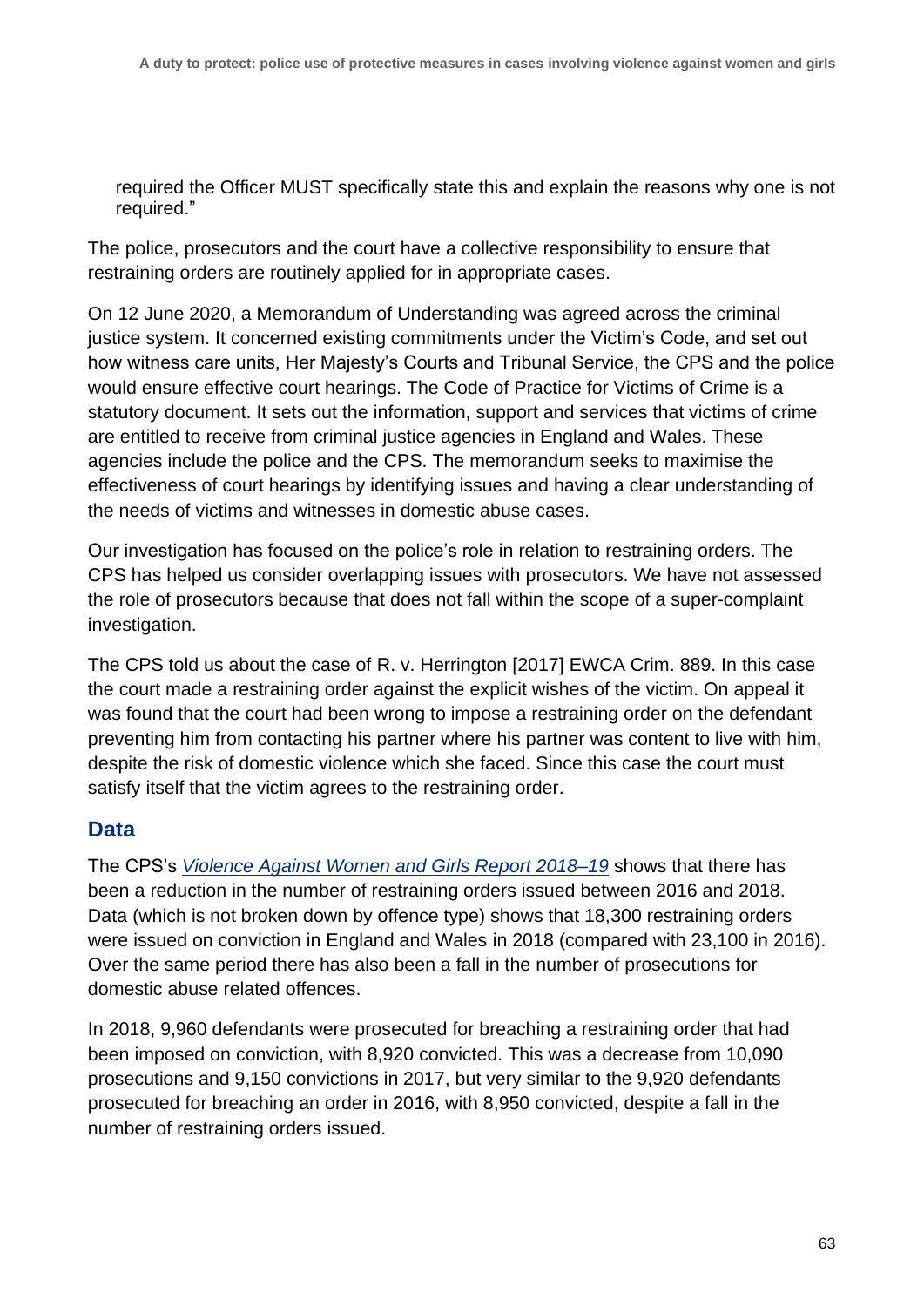In 2018, there were also 520 defendants prosecuted for breaching a restraining order issued following the acquittal of the defendant, with 410 convicted. This was a small decrease from 530 prosecutions and 430 convictions in 2017.

#### **Figure 10: Number of restraining orders issued on conviction and defendants prosecuted and convicted for breaches of restraining orders 2016 to 2018**

| <b>Restraining orders, prosecutions</b><br>and convictions  | 2016   | 2017   |        | 2018 Percentage change<br>$2016 - 2018$ |
|-------------------------------------------------------------|--------|--------|--------|-----------------------------------------|
| Number of domestic abuse<br>prosecutions                    | 93,600 | 89,100 | 78,600 | $-16%$                                  |
| Restraining orders issued on conviction                     | 23,100 | 19,200 | 18,300 | $-21%$                                  |
| Defendants prosecuted for breaches of<br>restraining orders | 9,920  | 10,090 | 9,960  | $0\%$                                   |
| Defendants convicted for breaches of<br>restraining orders  | 8,950  | 9.150  | 8,920  | $0\%$                                   |

**Source: [CPS Violence against Women and Girls Report](https://www.cps.gov.uk/sites/default/files/documents/publications/cps-vawg-report-2019.pdf)**

**Note: Domestic abuse prosecutions refer to financial years, not calendar years**

## **Applications**

The super-complaint suggests that restraining orders could be used more effectively, and more restraining orders should be applied for and granted to protect vulnerable victims.

The super-complaint includes a quote from an anonymous frontline organisation based in London:

"Our caseworkers always feel the need to raise requests for Restraining Orders with the officer in the case, and check up on whether a request has been made, otherwise they will be overlooked. We continually chase and our caseworkers attend sentencing hearings to ensure that an order is applied for, as we have no confidence that this will be done automatically. We also raise requests at MARAC in high risk cases. In other cases it can be very difficult to communicate with the officer in the case and our caseworkers have to do a lot of chasing. We would expect that without an advocate many women will not be able to do this alone."

The National Police Chiefs' Council (NPCC), the College of Policing and the CPS jointly considered applications for restraining orders in response to the HMIC domestic abuse inspection *[Everyone's business](https://www.justiceinspectorates.gov.uk/hmicfrs/publications/improving-the-police-response-to-domestic-abuse/)* in 2014.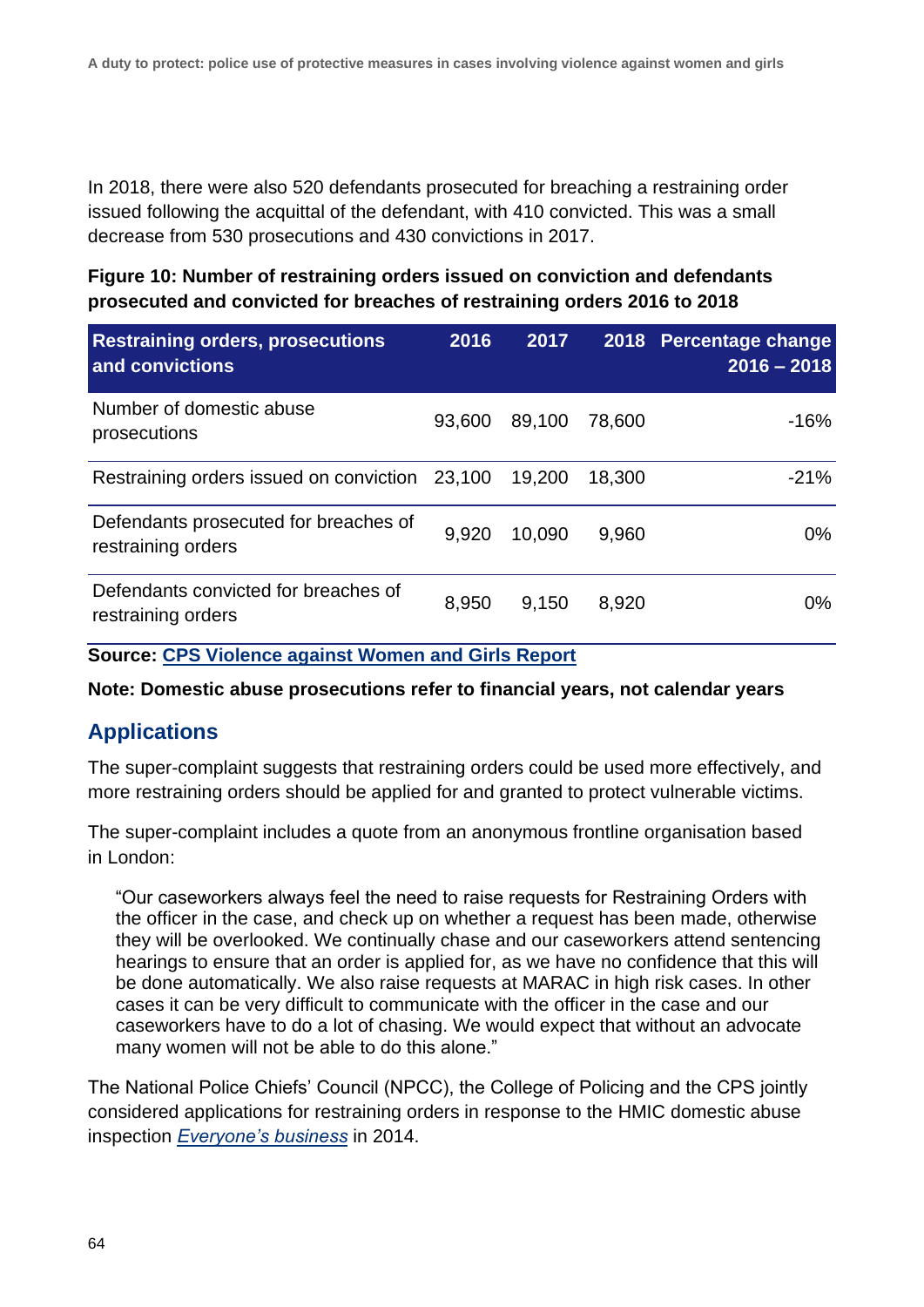Prompts to consider restraining orders were included in the CPS/NPCC evidence checklist for domestic abuse (and subsequently the stalking or harassment checklist and NPCC/CPS protocol) and included in the national College 'toolkit' for domestic abuse.

There are also specific sections on available orders within the Authorised Professional Practice (APP) for domestic abuse (and stalking or harassment APP briefings) and the College generic Tactical Menu of Options for Public Protection linked to vulnerability and other training products specific to domestic abuse.

Our super-complaint investigation fieldwork found evidence which indicates the police are not, in general, overlooking restraining orders at the point of charge. For example, in 32 out of 37 forces, officers told us that restraining orders were routinely considered and applied for in domestic abuse cases. This could be in part due to the simple tick-box requirements on the MG5 form to ask CPS to consider restraining orders at court.

Additionally, the 2017 HMIC report *[Living in fear](https://www.justiceinspectorates.gov.uk/hmicfrs/publications/living-in-fear-the-police-and-cps-response-to-harassment-and-stalking/#report)* set out findings on restraining orders following a review of cases. It found that police officers and staff were making requests for the CPS to apply to the courts for restraining orders to be imposed. These requests were mainly made through completing the box on the police summary of evidence form (MG5). However, prosecutors told inspectors that it was sometimes difficult to establish what conditions were appropriate to protect the victim, and whether the victim had been consulted as part of these considerations.

This could result in:

- last-minute attempts to contact the officer in the case or the victim, to establish what conditions were required;
- prosecutors relying on assumptions about what may be appropriate; and
- prosecutors relying on standard conditions that did not take the victim's specific needs into account.

In the forces inspectors visited (in 2017), they found that the MG5 form did not contain a space suitable for officers to note down both the proposed conditions for a restraining order and the rationale to justify them. The *[Living in fear](https://www.justiceinspectorates.gov.uk/hmicfrs/publications/living-in-fear-the-police-and-cps-response-to-harassment-and-stalking/#report)* report concluded that the national guidance was confusing and that the MG5 form in use at that time was not fit for purpose. Consequently, the report included a recommendation to revise the MG5 form to ensure it is used consistently and appropriately, and to provide clear guidance on how it should be completed.

A new Digital Case File<sup>14</sup> system is due to be implemented from August 2021 and nationally from April 2022. When this happens the MG5 forms will be decommissioned. The information contained in the MG5 form will still be required, but in a structured,

<sup>&</sup>lt;sup>14</sup> This is an automated system that provides formatted case files for easy completion and transfer to the CPS.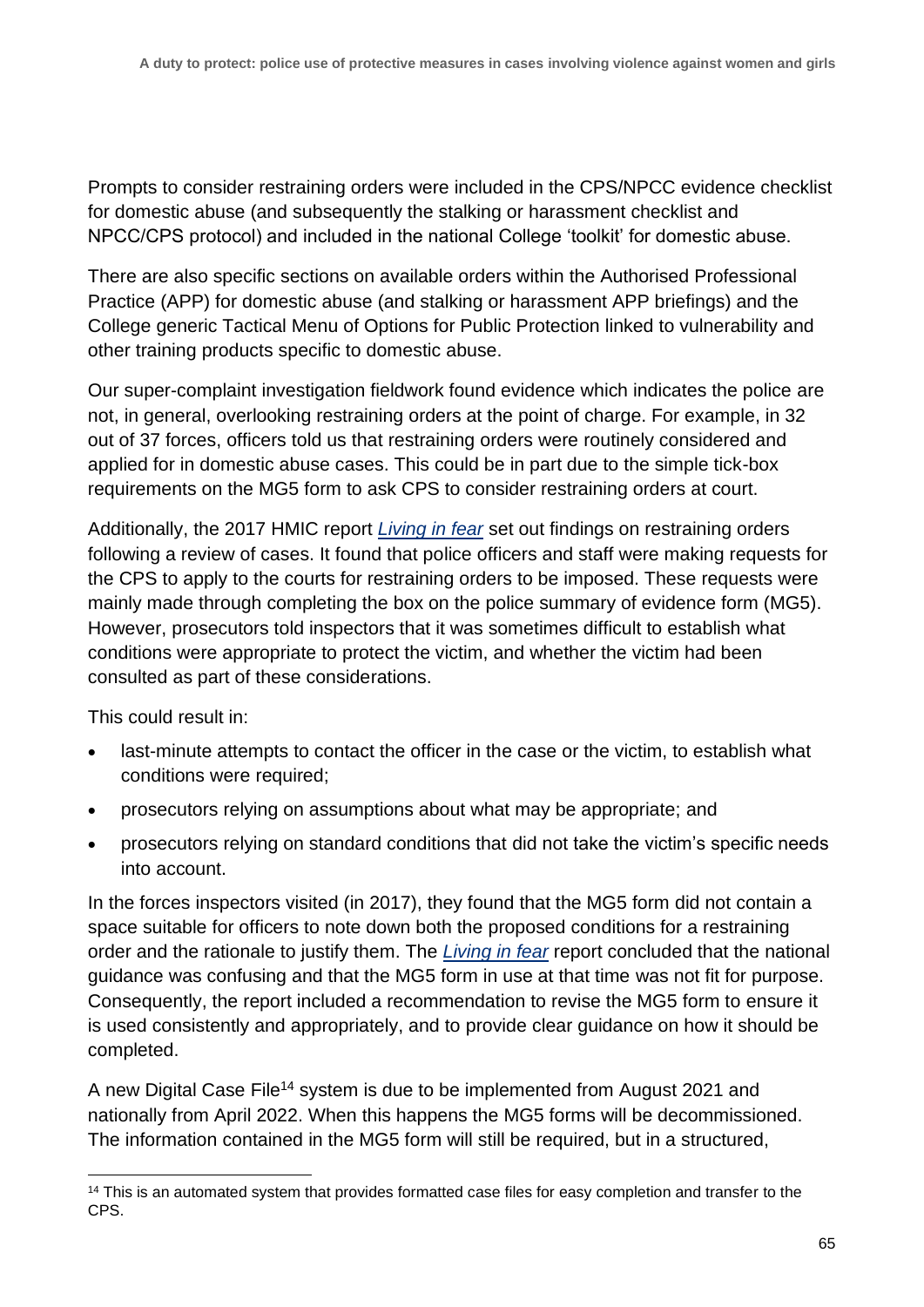digital format. The checklists which already exist will be embedded into the IT system so that prompts will be automated on a specific case.

## **The role of the CPS**

In its super-complaint, the Centre for Women's Justice says that although the police should include a request for a restraining order in the papers when they send a case to the CPS, there is an independent duty on prosecutors to consider the need for a restraining order and request the necessary information from police.

CPS guidance currently states "Prosecutors should consider at the time of charge or review whether a restraining order might be appropriate in the event of an acquittal or conviction. Prosecutors should ensure that the police have provided the victim's (and any other person who requires protection such as the victim's family, friends or other witnesses) views about the need for a restraining order as well as confirming they have discussed the suitability of any suggested conditions with that person.

While a court can make a restraining order of its own volition, prosecutors also have an obligation to remind sentencing courts of the option of making a restraining order, including when the defendant has been acquitted."

One of the 'future priorities' in the CPS's *[Violence Against Women and Girls Report](https://www.cps.gov.uk/publication/violence-against-women-and-girls)  [2018–19](https://www.cps.gov.uk/publication/violence-against-women-and-girls)* is to refresh CPS guidance on breaches of restraining orders.

The CPS was invited to comment and said:

"The responsibility for raising Restraining Orders lies with the police, the CPS and the court. The role of the Prosecutor is also covered by the Criminal Procedure Rules: Rule 24.11 and 25.11 respectively for the Magistrates' Court and the Crown Court as well as in The Attorney General's Guidelines on the Acceptance of Pleas and the Prosecutor's Role in the Sentencing Exercise.

Guidance is clear that when considering which ancillary orders to apply for, prosecution advocates must always have regard to the victims' needs, including their future protection. The need to have early information to inform decisions is set out in CPS Domestic Abuse Guidelines for Prosecutors and included specifically in the NPCC and CPS protocol for cases of Stalking or Harassment. The mandated checklist requires police to consider this aspect specifically and provide the prosecutor with the information at the earliest opportunity.

In addition to these responsibilities the Court can also make a restriction order of its own volition if it feels that it is appropriate to do so. This is both on conviction and acquittal."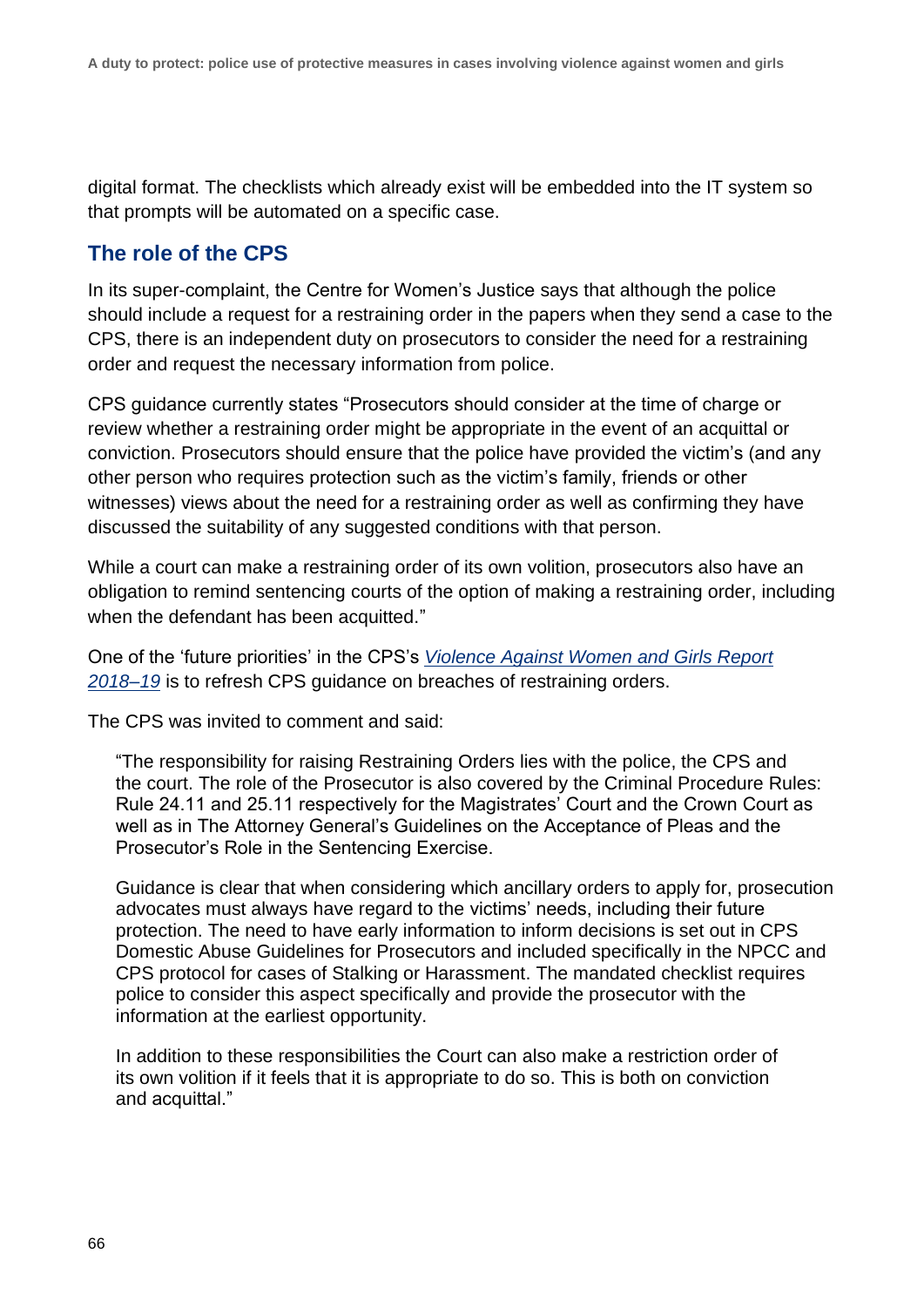# **The slip rule**

When a request for a restraining order has not been made (and the court has not considered a restraining order of its own motion) and the sentencing hearing is over, the super-complaint says it is unclear whether, and how, in law this can be remedied in the magistrates' court. While the role of the courts is not something we can focus on when investigating super-complaints, we asked the CPS for their view on this, and include their response here.

Our fieldwork confirmed that police officers don't routinely attend court and would rarely be present at the point of sentencing or acquittal, which is the point at which restraining orders would be considered. Therefore, there is a reliance on the prosecutor to review the file and consider a restraining order at this point.

The super-complaint suggests that it should be possible for the court to grant an order later under the 'slip rule' and raises concerns around the lack of clarity over whether it can be used where the mistake is by the prosecutor as opposed to the court. The slip rule operates in slightly different ways in the magistrates' court and in the Crown Court. In the magistrates' court in particular it is not clear whether the slip rule can be used to reopen a sentencing hearing to apply for a restraining order.

The CPS told us:

"In the magistrates' court unless there has been an administrative error a standalone application cannot be made after the case has been sentenced or in the case of an acquittal at the trial.

Where there has been an error in the Crown Court this can be address[ed] within 56 days as has been identified.

The slip rule cannot be used in the magistrate's court unless it is truly an administrative error. Failing to make an application is not an administrative error and therefore this process cannot be utilised in such cases."

We are unaware of any case law to determine this point.

# **Victims who don't have legal representation may not know the courts can make a restraining order**

In fieldwork we asked officers about their advice to victims, and officers said they commonly signpost victims to third-party organisations. However, the evidence provided by the Centre for Women's Justice indicates there are instances where victims are not represented and are unaware of restraining orders or how they are applied for.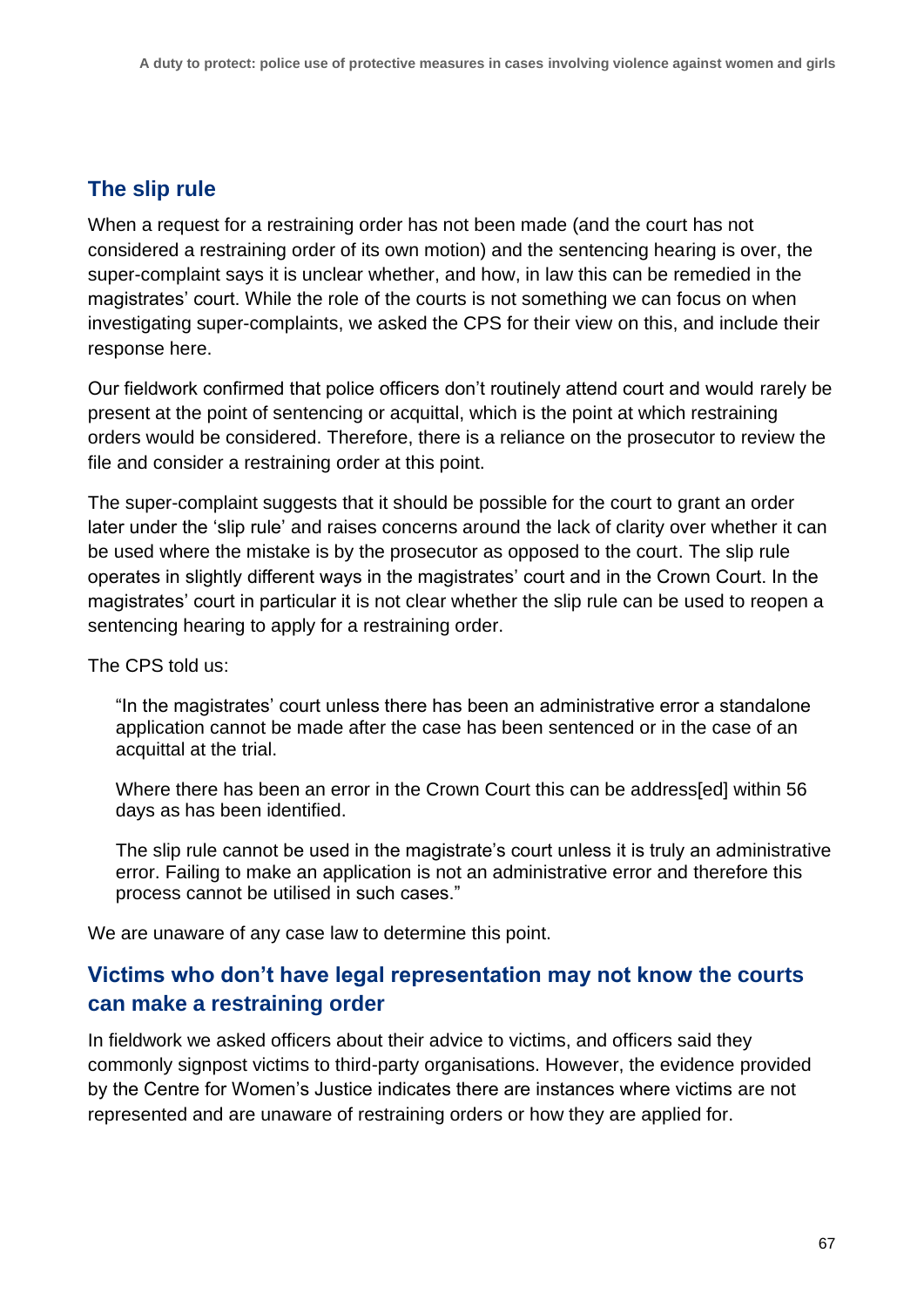# **Summary – A failure to apply for restraining orders**

From our review of the evidence gathered in this investigation, it is not possible to conclude that the police are underutilising restraining orders. The reduction in the number of restraining orders granted between 2016 and 2018 is similar to a reduction in domestic abuse prosecutions over the same period. Also, the data only covers the number of restraining orders granted and not the number applied for.

That said, we do think police forces and the CPS need to collaborate more closely to ensure restraining orders are applied for in all suitable cases where the victim consents and that suitable conditions are identified. We have made a recommendation to this effect.

We also think chief constables need to ensure that their officers are aware of referral pathways for victims, so that victims can be properly advised and supported (including on restraining orders).

Additionally, HMICFRS will consider monitoring the use of restraining orders as part of its inspection activity.

#### **Action**

4. HMICFRS should consider future inspection activity in respect of restraining orders, including supervision and monitoring use of these by police forces. After a suitable period when more data is available from the inspection activity, HMICFRS and Her Majesty's Crown Prosecution Service Inspectorate (HMCPSI) should consider undertaking a review to assess how effective the police and CPS are at applying for restraining orders, and if there is any point of failure within the process that needs to be addressed.

#### **Recommendation**

12.The NPCC should formulate a robust process, working with the CPS, to clearly define roles to ensure restraining orders are applied for in all suitable cases and that the victim's consent is obtained. This process should ensure prosecutors are made aware of what conditions are appropriate to protect the victim and that victims are consulted on the proposed conditions.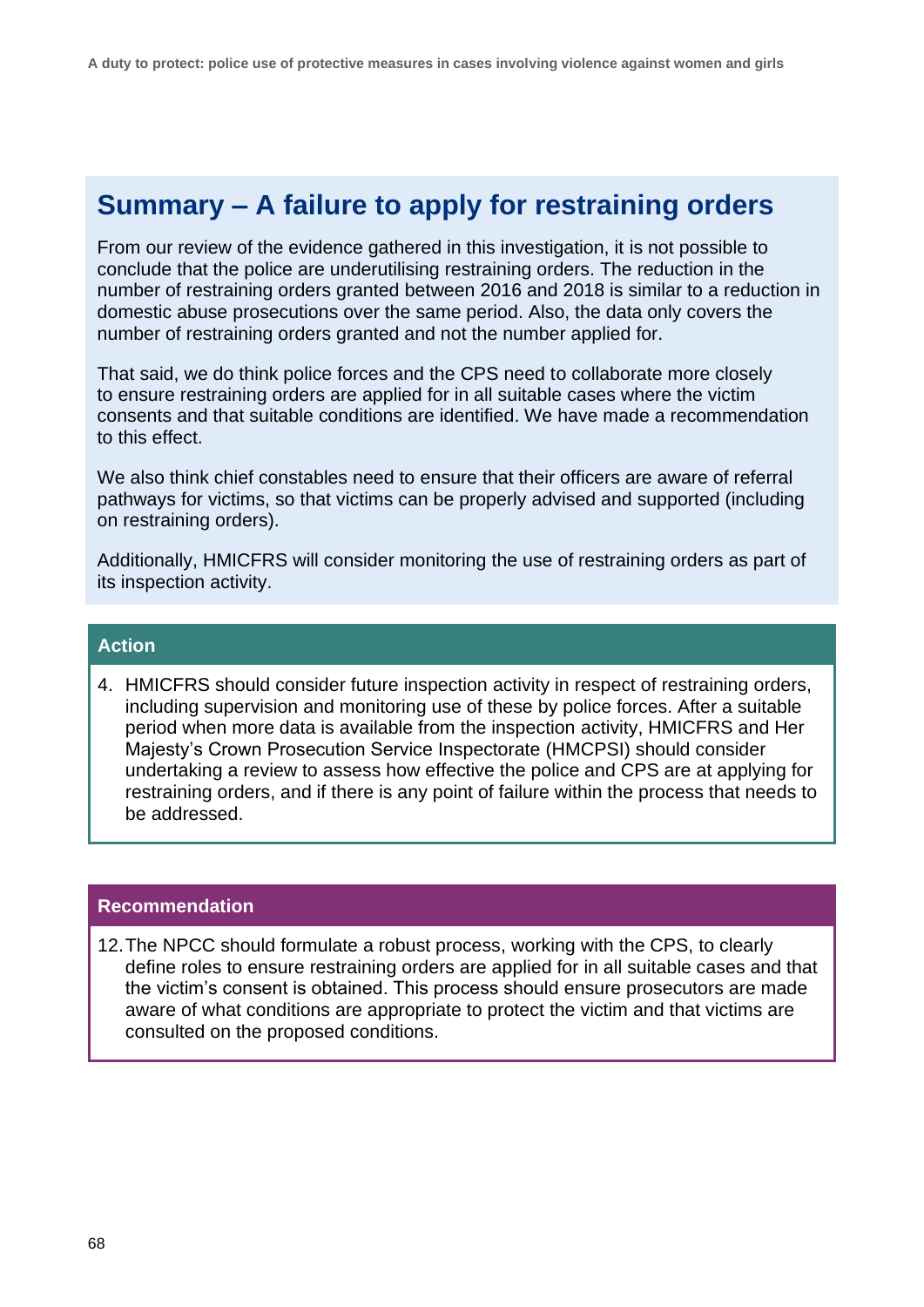# Our findings: How can protection best be achieved?

# **Legislative change**

Changes in legislation which are already being implemented will, we believe, help ensure women and girls, and indeed all victims in society, are better protected. For example, new measures implemented via the Police, Crime, Sentencing and Courts Bill should lead to better outcomes for victims in respect of the use of pre-charge bail.

The Domestic Abuse Act 2021 widens the definition of domestic abuse, and among other changes introduces a new civil Domestic Abuse Protection Notice (DAPN) to provide immediate protection following a domestic abuse incident, and a new civil Domestic Abuse Protection Order (DAPO) to provide flexible, longer-term protection for victims. This Act will repeal the DVPNs and DVPOs which are part of the super-complaint investigated.

Additionally, the Stalking Protection Act 2019 introduced a new civil Stalking Protection Order.<sup>15</sup>

It is essential that all of these changes in legislation are communicated to frontline police officers, and that they are given clear guidance to help them understand the law.

Training all officers in every aspect of the complexities involved in responding to every threat to female victims is not feasible, nor would it necessarily lead to the best outcome for all victims of crime. While we agree there are real benefits in making sure all frontline officers have some training, such as the 'DA Matters' training, consideration should be given to building on this to update officers on legislative changes. Staff with specialist skills, such as domestic abuse experts, will similarly need to be trained on the new law. Additionally, given the overlap between stalking victims and domestic abuse victims, police officers will need to be equipped to understand, at least at a high level, the range of protective measures that are available to protect victims.

# **A collective response**

Making sure women and girls are properly protected is not a matter for the police alone. A joined-up approach across the police, government, criminal justice system and those who provide support to victims is, we believe, the best way of achieving the optimum outcome.

<sup>15</sup> A Stalking Protection Order (SPO) is made on application to the magistrates' court by the police. It is a civil order. Within an application for a SPO or an interim order, police can request both prohibitions and/or requirements to protect the victim from the risk of stalking.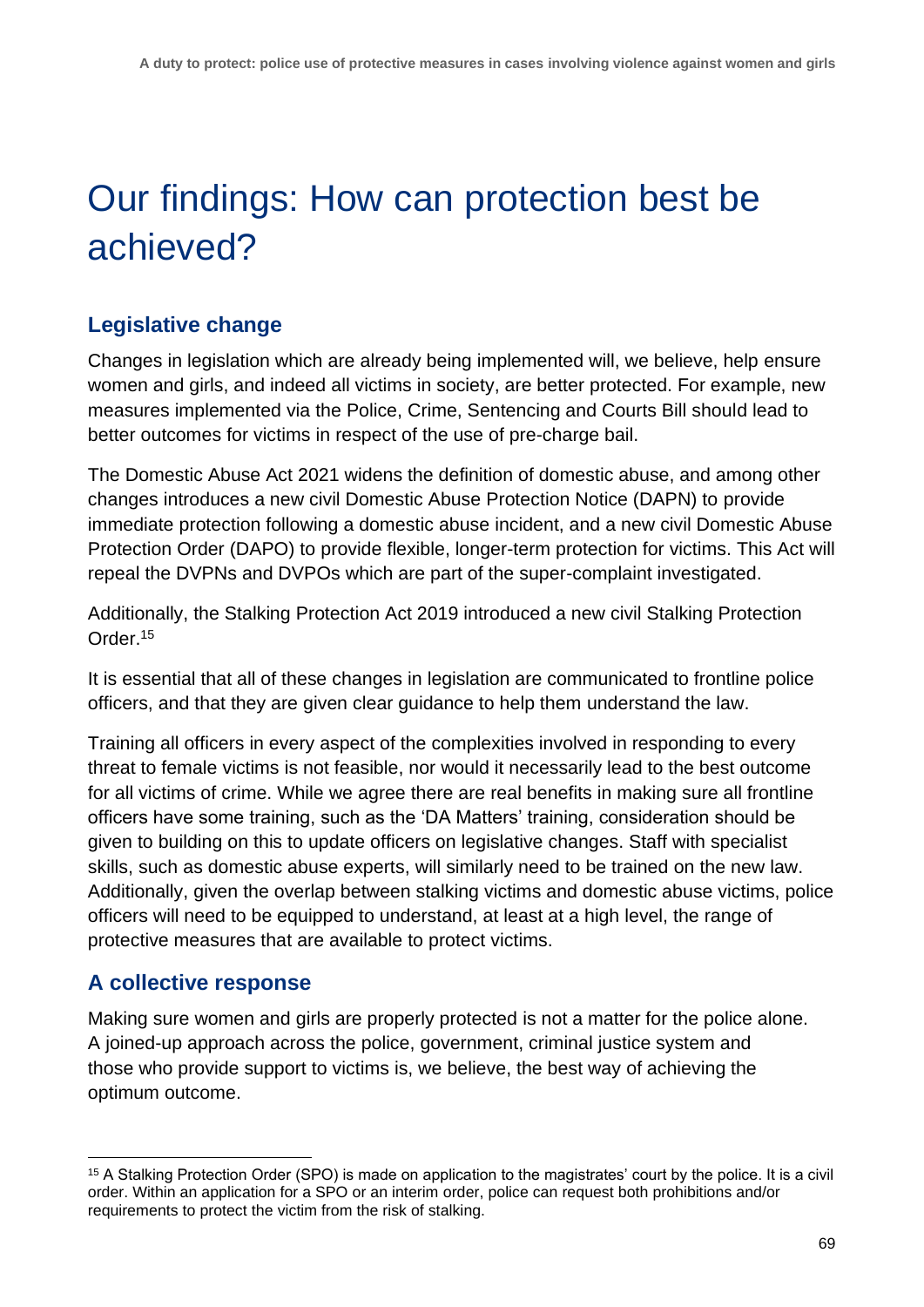For example, we will not know if the changes introduced by new legislation have improved victims' experiences unless there are systems in place to measure this and assemble data consistently across England and Wales. The wider definition of domestic abuse means it will be even more important to ensure proper recording of the different domestic abuse crime types so that the effectiveness of the different measures can be monitored. Without this it will not be possible to monitor the different protective measures most commonly used for each of them. Recording this data will ultimately allow forces to determine which protective measures are most effective in addressing different crime types.

Another example which supports the case for better co-ordination is highlighted by our findings in respect of NMOs. The interface between the civil courts and the police needs to work more efficiently, so that police officers can easily and quickly access the information they need. Priority must be given to the creation of a system whereby police know that an order is in place, and that all orders are worded in an unambiguous way, so officers can be clear whether or not there has been a breach and they can make an arrest.

In respect of DVPNs and DVPOs, and the soon-to-be-introduced DAPOs and DAPNs, again their use is part of a much bigger picture and a broader package of support that needs to be available to victims. While having access to these measures is important and creates, in effect, a 'breathing space' for victims, they are not likely to bring about the most positive outcome achievable for a victim if used in isolation. Using these in parallel with making other interventions, such as support from third-sector organisations for both victims and suspected perpetrators, is what we believe is needed.

While there are many good examples of the police and the CPS working together, there is scope for these links to be improved further to ensure restraining orders are applied for in every case in which they are needed.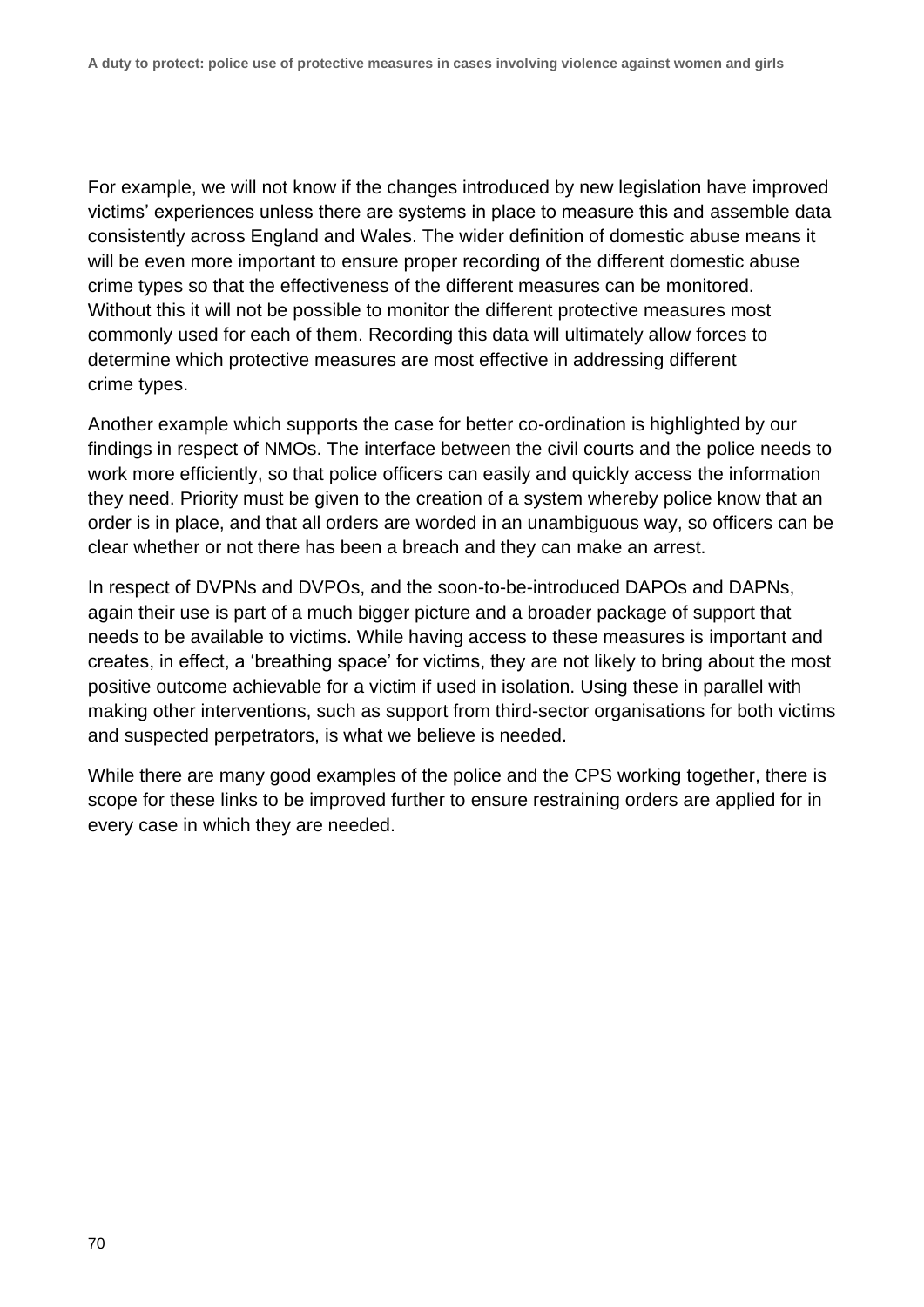# **Conclusions**

There needs to be better data collection on the use of protective orders and research conducted on what works. This will help inform the police's use of these tools. We have found evidence that the limited data around the use of these protective orders continues in spite of many reports and reviews noting the issue. We consider the Government's commitment in its *[Tackling violence against women and girls strategy](https://www.gov.uk/government/publications/tackling-violence-against-women-and-girls-strategy/tackling-violence-against-women-and-girls-strategy)* "to improve data, and in turn improve understanding, of these crimes" should include a clear focus on the data relating to use of the protective orders that can be used to improve the safety of vulnerable people.

Nevertheless, it is important that the police consider the full range of protective orders that may be available when making arrangements to keep victims safe. They should involve victims to the extent they can, recognising that some victims may be unwilling or unable to become involved in the process.

Our investigation has found evidence to support many of the concerns set out in the supercomplaint, as documented in the sections above.

It is clear that the Policing and Crime Act 2017 resulted in some unfavourable consequences for victims of crime and we anticipate the Police, Crime, Sentencing and Courts Bill will remedy these. However, measuring the value of these changes in the future is essential to being able to take an informed view of their success.

While our investigation identified evidence which showed the policing of non-molestation orders and restraining orders can be improved, and we have made recommendations in respect of these, we think the fundamental problem for each is broader than any failure in policing. Changes need to be made to the way the police, civil and criminal courts co-ordinate their work so that important information, and consequently victims' safety, does not fall between the gaps that currently exist in the system.

Similarly, while our investigation has made recommendations for improving the policing of DVPNs/DVPOs and the orders which will replace them, making sure there is a multi-agency, community response, tailored by forces and local authorities is, in our view, the best way of providing better protection for women and girls.

Combining efforts on all of these measures simultaneously is paramount if this vulnerable section of the population is to be properly safeguarded.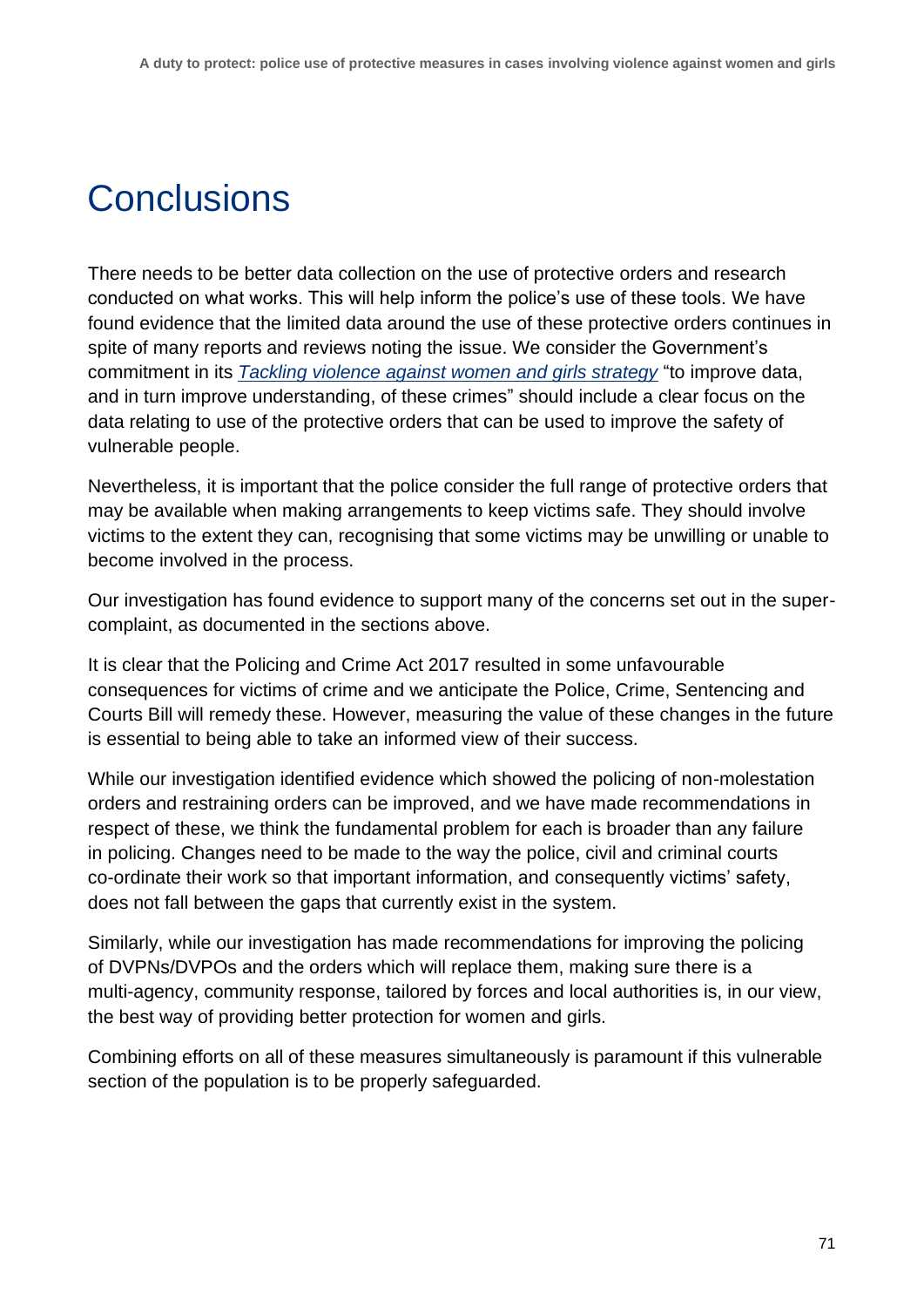## **Overarching recommendations**

#### **Recommendations**

13.Chief constables should assure themselves that:

- a. their officers are fully supported in carrying out their duties to protect all vulnerable domestic abuse victims by:
	- i. ensuring their officers understand the suite of protective measures available (including new measures such as DAPOs);
	- ii. ensuring officers are aware of referral pathways to third-party support organisations which are available to protect vulnerable domestic abuse victims; and
	- iii. ensuring their officers have guidance and support on how to choose the most appropriate response for the situation; and
- b. governance is in place to monitor the use of all protection orders and to evaluate their effectiveness, including by seeking the views of victims.
- 14.Chief constables should consider what legal support they need to use protective measures (if they don't already have this) and secure this support. The NPCC should consider whether regional or national legal (or other) expertise could be made available, so forces can easily access specialist support and can maximise efficiency and consistency.

#### 15.Monitoring of recommendations

- a. Home Office and Ministry of Justice to each provide a report to Her Majesty's Chief Inspector of Constabulary on progress in implementing HMICFRS's recommendations within six months of the date of publication of this report.
- b. NPCC to collate chief constables' progress in reviewing and, where applicable, implementing their recommendations and report these to Her Majesty's Chief Inspector of Constabulary within six months of the date of publication of this report.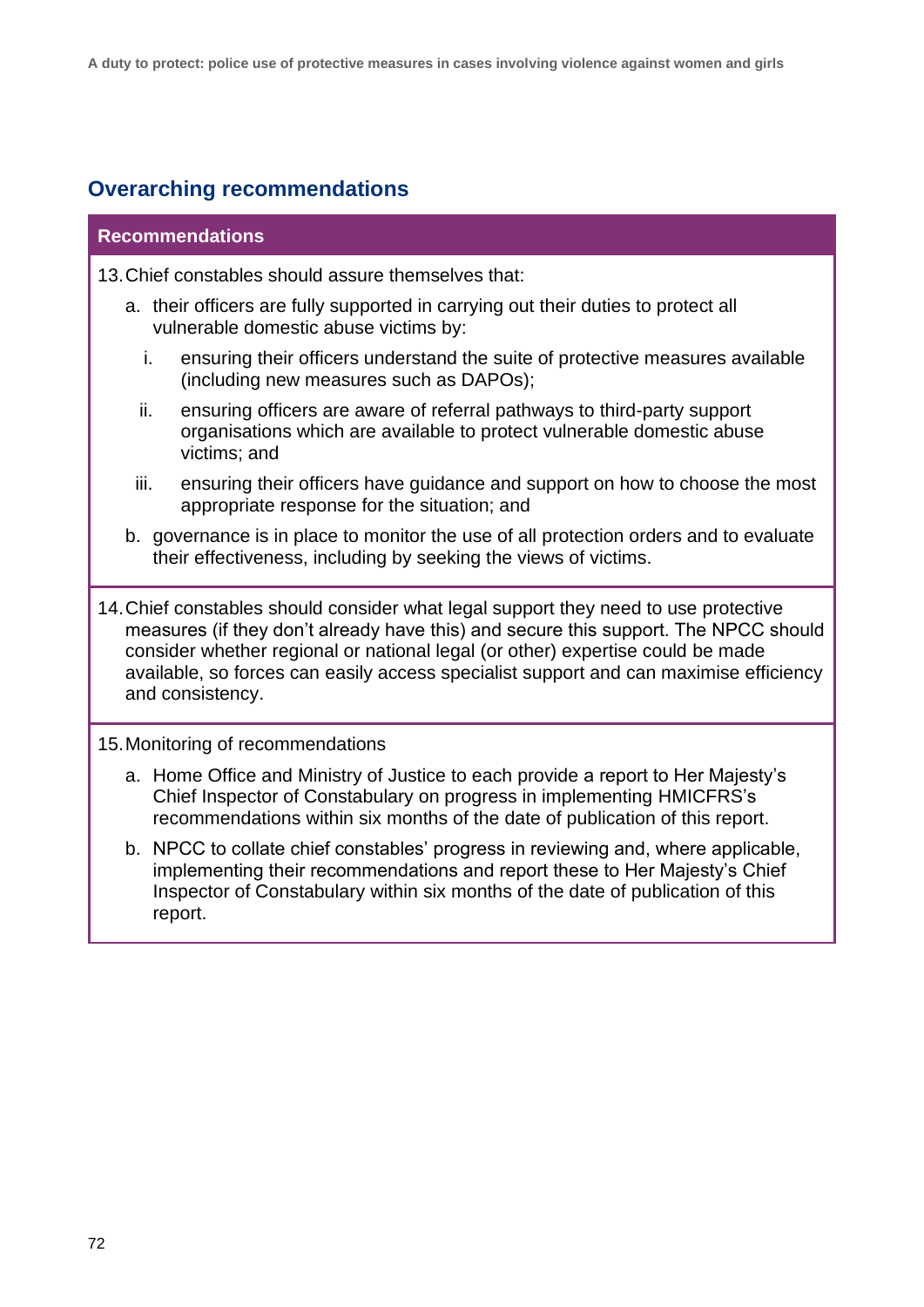## Recommendations and actions

#### **Recommendations**

- 1. Chief constables, in conjunction with the NPCC lead for bail, should implement processes for managing RUI in line with the letter from the NPCC Lead for Bail Management Portfolio dated 29 January 2019 (Annex F). This is to ensure, as far as is possible, that investigations are conducted efficiently and effectively, thereby supporting both victims of crime and unconvicted suspects.
- 2. Chief constables should ensure data is gathered on the use of voluntary attendance to enable the identification of patterns of its use, particularly in relation to the types of cases, so that voluntary attendance is only used in those cases where it would be an appropriate case management tactic.
- 3. Chief constables should introduce processes to ensure that in all pre-charge bail cases where bail lapses, the investigator in charge of the case carries out an assessment of the need for pre bail-charge to continue. In those cases where the suspect has not been charged, the decision to extend or terminate bail should be recorded with a rationale.
- 4. The Home Office should commission research on whether bail reduces re-offending and protects victims, and publish the findings of any such research.
- 5. The Home Office and Ministry of Justice should intensify and accelerate their consideration of the creation of a bespoke offence of breaching pre-charge bail.
- 6. The Ministry of Justice and the Home Office should review the mechanism for informing the police of NMOs and propose remedies for improvement.
- 7. Chief constables should review and if necessary refresh their policy on how the force processes notifications of NMOs, so officers can easily identify if an NMO exists.
- 8. The Ministry of Justice should review a sample of NMOs to consider whether the wording of these are ambiguous and could cause problems for enforcement and propose a remedy to prevent ambiguity in NMO wording, if it is identified.
- 9. The Home Office should publish data on the number of reported breaches of NMOs. This should form part of the annual data collection on the applications for and granting of NMOs.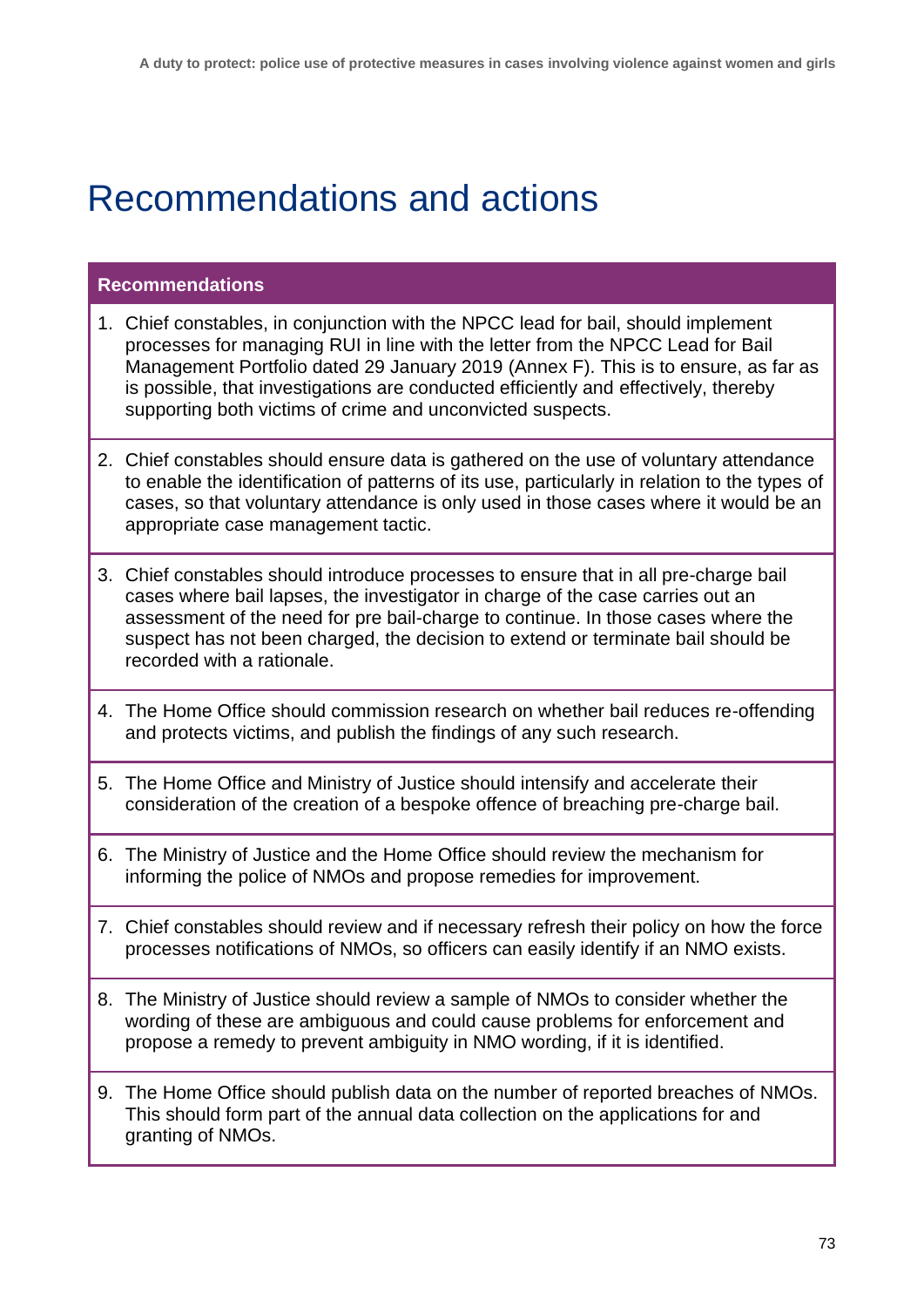**A duty to protect: police use of protective measures in cases involving violence against women and girls**

#### **Recommendations**

10.The NPCC lead for domestic abuse should consider Home Office data on the number of reported breaches of NMOs, and provide a report to HMICFRS within six months on national actions and guidance required as a result.

11.Chief constables should, until DAPOs replace DVPNs and DVPOs in their force:

- a. review, and if necessary refresh their policy on DVPNs and DVPOs, and in line with the overarching recommendation:
	- i. ensure that there is clear governance and communication to prioritise the effective use of DVPNs and DVPOs, when these are the most appropriate tools to use;
	- ii. monitor their use to ensure they are being used effectively; and
- b. ensure experience and lessons learned on using DVPN/DVPOs informs the use of DAPOs.
- 12.The NPCC should formulate a robust process, working with the CPS, to clearly define roles to ensure restraining orders are applied for in all suitable cases and that the victim's consent is obtained. This process should ensure prosecutors are made aware of what conditions are appropriate to protect the victim and that victims are consulted on the proposed conditions.
- 13.Chief constables should assure themselves that:
	- a. their officers are fully supported in carrying out their duties to protect all vulnerable domestic abuse victims by:
		- i. ensuring their officers understand the suite of protective measures available (including new measures such as DAPOs);
		- ii. ensuring officers are aware of referral pathways to third-party support organisations which are available to protect vulnerable domestic abuse victims; and
		- iii. ensuring their officers have guidance and support on how to choose the most appropriate response for the situation; and

b. governance is in place to monitor the use of all protection orders and to evaluate their effectiveness, including by seeking the views of victims.

14.Chief constables should consider what legal support they need to use protective measures (if they don't already have this) and secure this support. The NPCC should consider whether regional or national legal (or other) expertise could be made available, so forces can easily access specialist support and can maximise efficiency and consistency.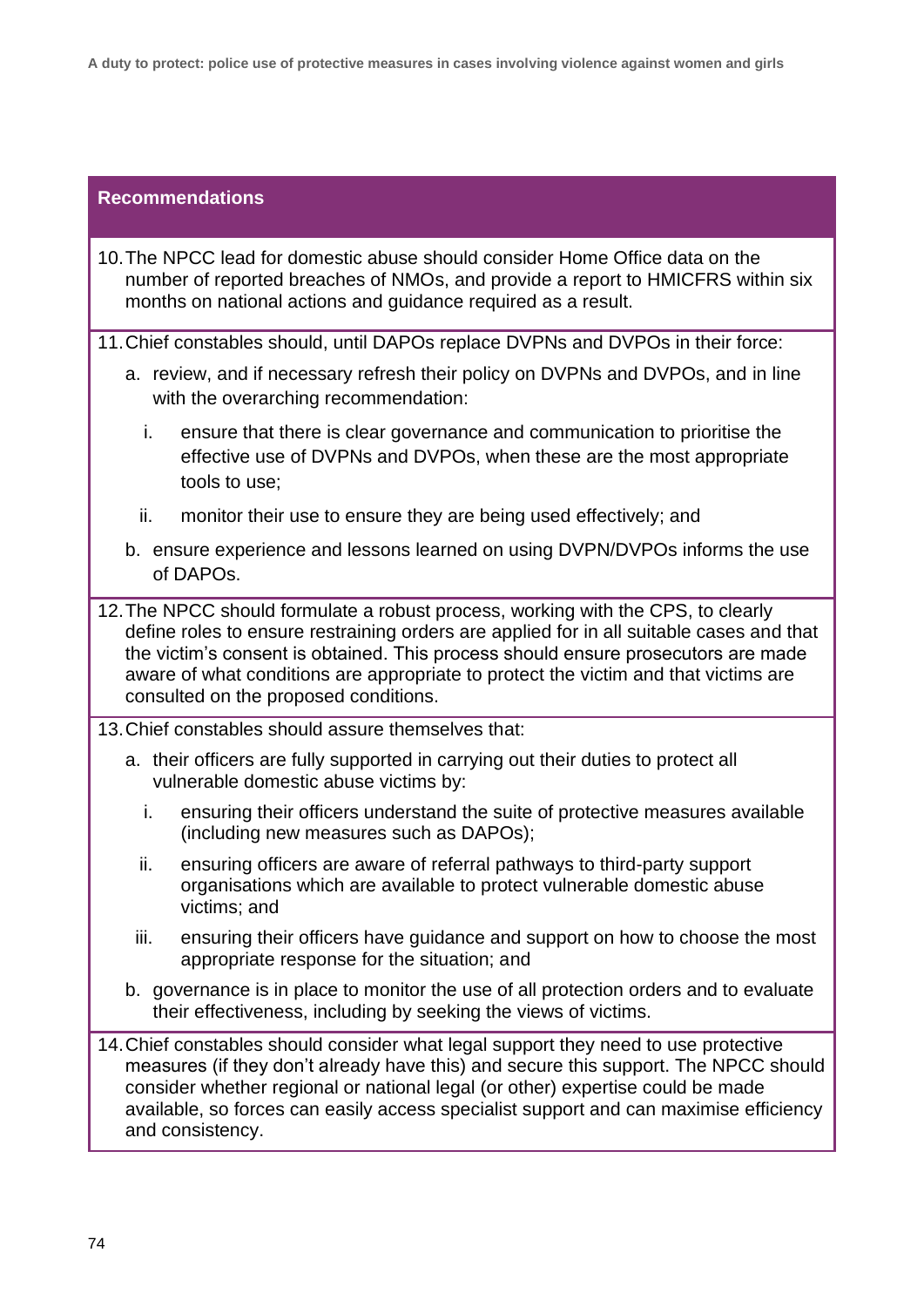#### **Recommendations**

15.Monitoring of recommendations

- a. Home Office and Ministry of Justice to each provide a report to Her Majesty's Chief Inspector of Constabulary on progress in implementing HMICFRS's recommendations within six months of the date of publication of this report.
- b. NPCC to collate chief constables' progress in reviewing and, where applicable, implementing their recommendations and report these to Her Majesty's Chief Inspector of Constabulary within six months of the date of publication of this report.

#### **Actions**

- 1. In light of changes to pre-charge bail, we propose that HMICFRS should consider future inspection activity to review the impact of the changes.
- 2. The College of Policing will update its guidance to reflect changes needed on the implementation of the Police, Crime, Sentencing and Courts Bill and to clarify that officers may consider that if a suspect were to be released from police detention on bail with lawfully imposed conditions, the need for those conditions may well fulfil the 'necessity test' for arrest.
- 3. HMICFRS to continue to assess use of DVPN/DVPOs and any new domestic abuse orders through its wider inspection activity.
- 4. HMICFRS should consider future inspection activity in respect of restraining orders, including supervision and monitoring use of these by police forces. After a suitable period when more data is available from the inspection activity, HMICFRS and Her Majesty's Crown Prosecution Service Inspectorate (HMCPSI) should consider undertaking a review to assess how effective the police and CPS are at applying for restraining orders, and if there is any point of failure within the process that needs to be addressed.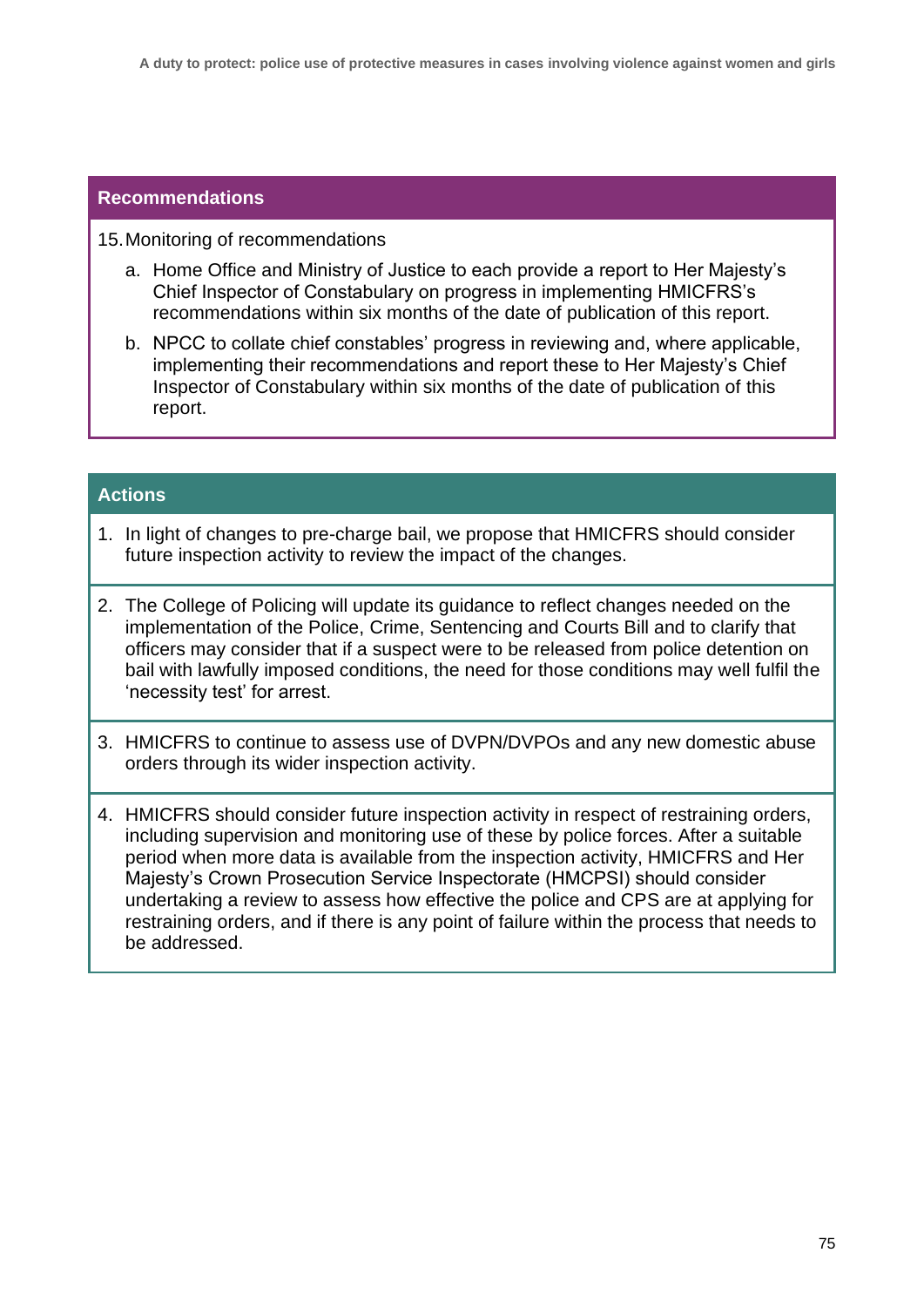# Annex A: The Centre for Women's Justice

The Centre for Women's Justice describes itself as "a legal charity that aims to hold the state to account around male violence against women and girls and challenge discrimination in the criminal justice system. It undertakes strategic litigation, provides training to frontline specialist women's services and access to advice and representation to victims and survivors, that those services support. Through working in this way, CWJ is able to monitor trends and systemic flaws in policies and practice of criminal justice agencies and raise awareness of these issues through media coverage."

[More information can be found on its website.](https://www.centreforwomensjustice.org.uk/)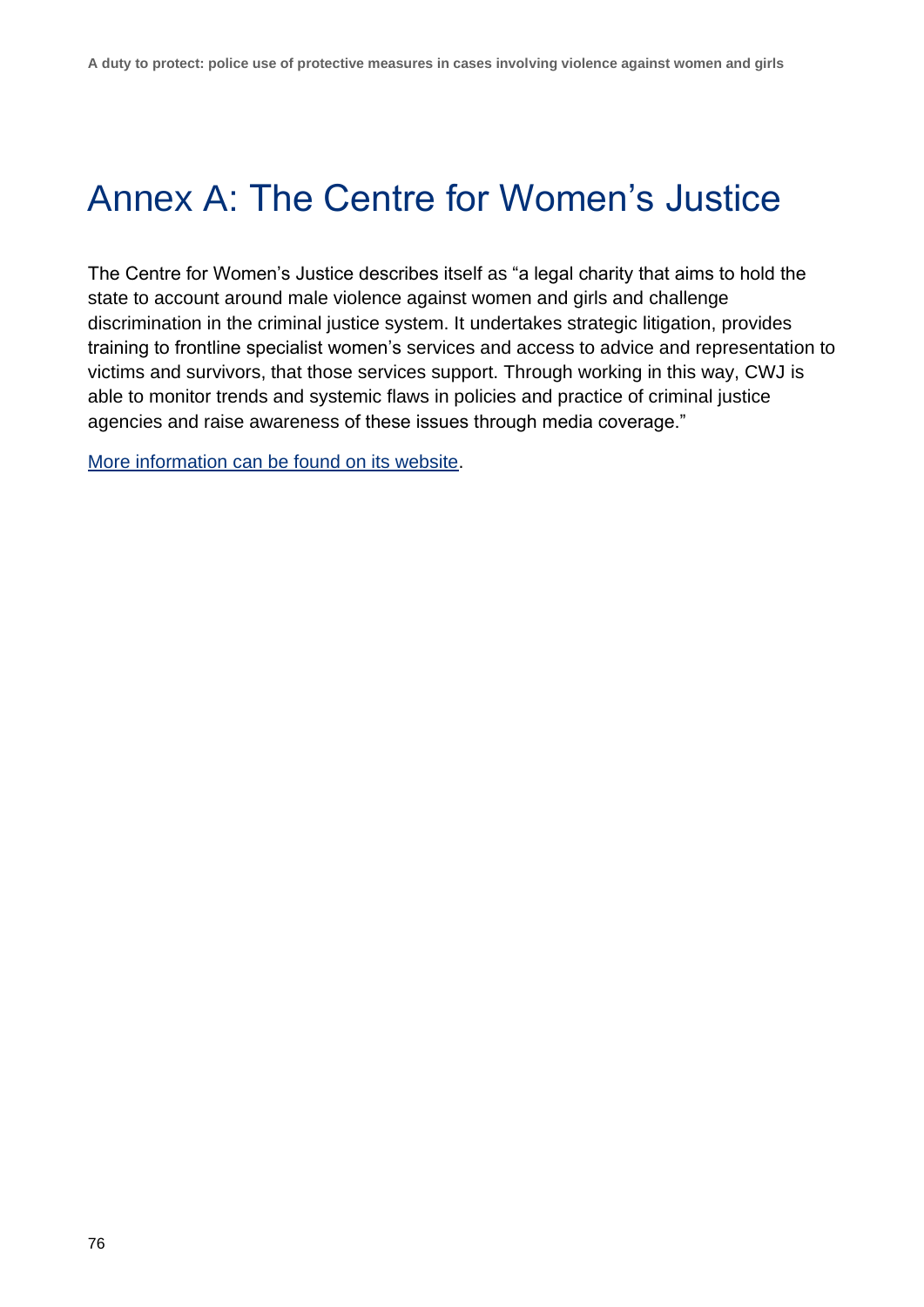# Annex B: The police super-complaint system

## **Background**

The police super-complaints system began on 1 November 2018. It enables certain organisations designated by the Home Office (known as 'designated bodies') to raise concerns on behalf of the public about a feature of policing in England and Wales that is, or appears to be, significantly harming the public interest. [The full list of designated bodies](http://www.gov.uk/government/publications/police-super-complaints-designated-bodies/designated-bodies)  [is available.](http://www.gov.uk/government/publications/police-super-complaints-designated-bodies/designated-bodies)

The system is designed to examine systemic problems of local, regional or national significance that may not be addressed by existing complaints systems. Super-complaints will not typically be about individual forces.

A super-complaint is a complaint that "a feature, or combination of features, of policing in England and Wales by one or more than one police force is, or appears to be, significantly harming the interests of the public".<sup>16</sup>

Super-complaints can be made about:

- any one or more of the 43 police forces in England and Wales;
- British Transport Police;
- Civil Nuclear Constabulary;
- Ministry of Defence Police; and
- National Crime Agency.

The process for making and considering super-complaints is set out in the Police Super-complaints (Designation and Procedure) Regulations 2018 ('the Regulations').

The three bodies responsible for assessing, investigating and reporting on police super-complaints are HMICFRS, the Independent Office for Police Conduct (IOPC) and the College of Policing. [More information about their individual roles is available online.](http://www.gov.uk/guidance/police-super-complaints#annex-b) [Guidance on making a super-complaint about policing is available online.](https://www.gov.uk/guidance/police-super-complaints)

## **Investigating and assessing a police super-complaint**

A new super-complaint from a designated body first is assessed by HMICFRS, the College of Policing and the IOPC to see if it is eligible for consideration. If the three bodies agree that it meets the eligibility test in the legislation, they plan what activity needs to happen.

<sup>16</sup> *[Guidance on submitting a super-complaint about policing: What is a super-complaint?](https://www.gov.uk/guidance/police-super-complaints#what-is-a-super-complaint)*, IOPC, College of Policing and HMICFRS, updated 18 April 2019.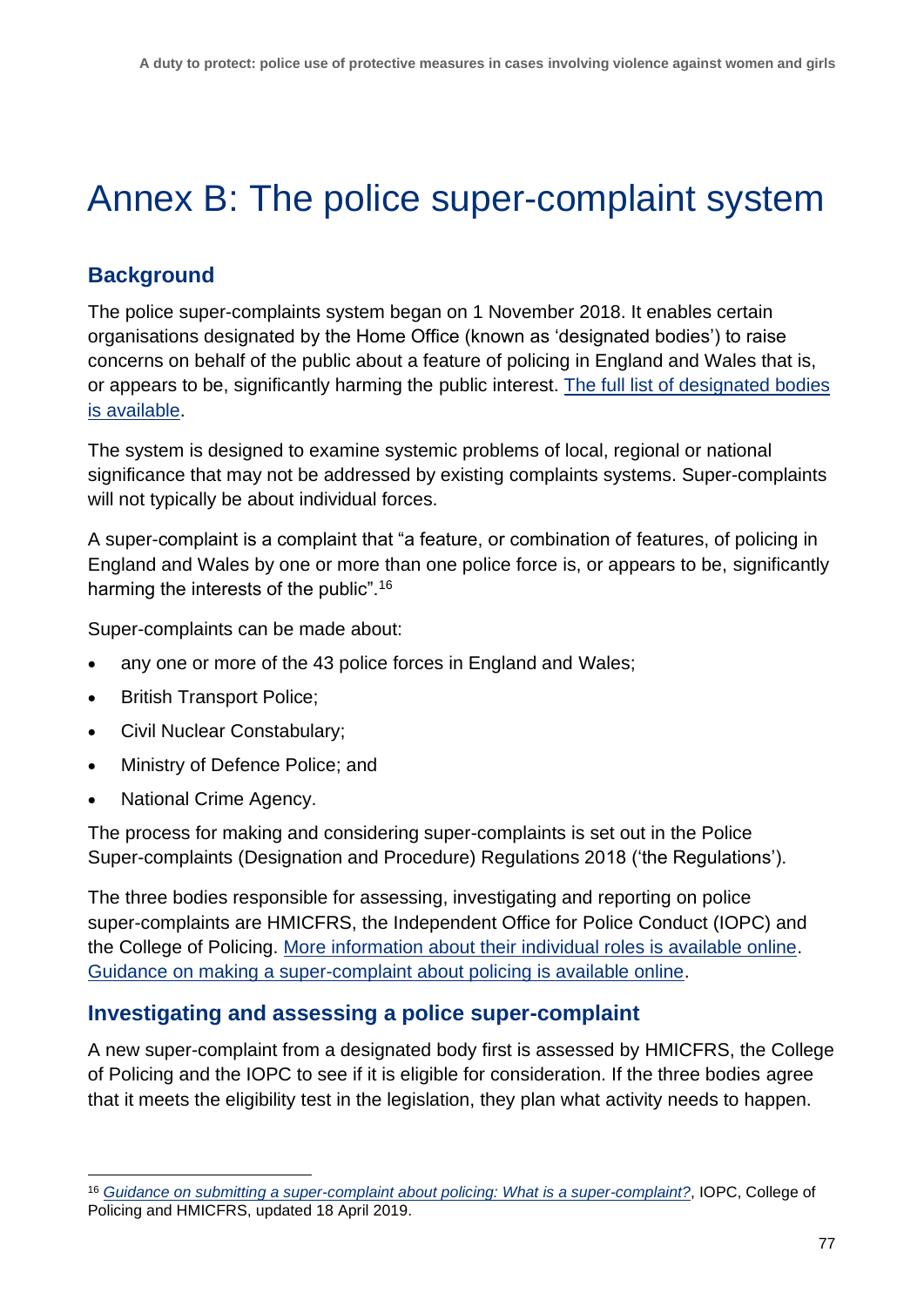The aim of a super-complaint investigation is to identify if there is (or may be) a problem with policing that could harm the public, and to propose a remedy if this is the case. A super-complaint investigation isn't a comprehensive inquiry into police practices in all forces.

The scope and elements vary by case, but lines of enquiry may include:

- assessing relevant information already held by the investigating authorities;
- doing or commissioning further research (including data);
- approaching other public bodies or government departments for information;
- seeking information from other important parties (for example those with experience relevant to the topic of the super-complaint);
- asking for information from police forces;
- talking to people directly affected by the issues set out in a super-complaint (for example in focus groups); and
- interviewing staff and officers in a small number of police forces.

The information gathered in all individual lines of enquiry (such as those indicated above) is considered as a whole. The information is used by HMICFRS, the College of Policing and the IOPC to decide whether a feature (or features) of policing is or appears to be leading to significant harm to the public interest.

'Significant harm' isn't defined in the legislation governing the super-complaints process and we consider it should be given its ordinary meaning.

#### **Investigation outcomes**

If the decision-making bodies decide there is or could be significant harm to the public interest, they may consider action is needed to further investigate or put the situation right.

An investigation may also result in a conclusion that the super-complaint is unfounded or that no action is required.

The outcomes of an investigation include:

- an inspection by HMICFRS;
- an investigation by the IOPC;
- changes to existing policing standards or support materials from the College of Policing;
- a recommendation that another public body is better placed to deal with the problem;
- a recommendation to one or more police forces to change practices or local policies; or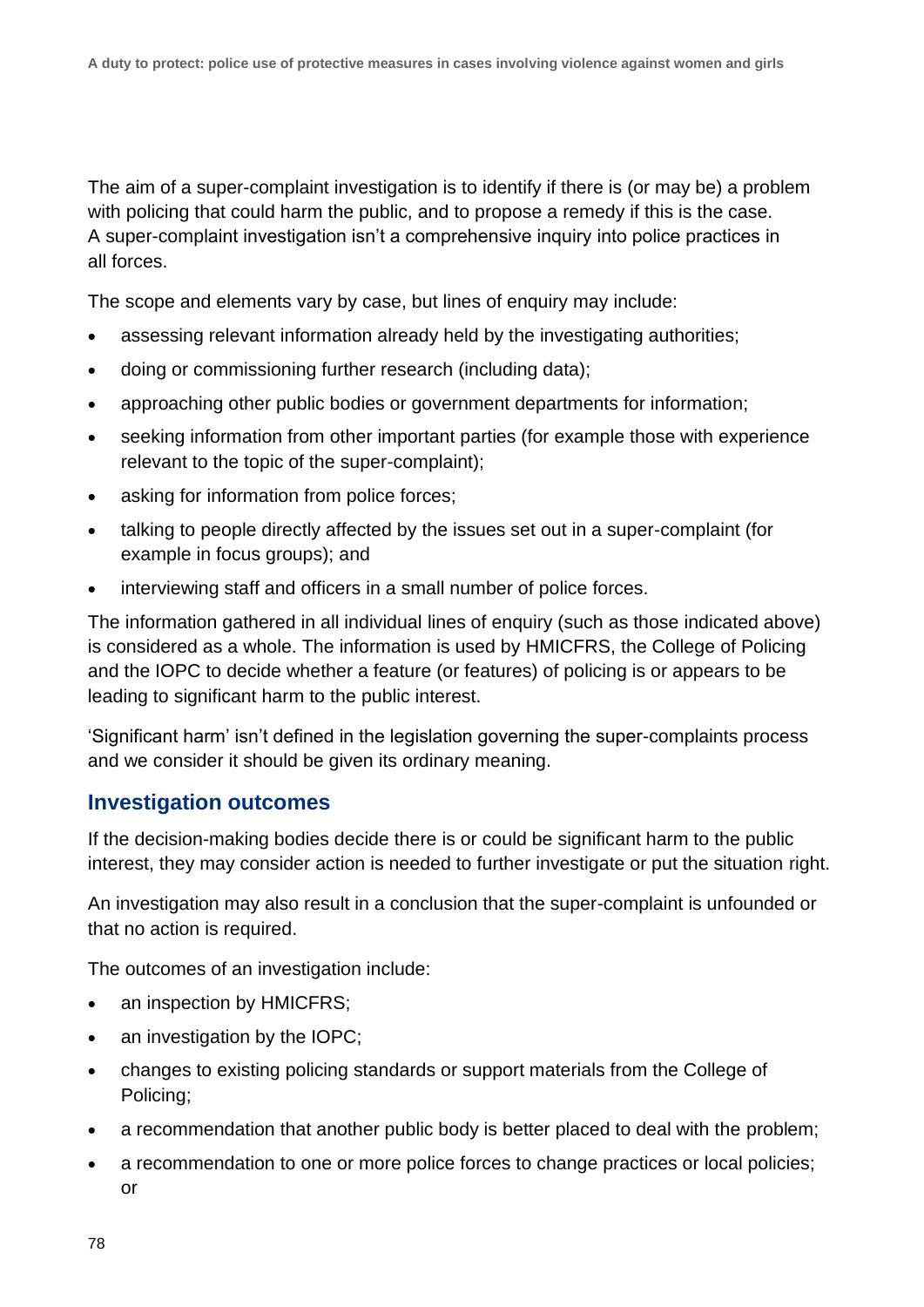• a recommendation to another public body or government department to consider responding to the super-complaint or a related matter.

Where recommendations are made, we expect the organisations named in the recommendations to act on them and consider whether they need to involve others to bring about change.

HMICFRS, the College of Policing and the IOPC may individually, or as a group, monitor the implementation of recommendations made after each super-complaint investigation. They may take further action if they consider a feature of policing continues to cause harm.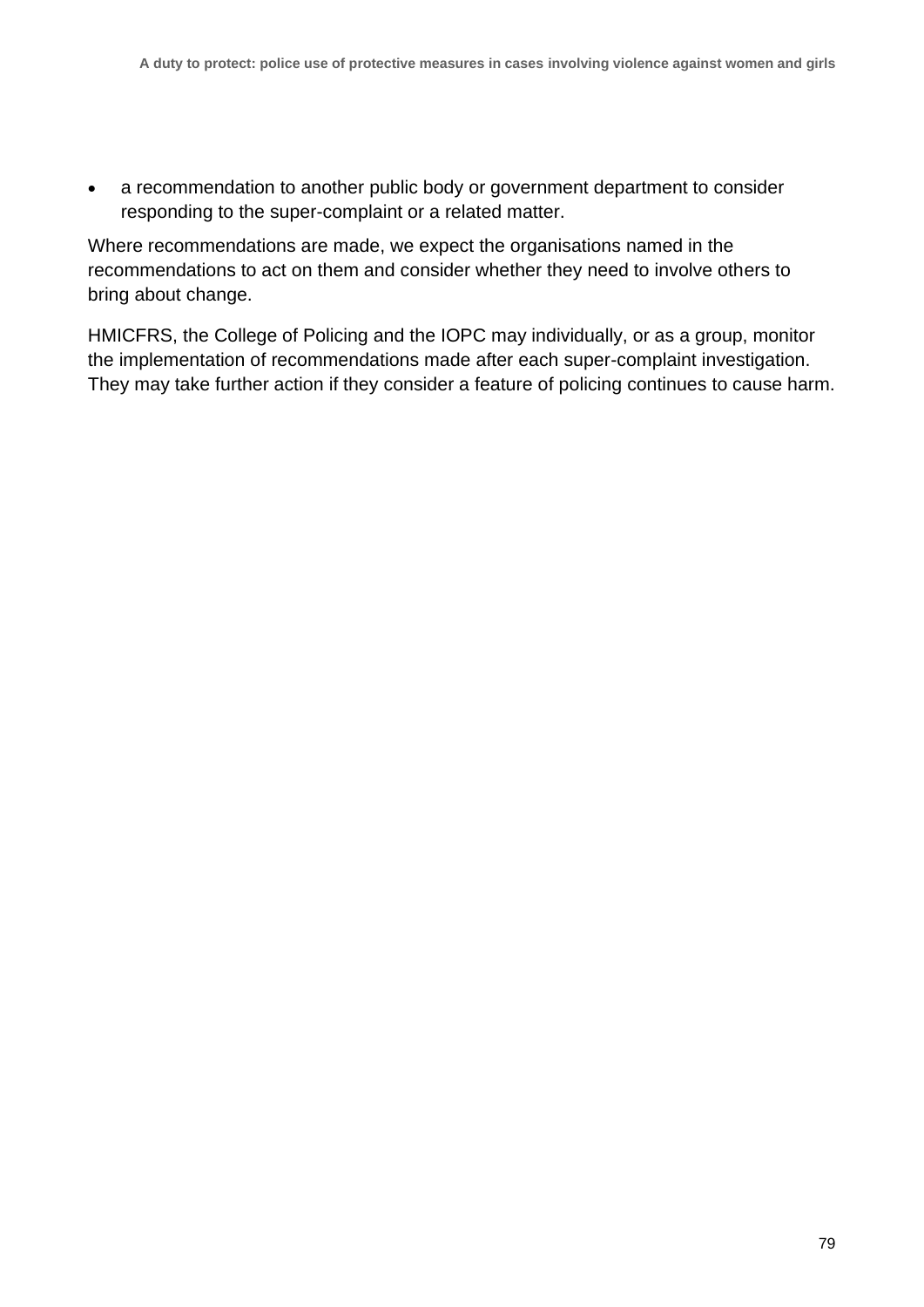# Annex C: People and organisations consulted

- Crown Prosecution Service
- Her Majesty's Crown Prosecution Service Inspectorate
- HMICFRS Domestic Abuse Expert Reference Group
- Home Office
- Ministry of Justice
- National Police Chiefs' Council
- PACE Strategy Board
- University of Bristol (Centre for Violence and Research)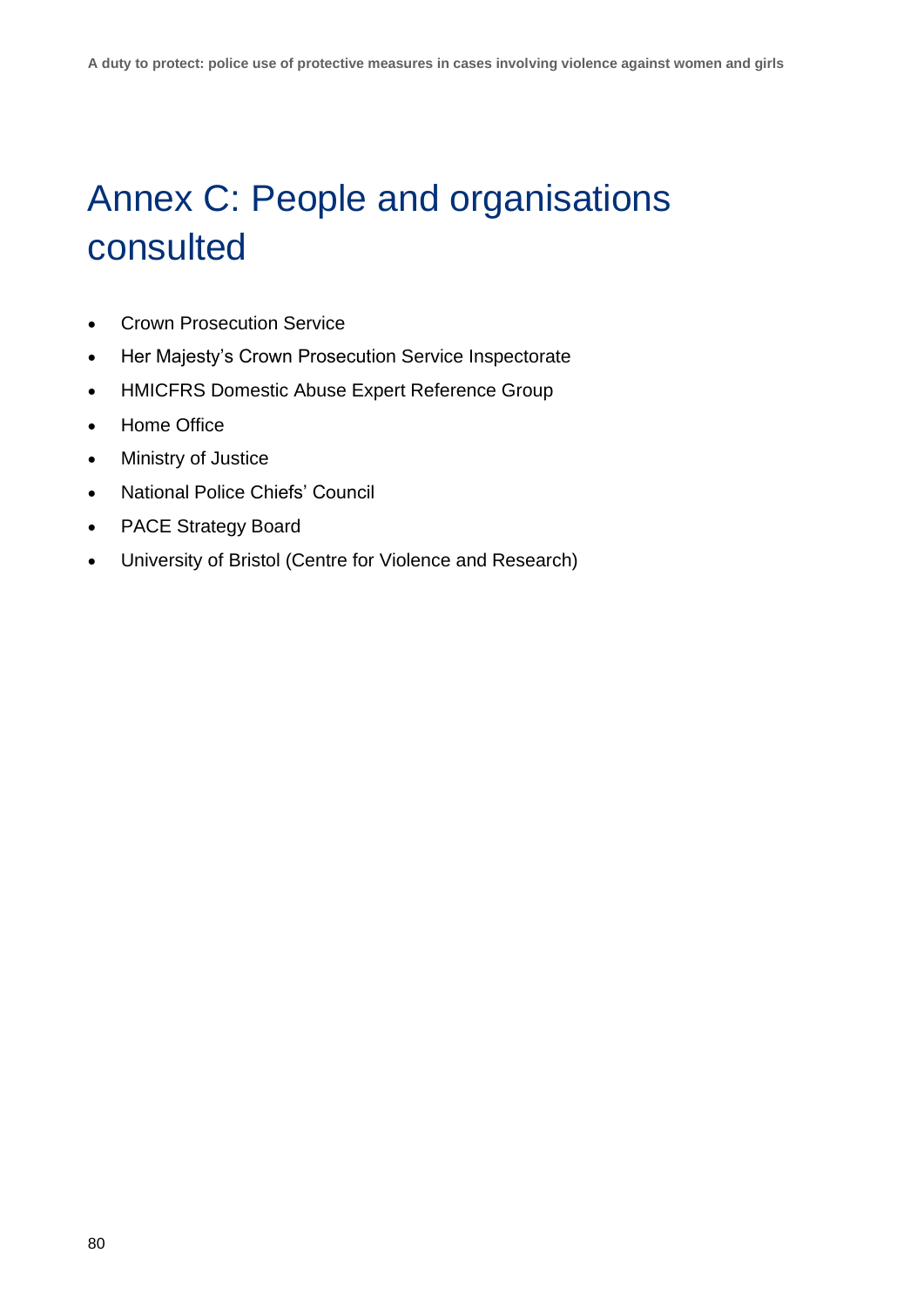# Annex D: About the data

The information presented in this report comes from a range of sources, including published data, HMICFRS data collections, HMICFRS file reviews and HMICFRS recommendations. Not all the data mentioned below was used in the report, but all data sources were used in the investigation of this super-complaint.

## **HMICFRS Integrated PEEL Assessments all-force data collection**

HMICFRS collects quarterly data from all forces quarterly. The data covers many elements of policing, one of which being domestic abuse.

Caveats around this data can be seen below.

#### **HMICFRS DVPN/O data**

There are several issues with data provided to HMICFRS by forces surrounding applications and grants of DVPNs and DVPOs.

Many forces do not record the number of applications for DVPNs. Some forces report that the number issued is the same as applications made. For this reason, the number of applications is excluded from this report.

The data is the best available but may have some omissions. It is published by the ONS as part of the annual [Domestic Abuse in England and Wales Overview.](https://www.ons.gov.uk/redir/eyJhbGciOiJIUzI1NiJ9.eyJpbmRleCI6MSwicGFnZVNpemUiOjEwLCJwYWdlIjoxLCJ1cmkiOiIvcGVvcGxlcG9wdWxhdGlvbmFuZGNvbW11bml0eS9jcmltZWFuZGp1c3RpY2UvZGF0YXNldHMvZG9tZXN0aWNhYnVzZWFuZHRoZWNyaW1pbmFsanVzdGljZXN5c3RlbWFwcGVuZGl4dGFibGVzIiwibGlzdFR5cGUiOiJyZWxhdGVkZGF0YSJ9.tu4epumDKRPyYsO15d_Y9Ijjx-dtuHtaQTU4DdO56PQ)

#### **HMICFRS Pre-charge bail and released under investigation data Background**

At the time of the 2017 effectiveness and domestic abuse thematic reports, HMICFRS was unaware of the data quality problems in respect of pre-charge bail and released under investigation (RUI). On revisiting this data, it became apparent that there were data quality problems, so HMICFRS stopped using pre-charge bail and RUI data in its published reports. As such, HMICFRS would not recommend drawing conclusions using the data collected in June 2017 beyond the data in respect of the decreases seen in the use of precharge bail which were likely as a result of legislative changes in 2017.

To improve its understanding of how pre-charge bail and RUI are recorded for operational purposes, HMICFRS visited five forces (Durham, Gwent, Humberside, Metropolitan Police and South Wales) that volunteered their assistance.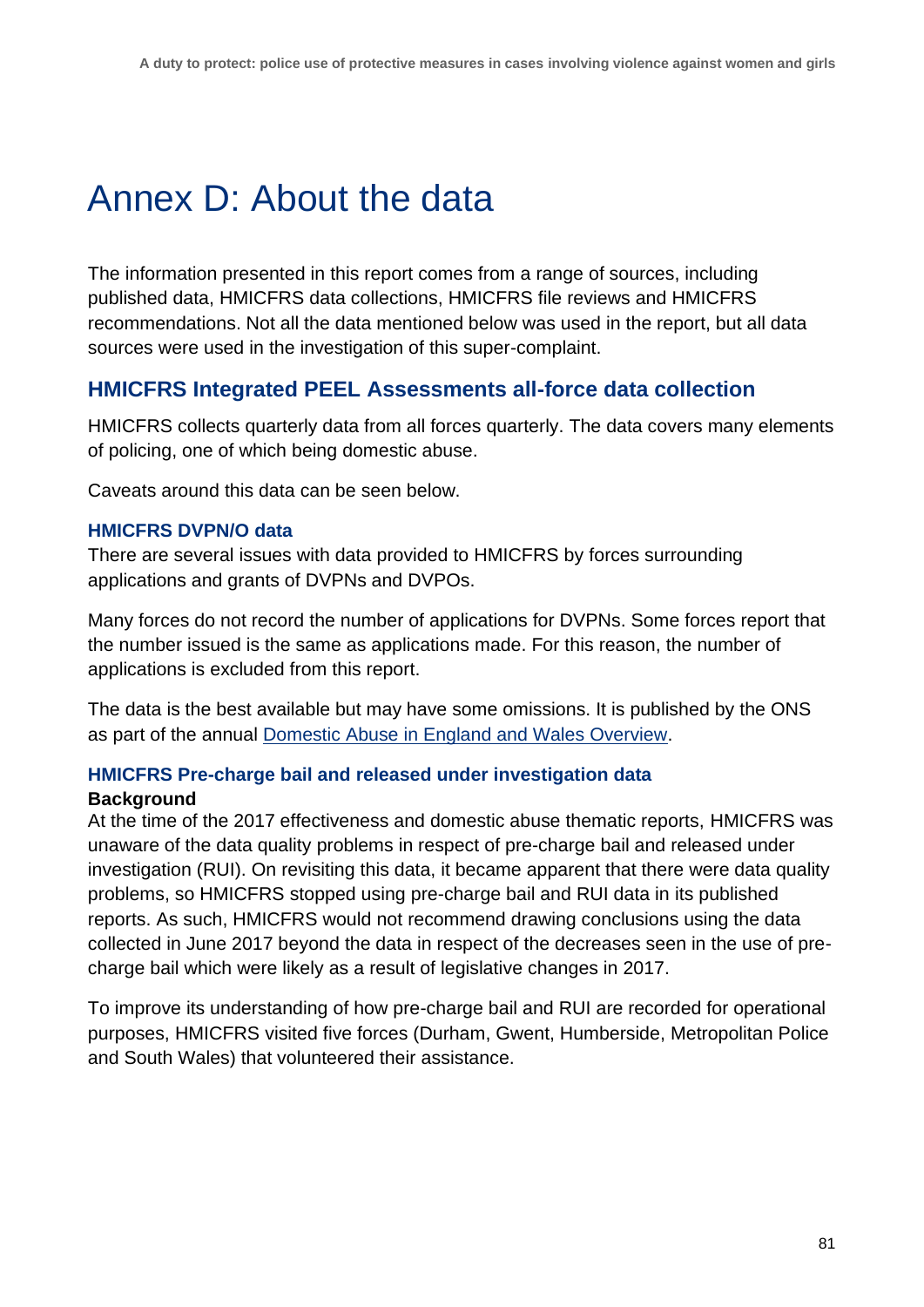HMICFRS noticed inconsistencies in how forces record this information and difficulties in extracting meaningful data for analytical purposes. To widen our evidence base, HMICFRS conducted a survey distributed to all 43 forces in England and Wales; 34 forces responded. Principal findings indicated:

- Although forces have some information on the use of RUI/pre-charge bail, there is no consistency across England and Wales; this means that as a whole we are unaware of the scale of RUI/pre-charge bail and are also unable to accurately monitor changes and trends.
- Forces are recording RUI/pre-charge bail on different systems: crime systems, custody systems, bespoke systems, or combinations of systems. This means that RUI/pre-charge bail is being recorded against a mixture of crimes, suspects, incidents and arrests – hence the denominator for counts is different across forces, affecting any measurement of the scale of use.
- There are complexities with multiple content. For example, multiple suspects, crimes, incidents and combinations thereof might mask the true scale of RUI/pre-charge bail.

#### **Pilot**

Following a review of the survey, HMICFRS issued a pilot question set to forces as part of our autumn data collection. This was to test whether forces can provide data the way in which we've requested, and whether this aligns with survey responses. Forces were informed this data would not be published or disseminated more widely. Forces were informed HMICFRS would use the insights gained from the pilot to develop a question set on RUI and pre-charge bail for our spring 2020 data collection.

Analysis of the survey data alongside the pilot data return indicated that although some forces were able to provide the data that they said they could, some forces showed inconsistencies in what data the force said it could provide and what it did then provide (for example, some forces said that they could provide data in the survey but then did not provide it in the pilot, and some forces said they could not provide data in the survey and then did provide it in the pilot).

Note that a number of forces did not respond to the survey or provide pilot data, so we do not have the full picture across all forces.

#### **HMICFRS actions**

HMICFRS has used the data collected from the pilot to design a question set on RUI and pre-charge bail in its spring 2020 data collection.

Initial findings indicate 'good' and 'bad' forces, in terms of whether records of pre-charge bail and RUI exist. Forces have not changed their approaches and are recording the same information over time, even if the recording approaches between forces may be inconsistent – but the different approaches are not necessarily right or wrong.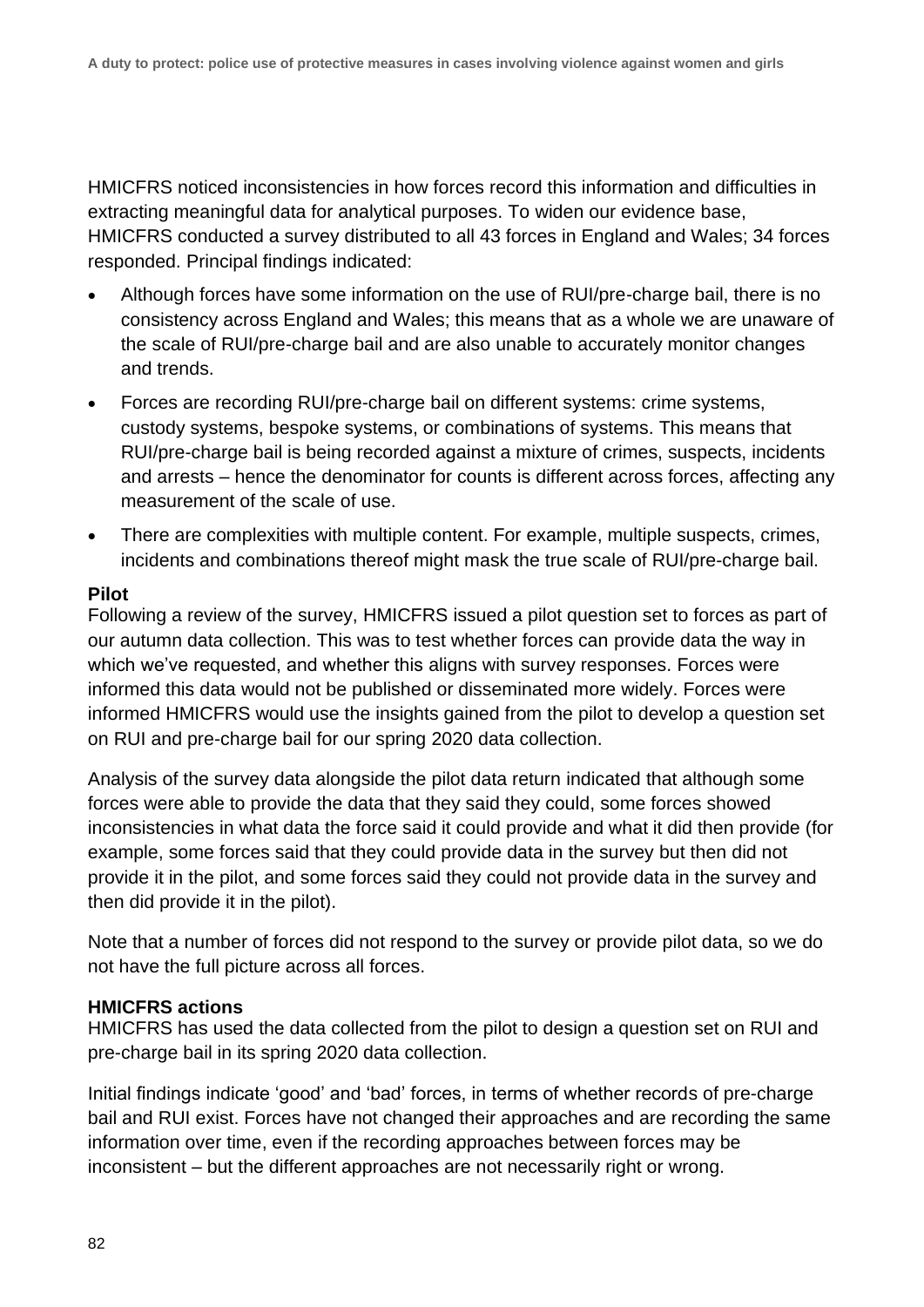HMICFRS is now collecting data from forces, based on how forces record the data. For example, if a force records these powers against an arrest record, the questions that follow will be directed towards the use of pre-charge bail following an arrest.

This approach will result in groups of forces receiving the same question set. Data may be comparable across forces with similar approaches, but we will not be able to compare all forces in England and Wales. HMICFRS will not track retrospective changes over time – such as differences from legislative changes in 2017 – as it will focus on gaining an accurate picture on the current use of, and recording practices of, pre-charge bail and RUI, building a new consistent time series against a consistent question set.

The limitations in the data mean it cannot be used to answer the question of whether victims are put at more or less risk compared with other bail powers as (a) there are inconsistent recording practices across forces and (b) we don't know the context of the data. For example, it is not possible to establish the number of individuals bailed going on to offend after being bailed and whether this outcome would have been any different had a different power been used.

## **Ministry of Justice non-molestation order data**

This data is gathered from two separate data bulletins:

- 1. 'applications and orders made for domestic violence remedies in England and Wales, annually 2003–2018' from Family Court Statistics and
- 2. 'the number of defendants proceeded against at magistrates' courts and found guilty at all courts for breach of non-molestation orders in England and Wales' from Criminal Justice System statistics, March 2019.

For domestic abuse cases there is no widely used marker for the conclusion of cases; here cases are considered to be concluded in the quarter of the last definitive order in the case.

The figures relate to defendants for whom these offences were the principal offences for which they were dealt with. When a defendant has been found guilty of two or more offences it is the offence for which the heaviest penalty is imposed. Where the same disposal is imposed for two or more offences, the offence selected is the offence for which the statutory maximum penalty is the most severe.

### **Home Office non-molestation order data**

Official statistics based on police recorded crime collected by the Home Office from all police forces in England and Wales are published by the Office for National Statistics. This includes the data on recorded offences of breach of a non-molestation order. However, the statistics are published as aggregated groupings and not at specific offence level.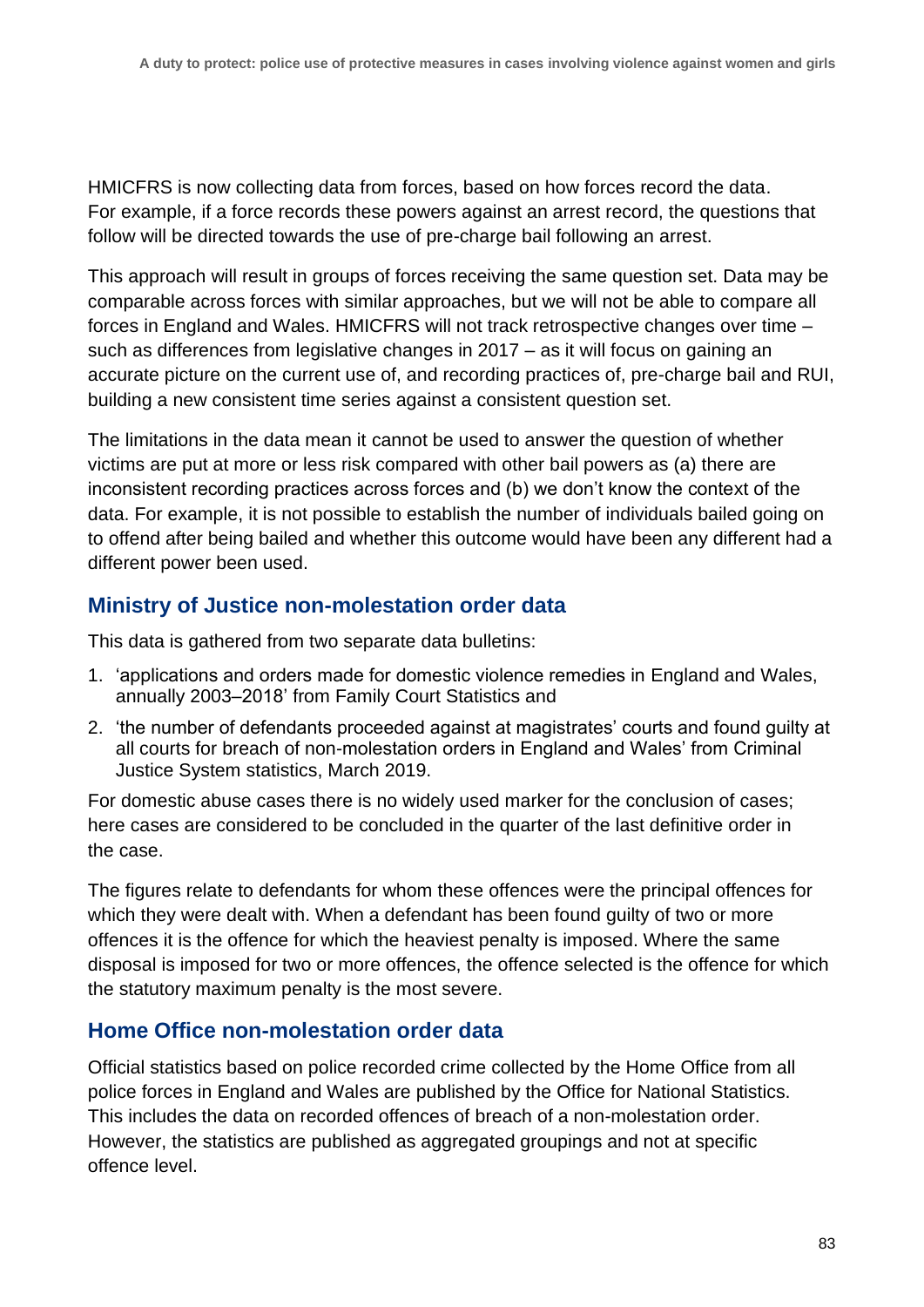## **Ministry of Justice restraining order data**

This data was taken from the *[Violence Against Women and Girls Report 2018–19](https://www.cps.gov.uk/publication/violence-against-women-and-girls)* published by the CPS.

This data covers all offence types.

There are a small proportion of defendants with an unknown sex post 2010, therefore the total number of defendants does not exactly equal male plus female following this date.

### **HMICFRS crime file review**

During HMICFRS's Integrated PEEL Assessment inspections, a file review is carried out on each force which spans a range of crime types. The crimes which had a domestic abuse marker are included in this report.

This data is only a small sample of domestic abuse flagged crimes so the findings should not be treated as statistically significant or a representation of all domestic abuse flagged crimes across England and Wales.

## **HMICFRS Monitoring Portal**

HMICFRS Monitoring Portal contains recommendations issued by HMICFRS to police forces in England and Wales since 2013. From this database, we can extract recommendations given to forces that are related to this super-complaint.

For this product, the snapshot of data was extracted from the database on 18 November 2019. The accuracy of the recommendation status (whether it is open or closed) is reliant on updates in the Monitoring Portal from HMICFRS staff after inspection work. Therefore, there may be some delays in the portal showing the closure of some recommendations.

## **ONS Crime Outcome Data**

Data based on responses from 24 forces in 2017, 29 forces in 2018, 37 forces in 2019 and 29 forces in 2020.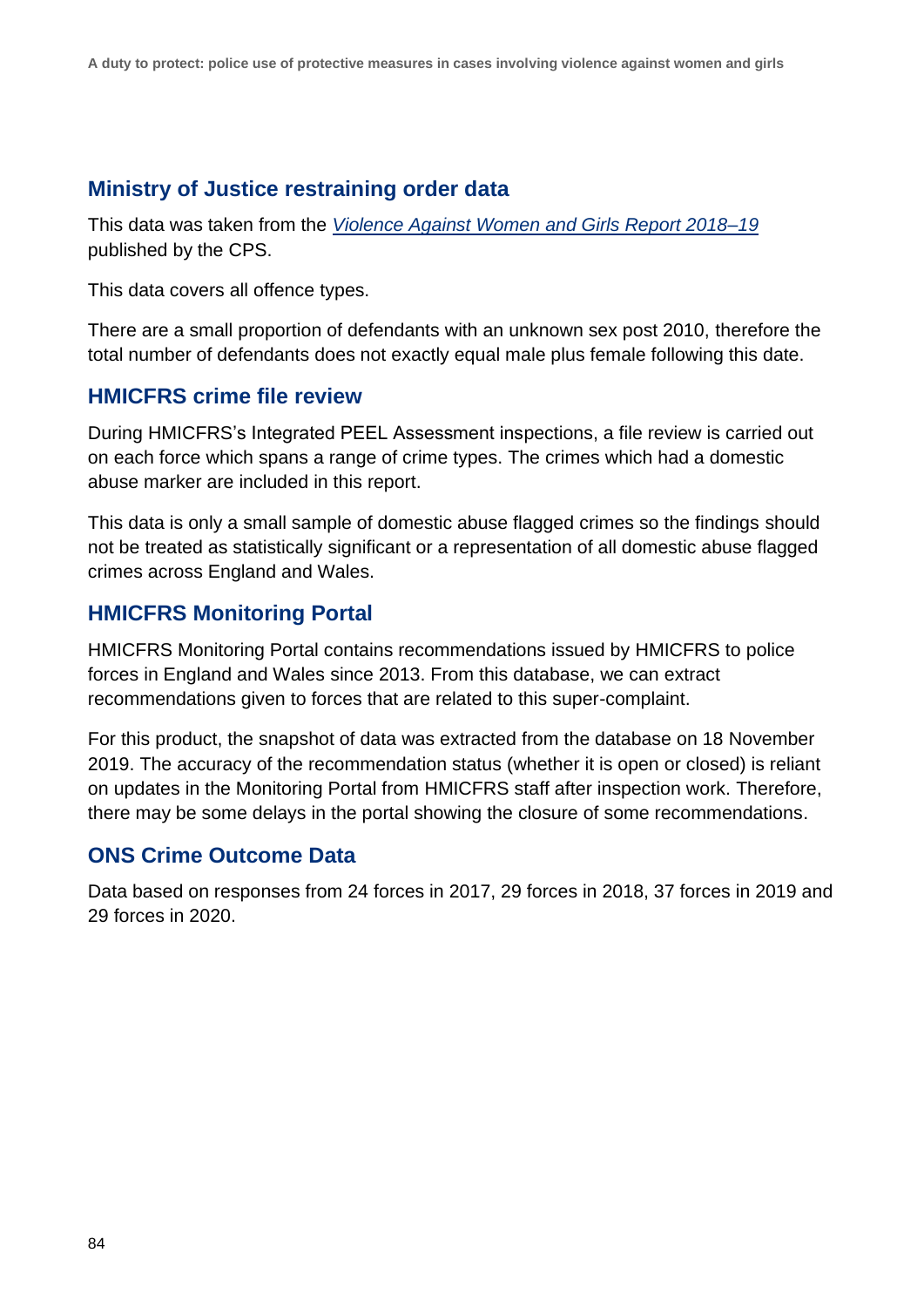# Annex E: Recommendations from *Pre-charge bail and released under investigation: striking a balance*

*[Pre-charge bail and released under investigation: striking a balance](https://www.justiceinspectorates.gov.uk/hmicfrs/publications/pre-charge-bail-and-released-under-investigation-striking-a-balance/)* is available on the HMICFRS website.

- The Home Office should work with police and the College of Policing to review the legislation for bail and RUI. The bail consultation completed in 2020 should provide evidence for reviewing who must authorise bail and time frames for bail extensions. The learning from this report should inform this work.
- The Home Office should work with police and the College of Policing to make sure forces have enough time and adequate resources to prepare for any future changes to the legislation which arise from the bail consultation. They should also provide police forces with comprehensive guidance and protocols on the changes.
- The Home Office and the National Police Chiefs' Council (NPCC) should work together to develop and put in place data collection processes to give an accurate national picture of RUI and pre-charge bail.
- The Home Office should work with police forces and the College of Policing to develop and implement monitoring arrangements to make sure that changes resulting from the bail consultation are effective.
- The Home Office should work with the NPCC, the CPS and the College of Policing to make sure that any changes to the legislation secure improvements for victims of crime.
- The College of Policing should work with the NPCC to ensure that clear guidance is developed for officers in relation to updating suspects who are RUI on the progression of their cases.
- The College of Policing and NPCC should work together to develop clear guidance for police forces so that all cases involving serious harm and risk, such as domestic abuse and stalking, are subject to bail with conditions to protect victims and require a new risk assessment before a suspect's bail status changes.
- Forces should develop processes and systems to clearly show whether suspects are on bail or RUI. This will help them to better understand the risk a suspect poses to victims and the wider community and will help to increase safeguarding.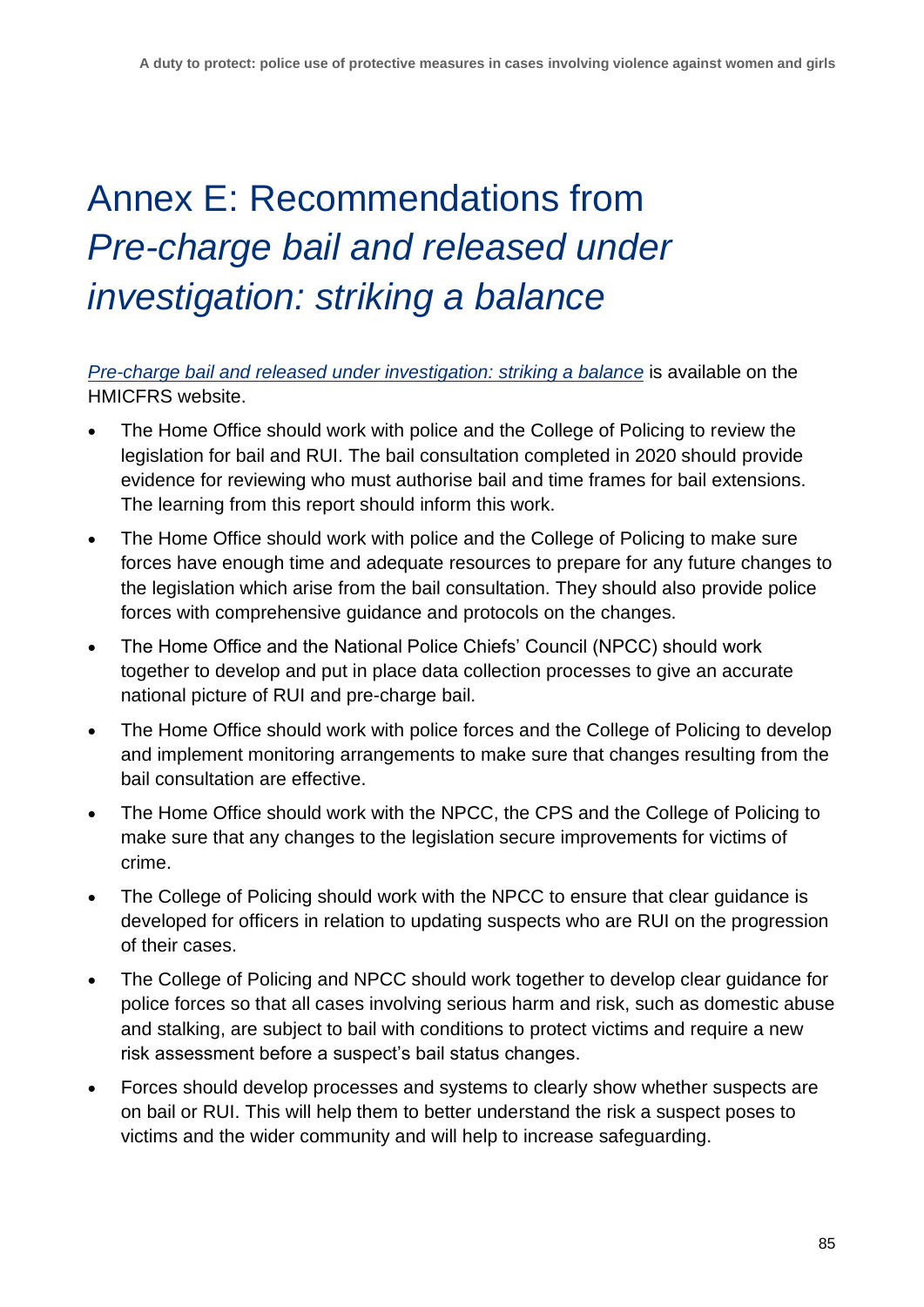- Forces should record whether a suspect is on bail or RUI on the MG3 form when it is submitted to the CPS. This should be regularly checked and any changes in bail or RUI provided to the CPS. The CPS should work with the police to ensure this information is provided.
- The CPS and NPCC should work together to review their service level agreements and make sure that cases can be charged at the earliest opportunity.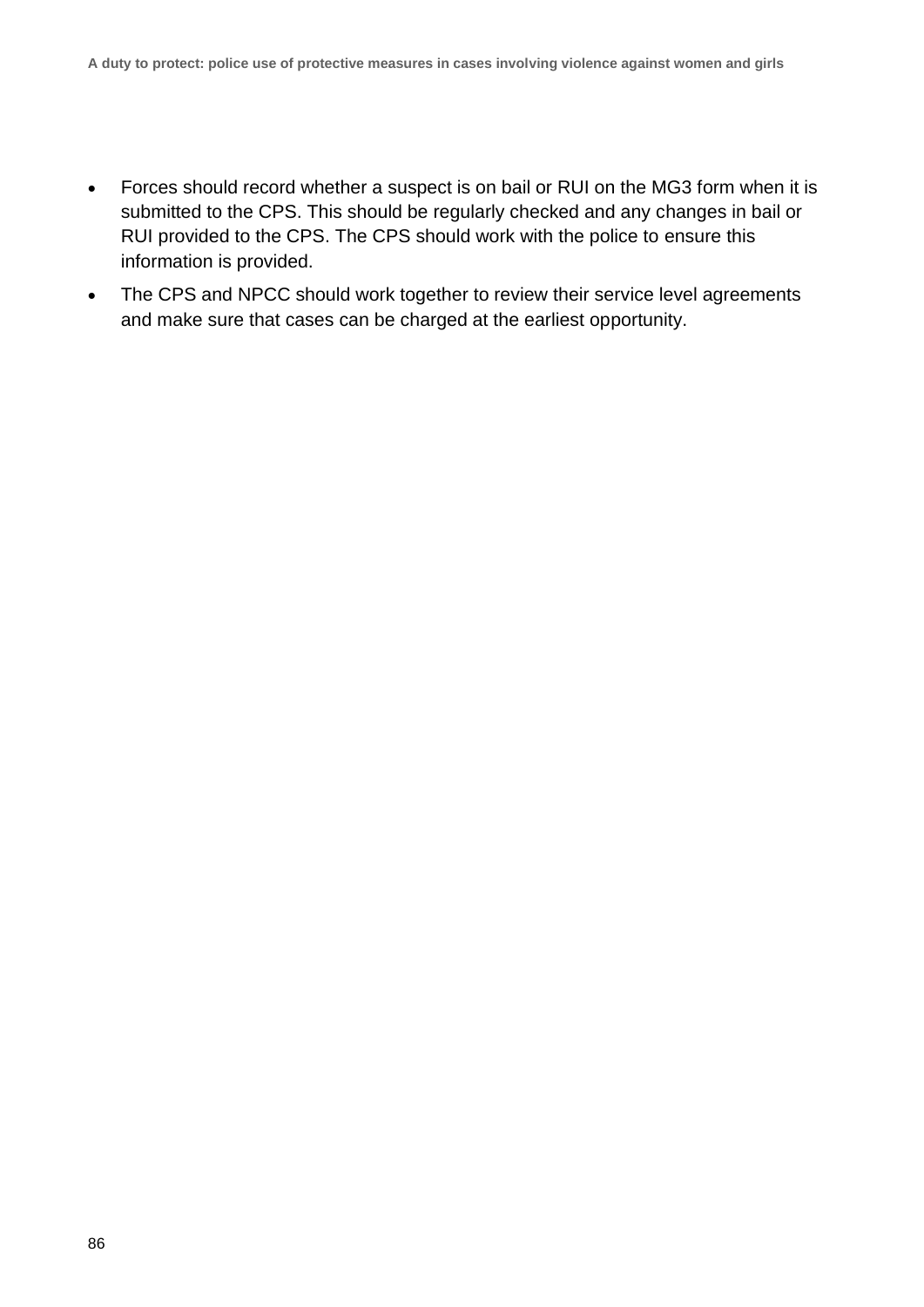# Annex F: Letter from the NPCC Lead for Bail Management Portfolio dated 29 January 2019

#### **Operational Guidance for Pre-Charge Bail and Released under Investigation**

#### Dear Colleagues

This practitioner guidance has been prepared by the NPCC following the changes to pre-charge bail, introduced by the Policing and Crime Act on 3rd April 2017.

The legislation change was the first major reform of pre-charge bail, since PACE in 1984 and is intended to provide greater transparency, accountability and scrutiny concerning the management of bail.

The Policing and Crime Act introduced a rebuttable presumption that suspects should be released without bail, unless bail is necessary and proportionate in the circumstances. When bail is applied, adherence to strict timescales and authorisations are now a legislative requirement. These changes represent a tightening of the way in which bail is managed and since their introduction have significantly impacted not only the police service, but also our criminal justice partners.

Now that the practical effect of these changes is better understood, it is timely for guidance to be produced to assist officers and staff in recognising when and how pre-charge bail can be used in order to contribute to an effective investigation, but more importantly to safeguard and protect the associated victims and witnesses. Pre-charge Bail remains a legitimate option for investigators and should be used where appropriate.

I am grateful for the co-operation and support that has assisted in the production of the practitioner guidance, including the contributions from police forces and our partners in the criminal justice system.

This practitioner guidance is not intended to be used in isolation and reference should always be made to the primary legislation. It is intended to highlight some of the issues and challenges that have been encountered to date and outline some suggested considerations for practitioners in utilising the process to maximum benefit.

Chief Constable Darren Martland National Police Chiefs' Council NPCC Lead for Bail Management Portfolio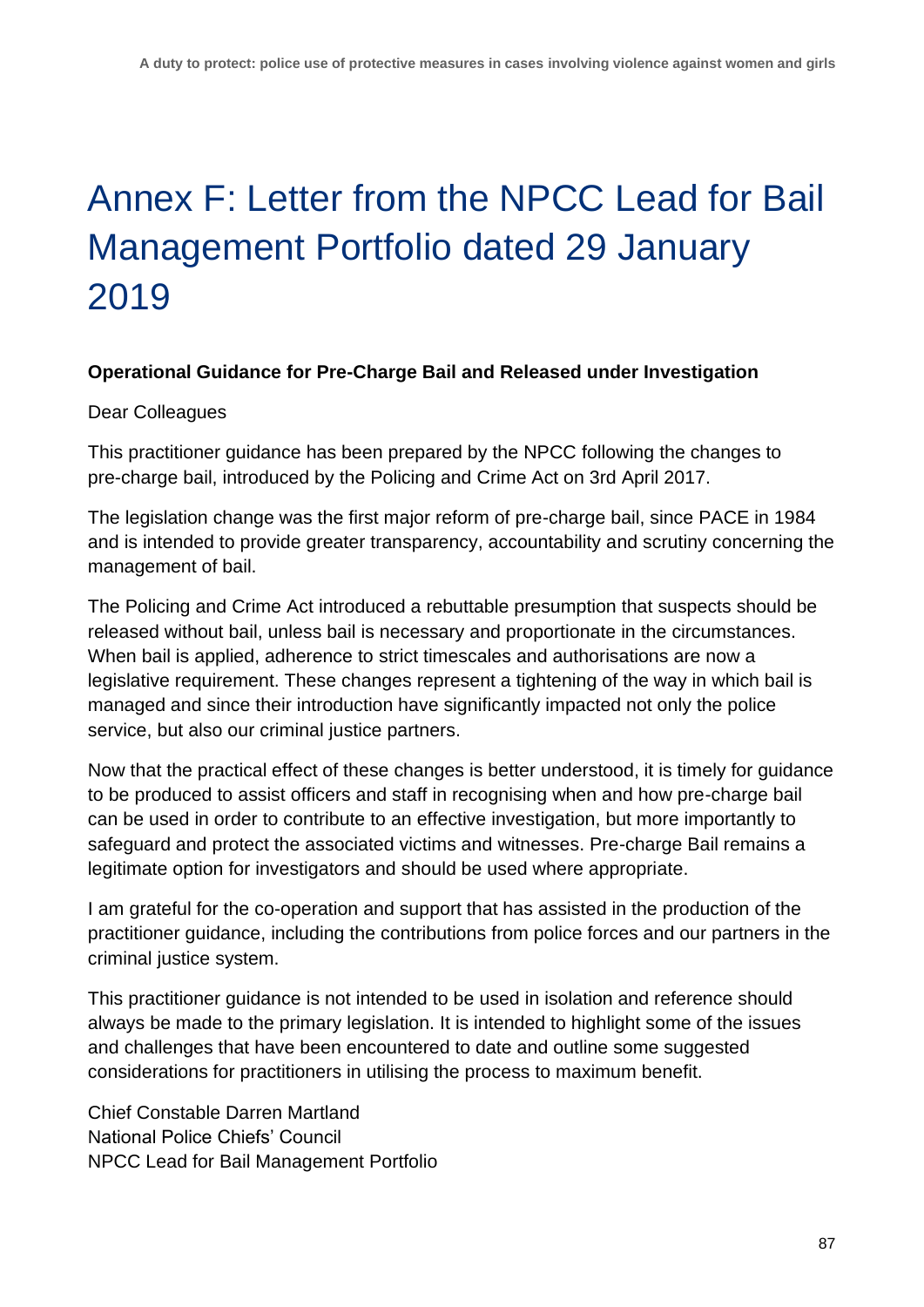# Annex G: Definitions and interpretations

In this report, the following words, phrases and expressions in the left-hand column have the meanings assigned to them in the right-hand column. Sometimes, the definition will be followed by a fuller explanation of the matter in question, with references to sources and other material which may be of assistance to the reader.

| <b>Term</b>                                  | <b>Definition</b>                                                                                                                                                                                                                                                                                                                                                                                                                                                                                                                                                                                                                                                                                                                                                                                                                                                                                                                        |
|----------------------------------------------|------------------------------------------------------------------------------------------------------------------------------------------------------------------------------------------------------------------------------------------------------------------------------------------------------------------------------------------------------------------------------------------------------------------------------------------------------------------------------------------------------------------------------------------------------------------------------------------------------------------------------------------------------------------------------------------------------------------------------------------------------------------------------------------------------------------------------------------------------------------------------------------------------------------------------------------|
| abuser                                       | person who causes harm or distress to another                                                                                                                                                                                                                                                                                                                                                                                                                                                                                                                                                                                                                                                                                                                                                                                                                                                                                            |
| <b>Aurora New Dawn</b>                       | registered charity giving safety, support, advocacy and<br>empowerment to survivors of domestic abuse, sexual violence and<br>stalking                                                                                                                                                                                                                                                                                                                                                                                                                                                                                                                                                                                                                                                                                                                                                                                                   |
| Authorised<br>Professional<br>Practice (APP) | professional practice on policing, developed and approved by the<br>College of Policing; police officers and staff are expected to have<br>regard to APP in discharging their responsibilities                                                                                                                                                                                                                                                                                                                                                                                                                                                                                                                                                                                                                                                                                                                                           |
| bail                                         | alternative to custody, usually imposing conditions on what the<br>individual can and cannot do; types of bail include:<br>pre-charge bail or police bail, imposed by the police, when there<br>isn't sufficient evidence to charge the individual;                                                                                                                                                                                                                                                                                                                                                                                                                                                                                                                                                                                                                                                                                      |
|                                              | post-charge bail, imposed by the police, when an individual has<br>٠<br>been charged; and                                                                                                                                                                                                                                                                                                                                                                                                                                                                                                                                                                                                                                                                                                                                                                                                                                                |
|                                              | court bail, imposed by the courts when an individual has been<br>٠<br>charged                                                                                                                                                                                                                                                                                                                                                                                                                                                                                                                                                                                                                                                                                                                                                                                                                                                            |
| <b>BritainThinks</b>                         | research consultancy that conducted qualitative research (first-hand<br>observations and interviews) for HMICFRS to explore victim and<br>suspect experiences of changes made as a result of the Policing<br>and Crime Act 2017                                                                                                                                                                                                                                                                                                                                                                                                                                                                                                                                                                                                                                                                                                          |
| or threatening<br>behaviour                  | controlling, coercive behaviour and actions of a perpetrator that are intended to control<br>the victim through isolation, intimidation, degradation and micro-<br>regulation of everyday life; the term and concept were developed by<br>Evan Stark, seeking to explain the range of tactics used by<br>perpetrators, and their effects on victims; the concept highlights the<br>continuing nature of the behaviour, and the extent to which the<br>actions of the perpetrator control the victim; crucially, the concept<br>sets out that such abuse can be psychological as well as physical;<br>the term is explicitly covered within the definition of domestic abuse;<br>the offence of controlling or coercive behaviour within an intimate or<br>familial relationship is set out in section 76 of the Serious Crime Act<br>2015, and carries a maximum sentence of five years' imprisonment,<br>a fine, or both, for offenders |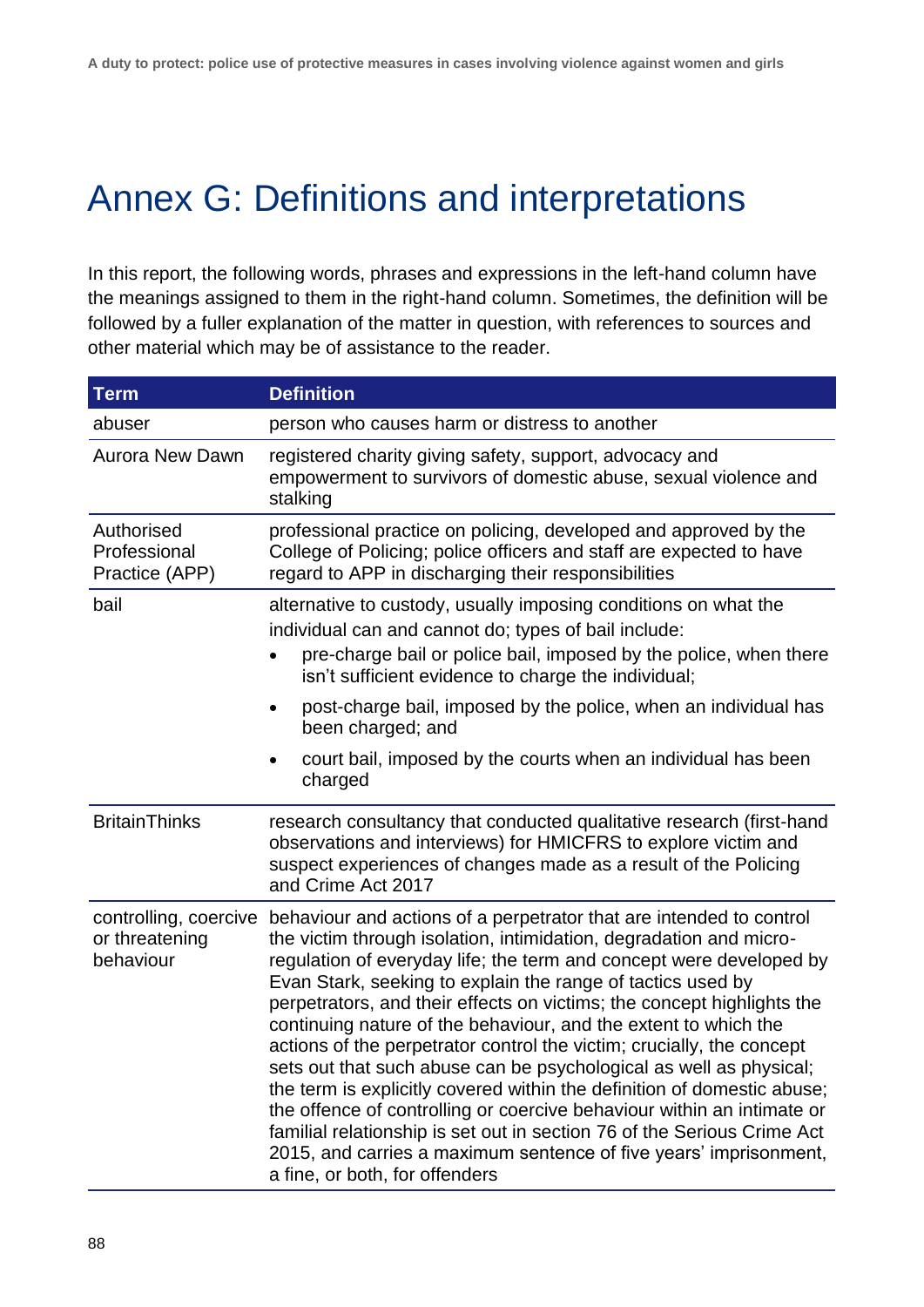| <b>Term</b>                                          | <b>Definition</b>                                                                                                                                                                                                                                                                                                                                                                                                                                                                                                                                                                                                                                                                                                                                                                                                                                                                                                                                                |
|------------------------------------------------------|------------------------------------------------------------------------------------------------------------------------------------------------------------------------------------------------------------------------------------------------------------------------------------------------------------------------------------------------------------------------------------------------------------------------------------------------------------------------------------------------------------------------------------------------------------------------------------------------------------------------------------------------------------------------------------------------------------------------------------------------------------------------------------------------------------------------------------------------------------------------------------------------------------------------------------------------------------------|
| crime data integrity<br>inspections                  | inspections to assess whether crimes are being recorded by the<br>police when they should be and are being categorised correctly                                                                                                                                                                                                                                                                                                                                                                                                                                                                                                                                                                                                                                                                                                                                                                                                                                 |
| Crime Survey for<br><b>England and Wales</b>         | annual survey to monitor the extent of crime in England and Wales,<br>conducted by Kantar on behalf of the Office for National Statistics; it<br>is used by the Government to evaluate and develop crime-reduction<br>policies and also provides information about the changing levels of<br>crime over the last 30 years                                                                                                                                                                                                                                                                                                                                                                                                                                                                                                                                                                                                                                        |
| digital case file<br>system                          | system being introduced in 2021 to digitally acquire, store and<br>secure all case file information and evidence, including multimedia,<br>relevant to a criminal prosecution once in a chain of evidential<br>integrity, which will be accessible on demand to all criminal justice<br>partners                                                                                                                                                                                                                                                                                                                                                                                                                                                                                                                                                                                                                                                                 |
| domestic abuse                                       | incident or pattern of incidents of abusive behaviour of one person<br>towards another, where those persons are 16 or over and are<br>personally connected to each other; behaviour is abusive if it<br>consists of (a) physical or sexual abuse; (b) violent or threatening<br>behaviour; (c) controlling or coercive behaviour; (d) economic abuse<br>or (e) psychological, emotional or other abuse; persons are<br>personally connected if they are or have been married to each other<br>or civil partners, engaged, in an intimate personal relationship,<br>relatives, or where they have or once had a parental relationship in<br>relation to the same child; the abuse may also be towards another<br>person, such as a child; economic abuse is behaviour that has a<br>substantial adverse effect on the victim's ability to acquire, use or<br>maintain money or other property, or obtain goods or services;<br>Domestic Abuse Act 2021, section 1 |
| Domestic Abuse<br><b>Protection Notice</b><br>(DAPN) | notice issued by a senior police officer prohibiting a person ('P')<br>from being abusive towards a person aged 16 or over to whom P is<br>personally connected; Domestic Abuse Act 2021, section 22                                                                                                                                                                                                                                                                                                                                                                                                                                                                                                                                                                                                                                                                                                                                                             |
| Domestic Abuse<br><b>Protection Order</b><br>(DAPO)  | order made by a court for the purpose of preventing a person ('P')<br>from being abusive towards a person aged 16 or over to whom P is<br>personally connected; it may be made (a) on application by the<br>person for whom the protection order is sought, by the police or by<br>other person specified, or (b) in the course of certain proceedings;<br>Domestic Abuse Act 2021, section 27                                                                                                                                                                                                                                                                                                                                                                                                                                                                                                                                                                   |
| <b>Domestic Violence</b><br><b>Assist</b>            | registered charity that provides immediate emergency help to<br>victims of domestic violence, including arranging non-molestation<br>orders, prohibited steps orders and occupation orders                                                                                                                                                                                                                                                                                                                                                                                                                                                                                                                                                                                                                                                                                                                                                                       |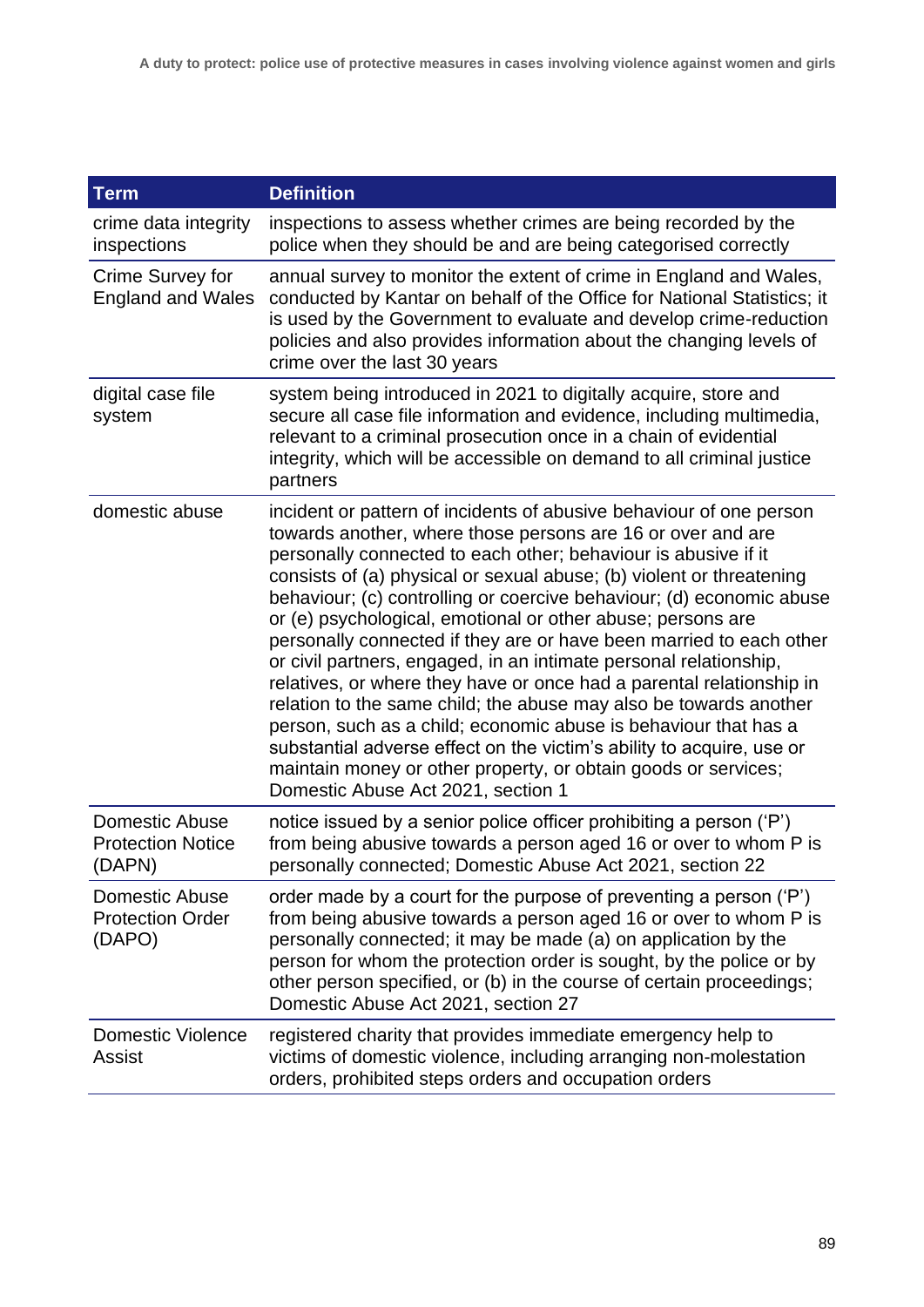| <b>Term</b>                                                    | <b>Definition</b>                                                                                                                                                                                                                                                                                                                                                                                                                                                                                                                                                                                                                                                                                                                                                                                                                       |
|----------------------------------------------------------------|-----------------------------------------------------------------------------------------------------------------------------------------------------------------------------------------------------------------------------------------------------------------------------------------------------------------------------------------------------------------------------------------------------------------------------------------------------------------------------------------------------------------------------------------------------------------------------------------------------------------------------------------------------------------------------------------------------------------------------------------------------------------------------------------------------------------------------------------|
| <b>Domestic Violence</b><br><b>Protection Notice</b><br>(DVPN) | initial notice issued by the police under sections 21 to 33 of the<br>Crime and Security Act 2010 to provide emergency protection to an<br>individual believed to be the victim of domestic violence; must be<br>authorised by a police superintendent; contains prohibitions that<br>effectively bar the suspected perpetrator from returning to the<br>victim's home or otherwise contacting the victim; may be issued to<br>an adult if the police superintendent has reasonable grounds for<br>believing that the adult has been violent towards, or has threatened<br>violence towards an associated person, and the notice is necessary<br>to protect that person from violence or a threat of violence by the<br>intended recipient of the notice; piloted in three police areas in<br>2011-12 and introduced nationally in 2014 |
| <b>Domestic Violence</b><br><b>Protection Order</b><br>(DVPO)  | order that helps the police and magistrates' courts to put in place<br>protection in the immediate aftermath of a domestic abuse incident;<br>where there is insufficient evidence to charge a perpetrator and give<br>protection to a victim via bail conditions, a DVPO can prevent the<br>perpetrator from returning to a residence and from having contact<br>with the victim for up to 28 days; this gives the victim an opportunity<br>to consider their options and get the support and guidance they<br>need from a dedicated domestic abuse service                                                                                                                                                                                                                                                                            |
| early investigative<br>advice                                  | guidance and advice provided to the police by a CPS lawyer in<br>serious, sensitive or complex cases, or any case where a police<br>supervisor considers it would be of assistance; meant to be given at<br>a very early stage of a case, to help decide what evidence will be<br>required to support a prosecution, or to decide if a case can<br>proceed to court                                                                                                                                                                                                                                                                                                                                                                                                                                                                     |
| female genital<br>mutilation                                   | procedure where the female genitals are deliberately cut, injured or<br>changed, without medical reason; the practice is illegal in the UK<br>and is an internationally recognised human rights violation; also<br>known as 'female circumcision' or 'cutting'                                                                                                                                                                                                                                                                                                                                                                                                                                                                                                                                                                          |
| force control room                                             | facility in each police force in which call operators answer telephone<br>calls from the public, determine the circumstances of the call and<br>decide the initial response                                                                                                                                                                                                                                                                                                                                                                                                                                                                                                                                                                                                                                                             |
| forced marriage                                                | marriage conducted without the valid consent of one or both parties                                                                                                                                                                                                                                                                                                                                                                                                                                                                                                                                                                                                                                                                                                                                                                     |
| harassment                                                     | causing alarm or distress and/or putting a person in fear of violence;<br>it includes the offence of stalking, either in person or through other<br>means of communication; it is defined in sections 2 and 4 of the<br>Protection from Harassment Act 1997; high-risk harassment means<br>it is likely that a victim will be subject to an incident that is life-<br>threatening and/or traumatic, and from which recovery, whether<br>physical or psychological, can be expected to be difficult or<br>impossible                                                                                                                                                                                                                                                                                                                     |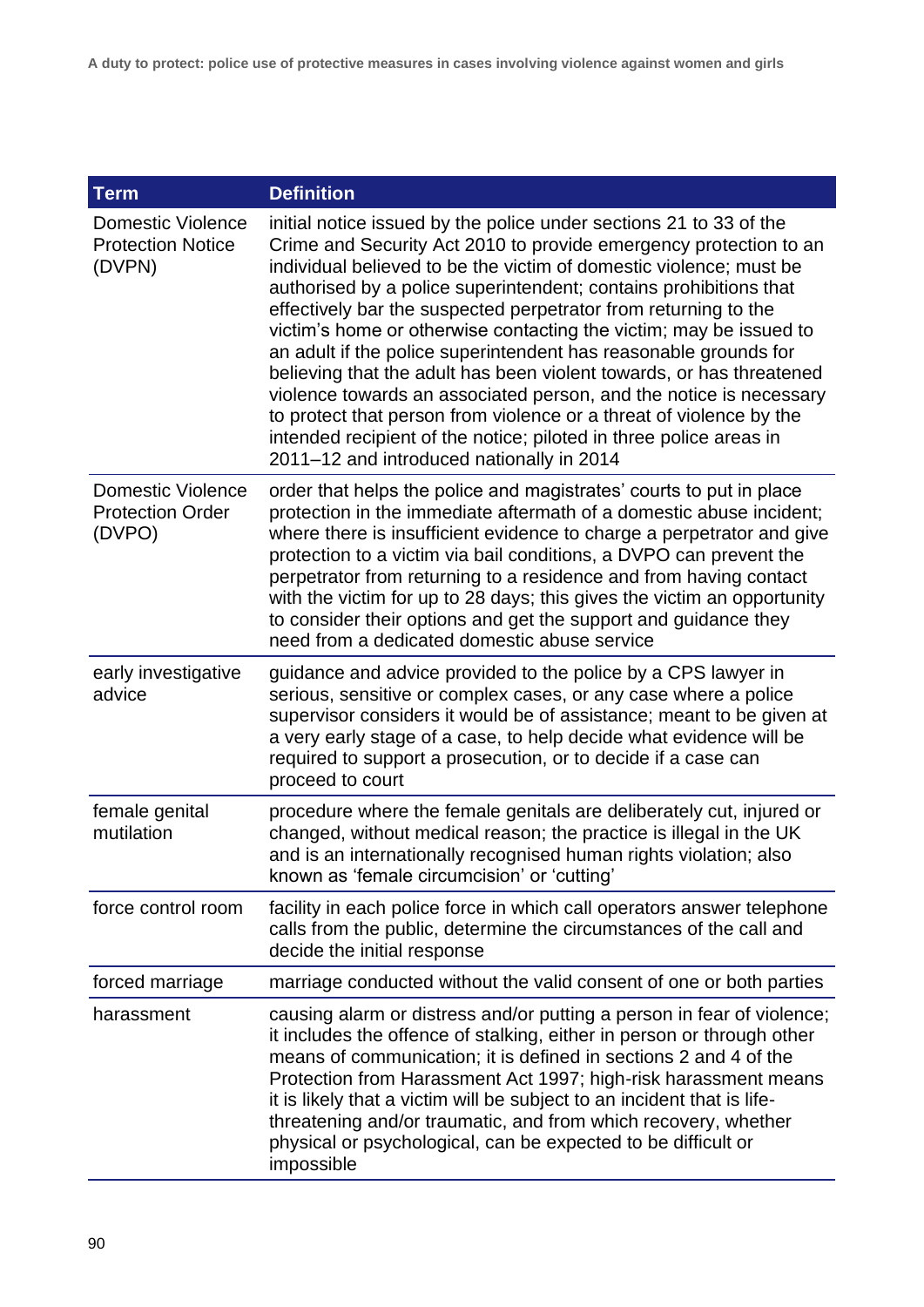| <b>Term</b>                                                | <b>Definition</b>                                                                                                                                                                                                                                                                                                                                                                                                                                                                                                                                               |
|------------------------------------------------------------|-----------------------------------------------------------------------------------------------------------------------------------------------------------------------------------------------------------------------------------------------------------------------------------------------------------------------------------------------------------------------------------------------------------------------------------------------------------------------------------------------------------------------------------------------------------------|
| high-harm case                                             | case in which the victim is at high risk of harm; includes most cases<br>of domestic abuse and sexual violence                                                                                                                                                                                                                                                                                                                                                                                                                                                  |
| <b>Home Office Crime</b><br><b>Outcomes Data</b>           | annual official statistics on case outcomes that police forces have<br>assigned to notifiable offences that have been recorded by the<br>police in England and Wales                                                                                                                                                                                                                                                                                                                                                                                            |
| human trafficking                                          | arranging or facilitating the travel of another person by recruiting,<br>transporting or transferring, harbouring or receiving, or transferring<br>or exchanging control over them with a view to exploiting them; the<br>travel may be within a single country or across one or more<br>international borders; it is irrelevant whether the person consents to<br>the travel; an unlawful act, contrary to section 2 of the Modern<br>Slavery Act 2015                                                                                                         |
| <b>Managed Learning</b><br>Environment                     | the College of Policing's online learning portal                                                                                                                                                                                                                                                                                                                                                                                                                                                                                                                |
| multi-agency risk<br>assessment<br>conference<br>(MARAC)   | locally held meeting where statutory and voluntary agency<br>representatives come together and share information about people<br>at high risk of domestic abuse; any agency can refer an adult or<br>child they believe to be at high risk of harm; the aim of the meeting<br>is to produce a co-ordinated action plan to increase an adult or<br>child's safety, health and wellbeing; agencies that attend vary, but<br>are likely to include the police, probation, health and housing<br>services; over 250 are currently in operation in England and Wales |
| <b>National Centre for</b><br>Domestic Violence            | community interest company that provides a free, fast emergency<br>service to help survivors of domestic abuse and violence obtain<br>protection against an abuser, as well as offering services to the<br>police, probation service, domestic abuse agency workers, the legal<br>profession and judiciary; it helps survivors of domestic abuse and<br>violence to obtain injunctions regardless of their financial<br>circumstances, race, gender, age, beliefs or sexual orientation                                                                         |
| <b>National Police</b><br><b>Chiefs' Council</b><br>(NPCC) | organisation which brings together 43 operationally independent<br>and locally accountable chief constables and their chief officer<br>teams to co-ordinate national operational policing; works closely<br>with the College of Policing, which is responsible for developing<br>professional standards, to develop national approaches on matters<br>such as finance, technology and human resources; replaced the<br>Association of Chief Police Officers on 1 April 2015                                                                                     |
| No Excuse                                                  | multi-agency campaign led by the West Midlands Police and Crime<br>Commissioner, West Midlands Police and victims' services to give<br>information to the public about what services are available to victims<br>of domestic abuse and to emphasise that support is available to<br>those in need while coronavirus continues to present new<br>challenges                                                                                                                                                                                                      |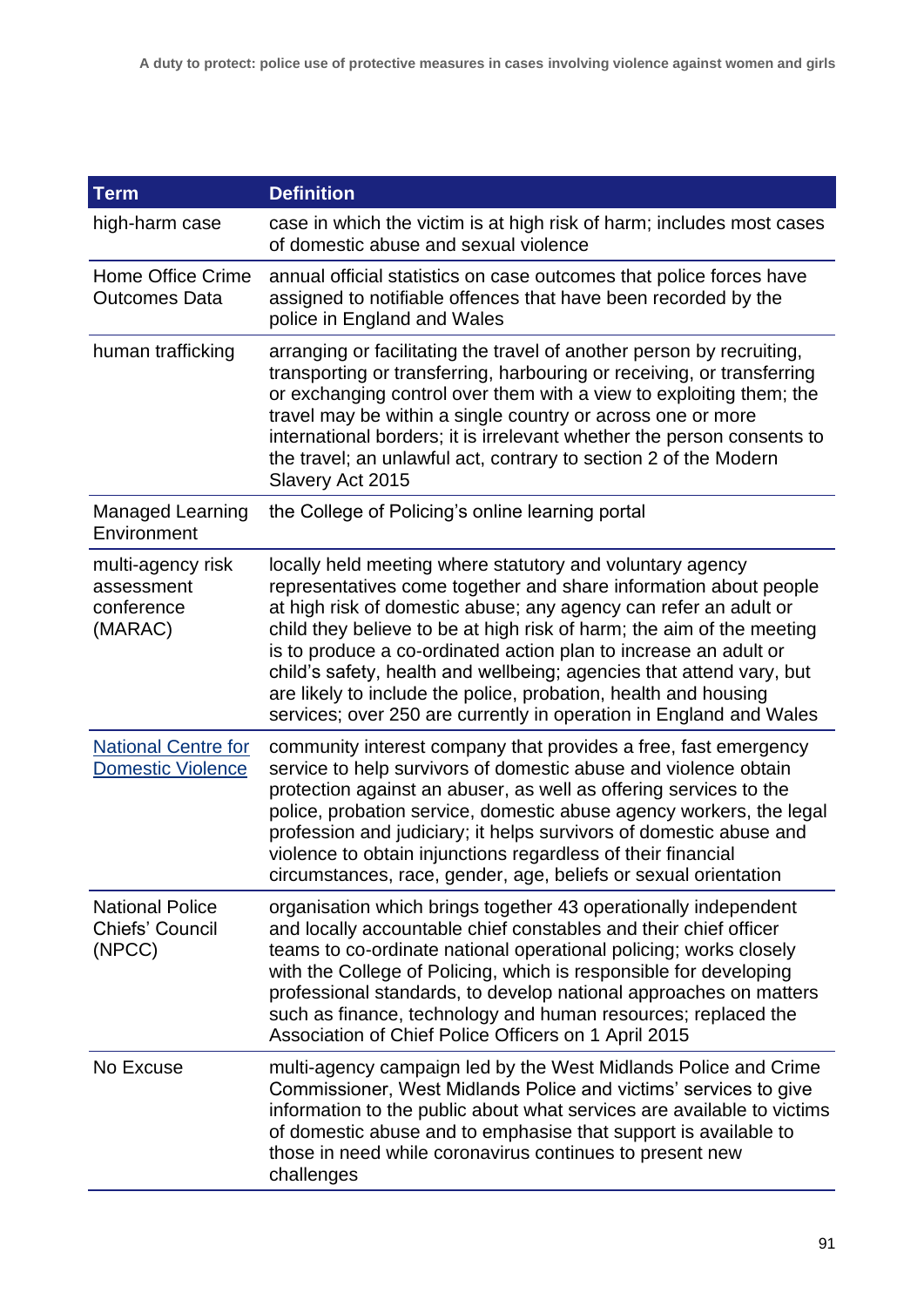| <b>Term</b>                              | <b>Definition</b>                                                                                                                                                                                                                                                                                                                                                                                                                                                                                                                              |
|------------------------------------------|------------------------------------------------------------------------------------------------------------------------------------------------------------------------------------------------------------------------------------------------------------------------------------------------------------------------------------------------------------------------------------------------------------------------------------------------------------------------------------------------------------------------------------------------|
| non-molestation<br>order                 | court order that victims of domestic abuse can apply for that<br>provides a longer period of protection than other protective<br>measures, usually 6 to 12 months; it can also be extended                                                                                                                                                                                                                                                                                                                                                     |
| outcome 15                               | category of crime outcome: 'evidential difficulties: suspect identified;<br>victim supports action'                                                                                                                                                                                                                                                                                                                                                                                                                                            |
| outcome 16                               | category of crime outcome: 'evidential difficulties: suspect identified;<br>victim does not support further action'                                                                                                                                                                                                                                                                                                                                                                                                                            |
| <b>PEEL</b> inspections                  | HMICFRS inspections of police effectiveness, efficiency and<br>legitimacy                                                                                                                                                                                                                                                                                                                                                                                                                                                                      |
| <b>Police National</b><br>Computer (PNC) | computer system used extensively by the police and other UK law<br>enforcement organisations to access real-time information of<br>national and local significance; the PNC is linked with the<br>European-wide IT system (Schengen Information System [SIS II]),<br>enabling all participating member states to share real-time<br>information via a series of alerts; police forces use the PNC to carry<br>out checks – for example, on a person's criminal record or vehicle<br>registration                                               |
| positive action                          | activity conducted at all stages of the police approach to ensure<br>effective protection of victims and children, while allowing the<br>criminal justice system to hold the offender to account; it is often<br>used in the context of arrest policy (that is, that an arrest will<br>normally be 'necessary' under the terms of the Police and Criminal<br>Evidence Act 1984 to protect a child or vulnerable person, to<br>prevent the suspect causing injury and/or to allow for the prompt<br>and effective investigation of the offence) |
| public protection<br>unit                | section of a police force dedicated to ensuring the safety of those in<br>danger of becoming victims of crimes such as child sexual<br>exploitation, modern slavery and human trafficking and domestic<br>abuse                                                                                                                                                                                                                                                                                                                                |
| <b>Rape Crisis</b>                       | registered charity and national umbrella body for a network of<br>autonomous member Rape Crisis Centres across England and<br>Wales that provide frontline specialist, independent and confidential<br>services for women and girls of all ages who've experienced any<br>form of sexual violence, at any time in their lives                                                                                                                                                                                                                  |
| released under<br>investigation (RUI)    | alternative to police bail that allows a suspect to be released from<br>police custody while police investigations continue, but without<br>conditions having been imposed                                                                                                                                                                                                                                                                                                                                                                     |
| restraining order                        | civil order made by a court that considers it is necessary to protect<br>the persons named in it from harassment or conduct that will put<br>them in fear of violence; can be made on conviction or acquittal                                                                                                                                                                                                                                                                                                                                  |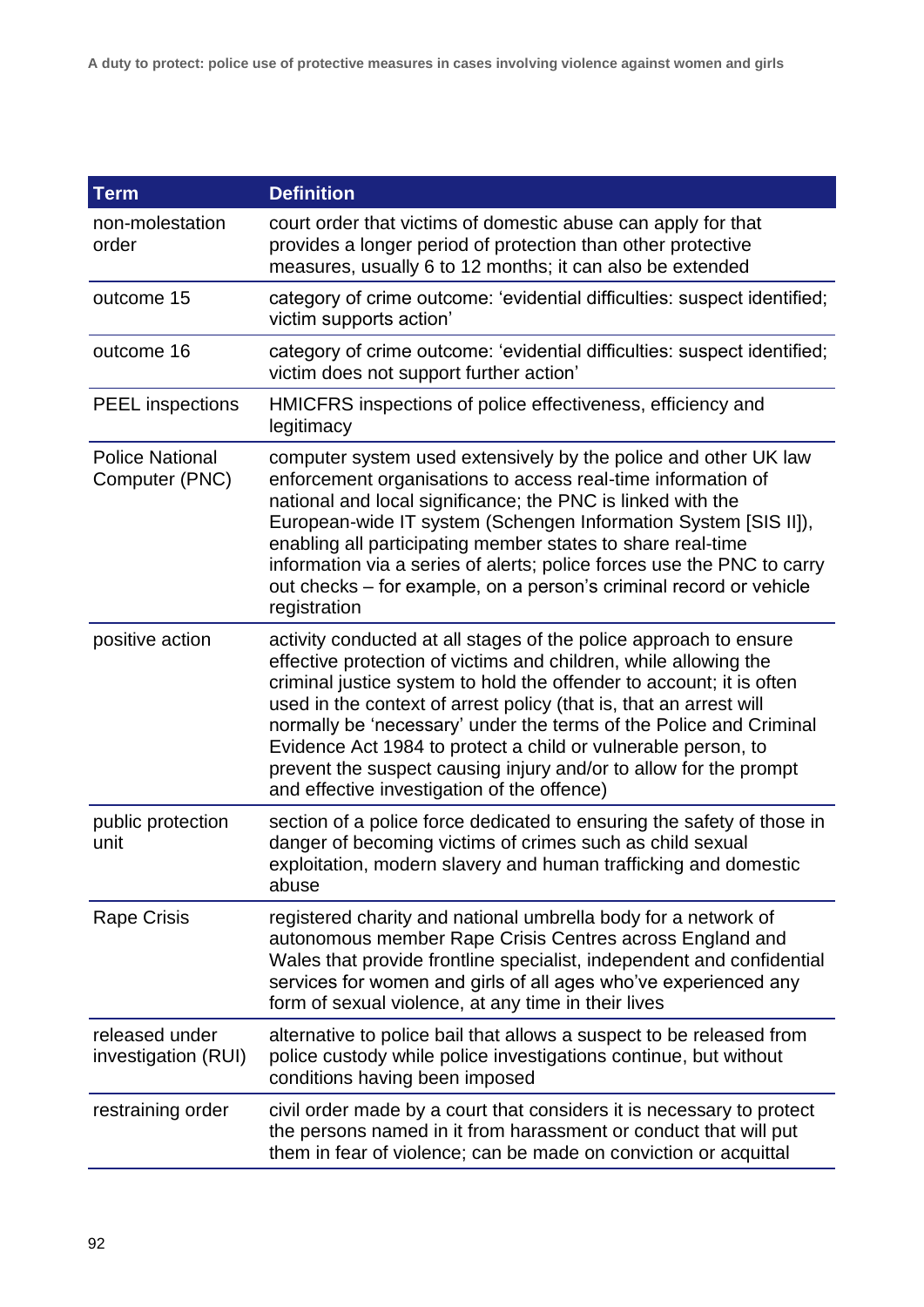| <b>Term</b>                         | <b>Definition</b>                                                                                                                                                                                                                                                                                                                                                                                                                                                                                                                                                                                                                                                               |
|-------------------------------------|---------------------------------------------------------------------------------------------------------------------------------------------------------------------------------------------------------------------------------------------------------------------------------------------------------------------------------------------------------------------------------------------------------------------------------------------------------------------------------------------------------------------------------------------------------------------------------------------------------------------------------------------------------------------------------|
| <b>Rights of Women</b>              | registered charity that provides free and confidential legal advice<br>and information to women                                                                                                                                                                                                                                                                                                                                                                                                                                                                                                                                                                                 |
| risk assessment                     | structured professional judgment using a guide/checklist method by<br>which the likelihood of risk is determined; completion is intended to<br>help police officers in the decision-making process on appropriate<br>levels of intervention for victims of domestic abuse                                                                                                                                                                                                                                                                                                                                                                                                       |
| safeguarding                        | protection of an individual's health, wellbeing and human rights,<br>enabling them to live free from harm, abuse and neglect                                                                                                                                                                                                                                                                                                                                                                                                                                                                                                                                                    |
| <b>SafeLives</b>                    | UK-wide charity dedicated to ending domestic abuse, for everyone<br>and for good; works with organisations across the UK to transform<br>the response to domestic abuse; it looks at the whole picture for<br>each individual and family to get the right help at the right time to<br>make families everywhere safe and well                                                                                                                                                                                                                                                                                                                                                   |
| sexual exploitation                 | exploitation that includes rape, prostitution, sexual photography,<br>subjection to pornography or witnessing sexual acts, and sexual<br>assault or sexual acts to which a person has not consented or was<br>pressured into consenting; adults and children can be sexually<br>exploited                                                                                                                                                                                                                                                                                                                                                                                       |
| slip rule                           | procedural rule allowing courts to reopen sentencing proceedings to<br>correct an obvious mistake                                                                                                                                                                                                                                                                                                                                                                                                                                                                                                                                                                               |
| stalking                            | pattern of unwanted, persistent pursuit and intrusive behaviour<br>directed by one person to another, that engenders fear and distress<br>in the victim and is characterised by an obsessive fixation with the<br>victim; offences under sections 2A and 4A of the Protection from<br>Harassment Act 1997; examples of the types of behaviour that may<br>be displayed in a stalking offences are given in section 2A(3) of the<br>Protection from Harassment Act 1997, and include following a<br>person; contacting, or attempting to contact, a person by any<br>means; and monitoring the use by a person of the internet, email or<br>any form of electronic communication |
| <b>Stalking Protection</b><br>Order | civil order that can be sought by the police to enable early police<br>intervention, pre-conviction, to address stalking behaviours before<br>they become entrenched or escalate in severity and to protect<br>victims from more serious harm; there is no restriction as to the<br>stage of the criminal justice process at which an order may be<br>made, and depending on the circumstances an order could also be<br>made following conviction or acquittal                                                                                                                                                                                                                 |
| survivors                           | people who have survived or experienced an ordeal, for example,<br>honour-based violence, forced marriage or female genital mutilation                                                                                                                                                                                                                                                                                                                                                                                                                                                                                                                                          |
| thematic inspection                 | inspection that focuses on a particular subject or topic                                                                                                                                                                                                                                                                                                                                                                                                                                                                                                                                                                                                                        |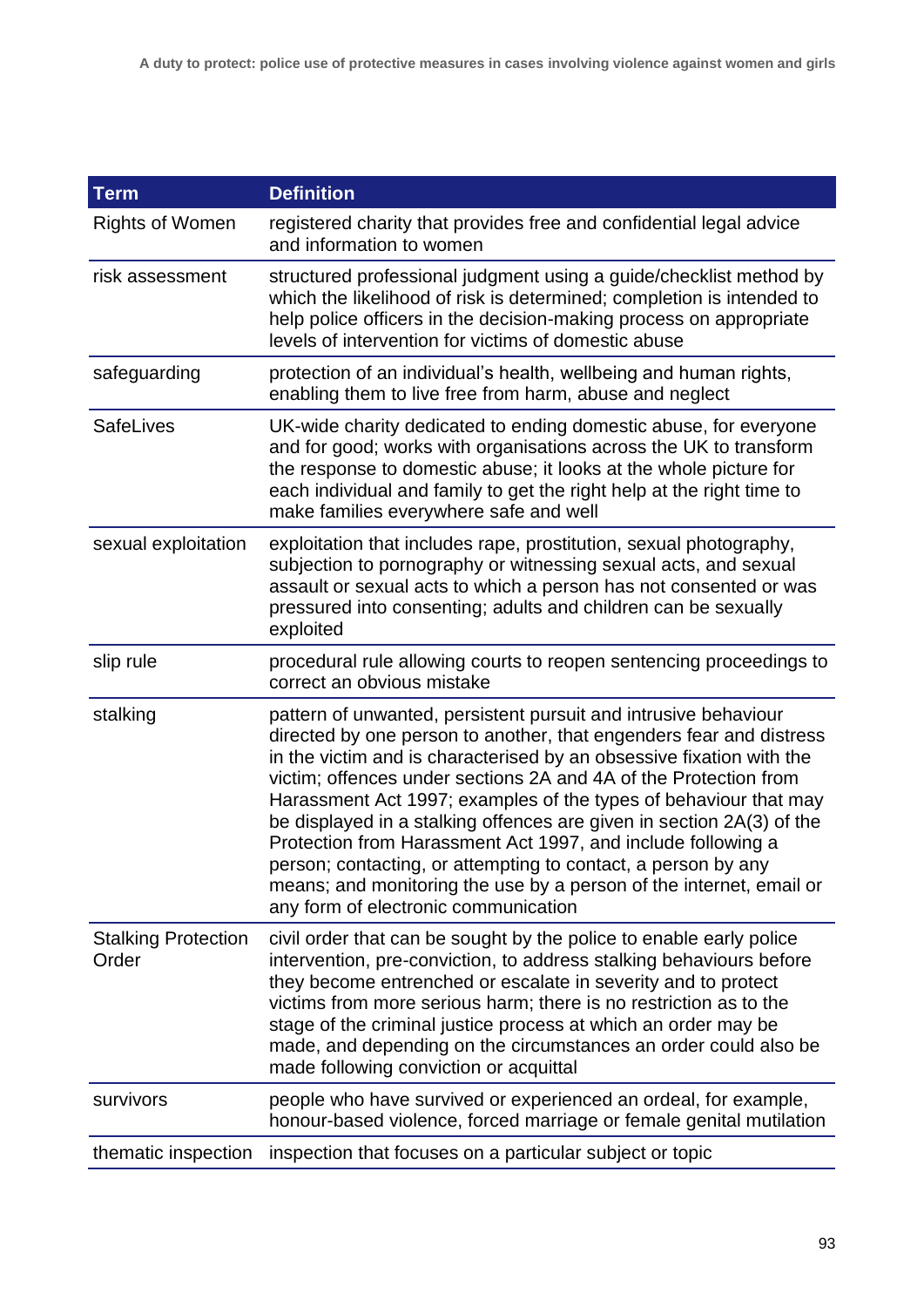| <b>Term</b>                                                               | <b>Definition</b>                                                                                                                                                                                                                                                                                                                                                                                                                                                                                                                                                                                                                                                                                                                                                                                                                                                                                                                                                                                                                                                                                                                                                                                            |
|---------------------------------------------------------------------------|--------------------------------------------------------------------------------------------------------------------------------------------------------------------------------------------------------------------------------------------------------------------------------------------------------------------------------------------------------------------------------------------------------------------------------------------------------------------------------------------------------------------------------------------------------------------------------------------------------------------------------------------------------------------------------------------------------------------------------------------------------------------------------------------------------------------------------------------------------------------------------------------------------------------------------------------------------------------------------------------------------------------------------------------------------------------------------------------------------------------------------------------------------------------------------------------------------------|
| victim                                                                    | in relation to an alleged or suspected criminal offence, the person<br>who (a) says they are the person against whom that offence was or<br>may be committed; or (b) is said or considered by another person to<br>be the person against whom that offence was or may be committed                                                                                                                                                                                                                                                                                                                                                                                                                                                                                                                                                                                                                                                                                                                                                                                                                                                                                                                           |
| Victims' Code<br>(The Code of<br><b>Practice for Victims</b><br>of Crime) | statutory code of practice issued by the Secretary of State for<br>Justice under section 32 of the Domestic Violence, Crime and<br>Victims Act 2004; the code establishes minimum standards on the<br>rights, support and protection of victims of crime; its stated objective<br>is to ensure the criminal justice system puts victims first, making the<br>system more responsive to them and easier for them to navigate; it<br>also aims to ensure that victims of crime are treated well and<br>receive appropriate support to help them cope and recover, and to<br>protect them from becoming victims again; the code specifies the<br>services which must be provided to victims of crime in England and<br>Wales, and sets a minimum for the standard of those services;<br>higher entitlements are set for victims of the most serious crime,<br>persistently targeted victims and vulnerable or intimidated victims;<br>the public sector bodies which are obliged to provide services to<br>victims of crime are specified in the code, and include police forces<br>and police and crime commissioners; the Victims' Commissioner<br>has a statutory duty to keep the code under regular review |
| voluntary<br>attendance                                                   | attendance by a person who is not under arrest                                                                                                                                                                                                                                                                                                                                                                                                                                                                                                                                                                                                                                                                                                                                                                                                                                                                                                                                                                                                                                                                                                                                                               |
| vulnerable person                                                         | person in need of special care, support or protection because of<br>age, disability, or risk of abuse or neglect                                                                                                                                                                                                                                                                                                                                                                                                                                                                                                                                                                                                                                                                                                                                                                                                                                                                                                                                                                                                                                                                                             |
| 24-hour PACE<br>clock                                                     | measure of time under the Police and Criminal Evidence Act 1984;<br>24 hours is (in most cases) the limit a person can be detained in<br>police custody without being charged                                                                                                                                                                                                                                                                                                                                                                                                                                                                                                                                                                                                                                                                                                                                                                                                                                                                                                                                                                                                                                |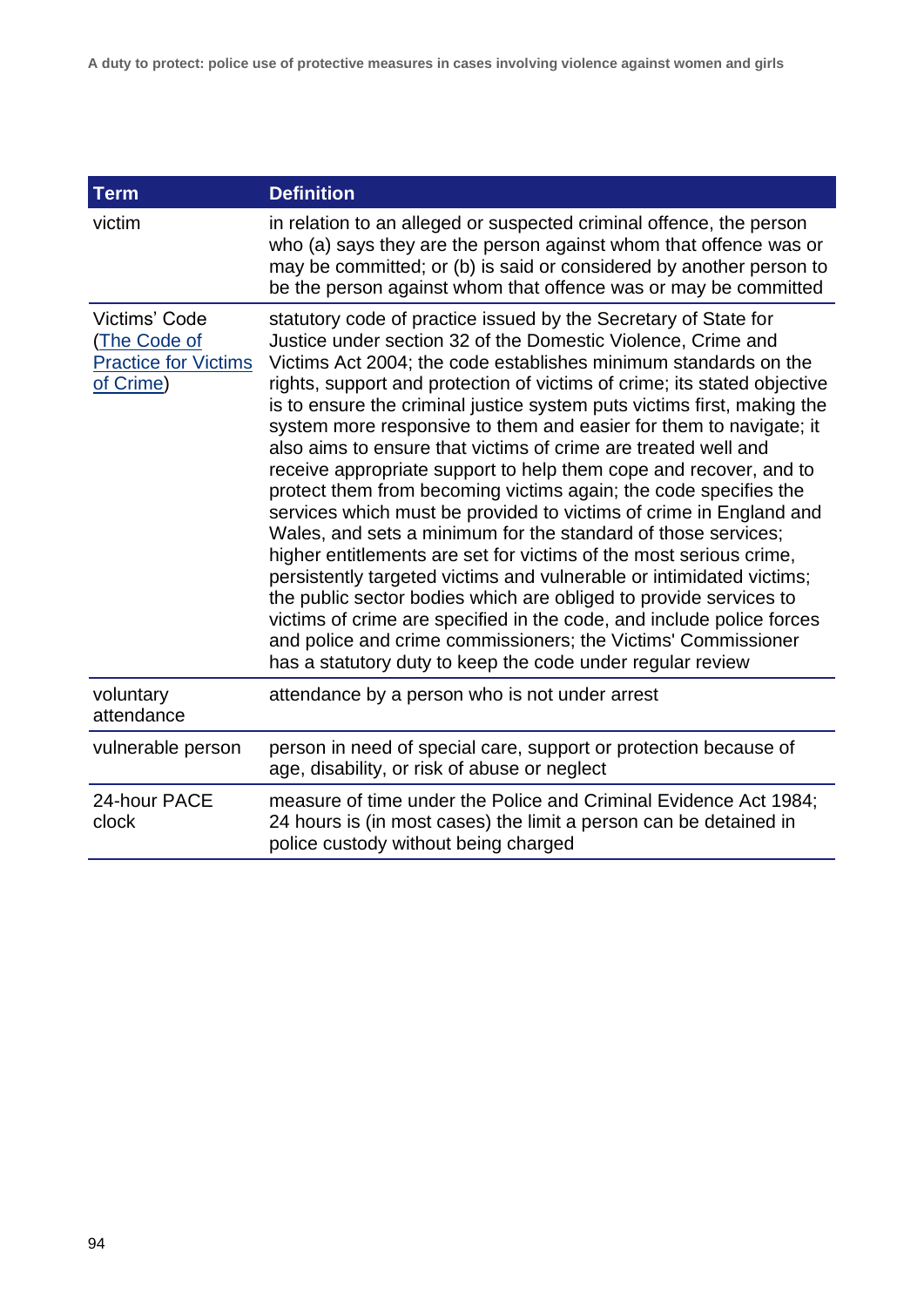# Annex H: Bibliography

Bates, L. and Hester, M. 2020. ['No longer a civil matter? The design and use of protection](https://www.tandfonline.com/doi/full/10.1080/09649069.2020.1751943)  [orders for domestic violence in England and Wales'](https://www.tandfonline.com/doi/full/10.1080/09649069.2020.1751943), *Journal of Social Welfare and Family Law* 42: 133–153.

College of Policing. Authorised Professional Practice: [Arrest and other positive](https://www.app.college.police.uk/app-content/major-investigation-and-public-protection/domestic-abuse/arrest-and-other-positive-approaches/?highlight=positive%20action?s=positive+action)  [approaches](https://www.app.college.police.uk/app-content/major-investigation-and-public-protection/domestic-abuse/arrest-and-other-positive-approaches/?highlight=positive%20action?s=positive+action)

College of Policing. Authorised Professional Practice: [Domestic abuse](https://www.app.college.police.uk/app-content/major-investigation-and-public-protection/domestic-abuse/)

College of Policing. Authorised Professional Practice: [Post arrest management of suspect](https://www.app.college.police.uk/app-content/major-investigation-and-public-protection/domestic-abuse/post-arrest-management-of-suspect-and-casefile/)  [and case file](https://www.app.college.police.uk/app-content/major-investigation-and-public-protection/domestic-abuse/post-arrest-management-of-suspect-and-casefile/)

College of Policing. Authorised Professional Practice: [Investigation](https://www.app.college.police.uk/app-content/investigations/?s=)

Crown Prosecution Service. *Violence [Against Women and Girls Report: 2018–19](https://www.cps.gov.uk/publication/violence-against-women-and-girls)*

Hillier, J. and Kodz, J. 2012. [The police use of pre-charge bail: an exploratory study.](https://whatworks.college.police.uk/Research/Documents/Pre_charge_bail.pdf) National Policing Improvement Agency.

HMCPSI and HMICFRS, 2020. *[Evidence led domestic abuse prosecutions](https://www.justiceinspectorates.gov.uk/hmicfrs/publications/evidence-led-domestic-abuse-prosecutions/)*

HMIC, 2014. *[Everyone's business: Improving the police response to domestic abuse](https://www.justiceinspectorates.gov.uk/hmicfrs/publications/improving-the-police-response-to-domestic-abuse/)*

HMIC, 2015. *[Increasingly everyone's business: a progress report on the police response](https://www.justiceinspectorates.gov.uk/hmicfrs/publications/increasingly-everyones-business-a-progress-report-on-the-police-response-to-domestic-abuse/)  [to domestic abuse](https://www.justiceinspectorates.gov.uk/hmicfrs/publications/increasingly-everyones-business-a-progress-report-on-the-police-response-to-domestic-abuse/)*

HMIC, 2017. *[PEEL: Police effectiveness 2016: A national overview](https://www.justiceinspectorates.gov.uk/hmicfrs/publications/peel-police-effectiveness-2016/)*

HMIC, 2017. *Living in fear – [the police and CPS response to harassment](https://www.justiceinspectorates.gov.uk/hmicfrs/publications/living-in-fear-the-police-and-cps-response-to-harassment-and-stalking/#report) and stalking*: A joint inspection by HMIC and HMCPSI.

HMICFRS, 2017. *[A progress report on the police response to domestic abuse](https://www.justiceinspectorates.gov.uk/hmicfrs/publications/a-progress-report-on-the-police-response-to-domestic-abuse/)*

HMICFRS, 2019. *[The police response to domestic abuse: An update report](https://www.justiceinspectorates.gov.uk/hmicfrs/publications/the-police-response-to-domestic-abuse-an-update-report/)*

HMICFRS, 2019, *Stalking and harassment – [An inspection of Sussex Police](https://www.justiceinspectorates.gov.uk/hmicfrs/publications/sussex-police-response-to-stalking-and-harassment/)  [commissioned by the police and crime commissioner, and an update on national](https://www.justiceinspectorates.gov.uk/hmicfrs/publications/sussex-police-response-to-stalking-and-harassment/)  [recommendations in HMICFRS's 2017 report](https://www.justiceinspectorates.gov.uk/hmicfrs/publications/sussex-police-response-to-stalking-and-harassment/)*

HMICFRS, 2020. *[North Wales Police PEEL effectiveness 2018/19](https://www.justiceinspectorates.gov.uk/hmicfrs/publications/peel-assessment-2018-19-north-wales/)*

HMICFRS, 2020. *[Pre-charge bail and released under investigation: striking a balance](https://www.justiceinspectorates.gov.uk/hmicfrs/publications/pre-charge-bail-and-released-under-investigation-striking-a-balance/)*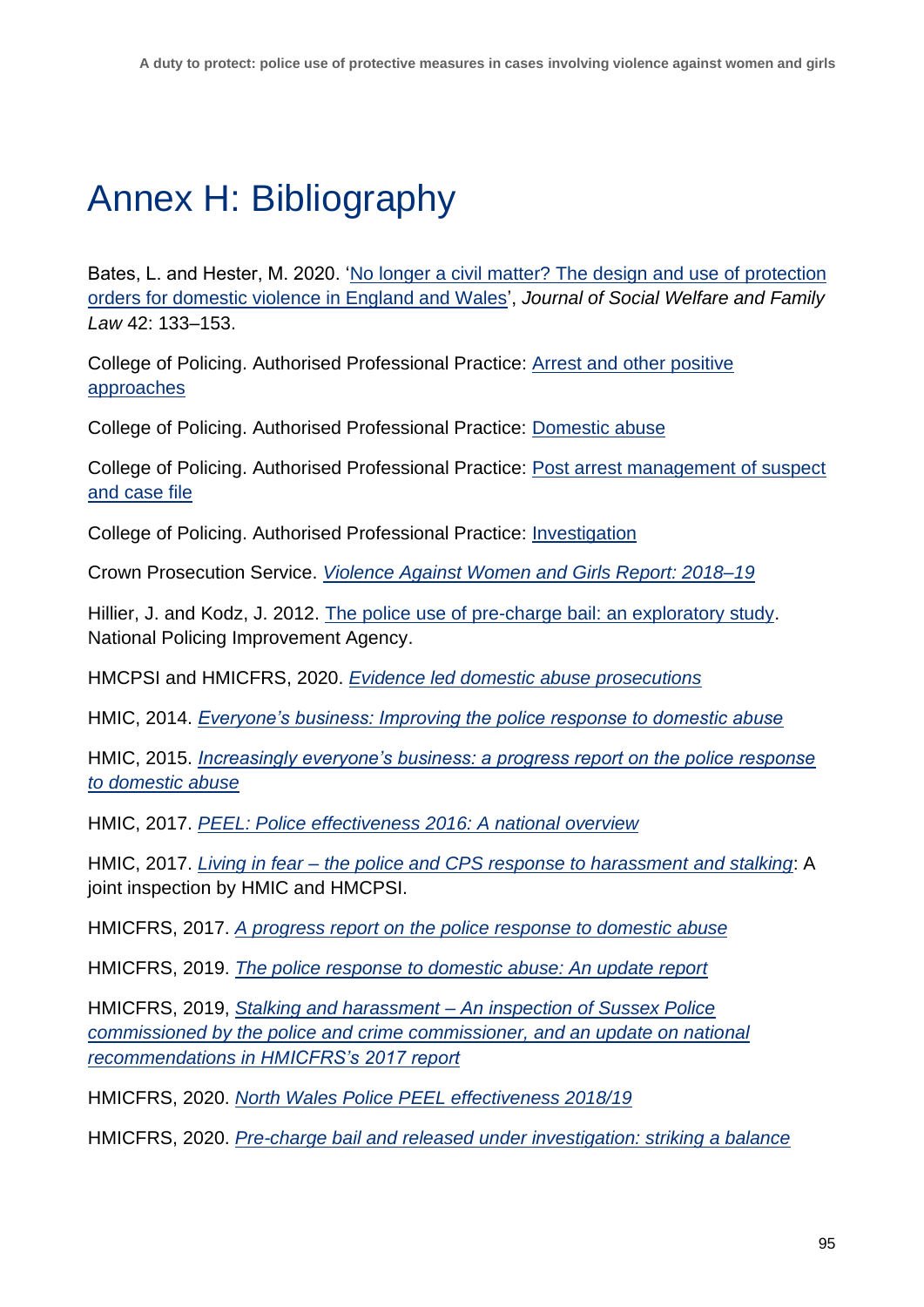HMICFRS, 2020. *[Research into victim and suspect experiences of changes to the Policing](https://www.justiceinspectorates.gov.uk/hmicfrs/publications/research-into-victim-and-suspect-experiences-of-changes-to-the-police-and-crime-act-2017/)  [and Crime Act 2017](https://www.justiceinspectorates.gov.uk/hmicfrs/publications/research-into-victim-and-suspect-experiences-of-changes-to-the-police-and-crime-act-2017/)*. Research commissioned by Her Majesty's Inspectorate of Constabulary and Fire & Rescue Services. BritainThinks

HMICFRS, 2021. *[Review of policing domestic abuse during the pandemic –](https://www.justiceinspectorates.gov.uk/hmicfrs/publications/review-of-policing-domestic-abuse-during-pandemic/) 2021*

HMICFRS, 2021. *[Interim report: Inspection into how effectively the police engage with](https://www.justiceinspectorates.gov.uk/hmicfrs/publications/interim-report-inspection-into-how-effectively-the-police-engage-with-women-and-girls/)  [women and girls](https://www.justiceinspectorates.gov.uk/hmicfrs/publications/interim-report-inspection-into-how-effectively-the-police-engage-with-women-and-girls/)*

HMICFRS, 2021, *[A joint thematic inspection of the police and Crown Prosecution](https://www.justiceinspectorates.gov.uk/hmicfrs/publications/a-joint-thematic-inspection-of-the-police-and-crown-prosecution-services-response-to-rape/)  [Service's response to rape](https://www.justiceinspectorates.gov.uk/hmicfrs/publications/a-joint-thematic-inspection-of-the-police-and-crown-prosecution-services-response-to-rape/)*. A joint inspection by HMICFRS and HMCPSI

Home Office, 2019. *[Ending violence against women and girls: strategy 2016–2020](https://www.gov.uk/government/publications/strategy-to-end-violence-against-women-and-girls-2016-to-2020)*

Home Office, 2019. [Crime outcomes in England and Wales 2018 to 2019](https://www.gov.uk/government/statistics/crime-outcomes-in-england-and-wales-2018-to-2019)

Home Office, 2020. *[Police powers: pre-charge bail. Government consultation](https://www.gov.uk/government/consultations/police-powers-pre-charge-bail)*

Home Office, 2021. *[Police powers: Pre-charge bail. Government response](https://www.gov.uk/government/consultations/police-powers-pre-charge-bail)*

Hoyle, C. and Sanders, A., 2000. 'Police response [to domestic violence: From victim](https://www.jstor.org/stable/23638528)  [choice to victim empowerment?'](https://www.jstor.org/stable/23638528) *British Journal of Criminology* 40(1), 14–36

Hucklesby, A., 2015. [The Future of Pre-charge Police Bail: an introduction](https://essl.leeds.ac.uk/download/downloads/id/636/the_future_of_pre-charge_police_bail_an_introduction.pdf)

Hucklesby, A., 2016. [Policing and Crime Bill 2015–16: Pre-charge Bail \(Part 4 Chapter 1\)](https://publications.parliament.uk/pa/cm201516/cmpublic/policingandcrime/memo/pcb40.htm)

IOPC, College of Policing and HMICFRS, 2019. [Police super-complaints: Guidance on](https://www.gov.uk/guidance/police-super-complaints#what-is-a-super-complaint)  [submitting a super-complaint about policing: What is a super-complaint?](https://www.gov.uk/guidance/police-super-complaints#what-is-a-super-complaint)

Kelly, L. et al., 2013. Home Office. *[Evaluation of the pilot of Domestic Violence Protection](https://www.gov.uk/government/publications/evaluation-of-the-pilot-of-domestic-violence-protection-orders)  [Orders](https://www.gov.uk/government/publications/evaluation-of-the-pilot-of-domestic-violence-protection-orders)*

Learmonth, S., 2018. *[A system to keep me safe': An exploratory study of bail use in rape](https://assets.publishing.service.gov.uk/government/uploads/system/uploads/attachment_data/file/797416/Sarah_Learmonth_Masters_dissertation.pdf)  [cases](https://assets.publishing.service.gov.uk/government/uploads/system/uploads/attachment_data/file/797416/Sarah_Learmonth_Masters_dissertation.pdf)*

Ministry of Justice, 2021. [Family court statistics quarterly: October to December 2020](https://www.gov.uk/government/statistics/family-court-statistics-quarterly-october-to-december-2020)

National Police Chiefs' Council, 2019. *[Operational guidance for pre-charge bail and](https://cdn.prgloo.com/media/832fb4a76353450ab555b7db1c93ed48.pdf)  [released under investigation](https://cdn.prgloo.com/media/832fb4a76353450ab555b7db1c93ed48.pdf)*

Office for National Statistics, 2020. [Domestic abuse in England and Wales overview:](https://www.ons.gov.uk/peoplepopulationandcommunity/crimeandjustice/bulletins/domesticabuseinenglandandwalesoverview/november2020)  [November 2020](https://www.ons.gov.uk/peoplepopulationandcommunity/crimeandjustice/bulletins/domesticabuseinenglandandwalesoverview/november2020)

Office for National Statistics, 2020. [Domestic abuse prevalence and victim characteristics](https://www.ons.gov.uk/peoplepopulationandcommunity/crimeandjustice/datasets/domesticabuseprevalenceandvictimcharacteristicsappendixtables)  – [Appendix tables,](https://www.ons.gov.uk/peoplepopulationandcommunity/crimeandjustice/datasets/domesticabuseprevalenceandvictimcharacteristicsappendixtables) Table 5a

Office for National Statistics, 2020. [Domestic abuse in England and Wales:](https://www.ons.gov.uk/file?uri=/peoplepopulationandcommunity/crimeandjustice/datasets/domesticabuseandthecriminaljusticesystemappendixtables/november2020/appendixtablesdaandthecjs2020corrected.xlsx) appendix tables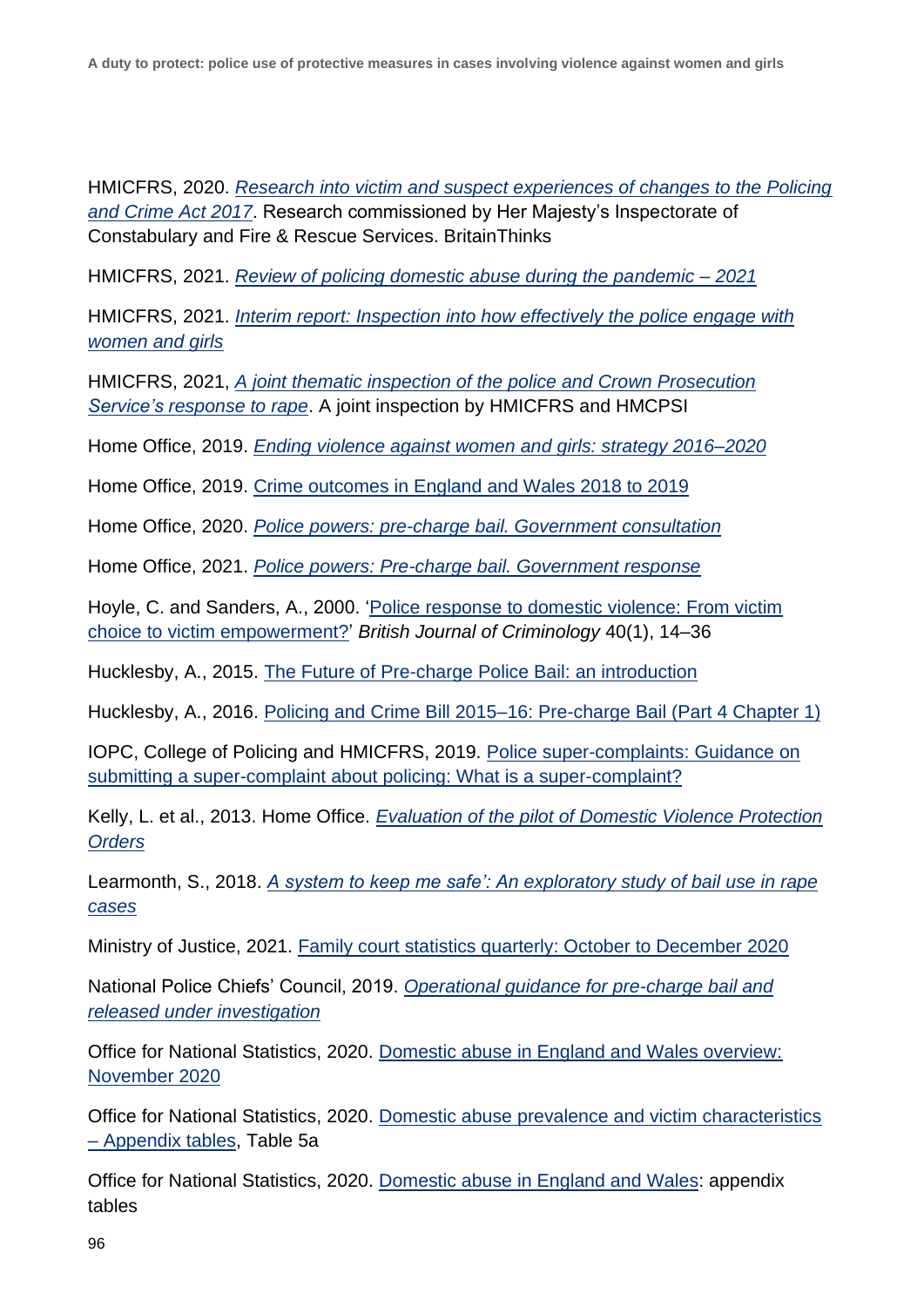Office for National Statistics, 2021. [Crime Survey for England and Wales, year ending](https://www.ons.gov.uk/peoplepopulationandcommunity/crimeandjustice/articles/natureofsexualassaultbyrapeorpenetrationenglandandwales/yearendingmarch2020)  [March 2020](https://www.ons.gov.uk/peoplepopulationandcommunity/crimeandjustice/articles/natureofsexualassaultbyrapeorpenetrationenglandandwales/yearendingmarch2020)

[Practice Direction 36H,](https://www.familylaw.co.uk/news_and_comment/new-pilot-pd-36h-for-fgm-and-forced-marriage-protection-orders) issued by Sir James Munby in July 2018.

R (TL) v Chief Constable of Surrey Police [2017] EWHC 129 (Admin), [2017] 1 Cr.App.R.29

R. v. Herrington [2017] EWCA Crim. 889

SafeLives, 2015. *[Getting it right first time](https://safelives.org.uk/policy-evidence/getting-it-right-first-time)*

West Midlands Police and Crime Commissioner, 2020. [No excuse](https://www.westmidlands-pcc.gov.uk/police-say-noexcuseforabuse-as-new-campaign-launched-to-prevent-domestic-violence/)